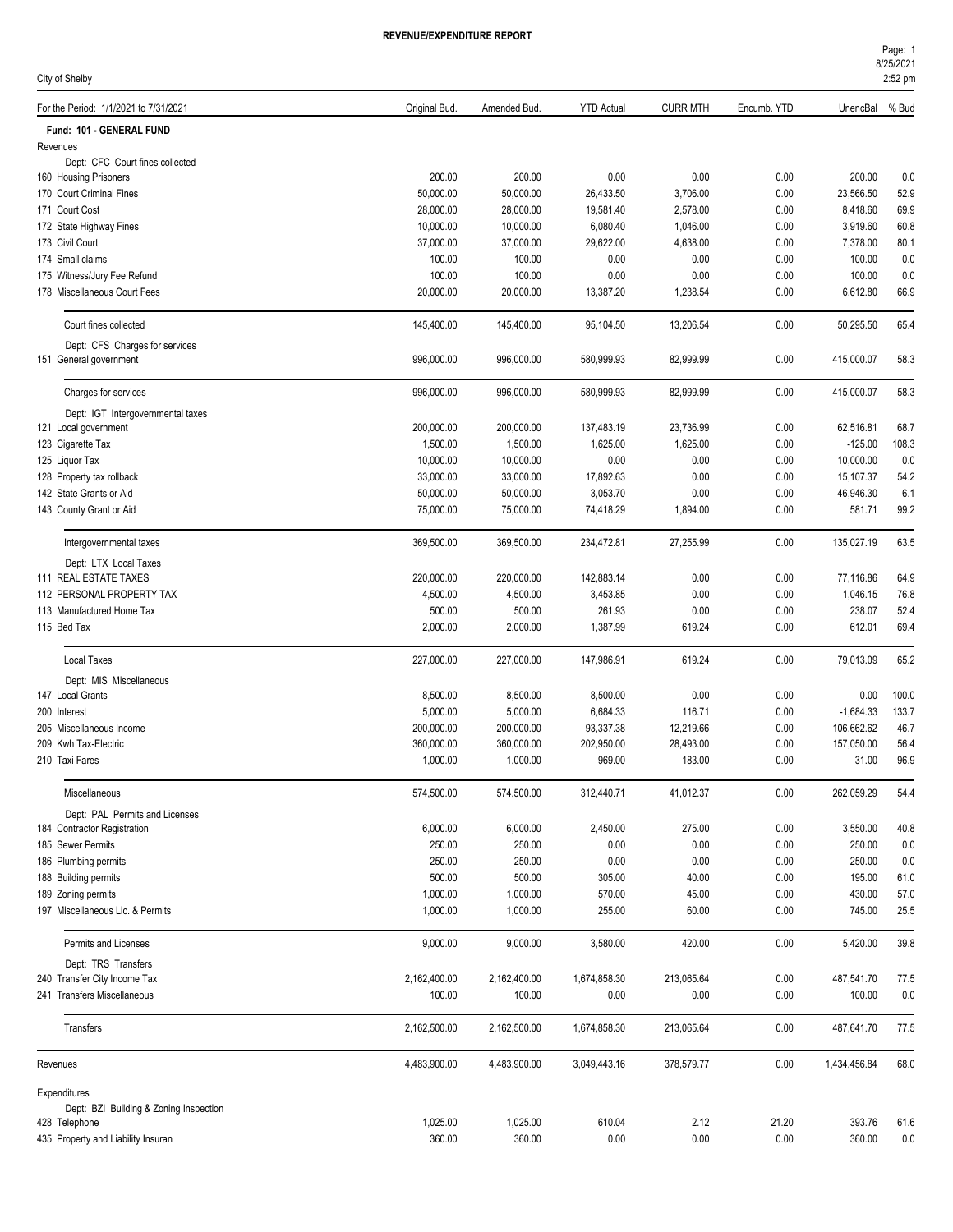| Page: 2   |  |
|-----------|--|
| 8/25/2021 |  |

| City of Shelby                                               |                      |                      |                      |                  |                  |                     | 2:52 pm      |
|--------------------------------------------------------------|----------------------|----------------------|----------------------|------------------|------------------|---------------------|--------------|
| For the Period: 1/1/2021 to 7/31/2021                        | Original Bud.        | Amended Bud.         | <b>YTD Actual</b>    | <b>CURR MTH</b>  | Encumb. YTD      | UnencBal            | % Bud        |
| Fund: 101 - GENERAL FUND                                     |                      |                      |                      |                  |                  |                     |              |
| Expenditures                                                 |                      |                      |                      |                  |                  |                     |              |
| Dept: BZI Building & Zoning Inspection<br>436 Auto Insurance | 100.00               | 100.00               | 0.00                 | 0.00             | 0.00             | 100.00              | 0.0          |
| 471 Education, Mtgs. & Related Exp.                          | 50.00                | 50.00                | 50.00                | 0.00             | 0.00             | 0.00                | 100.0        |
| 472 Supplies                                                 | 50.00                | 50.00                | 0.00                 | 0.00             | 0.00             | 50.00               | 0.0          |
| 473 Office Supplies                                          | 75.00                | 75.00                | 0.00                 | 0.00             | 0.00             | 75.00               | 0.0          |
| 484 Fuel, Autos-Equipment                                    | 300.00               | 300.00               | 60.00                | 0.00             | 0.00             | 240.00              | 20.0         |
| 485 Maintenance, Autos                                       | 50.00                | 50.00                | 0.00                 | 0.00             | 0.00             | 50.00               | 0.0          |
| 486 Maintenance Equipment                                    | 250.00               | 250.00               | 149.70               | 50.30            | 10.20            | 90.10               | 64.0         |
| 500 Engineering                                              | 200.00               | 200.00               | 0.00                 | 0.00             | 0.00             | 200.00              | 0.0          |
| 501 Computer support                                         | 400.00               | 400.00               | 0.00                 | 0.00             | 0.00             | 400.00              | 0.0          |
| 528 Postage                                                  | 250.00               | 250.00               | 207.45               | 55.00            | 0.00             | 42.55               | 83.0         |
| 529 Small tools and equipment                                | 20.00                | 20.00                | 0.00                 | 0.00             | 0.00             | 20.00               | 0.0          |
| 531 Miscellaneous                                            | 300.00               | 300.00               | 18.00                | 0.00             | 0.00             | 282.00              | 6.0          |
| Building & Zoning Inspection                                 | 3,430.00             | 3,430.00             | 1,095.19             | 107.42           | 31.40            | 2,303.41            | 32.8         |
| Dept: CAB City Administration Buildings                      |                      |                      |                      |                  |                  |                     |              |
| 410 Janitors Wages                                           | 20,000.00            | 20,000.00            | 3,004.80             | 3,004.80         | 0.00             | 16,995.20           | 15.0         |
| 425 Natural Gas<br>427 Water and Sewer                       | 3,500.00<br>2,000.00 | 3,500.00<br>2,000.00 | 3,156.44<br>1,080.57 | 262.86<br>150.44 | 0.00<br>0.00     | 343.56<br>919.43    | 90.2<br>54.0 |
| 472 Supplies                                                 | 1,000.00             | 1,000.00             | 834.22               | 71.76            | 54.04            | 111.74              | 88.8         |
| 507 Maintenance Building/Grounds                             | 130,000.00           | 130,000.00           | 5,736.52             | 1,395.38         | 109,107.00       | 15,156.48           | 88.3         |
| 531 Miscellaneous                                            | 250.00               | 250.00               | 0.00                 | 0.00             | 0.00             | 250.00              | 0.0          |
| 617 Leases-Equipment                                         | 1,500.00             | 1,500.00             | 767.64               | 222.54           | 0.00             | 732.36              | 51.2         |
| <b>City Administration Buildings</b>                         | 158,250.00           | 158,250.00           | 14,580.19            | 5,107.78         | 109,161.04       | 34,508.77           | 78.2         |
| Dept: CIV Civil Service                                      |                      |                      |                      |                  |                  |                     |              |
| 481 Compensation                                             | 75.00                | 75.00                | 0.00                 | 0.00             | 0.00             | 75.00               | 0.0          |
| 531 Miscellaneous                                            | 200.00               | 200.00               | 0.00                 | 0.00             | 0.00             | 200.00              | 0.0          |
| <b>Civil Service</b>                                         | 275.00               | 275.00               | 0.00                 | 0.00             | 0.00             | 275.00              | 0.0          |
| Dept: CON City Council                                       |                      |                      |                      |                  |                  |                     |              |
| 400 Wages                                                    | 39,600.00            | 39,600.00            | 22,846.50            | 3,046.20         | 0.00             | 16,753.50           | 57.7         |
| 415 Public Employees Retire.System                           | 5,550.00             | 5,550.00             | 3,198.37             | 0.00             | 0.00             | 2,351.63            | 57.6         |
| 417 FICA<br>419 Life Insurance                               | 575.00<br>720.00     | 575.00<br>720.00     | 331.30<br>420.00     | 44.18            | 0.00             | 243.70              | 57.6         |
| 420 Workers Compensation                                     | 750.00               | 750.00               | 425.00               | 60.00<br>65.00   | 60.00<br>0.00    | 240.00<br>325.00    | 66.7<br>56.7 |
| 435 Property and Liability Insuran                           | 250.00               | 250.00               | 0.00                 | 0.00             | 0.00             | 250.00              | 0.0          |
| 471 Education, Mtgs. & Related Exp.                          | 600.00               | 600.00               | 503.00               | 0.00             | 0.00             | 97.00               | 83.8         |
| 473 Office Supplies                                          | 1,400.00             | 1,400.00             | 517.56               | 165.36           | 0.00             | 882.44              | 37.0         |
| 480 Legal Advertising                                        | 4,500.00             | 4,500.00             | 2,488.61             | 257.60           | 1,000.00         | 1,011.39            | 77.5         |
| 486 Maintenance Equipment                                    | 250.00               | 250.00               | 149.70               | 50.30            | 10.20            | 90.10               | 64.0         |
| 528 Postage                                                  | 300.00               | 300.00               | 55.00                | 55.00            | 0.00             | 245.00              | 18.3         |
| 531 Miscellaneous                                            | 4,000.00             | 4,000.00             | 144.35               | 0.00             | 5,000.00         | $-1,144.35$         | 128.6        |
| <b>City Council</b>                                          | 58,495.00            | 58,495.00            | 31,079.39            | 3,743.64         | 6,070.20         | 21,345.41           | 63.5         |
| Dept: CRT Municipal Court                                    |                      |                      |                      |                  |                  |                     |              |
| 400 Wages                                                    | 37,100.00            | 37,100.00            | 21,346.20            | 2,846.16         | 0.00             | 15,753.80           | 57.5         |
| 403 Assistant Judges Wages                                   | 4,000.00             | 4,000.00             | 426.93               | 0.00             | 0.00             | 3,573.07            | 10.7         |
| 404 Clerks wages                                             | 111,000.00           | 111,000.00           | 59,804.65            | 7,871.94         | 0.00             | 51,195.35           | 53.9         |
| 405 Court Officers Wages                                     | 49,000.00            | 49,000.00            | 17,489.74            | 3,991.69         | 0.00             | 31,510.26           | 35.7         |
| 415 Public Employees Retire.System                           | 27,000.00            | 27,000.00            | 13,668.50            | 0.00             | 0.00             | 13,331.50           | 50.6         |
| 417 FICA                                                     | 2,800.00             | 2,800.00             | 1,436.47             | 213.27           | 0.00             | 1,363.53            | 51.3         |
| 418 Hospitalization                                          | 70,000.00<br>650.00  | 70,000.00<br>650.00  | 41,813.73            | 5,973.39         | 5,973.39         | 22,212.88<br>266.00 | 68.3         |
| 419 Life Insurance<br>420 Workers Compensation               | 3,500.00             | 3,500.00             | 336.00<br>1,979.72   | 48.00<br>303.68  | 48.00<br>$-0.01$ | 1,520.29            | 59.1<br>56.6 |
| 421 Unemployment                                             | 2,000.00             | 2,000.00             | 0.00                 | 0.00             | 0.00             | 2,000.00            | 0.0          |
| 425 Natural Gas                                              | 7,500.00             | 7,500.00             | 3,255.03             | 260.16           | 350.00           | 3,894.97            | 48.1         |
| 428 Telephone                                                | 4,750.00             | 4,750.00             | 2,663.57             | 0.00             | 0.00             | 2,086.43            | 56.1         |
| 435 Property and Liability Insuran                           | 7,200.00             | 7,200.00             | 75.00                | 0.00             | 0.00             | 7,125.00            | 1.0          |
| 436 Auto Insurance                                           | 300.00               | 300.00               | 0.00                 | 0.00             | 0.00             | 300.00              | 0.0          |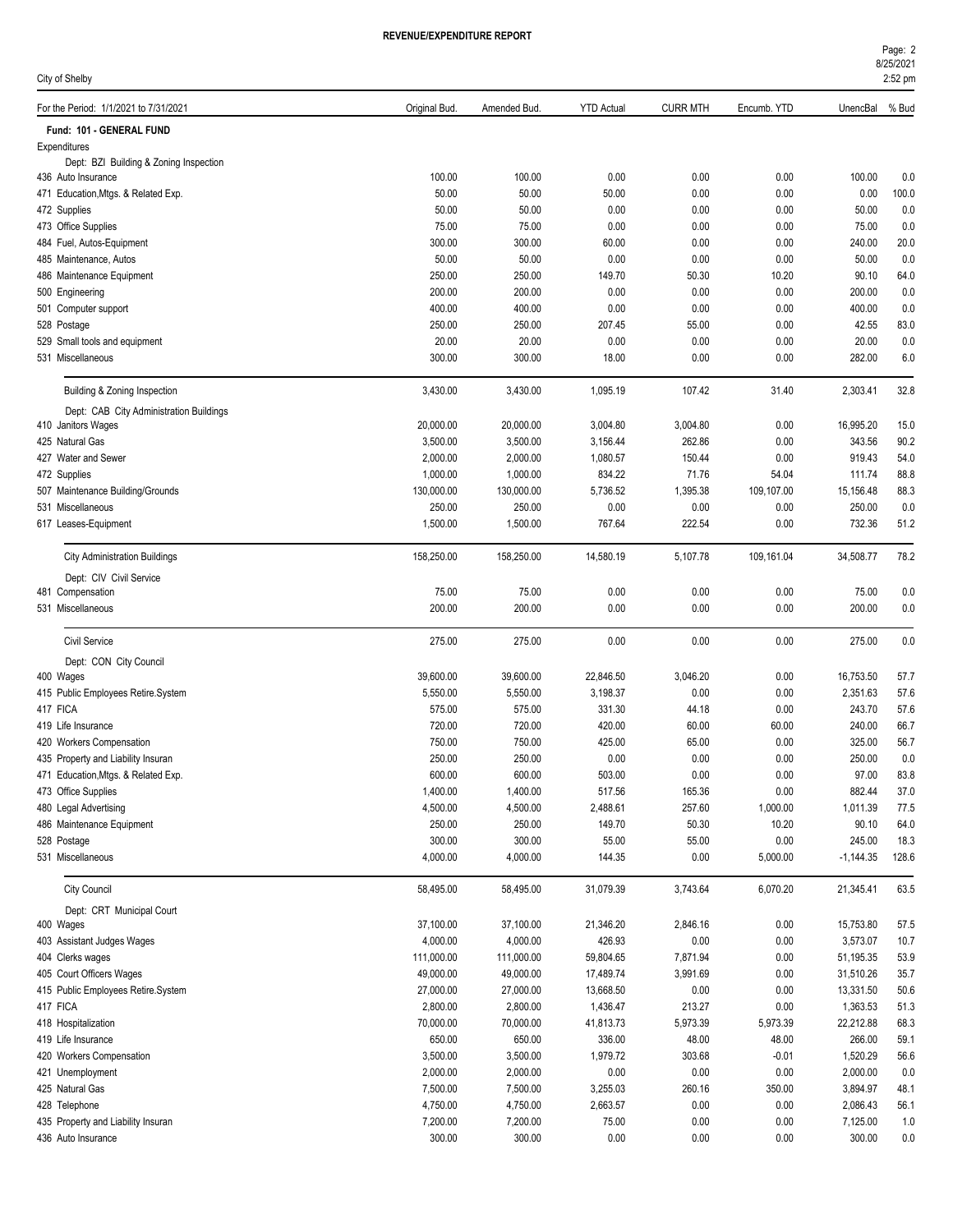| Page: 3   |
|-----------|
| 8/25/2021 |
| $2:52$ pm |

| City of Shelby                                                       |                  |                  |                   |                 |                      |                  | 2:52 pm      |
|----------------------------------------------------------------------|------------------|------------------|-------------------|-----------------|----------------------|------------------|--------------|
| For the Period: 1/1/2021 to 7/31/2021                                | Original Bud.    | Amended Bud.     | <b>YTD Actual</b> | <b>CURR MTH</b> | Encumb. YTD          | UnencBal         | % Bud        |
| Fund: 101 - GENERAL FUND                                             |                  |                  |                   |                 |                      |                  |              |
| Expenditures                                                         |                  |                  |                   |                 |                      |                  |              |
| Dept: CRT Municipal Court                                            |                  |                  |                   |                 |                      |                  |              |
| 471 Education, Mtgs. & Related Exp.                                  | 6,000.00         | 6,000.00         | 912.50            | 0.00            | 0.00                 | 5,087.50         | 15.2         |
| 472 Supplies                                                         | 2,000.00         | 2,000.00         | 241.05            | 0.00            | 141.22               | 1,617.73         | 19.1         |
| 473 Office Supplies                                                  | 10,000.00        | 10,000.00        | 1,622.06          | 276.25          | 452.53               | 7,925.41         | 20.7         |
| 475 Law Books                                                        | 1,500.00         | 1,500.00         | 0.00              | 0.00            | $-0.01$              | 1,500.01         | 0.0          |
| 476 Law Library Fees                                                 | 10,000.00        | 10,000.00        | 4,832.30          | 0.00            | 0.00                 | 5,167.70         | 48.3         |
| 477 Recorder                                                         | 500.00           | 500.00           | 0.00              | 0.00            | 0.00                 | 500.00           | 0.0          |
| 478 Court appointed attorneys                                        | 24,000.00        | 24,000.00        | 10,080.50         | 1,475.50        | 0.00                 | 13,919.50        | 42.0         |
| 479 Jury and witness fees                                            | 600.00<br>750.00 | 600.00<br>750.00 | 0.00<br>160.00    | 0.00            | 0.00                 | 600.00<br>590.00 | 0.0          |
| 484 Fuel, Autos-Equipment<br>485 Maintenance, Autos                  | 1,000.00         | 1,000.00         | 265.00            | 50.00<br>265.00 | 0.00<br>0.00         | 735.00           | 21.3<br>26.5 |
| 486 Maintenance Equipment                                            | 4,000.00         | 4,000.00         | 299.94            | 109.50          | 0.00                 | 3,700.06         | 7.5          |
|                                                                      | 20,000.00        | 20,000.00        | 4,003.60          | 647.50          |                      | 9,975.75         | 50.1         |
| 501 Computer support<br>528 Postage                                  | 9.500.00         | 9,500.00         | 4,166.83          | 2,111.83        | 6,020.65<br>1,500.00 | 3,833.17         | 59.7         |
| 530 Office Equipment/Furn/Fixtures                                   | 6,000.00         | 6,000.00         | 286.50            | 0.00            | 0.00                 | 5,713.50         | 4.8          |
| 531 Miscellaneous                                                    | 7,500.00         | 7,500.00         | 990.64            | 142.71          | 752.50               | 5,756.86         | 23.2         |
| 549 LEADS Computer                                                   | 700.00           | 700.00           | 0.00              | 0.00            | 0.00                 | 700.00           | 0.0          |
| 617 Leases-Equipment                                                 | 750.00           | 750.00           | 126.86            | 63.43           | 0.00                 | 623.14           | 16.9         |
| <b>Municipal Court</b>                                               | 431,600.00       | 431,600.00       | 192,283.32        | 26,650.01       | 15,238.27            | 224,078.41       | 48.1         |
| Dept: DOF DIRECTOR OF FINANCE                                        |                  |                  |                   |                 |                      |                  |              |
| 400 Wages                                                            | 59,600.00        | 59,600.00        | 34,332.44         | 4,582.78        | 0.00                 | 25,267.56        | 57.6         |
| 401 Assist. Dir. of Finance Wages                                    | 64,800.00        | 64,800.00        | 38,276.90         | 4,805.80        | 0.00                 | 26,523.10        | 59.1         |
| 404 Clerks wages                                                     | 11,500.00        | 11,500.00        | 6,262.80          | 836.40          | 0.00                 | 5,237.20         | 54.5         |
| 415 Public Employees Retire.System                                   | 19,000.00        | 19,000.00        | 10,663.51         | 0.00            | 0.00                 | 8,336.49         | 56.1         |
| 417 FICA                                                             | 2,000.00         | 2,000.00         | 1,143.66          | 148.27          | 0.00                 | 856.34           | 57.2         |
| 418 Hospitalization                                                  | 41,000.00        | 41,000.00        | 17,602.55         | 2,514.65        | 2,514.65             | 20,882.80        | 49.1         |
| 419 Life Insurance                                                   | 300.00           | 300.00           | 168.00            | 24.00           | 24.00                | 108.00           | 64.0         |
| 420 Workers Compensation                                             | 2,400.00         | 2,400.00         | 1,356.00          | 208.00          | 0.00                 | 1,044.00         | 56.5         |
| 428 Telephone                                                        | 1,250.00         | 1,250.00         | 700.78            | 2.12            | 21.19                | 528.03           | 57.8         |
| 435 Property and Liability Insuran                                   | 400.00           | 400.00           | 0.00              | 0.00            | 0.00                 | 400.00           | 0.0          |
| 471 Education, Mtgs. & Related Exp.                                  | 900.00           | 900.00           | 503.00            | 0.00            | 0.00                 | 397.00           | 55.9         |
| 473 Office Supplies                                                  | 6,500.00         | 6,500.00         | 2,044.04          | 104.54          | 0.01                 | 4,455.95         | 31.4         |
| 486 Maintenance Equipment                                            | 250.00           | 250.00           | 153.06            | 50.30           | 10.20                | 86.74            | 65.3         |
| 501 Computer support                                                 | 4,500.00         | 4,500.00         | 1,462.97          | 0.00            | 0.00                 | 3,037.03         | 32.5         |
| 528 Postage                                                          | 1,000.00         | 1,000.00         | 279.44            | 55.00           | 0.00                 | 720.56           | 27.9         |
| 530 Office Equipment/Furn/Fixtures                                   | 500.00           | 500.00           | 0.00              | 0.00            | 0.00                 | 500.00           | 0.0          |
| 531 Miscellaneous                                                    | 2,000.00         | 2,000.00         | 771.00            | 0.00            | $0.00\,$             | 1,229.00         | 38.6         |
| DIRECTOR OF FINANCE                                                  | 217,900.00       | 217,900.00       | 115,720.15        | 13,331.86       | 2,570.05             | 99,609.80        | 54.3         |
| Dept: DOL DIRECTOR OF LAW                                            |                  |                  |                   |                 |                      |                  |              |
| 400 Wages                                                            | 49,000.00        | 49,000.00        | 28,129.98         | 3,754.86        | 0.00                 | 20,870.02        | 57.4         |
| 402 Secretary Wages                                                  | 20,000.00        | 20,000.00        | 10,695.20         | 1,428.80        | 0.00                 | 9,304.80         | 53.5         |
| 415 Public Employees Retire.System                                   | 9,700.00         | 9,700.00         | 5,419.40          | 0.00            | 0.00                 | 4,280.60         | 55.9         |
| 417 FICA                                                             | 1,000.00         | 1,000.00         | 523.11            | 69.47           | 0.00                 | 476.89           | 52.3         |
| 418 Hospitalization                                                  | 26,000.00        | 26,000.00        | 14,854.07         | 2,122.01        | 2,122.01             | 9,023.92         | 65.3         |
| 419 Life Insurance                                                   | 150.00           | 150.00           | 84.00             | 12.00           | 12.00                | 54.00            | 64.0         |
| 420 Workers Compensation                                             | 1,250.00         | 1,250.00         | 708.00            | 109.00          | 0.00                 | 542.00           | 56.6         |
| 435 Property and Liability Insuran                                   | 3,000.00         | 3,000.00         | 0.00              | 0.00            | 0.00                 | 3,000.00         | 0.0          |
| 471 Education, Mtgs. & Related Exp.                                  | 500.00           | 500.00           | 0.00              | 0.00            | 0.00                 | 500.00           | 0.0          |
| 473 Office Supplies                                                  | 100.00           | 100.00           | 0.00              | 0.00            | 0.00                 | 100.00           | 0.0          |
| 474 Special Counsel                                                  | 3,000.00         | 3,000.00         | 805.90            | 0.00            | 0.00                 | 2,194.10         | 26.9         |
| 475 Law Books                                                        | 300.00           | 300.00           | 197.18            | 83.75           | 0.00                 | 102.82           | 65.7         |
| 528 Postage                                                          | 100.00           | 100.00           | 55.00             | 55.00           | 0.00                 | 45.00            | 55.0         |
| 531 Miscellaneous                                                    | 250.00           | 250.00           | 0.00              | 0.00            | 0.00                 | 250.00           | 0.0          |
| 606 Office Expense                                                   | 18,000.00        | 18,000.00        | 10,500.00         | 1,500.00        | 7,500.00             | 0.00             | 100.0        |
| DIRECTOR OF LAW                                                      | 132,350.00       | 132,350.00       | 71,971.84         | 9,134.89        | 9,634.01             | 50,744.15        | 61.7         |
| Dept: ECD Economic Development<br>435 Property and Liability Insuran | 200.00           | 200.00           | 0.00              | 0.00            | 0.00                 | 200.00           | 0.0          |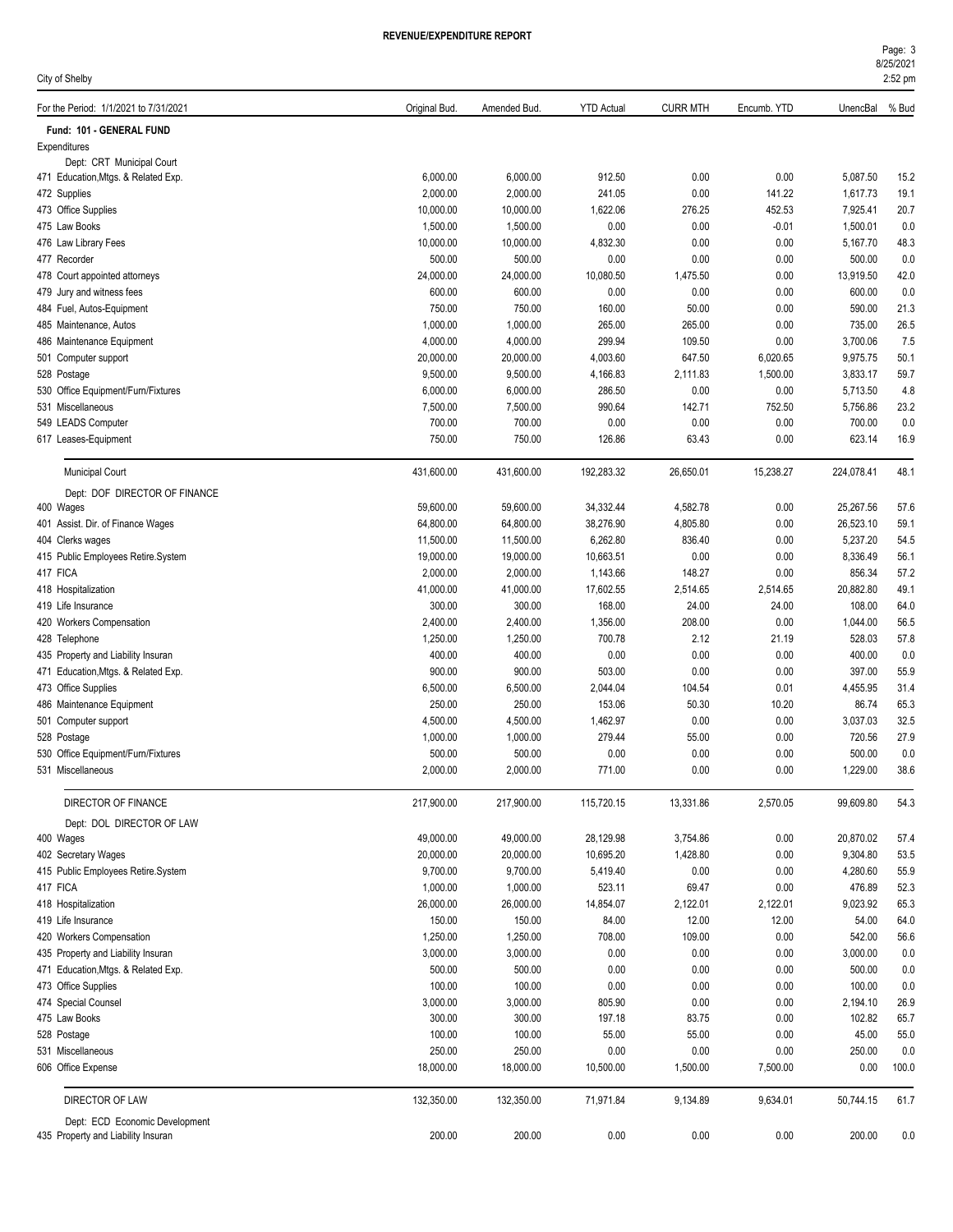| City of Shelby                                |                       |                      |                    |                    |                  |                       | 2:52 pm      |
|-----------------------------------------------|-----------------------|----------------------|--------------------|--------------------|------------------|-----------------------|--------------|
| For the Period: 1/1/2021 to 7/31/2021         | Original Bud.         | Amended Bud.         | <b>YTD Actual</b>  | <b>CURR MTH</b>    | Encumb. YTD      | UnencBal              | % Bud        |
| Fund: 101 - GENERAL FUND                      |                       |                      |                    |                    |                  |                       |              |
| Expenditures                                  |                       |                      |                    |                    |                  |                       |              |
| Dept: ECD Economic Development                |                       |                      |                    |                    |                  |                       |              |
| 471 Education, Mtgs. & Related Exp.           | 2,000.00              | 2,000.00             | 658.00             | 0.00               | 0.00             | 1,342.00              | 32.9         |
| 472 Supplies                                  | 250.00                | 250.00               | 0.00               | 0.00               | 0.00             | 250.00                | 0.0          |
| 473 Office Supplies                           | 250.00                | 250.00               | 0.00               | 0.00               | 0.00             | 250.00                | 0.0          |
| 484 Fuel, Autos-Equipment                     | 100.00                | 100.00               | 0.00               | 0.00               | 0.00             | 100.00                | 0.0          |
| 501 Computer support                          | 500.00                | 500.00               | 0.00               | 0.00               | 0.00             | 500.00                | 0.0          |
| 528 Postage                                   | 500.00                | 500.00               | 55.00              | 0.00               | 0.00             | 445.00                | 11.0         |
| 531 Miscellaneous<br>546 Economic Development | 500.00<br>48,000.00   | 500.00<br>48,000.00  | 0.00<br>35,250.00  | 0.00<br>17,500.00  | 0.00<br>0.00     | 500.00<br>12,750.00   | 0.0<br>73.4  |
| Economic Development                          | 52,300.00             | 52,300.00            | 35,963.00          | 17,500.00          | 0.00             | 16,337.00             | 68.8         |
| Dept: ENG Engineering                         |                       |                      |                    |                    |                  |                       |              |
| 400 Wages                                     | 66,000.00             | 66,000.00            | 37,225.40          | 5,036.20           | 0.00             | 28,774.60             | 56.4         |
| 415 Public Employees Retire.System            | 9,250.00              | 9,250.00             | 5,273.43           | 0.00               | 0.00             | 3,976.57              | 57.0         |
| 417 FICA                                      | 1,000.00              | 1,000.00             | 539.77             | 73.03              | 0.00             | 460.23                | 54.0         |
| 418 Hospitalization                           | 21,000.00             | 21,000.00            | 12,105.59          | 1,729.37           | 1,729.37         | 7,165.04              | 65.9         |
| 419 Life Insurance                            | 150.00                | 150.00               | 84.00              | 12.00              | 12.00            | 54.00                 | 64.0         |
| 420 Workers Compensation                      | 1,200.00              | 1,200.00             | 678.00             | 104.00             | 0.00             | 522.00                | 56.5         |
| 428 Telephone                                 | 1,200.00              | 1,200.00             | 684.38             | 0.00               | 0.00             | 515.62                | 57.0         |
| 435 Property and Liability Insuran            | 350.00                | 350.00               | 0.00               | 0.00               | 0.00             | 350.00                | 0.0          |
| 436 Auto Insurance                            | 250.00                | 250.00               | 0.00               | 0.00               | 0.00             | 250.00                | 0.0          |
| 471 Education, Mtgs. & Related Exp.           | 1,250.00              | 550.00               | 99.02              | 14.02              | 0.00             | 450.98                | 18.0         |
| 473 Office Supplies                           | 300.00                | 300.00               | 72.47              | 0.00               | 0.00             | 227.53                | 24.2         |
| 484 Fuel, Autos-Equipment                     | 1,000.00              | 1,000.00             | 295.00             | 75.00              | 0.00             | 705.00                | 29.5         |
| 485 Maintenance, Autos                        | 100.00                | 100.00               | 0.00               | 0.00               | 0.00             | 100.00                | 0.0          |
| 486 Maintenance Equipment                     | 250.00                | 250.00               | 149.70             | 50.30              | 10.20            | 90.10                 | 64.0         |
| 500 Engineering                               | 15,000.00             | 15,000.00            | 6,441.64           | 666.66             | 14,313.36        | $-5,755.00$           | 138.4        |
| 501 Computer support                          | 600.00                | 600.00               | 368.40             | 0.00               | 0.00             | 231.60                | 61.4         |
| 528 Postage                                   | 300.00                | 300.00               | 66.50              | 55.00              | 0.00             | 233.50                | 22.2         |
| 530 Office Equipment/Furn/Fixtures            | 0.00                  | 700.00               | 0.00               | 0.00               | 0.00             | 700.00                | 0.0          |
| 531 Miscellaneous                             | 200.00                | 200.00               | 0.00               | 0.00               | 0.00             | 200.00                | 0.0          |
| Engineering                                   | 119,400.00            | 119,400.00           | 64,083.30          | 7,815.58           | 16,064.93        | 39,251.77             | 67.1         |
| Dept: FIR Fire                                |                       |                      |                    |                    |                  |                       |              |
| 400 Wages                                     | 1,000,000.00          | 1,000,000.00         | 569,087.48         | 107,360.62         | 0.00             | 430,912.52            | 56.9         |
| 408 Part-Pay Fire Wages                       | 14,300.00             | 14,300.00            | 7,101.12           | 648.96             | 0.00             | 7,198.88              | 49.7         |
| 415 Public Employees Retire.System            | 1,700.00              | 1,700.00             | 52.45              | 0.00               | 0.00             | 1,647.55              | 3.1          |
| 417 FICA                                      | 13,700.00             | 13,700.00            | 8,119.54           | 1,602.57           | 0.00             | 5,580.46              | 59.3         |
| 418 Hospitalization                           | 241,000.00            | 241,000.00           | 140,696.67         | 18,864.26          | 18,864.26        | 81,439.07             | 66.2         |
| 419 Life Insurance                            | 1,900.00<br>17,000.00 | 1,900.00             | 1,053.20           | 144.00             | 144.00           | 702.80                | 63.0         |
| 420 Workers Compensation                      | 0.00                  | 17,000.00<br>0.00    | 9,819.00<br>733.95 | 1,475.00<br>709.11 | 0.00<br>0.00     | 7,181.00<br>$-733.95$ | 57.8<br>0.0  |
| 421 Unemployment<br>425 Natural Gas           | 5,000.00              |                      | 3,630.62           | 234.24             |                  | 769.38                |              |
| 428 Telephone                                 | 4,500.00              | 5,000.00<br>4,500.00 | 2,151.69           | 12.72              | 600.00<br>126.72 | 2,221.59              | 84.6<br>50.6 |
| 435 Property and Liability Insuran            | 8,200.00              | 8,200.00             | 2,633.00           | 0.00               | 0.00             | 5,567.00              | 32.1         |
| 436 Auto Insurance                            | 7,200.00              | 7,200.00             | 0.00               | 0.00               | 0.00             | 7,200.00              | 0.0          |
| 471 Education, Mtgs. & Related Exp.           | 5,000.00              | 5,000.00             | 2,469.10           | 50.00              | 0.00             | 2,530.90              | 49.4         |
| 472 Supplies                                  | 2,500.00              | 2,500.00             | 0.00               | 0.00               | 0.00             | 2,500.00              | 0.0          |
| 473 Office Supplies                           | 1,000.00              | 1,000.00             | 0.00               | 0.00               | 0.00             | 1,000.00              | 0.0          |
| 484 Fuel, Autos-Equipment                     | 9,500.00              | 9,500.00             | 4,684.18           | 1,000.00           | 0.00             | 4,815.82              | 49.3         |
| 486 Maintenance Equipment                     | 1,000.00              | 8,000.00             | 7,002.08           | 0.00               | 0.00             | 997.92                | 87.5         |
| 489 Volunteer Fire Assessment                 | 300.00                | 300.00               | 0.00               | 0.00               | 0.00             | 300.00                | 0.0          |
| 501 Computer support                          | 2,000.00              | 2,000.00             | 106.96             | 0.00               | 0.00             | 1,893.04              | 5.3          |
| 507 Maintenance Building/Grounds              | 5,500.00              | 5,500.00             | 5,347.86           | 10.99              | 0.00             | 152.14                | 97.2         |
| 528 Postage                                   | 250.00                | 250.00               | 128.25             | 0.00               | 0.00             | 121.75                | 51.3         |
| 531 Miscellaneous                             | 8,000.00              | 8,000.00             | 3,626.51           | 446.87             | 2,465.97         | 1,907.52              | 76.2         |
| 532 Labor Relations                           | 5,000.00              | 5,000.00             | 350.00             | 0.00               | 0.00             | 4,650.00              | 7.0          |
| 575 Safety Related                            | 200.00                | 200.00               | 0.00               | 0.00               | 0.00             | 200.00                | 0.0          |
|                                               |                       |                      |                    |                    |                  |                       |              |

Fire 1,354,750.00 1,361,750.00 768,793.66 132,559.34 22,200.95 570,755.39 58.1

8/25/2021 Page: 4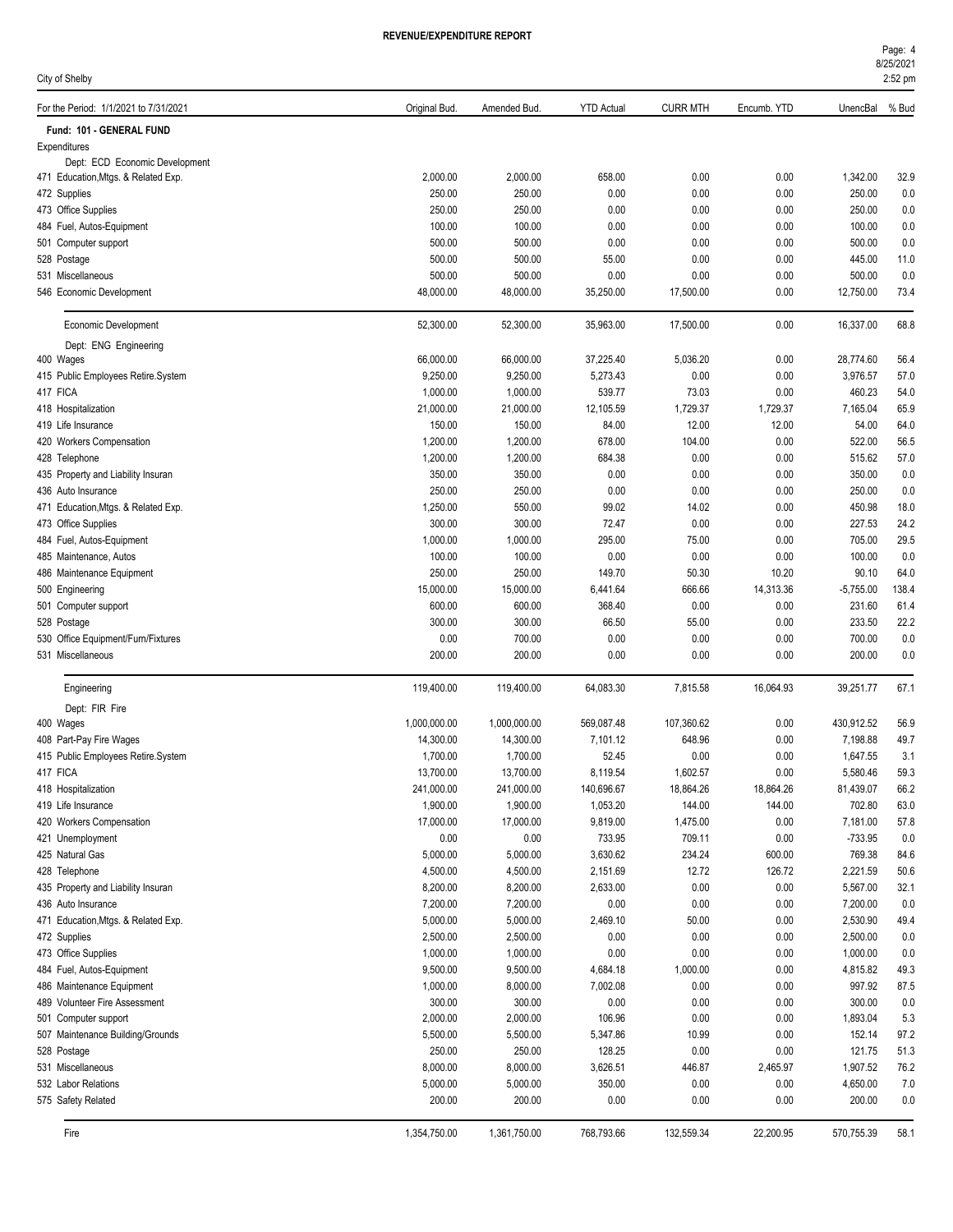| rage: 5   |  |
|-----------|--|
| 8/25/2021 |  |

| City of Shelby                                 |                        |                        |                       |                      |                |                        | 2:52 pm      |
|------------------------------------------------|------------------------|------------------------|-----------------------|----------------------|----------------|------------------------|--------------|
| For the Period: 1/1/2021 to 7/31/2021          | Original Bud.          | Amended Bud.           | <b>YTD Actual</b>     | <b>CURR MTH</b>      | Encumb. YTD    | UnencBal               | % Bud        |
| Fund: 101 - GENERAL FUND                       |                        |                        |                       |                      |                |                        |              |
| Expenditures                                   |                        |                        |                       |                      |                |                        |              |
| Dept: MAY MAYOR                                |                        |                        | 39,481.92             |                      |                |                        |              |
| 400 Wages<br>402 Secretary Wages               | 69,000.00<br>25,000.00 | 69,000.00<br>25,000.00 | 13,362.00             | 5,270.16<br>1,672.80 | 0.00<br>0.00   | 29,518.08<br>11,638.00 | 57.2<br>53.4 |
| 415 Public Employees Retire.System             | 13,200.00              | 13,200.00              | 7,374.39              | 0.00                 | 0.00           | 5,825.61               | 55.9         |
| 417 FICA                                       | 1,375.00               | 1,375.00               | 766.24                | 100.68               | 0.00           | 608.76                 | 55.7         |
| 418 Hospitalization                            | 42,000.00              | 42,000.00              | 24,211.18             | 3,458.74             | 3,458.74       | 14,330.08              | 65.9         |
| 419 Life Insurance                             | 300.00                 | 300.00                 | 168.00                | 24.00                | 24.00          | 108.00                 | 64.0         |
| 420 Workers Compensation                       | 1,600.00               | 1,600.00               | 907.00                | 139.00               | 0.00           | 693.00                 | 56.7         |
| 428 Telephone                                  | 1,200.00               | 1,200.00               | 700.82                | 2.12                 | 21.19          | 477.99                 | 60.2         |
| 435 Property and Liability Insuran             | 250.00                 | 250.00                 | 0.00                  | 0.00                 | 0.00           | 250.00                 | 0.0          |
| 436 Auto Insurance                             | 150.00                 | 150.00                 | 0.00                  | 0.00                 | 0.00           | 150.00                 | 0.0          |
| 471 Education, Mtgs. & Related Exp.            | 200.00                 | 200.00                 | 503.00                | 0.00                 | 0.00           | $-303.00$              | 251.5        |
| 473 Office Supplies                            | 1,000.00               | 1,000.00               | 152.42                | 104.54               | 0.00           | 847.58                 | 15.2         |
| 486 Maintenance Equipment                      | 500.00<br>700.00       | 500.00                 | 153.06<br>92.10       | 50.30                | 10.20<br>0.00  | 336.74                 | 32.7         |
| 501 Computer support<br>528 Postage            | 500.00                 | 700.00<br>500.00       | 105.00                | 0.00<br>55.00        | 0.00           | 607.90<br>395.00       | 13.2<br>21.0 |
| 531 Miscellaneous                              | 500.00                 | 500.00                 | 150.00                | 0.00                 | 0.00           | 350.00                 | 30.0         |
|                                                |                        |                        |                       |                      |                |                        |              |
| <b>MAYOR</b>                                   | 157,475.00             | 157,475.00             | 88,127.13             | 10,877.34            | 3,514.13       | 65,833.74              | 58.2         |
| Dept: MIS Miscellaneous                        |                        |                        |                       |                      |                |                        |              |
| 441 Auditor Fees<br>443 DRETAC Fees            | 6,000.00<br>1,500.00   | 6,000.00<br>1,500.00   | 3,562.77<br>541.37    | 1,149.69<br>0.00     | 0.00<br>0.00   | 2,437.23<br>958.63     | 59.4<br>36.1 |
| 483 State Audit                                | 4,250.00               | 4,250.00               | 1,831.28              | 330.31               | 0.00           | 2,418.72               | 43.1         |
| 484 Fuel, Autos-Equipment                      | 1,000.00               | 1,000.00               | 0.00                  | 0.00                 | 0.00           | 1,000.00               | 0.0          |
| 485 Maintenance, Autos                         | 1,000.00               | 1,000.00               | 452.36                | 0.00                 | 225.01         | 322.63                 | 67.7         |
| 531 Miscellaneous                              | 45,000.00              | 45,000.00              | 25,245.60             | 13,816.77            | 0.00           | 19,754.40              | 56.1         |
| 584 GAAP Conversion                            | 2,600.00               | 2,600.00               | 2,316.00              | 300.00               | 0.00           | 284.00                 | 89.1         |
| 652 Historic Preservation                      | 28,000.00              | 28,000.00              | 385.00                | 0.00                 | 297.50         | 27,317.50              | 2.4          |
| Miscellaneous                                  | 89,350.00              | 89,350.00              | 34,334.38             | 15,596.77            | 522.51         | 54,493.11              | 39.0         |
| Dept: POL Police                               |                        |                        |                       |                      |                |                        |              |
| 400 Wages                                      | 1,300,000.00           | 1,300,000.00           | 648,702.46            | 93,535.57            | 0.00           | 651,297.54             | 49.9         |
| 406 Dispatcher Wages                           | 202,000.00             | 202,000.00             | 109,499.64            | 16.631.06            | 0.00           | 92,500.36              | 54.2         |
| 407 Auxiliary Police Wages                     | 1,000.00               | 1,000.00               | 0.00                  | 0.00                 | 0.00           | 1,000.00               | 0.0          |
| 415 Public Employees Retire.System             | 29,000.00              | 29,000.00              | 15,171.50             | 0.00                 | 0.00           | 13,828.50              | 52.3         |
| 417 FICA                                       | 20,000.00              | 20,000.00              | 10,993.92             | 1,597.40             | 0.00           | 9,006.08               | 55.0         |
| 418 Hospitalization                            | 395,000.00             | 395,000.00             | 228,932.70            | 32,699.22            | 32.699.22      | 133,368.08             | 66.2         |
| 419 Life Insurance<br>420 Workers Compensation | 2,900.00<br>24,000.00  | 2,900.00<br>24,000.00  | 1,680.00<br>12,806.00 | 240.00<br>2,084.00   | 221.20<br>0.00 | 998.80<br>11,194.00    | 65.6<br>53.4 |
| 421 Unemployment                               | 8,900.00               | 8,900.00               | 0.00                  | 0.00                 | 0.00           | 8,900.00               | 0.0          |
| 425 Natural Gas                                | 8,500.00               | 8,500.00               | 3,255.04              | 260.16               | 350.00         | 4,894.96               | 42.4         |
| 428 Telephone                                  | 6,400.00               | 6,400.00               | 2,789.74              | 0.00                 | 0.00           | 3,610.26               | 43.6         |
| 435 Property and Liability Insuran             | 6,200.00               | 6,200.00               | 0.00                  | 0.00                 | 0.00           | 6,200.00               | 0.0          |
| 436 Auto Insurance                             | 5,000.00               | 5,000.00               | 0.00                  | 0.00                 | 0.00           | 5,000.00               | 0.0          |
| 471 Education, Mtgs. & Related Exp.            | 9,500.00               | 9,500.00               | 2,659.00              | 1,120.00             | 1,866.00       | 4,975.00               | 47.6         |
| 472 Supplies                                   | 5,000.00               | 5,000.00               | 1,398.43              | 18.98                | 2,132.00       | 1,469.57               | 70.6         |
| 473 Office Supplies                            | 3,750.00               | 3,750.00               | 791.46                | 133.38               | 1,300.00       | 1,658.54               | 55.8         |
| 484 Fuel, Autos-Equipment                      | 24,000.00              | 24,000.00              | 11,272.51             | 1,800.00             | 0.00           | 12,727.49              | 47.0         |
| 485 Maintenance, Autos                         | 15,000.00              | 15,000.00              | 5,607.30              | 1,500.00             | 1,561.60       | 7,831.10               | 47.8         |
| 486 Maintenance Equipment                      | 5,000.00               | 5,000.00               | 942.03                | 195.30               | 1,110.20       | 2,947.77               | 41.0         |
| 487 Prisoner supplies                          | 27,250.00              | 27,250.00              | 1,000.46              | 393.96               | 9,246.00       | 17,003.54              | 37.6         |
| 488 Special Investigation                      | 1,000.00               | 1,000.00               | 55.02                 | 0.00                 | 0.00           | 944.98                 | 5.5          |
| 501 Computer support                           | 56,000.00              | 56,000.00              | 35,744.73             | 2,964.33             | 11,626.75      | 8,628.52               | 84.6         |
| 507 Maintenance Building/Grounds               | 19,000.00              | 19,000.00              | 9,088.45              | 5,119.75             | 4,497.32       | 5,414.23               | 71.5         |
| 528 Postage                                    | 500.00                 | 500.00                 | 285.00                | 55.00                | 0.00           | 215.00                 | 57.0         |
| 530 Office Equipment/Furn/Fixtures             | 1,000.00               | 1,000.00               | 74.89                 | 0.00                 | 0.00           | 925.11                 | 7.5          |
| 531 Miscellaneous                              | 19,000.00              | 19,000.00              | 8,321.19              | 1,870.82             | 1,842.00       | 8,836.81               | 53.5         |
| 532 Labor Relations<br>549 LEADS Computer      | 12,000.00<br>7,200.00  | 12,000.00<br>7,200.00  | 3,029.39<br>5,400.00  | 0.00<br>3,600.00     | 0.00<br>0.00   | 8,970.61<br>1,800.00   | 25.2<br>75.0 |
| 575 Safety Related                             | 300.00                 | 300.00                 | 0.00                  | 0.00                 | 0.00           | 300.00                 | 0.0          |
|                                                |                        |                        |                       |                      |                |                        |              |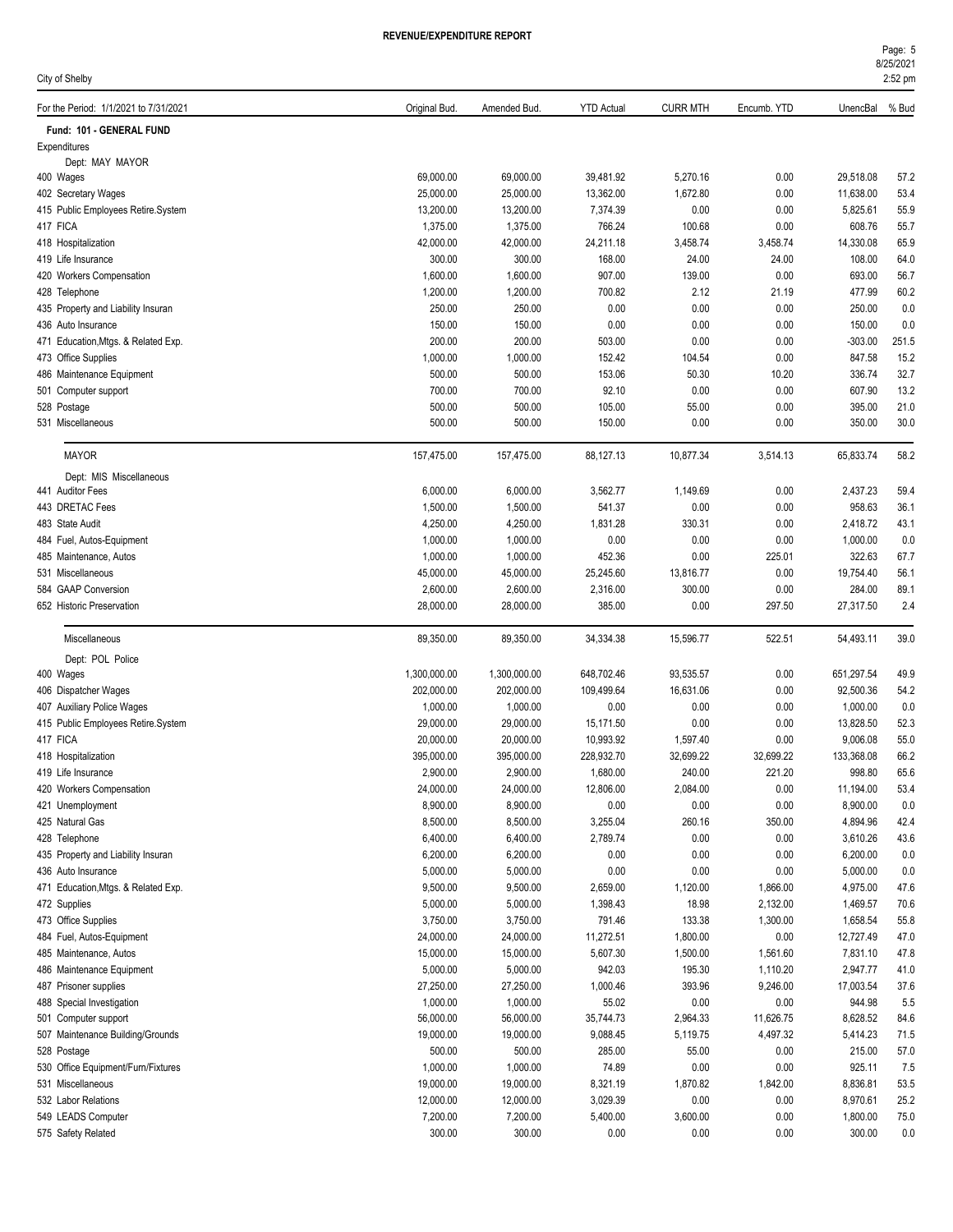| City of Shelby                                         |                       |                       |                          |                 |              |                       | 2:52 pm      |
|--------------------------------------------------------|-----------------------|-----------------------|--------------------------|-----------------|--------------|-----------------------|--------------|
| For the Period: 1/1/2021 to 7/31/2021                  | Original Bud.         | Amended Bud.          | <b>YTD Actual</b>        | <b>CURR MTH</b> | Encumb. YTD  | UnencBal              | % Bud        |
| Fund: 101 - GENERAL FUND                               |                       |                       |                          |                 |              |                       |              |
| Expenditures                                           |                       |                       |                          |                 |              |                       |              |
| Dept: POL Police                                       |                       |                       |                          |                 |              |                       |              |
| 600 Prisoner Housing/Treatment                         | 130,000.00            | 130,000.00            | 1,729.72                 | 173.56          | 33,833.96    | 94,436.32             | 27.4         |
| 617 Leases-Equipment                                   | 6,400.00              | 6,400.00              | 3,986.18                 | $-1,939.48$     | 752.66       | 1,661.16              | 74.0<br>48.7 |
| 626 Prisoner Medical                                   | 4,200.00              | 4,200.00              | 1,745.26                 | 754.86          | 300.00       | 2,154.74              |              |
| Police                                                 | 2,355,000.00          | 2,355,000.00          | 1,126,962.02             | 164,807.87      | 103,338.91   | 1,124,699.07          | 52.2         |
| Dept: TRA Transportation                               |                       |                       |                          |                 |              |                       |              |
| 428 Telephone                                          | 500.00                | 500.00                | 163.36                   | 21.19           | 0.00         | 336.64                | 32.7         |
| 436 Auto Insurance                                     | 450.00                | 450.00                | 0.00                     | 0.00            | 0.00         | 450.00                | 0.0          |
| 484 Fuel, Autos-Equipment                              | 3,000.00              | 3,000.00              | 622.37                   | 146.31          | 0.00         | 2,377.63              | 20.7         |
| 485 Maintenance, Autos                                 | 3,000.00              | 3,000.00              | 92.54                    | 0.00            | 100.00       | 2,807.46              | 6.4          |
| 531 Miscellaneous                                      | 7,000.00              | 7,000.00              | 0.00                     | 0.00            | 0.00         | 7,000.00              | 0.0          |
| 564 Service Vehicle                                    | 10,000.00             | 10,000.00             | 0.00                     | 0.00            | 0.00         | 10,000.00             | 0.0          |
| 604 Temporary Labor Services                           | 26,000.00             | 26,000.00             | 13,806.77                | 3,292.80        | 6,334.40     | 5,858.83              | 77.5         |
| Transportation                                         | 49,950.00             | 49,950.00             | 14,685.04                | 3,460.30        | 6,434.40     | 28,830.56             | 42.3         |
| Dept: TRS Transfers                                    |                       |                       |                          |                 |              |                       |              |
| 452 Transfer-Police Pension Fund                       | 180,000.00            | 180,000.00            | 105,000.00               | 15,000.00       | 0.00         | 75,000.00             | 58.3         |
| 453 Transfer-Fire Pension Fund                         | 180,000.00            | 180,000.00            | 105,000.00               | 15,000.00       | 0.00         | 75,000.00             | 58.3         |
| 456 Transfer-Police Equipment                          | 30,000.00             | 30,000.00             | 30,000.00                | 4,000.00        | 0.00         | 0.00                  | 100.0        |
| Transfers                                              | 390,000.00            | 390,000.00            | 240,000.00               | 34,000.00       | 0.00         | 150,000.00            | 61.5         |
| Expenditures                                           | 5,570,525.00          | 5,577,525.00          | 2,799,678.61             | 444,692.80      | 294,780.80   | 2,483,065.59          | 55.5         |
| Net Effect for GENERAL FUND<br>Change in Fund Balance: | $-1,086,625.00$       | $-1,093,625.00$       | 249,764.55<br>249,764.55 | $-66, 113.03$   | 294,780.80   | $-1,048,608.75$       | 4.1          |
| Fund: 200 - STREET FUND                                |                       |                       |                          |                 |              |                       |              |
| Revenues                                               |                       |                       |                          |                 |              |                       |              |
| Dept: IGT Intergovernmental taxes                      |                       |                       |                          |                 |              |                       |              |
| 116 License Tax                                        | 60,000.00             | 60,000.00             | 35,558.27                | 5,326.28        | 0.00         | 24,441.73             | 59.3         |
| 117 License Tax(Local Permissive)                      | 67,500.00             | 67,500.00             | 43,668.16                | 6,496.07        | 0.00         | 23,831.84             | 64.7         |
| 126 Gasoline Tax                                       | 460,000.00            | 460,000.00            | 265,359.78               | 40,608.79       | 0.00         | 194,640.22            | 57.7         |
| 142 State Grants or Aid                                | 1,420,000.00          | 1,420,000.00          | 0.00                     | 0.00            | 0.00         | 1,420,000.00          | 0.0          |
| Intergovernmental taxes                                | 2,007,500.00          | 2,007,500.00          | 344,586.21               | 52,431.14       | 0.00         | 1,662,913.79          | 17.2         |
| Dept: MIS Miscellaneous                                |                       |                       |                          |                 |              |                       |              |
| 147 Local Grants                                       | 200,000.00            | 200,000.00            | 0.00                     | 0.00            | 0.00         | 200,000.00            | 0.0          |
| 204 Sale of Scrap                                      | 300.00                | 300.00                | 0.00                     | 0.00            | 0.00         | 300.00                | $0.0\,$      |
| 205 Miscellaneous Income                               | 20,000.00             | 20,000.00             | 1,417.66                 | 0.00            | 0.00         | 18,582.34             | 7.1          |
| Miscellaneous                                          | 220,300.00            | 220,300.00            | 1,417.66                 | 0.00            | 0.00         | 218,882.34            | 0.6          |
| Revenues                                               | 2,227,800.00          | 2,227,800.00          | 346,003.87               | 52,431.14       | 0.00         | 1,881,796.13          | 15.5         |
| Expenditures                                           |                       |                       |                          |                 |              |                       |              |
| Dept: STR Street Department                            |                       |                       |                          |                 |              |                       |              |
| 400 Wages                                              | 236,000.00            | 236,000.00            | 115,764.71               | 16,988.65       | 0.00         | 120,235.29            | 49.1         |
| 415 Public Employees Retire.System<br>417 FICA         | 29,000.00<br>3,500.00 | 29,000.00<br>3,500.00 | 14,669.47<br>1,678.51    | 0.00<br>246.32  | 0.00<br>0.00 | 14,330.53<br>1,821.49 | 50.6<br>48.0 |
| 418 Hospitalization                                    | 50,000.00             | 50,000.00             | 36,679.93                | 5,239.99        | 5,239.99     | 8,080.08              | 83.8         |
| 419 Life Insurance                                     | 700.00                | 700.00                | 388.92                   | 55.56           | 55.56        | 255.52                | 63.5         |
| 420 Workers Compensation                               | 3,600.00              | 3,600.00              | 2,039.00                 | 313.00          | 0.00         | 1,561.00              | 56.6         |
| 421 Unemployment                                       | 1,000.00              | 1,000.00              | 0.00                     | 0.00            | 0.00         | 1,000.00              | 0.0          |
| 425 Natural Gas                                        | 2,500.00              | 2,500.00              | 1,813.88                 | 58.71           | 0.00         | 686.12                | 72.6         |
| 428 Telephone                                          | 800.00                | 800.00                | 544.79                   | 9.10            | 90.90        | 164.31                | 79.5         |
| 435 Property and Liability Insuran                     | 10,500.00             | 10,500.00             | 0.00                     | 0.00            | 0.00         | 10,500.00             | 0.0          |
| 436 Auto Insurance                                     | 4,500.00              | 4,500.00              | 0.00                     | 0.00            | 0.00         | 4,500.00              | 0.0          |
| 471 Education, Mtgs. & Related Exp.                    | 1,200.00              | 1,200.00              | 0.00                     | 0.00            | 0.00         | 1,200.00              | 0.0          |
| 472 Supplies                                           | 1,500.00              | 1,500.00              | 1,171.24                 | 306.20          | 100.00       | 228.76                | 84.7         |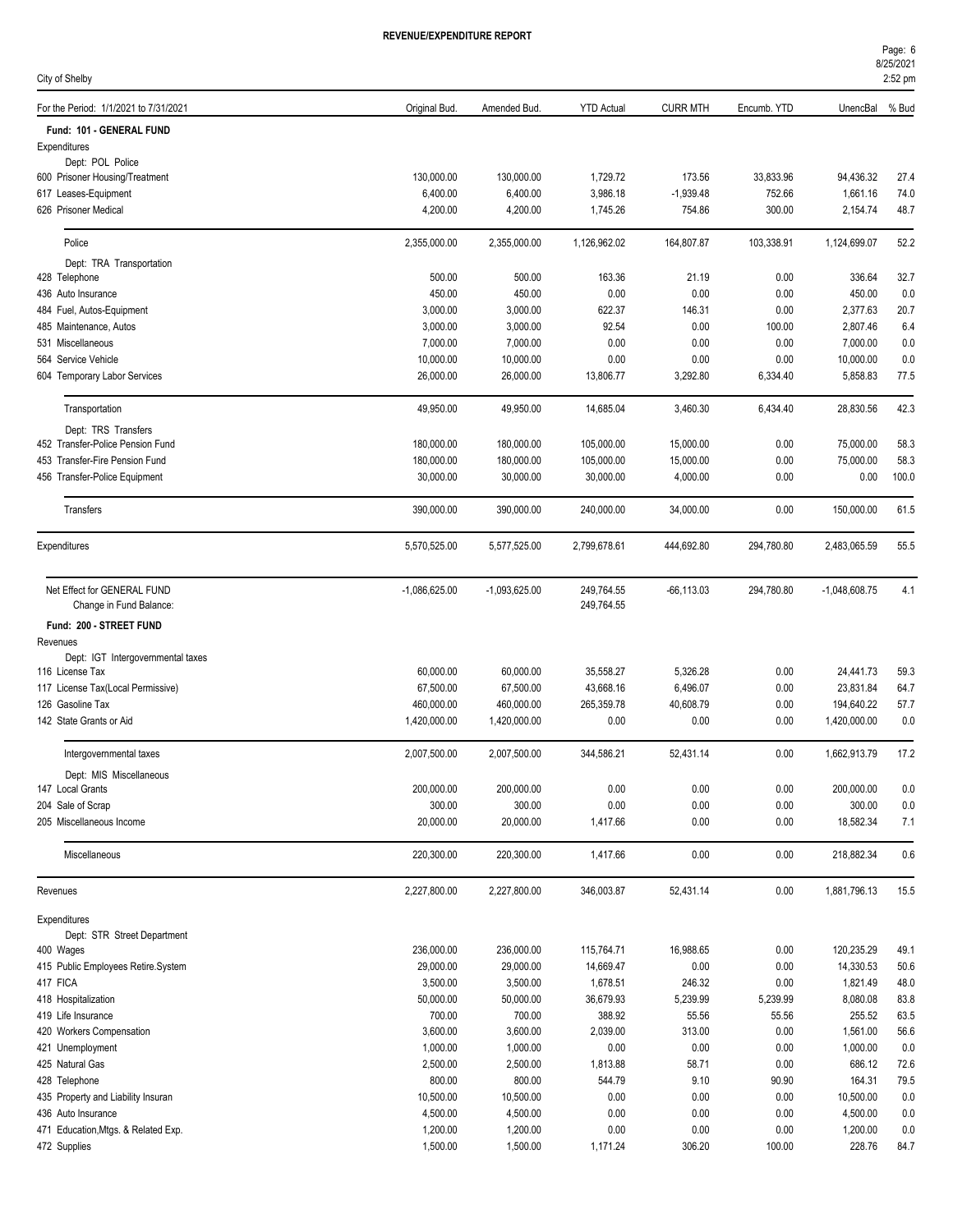| City of Shelby                        |               |              |                   |                 |             |                  | 2:52 pm |
|---------------------------------------|---------------|--------------|-------------------|-----------------|-------------|------------------|---------|
| For the Period: 1/1/2021 to 7/31/2021 | Original Bud. | Amended Bud. | <b>YTD Actual</b> | <b>CURR MTH</b> | Encumb. YTD | UnencBal         | % Bud   |
| Fund: 200 - STREET FUND               |               |              |                   |                 |             |                  |         |
| Expenditures                          |               |              |                   |                 |             |                  |         |
| Dept: STR Street Department           |               |              |                   |                 |             |                  |         |
| 473 Office Supplies                   | 300.00        | 300.00       | 0.00              | 0.00            | 100.00      | 200.00           | 33.3    |
| 483 State Audit                       | 1,000.00      | 1,000.00     | 416.42            | 77.72           | 0.00        | 583.58           | 41.6    |
| 484 Fuel, Autos-Equipment             | 18,000.00     | 18,000.00    | 13,445.31         | 2,127.49        | 0.00        | 4,554.69         | 74.7    |
| 485 Maintenance, Autos                | 4,000.00      | 4,000.00     | 2,019.70          | 112.24          | 300.00      | 1.680.30         | 58.0    |
| 486 Maintenance Equipment             | 30,000.00     | 30,000.00    | 17,540.52         | 1,269.95        | 0.00        | 12,459.48        | 58.5    |
| 491 Marking Supplies                  | 2,000.00      | 2,000.00     | 0.00              | 0.00            | 500.00      | 1,500.00         | 25.0    |
| 492 Administrative Costs              | 30,000.00     | 30,000.00    | 17,500.00         | 2,500.00        | 12,500.00   | 0.00             | 100.0   |
| 499 Salt                              | 70,000.00     | 85,000.00    | 42,195.48         | 0.00            | 267.37      | 42,537.15        | 50.0    |
| 500 Engineering                       | 5,000.00      | 5,000.00     | 3,915.61          | 178.01          | 0.00        | 1,084.39         | 78.3    |
| 507 Maintenance Building/Grounds      | 6,000.00      | 6,000.00     | 3,323.67          | 560.70          | 1,500.00    | 1,176.33         | 80.4    |
| 510 Clothing Allowance                | 5,500.00      | 5,500.00     | 1,346.40          | 179.97          | 2,337.02    | 1,816.58         | 67.0    |
| 515 Equipment                         | 20,000.00     | 20,000.00    | 12,493.64         | 0.00            | 0.00        | 7,506.36         | 62.5    |
| 528 Postage                           | 400.00        | 400.00       | 228.25            | 55.00           | 0.00        | 171.75           | 57.1    |
| 529 Small tools and equipment         | 1,500.00      | 1,500.00     | 926.94            | 726.32          | 423.68      | 149.38           | 90.0    |
| 530 Office Equipment/Furn/Fixtures    | 600.00        | 600.00       | 0.00              | 0.00            | 290.00      | 310.00           | 48.3    |
| 531 Miscellaneous                     | 4,000.00      | 4,000.00     | 1,908.86          | 105.99          | 0.00        | 2,091.14         | 47.7    |
| 532 Labor Relations                   | 1,000.00      | 1,000.00     | 350.00            | 0.00            | 0.00        | 650.00           | 35.0    |
| 534 Street Materials                  | 35,000.00     | 35,000.00    | 8,930.70          | 5,588.70        | 12,969.30   | 13,100.00        | 62.6    |
| 535 Street Resurfacing                | 95,000.00     | 95,000.00    | 21,925.00         | 0.00            | 2,075.00    | 71,000.00        | 25.3    |
| 536 Construction                      | 1,620,000.00  | 1,620,000.00 | 0.00              | 0.00            | 0.00        | 1,620,000.00     | 0.0     |
| 575 Safety Related                    | 1,000.00      | 1,000.00     | 534.39            | 0.00            | 330.00      | 135.61           | 86.4    |
| 583 Dump Truck                        | 10,000.00     | 10,000.00    | 0.00              | 0.00            | 0.00        | 10,000.00        | 0.0     |
| 584 GAAP Conversion                   |               |              |                   |                 |             |                  |         |
|                                       | 700.00        | 700.00       | 625.00            | 81.00           | 0.00        | 75.00            | 89.3    |
| <b>Street Department</b>              | 2,305,800.00  | 2,320,800.00 | 324,376.34        | 36,780.62       | 39,078.82   | 1,957,344.84     | 15.7    |
| Expenditures                          | 2,305,800.00  | 2,320,800.00 | 324,376.34        | 36,780.62       | 39,078.82   | 1,957,344.84     | 15.7    |
| Net Effect for STREET FUND            | $-78,000.00$  | $-93,000.00$ | 21,627.53         | 15,650.52       | 39,078.82   | $-75,548.71$     | 18.8    |
| Change in Fund Balance:               |               |              | 21,627.53         |                 |             |                  |         |
| Fund: 205 - State Highway Fund        |               |              |                   |                 |             |                  |         |
| Revenues                              |               |              |                   |                 |             |                  |         |
| Dept: IGT Intergovernmental taxes     |               |              |                   |                 |             |                  |         |
| 116 License Tax                       | 5,000.00      | 5,000.00     | 2.883.09          | 431.86          | 0.00        | 2,116.91         | 57.7    |
| 126 Gasoline Tax                      | 35,900.00     | 35,900.00    | 21,515.66         | 3,292.60        | 0.00        | 14,384.34        | 59.9    |
| Intergovernmental taxes               | 40,900.00     | 40,900.00    | 24,398.75         | 3,724.46        | 0.00        | 16,501.25        | 59.7    |
| Dept: MIS Miscellaneous               |               |              |                   |                 |             |                  |         |
| 205 Miscellaneous Income              | 100.00        | 100.00       | 0.00              | 0.00            | 0.00        | 100.00           | 0.0     |
| Miscellaneous                         | 100.00        | 100.00       | 0.00              | 0.00            | 0.00        | 100.00           | 0.0     |
| Revenues                              | 41,000.00     | 41,000.00    | 24,398.75         | 3,724.46        | 0.00        | 16,601.25        | 59.5    |
|                                       |               |              |                   |                 |             |                  |         |
| Expenditures                          |               |              |                   |                 |             |                  |         |
| Dept: STH State Highway<br>400 Wages  |               |              |                   | 0.00            |             |                  |         |
|                                       | 15,000.00     | 15,000.00    | 14,560.01         | 0.00            | 0.00        | 439.99<br>611.91 | 97.1    |
| 415 Public Employees Retire.System    | 2,900.00      | 2,900.00     | 2,288.09          |                 | 0.00        |                  | 78.9    |
| 417 FICA                              | 250.00        | 250.00       | 211.12            | 0.00            | 0.00        | 38.88            | 84.4    |
| 418 Hospitalization                   | 16,000.00     | 16,000.00    | 0.00              | 0.00            | 0.00        | 16,000.00        | 0.0     |
| 419 Life Insurance                    | 300.00        | 300.00       | 84.00             | 12.00           | 12.00       | 204.00           | 32.0    |
| 420 Workers Compensation              | 300.00        | 300.00       | 172.00            | 27.00           | 0.00        | 128.00           | 57.3    |
| State Highway                         | 34,750.00     | 34,750.00    | 17,315.22         | 39.00           | 12.00       | 17,422.78        | 49.9    |
| Expenditures                          | 34,750.00     | 34,750.00    | 17,315.22         | 39.00           | 12.00       | 17,422.78        | 49.9    |

8/25/2021 Page: 7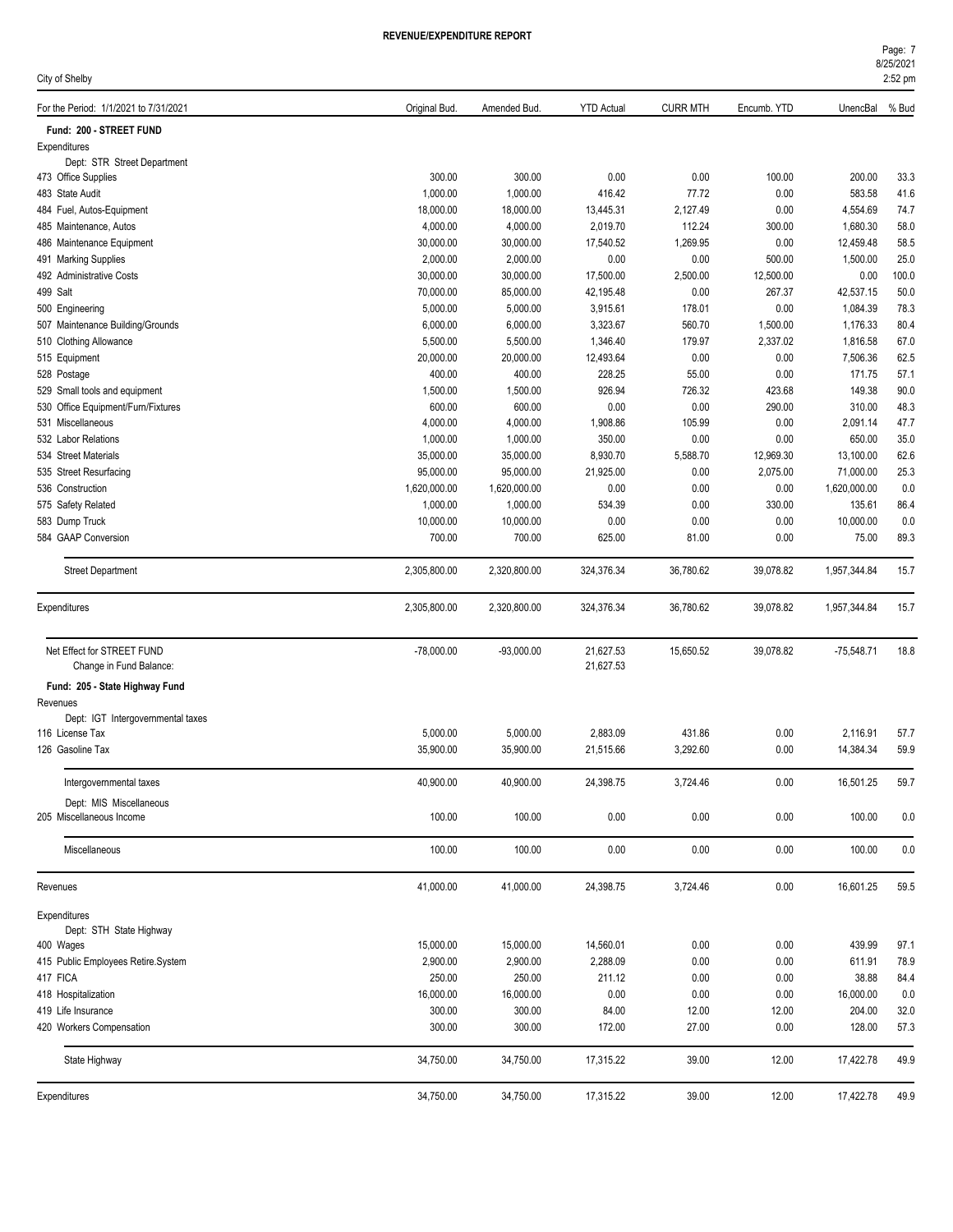| Page: 8           |
|-------------------|
| 8/25/2021         |
| $2:52 \text{ pm}$ |

| City of Shelby                                               |                       |                       |                       |                   |                   |                     | 2:52 pm       |
|--------------------------------------------------------------|-----------------------|-----------------------|-----------------------|-------------------|-------------------|---------------------|---------------|
| For the Period: 1/1/2021 to 7/31/2021                        | Original Bud.         | Amended Bud.          | <b>YTD Actual</b>     | <b>CURR MTH</b>   | Encumb. YTD       | UnencBal            | % Bud         |
| Net Effect for State Highway Fund<br>Change in Fund Balance: | 6,250.00              | 6,250.00              | 7,083.53<br>7,083.53  | 3,685.46          | 12.00             | $-821.53$           | 113.1         |
| Fund: 210 - Street Sales Tax Fund                            |                       |                       |                       |                   |                   |                     |               |
| Revenues                                                     |                       |                       |                       |                   |                   |                     |               |
| Dept: IGT Intergovernmental taxes                            |                       |                       |                       |                   |                   |                     |               |
| 144 County Sales Tax                                         | 80,000.00             | 80,000.00             | 46,705.61             | 13,344.46         | 0.00              | 33,294.39           | 58.4          |
| Intergovernmental taxes                                      | 80,000.00             | 80,000.00             | 46,705.61             | 13,344.46         | 0.00              | 33,294.39           | 58.4          |
| Revenues                                                     | 80,000.00             | 80,000.00             | 46,705.61             | 13,344.46         | 0.00              | 33,294.39           | 58.4          |
| Expenditures                                                 |                       |                       |                       |                   |                   |                     |               |
| Dept: SST Street Sales Tax                                   |                       |                       |                       |                   |                   |                     |               |
| 491 Marking Supplies<br>492 Administrative Costs             | 6,000.00<br>4,000.00  | 6,000.00              | 1,480.50              | 0.00<br>333.33    | 94.99             | 4,424.51<br>0.00    | 26.3          |
| 499 Salt                                                     | 30.000.00             | 4,000.00<br>50,000.00 | 2,333.31<br>31,124.02 | 0.00              | 1,666.69<br>70.27 | 18,805.71           | 100.0<br>62.4 |
| 534 Street Materials                                         | 8,000.00              | 8,000.00              | 5,197.50              | 0.00              | 800.00            | 2,002.50            | 75.0          |
| 535 Street Resurfacing                                       | 35,000.00             | 35,000.00             | 0.00                  | 0.00              | 0.00              | 35,000.00           | 0.0           |
|                                                              |                       |                       |                       |                   |                   |                     |               |
| <b>Street Sales Tax</b>                                      | 83.000.00             | 103,000.00            | 40,135.33             | 333.33            | 2,631.95          | 60,232.72           | 41.5          |
| Expenditures                                                 | 83,000.00             | 103,000.00            | 40,135.33             | 333.33            | 2,631.95          | 60,232.72           | 41.5          |
| Net Effect for Street Sales Tax Fund                         | $-3,000.00$           | $-23,000.00$          | 6,570.28              | 13,011.13         | 2,631.95          | $-26,938.33$        | $-17.1$       |
| Change in Fund Balance:                                      |                       |                       | 6,570.28              |                   |                   |                     |               |
| Fund: 220 - City Income Tax Fund                             |                       |                       |                       |                   |                   |                     |               |
| Revenues<br>Dept: LTX Local Taxes                            |                       |                       |                       |                   |                   |                     |               |
| 114 Income Tax                                               | 3,730,000.00          | 3,730,000.00          | 2,814,992.89          | 357,624.68        | 0.00              | 915,007.11          | 75.5          |
| <b>Local Taxes</b>                                           | 3,730,000.00          | 3,730,000.00          | 2,814,992.89          | 357,624.68        | 0.00              | 915,007.11          | 75.5          |
| Dept: MIS Miscellaneous                                      |                       |                       |                       |                   |                   |                     |               |
| 205 Miscellaneous Income                                     | 2,000.00              | 2,000.00              | 0.00                  | 0.00              | 0.00              | 2,000.00            | 0.0           |
| Miscellaneous                                                | 2,000.00              | 2,000.00              | 0.00                  | 0.00              | 0.00              | 2,000.00            | 0.0           |
| Revenues                                                     | 3,732,000.00          | 3,732,000.00          | 2,814,992.89          | 357.624.68        | 0.00              | 917,007.11          | 75.4          |
| Expenditures                                                 |                       |                       |                       |                   |                   |                     |               |
| Dept: CIT City Income Tax                                    |                       |                       |                       |                   |                   |                     |               |
| 400 Wages                                                    | 86,000.00             | 86,000.00             | 47,898.35             | 6,396.88          | 0.00              | 38,101.65           | 55.7          |
| 415 Public Employees Retire.System                           | 12,000.00             | 12,000.00             | 6,872.87              | 0.00              | 0.00              | 5,127.13            | 57.3          |
| 417 FICA<br>418 Hospitalization                              | 1,300.00<br>32,000.00 | 1,300.00<br>32,000.00 | 694.53<br>18,158.42   | 92.76             | 0.00              | 605.47<br>11,247.52 | 53.4<br>64.9  |
| 419 Life Insurance                                           | 300.00                | 300.00                | 168.00                | 2,594.06<br>24.00 | 2,594.06<br>24.00 | 108.00              | 64.0          |
| 420 Workers Compensation                                     | 2,000.00              | 2,000.00              | 1,160.00              | 174.00            | 0.01              | 839.99              | 58.0          |
| 428 Telephone                                                | 1,200.00              | 1,200.00              | 711.30                | 2.12              | 21.19             | 467.51              | 61.0          |
| 435 Property and Liability Insuran                           | 2,000.00              | 2,000.00              | 0.00                  | 0.00              | 0.00              | 2,000.00            | 0.0           |
| 471 Education, Mtgs. & Related Exp.                          | 1,000.00              | 1,000.00              | 0.00                  | 0.00              | 0.00              | 1,000.00            | 0.0           |
| 473 Office Supplies                                          | 3,000.00              | 3,000.00              | 1,232.97              | 113.94            | 77.25             | 1,689.78            | 43.7          |
| 483 State Audit                                              | 1,000.00              | 1,000.00              | 416.42                | 77.72             | 0.00              | 583.58              | 41.6          |
| 486 Maintenance Equipment                                    | 300.00                | 300.00                | 152.26                | 50.30             | 10.20             | 137.54              | 54.2          |
| 492 Administrative Costs                                     | 100,000.00            | 100,000.00            | 58,333.31             | 8,333.33          | 41,666.69         | 0.00                | 100.0         |
| 501 Computer support                                         | 6,000.00              | 6,000.00              | 4,165.02              | 0.00              | 0.00              | 1,834.98            | 69.4          |
| 506 Refunds                                                  | 75,000.00             | 75,000.00             | 37,059.65             | 3,969.87          | 0.00              | 37,940.35           | 49.4          |
| 528 Postage                                                  | 7,000.00              | 7,000.00              | 2,925.00              | 550.00            | 0.00              | 4,075.00            | 41.8          |
| 530 Office Equipment/Furn/Fixtures                           | 1,000.00              | 1,000.00              | 448.13                | 0.00              | 0.00              | 551.87              | 44.8          |
| 531 Miscellaneous                                            | 2,000.00              | 2,000.00              | 1,856.34              | 321.00            | 0.00              | 143.66              | 92.8          |
| 584 GAAP Conversion                                          | 1,600.00              | 1,600.00              | 1,384.00              | 179.00            | 0.00              | 216.00              | 86.5          |
| City Income Tax                                              | 334,700.00            | 334,700.00            | 183,636.57            | 22,878.98         | 44,393.40         | 106,670.03          | 68.1          |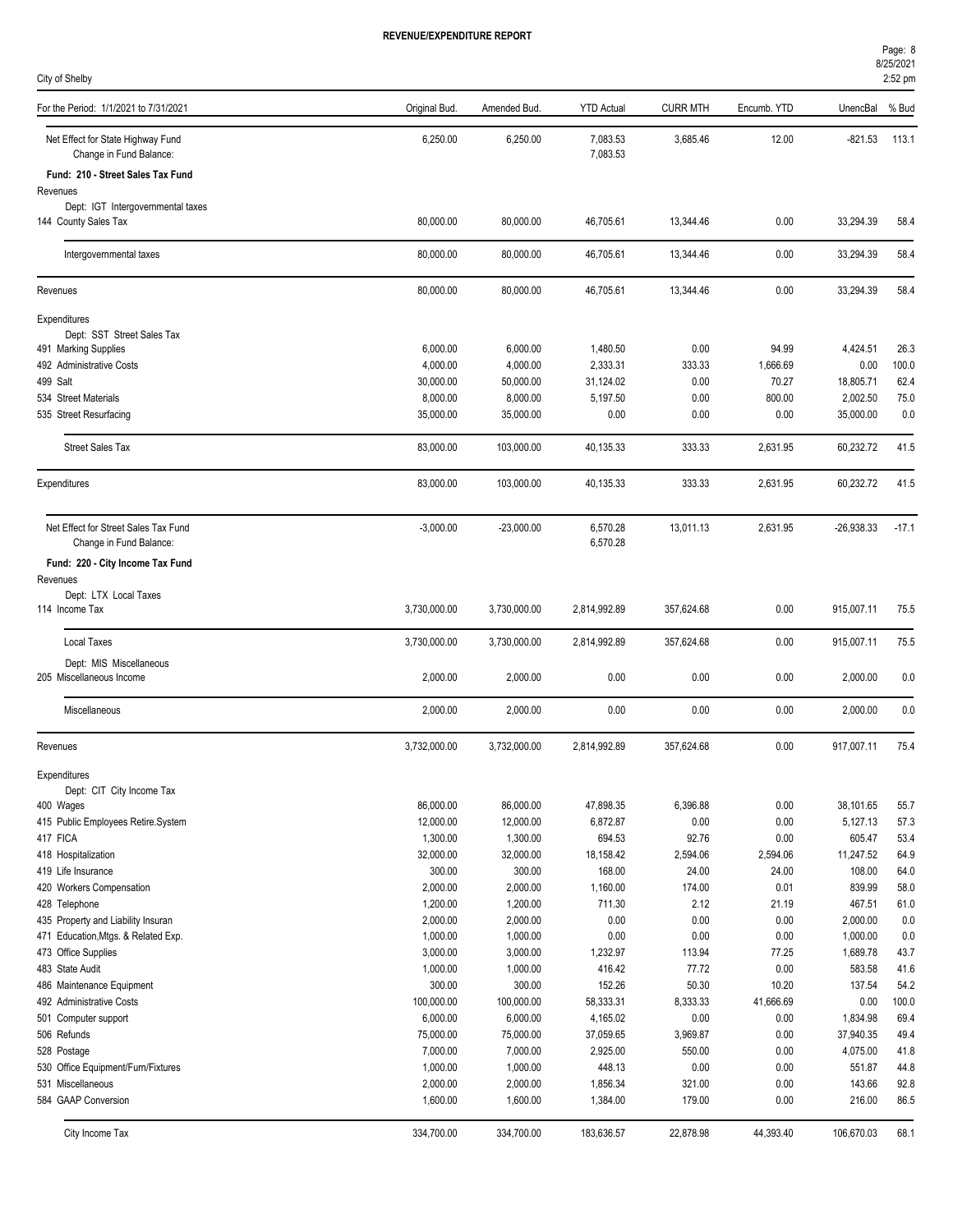| City of Shelby                                                    |                         |                         |                        |                       |              |                         | 2:52 pm       |
|-------------------------------------------------------------------|-------------------------|-------------------------|------------------------|-----------------------|--------------|-------------------------|---------------|
| For the Period: 1/1/2021 to 7/31/2021                             | Original Bud.           | Amended Bud.            | <b>YTD Actual</b>      | <b>CURR MTH</b>       | Encumb. YTD  | UnencBal                | % Bud         |
| Fund: 220 - City Income Tax Fund                                  |                         |                         |                        |                       |              |                         |               |
| Expenditures                                                      |                         |                         |                        |                       |              |                         |               |
| Dept: TRS Transfers                                               |                         |                         |                        |                       |              |                         |               |
| 446 Transfer-General Fund                                         | 2,162,400.00            | 2,162,400.00            | 1,674,858.30           | 213,065.64            | 0.00         | 487,541.70              | 77.5          |
| 447 Transfer-Capital Improvement                                  | 113,750.00<br>13,250.00 | 113,750.00<br>13,250.00 | 88,150.43<br>10,262.28 | 11,213.98<br>1,305.51 | 0.00<br>0.00 | 25,599.57<br>2,987.72   | 77.5<br>77.5  |
| 465 Transfer-Sidewalks (3%)<br>466 Trans Streets, Alleys & Basins | 428,400.00              | 428,400.00              | 331,814.05             | 42,211.43             | 0.00         | 96,585.95               | 77.5          |
| 467 Transfer Police/Court Const                                   | 679,500.00              | 679,500.00              | 526,271.26             | 66,949.14             | 0.00         | 153,228.74              | 77.4          |
|                                                                   |                         |                         |                        |                       |              |                         |               |
| Transfers                                                         | 3,397,300.00            | 3,397,300.00            | 2,631,356.32           | 334,745.70            | 0.00         | 765,943.68              | 77.5          |
| Expenditures                                                      | 3,732,000.00            | 3,732,000.00            | 2,814,992.89           | 357,624.68            | 44,393.40    | 872,613.71              | 76.6          |
| Net Effect for City Income Tax Fund                               | 0.00                    | 0.00                    | 0.00                   | 0.00                  | 44,393.40    | 44,393.40               | 0.0           |
| Change in Fund Balance:                                           |                         |                         | 0.00                   |                       |              |                         |               |
| Fund: 225 - Health Fund                                           |                         |                         |                        |                       |              |                         |               |
| Revenues                                                          |                         |                         |                        |                       |              |                         |               |
| Dept: IGT Intergovernmental taxes                                 |                         |                         |                        |                       |              |                         |               |
| 128 Property tax rollback<br>142 State Grants or Aid              | 30,000.00               | 30,000.00               | 13,777.89              | 0.00                  | 0.00         | 16,222.11               | 45.9          |
|                                                                   | 25,000.00<br>4,000.00   | 25,000.00<br>4,000.00   | 29,853.13<br>0.00      | 8,756.76<br>0.00      | 0.00<br>0.00 | $-4,853.13$<br>4,000.00 | 119.4<br>0.0  |
| 143 County Grant or Aid                                           |                         |                         |                        |                       |              |                         |               |
| Intergovernmental taxes                                           | 59,000.00               | 59,000.00               | 43,631.02              | 8,756.76              | 0.00         | 15,368.98               | 74.0          |
| Dept: LTX Local Taxes                                             |                         |                         |                        |                       |              |                         |               |
| 111 REAL ESTATE TAXES                                             | 196,000.00              | 196,000.00              | 113,165.99             | 0.00                  | 0.00         | 82,834.01               | 57.7          |
| 112 PERSONAL PROPERTY TAX<br>113 Manufactured Home Tax            | 4,000.00<br>500.00      | 4,000.00<br>500.00      | 3,281.16<br>203.27     | 0.00<br>0.00          | 0.00<br>0.00 | 718.84<br>296.73        | 82.0<br>40.7  |
|                                                                   |                         |                         |                        |                       |              |                         |               |
| <b>Local Taxes</b>                                                | 200,500.00              | 200,500.00              | 116,650.42             | 0.00                  | 0.00         | 83,849.58               | 58.2          |
| Dept: MIS Miscellaneous<br>205 Miscellaneous Income               | 2,000.00                | 2,000.00                | 157.50                 | 157.50                | 0.00         | 1,842.50                | 7.9           |
| Miscellaneous                                                     | 2,000.00                | 2,000.00                | 157.50                 | 157.50                | 0.00         | 1,842.50                | 7.9           |
| Dept: PAL Permits and Licenses                                    |                         |                         |                        |                       |              |                         |               |
| 190 Pool license fees                                             | 650.00                  | 650.00                  | 640.00                 | 0.00                  | 0.00         | 10.00                   | 98.5          |
| 192 Mobile Food License                                           | 600.00                  | 600.00                  | 234.00                 | 0.00                  | 0.00         | 366.00                  | 39.0          |
| 193 Vending Licenses                                              | 300.00                  | 300.00                  | 188.50<br>15.673.25    | 0.00                  | 0.00         | 111.50                  | 62.8          |
| 194 Commercial Food Licenses<br>195 Burial Permits                | 15.000.00<br>1,000.00   | 15,000.00<br>1,000.00   |                        | 290.50<br>42.00       | 0.00<br>0.00 | $-673.25$<br>613.00     | 104.5<br>38.7 |
| 196 Birth & Death Certificates                                    | 24,000.00               | 24,000.00               | 387.00<br>15,050.00    | 2,025.00              | 0.00         | 8,950.00                | 62.7          |
| 197 Miscellaneous Lic. & Permits                                  | 1,500.00                | 1,500.00                | 480.00                 | 110.00                | 0.00         | 1,020.00                | 32.0          |
| Permits and Licenses                                              | 43,050.00               | 43,050.00               | 32,652.75              | 2,467.50              | 0.00         | 10,397.25               | 75.8          |
| Revenues                                                          | 304,550.00              | 304,550.00              | 193,091.69             | 11,381.76             | 0.00         | 111,458.31              | 63.4          |
|                                                                   |                         |                         |                        |                       |              |                         |               |
| Expenditures<br>Dept: HEA Health                                  |                         |                         |                        |                       |              |                         |               |
| 400 Wages                                                         | 146,000.00              | 146,000.00              | 80,003.44              | 10,399.16             | 0.00         | 65,996.56               | 54.8          |
| 415 Public Employees Retire.System                                | 20,000.00               | 20,000.00               | 10,833.81              | 0.00                  | 0.00         | 9,166.19                | 54.2          |
| 417 FICA                                                          | 2,100.00                | 2,100.00                | 1,160.03               | 150.77                | 0.00         | 939.97                  | 55.2          |
| 418 Hospitalization                                               | 42,000.00               | 42,000.00               | 24,211.18              | 3,458.74              | 3,458.74     | 14,330.08               | 65.9          |
| 419 Life Insurance                                                | 300.00                  | 300.00                  | 168.00                 | 24.00                 | 24.00        | 108.00                  | 64.0          |
| 420 Workers Compensation                                          | 2,500.00                | 2,500.00                | 1,326.00               | 217.00                | 0.00         | 1,174.00                | 53.0          |
| 428 Telephone                                                     | 1,200.00                | 1,200.00                | 723.72                 | 3.14                  | 31.32        | 444.96                  | 62.9          |
| 435 Property and Liability Insuran                                | 6,400.00                | 6,400.00                | 0.00                   | 0.00                  | 0.00         | 6,400.00                | 0.0           |
| 436 Auto Insurance                                                | 500.00                  | 500.00                  | 0.00                   | 0.00                  | 0.00         | 500.00                  | 0.0           |
| 440 State Admin. Tax Coll. Fee                                    | 100.00                  | 100.00                  | 0.00                   | 0.00                  | 0.00         | 100.00                  | 0.0           |
| 441 Auditor Fees                                                  | 4,500.00                | 4,500.00                | 1,786.36               | 0.00                  | 0.00         | 2,713.64                | 39.7          |
| 442 Election Fees                                                 | 3,000.00                | 3,000.00                | 0.00                   | 0.00                  | 0.00         | 3,000.00                | 0.0           |
| 443 DRETAC Fees                                                   | 1,000.00                | 1,000.00                | 420.19                 | 0.00                  | 0.00         | 579.81                  | 42.0          |
| 471 Education, Mtgs. & Related Exp.                               | 6,000.00                | 6,000.00                | 1,462.00               | 97.50                 | 0.00         | 4,538.00                | 24.4          |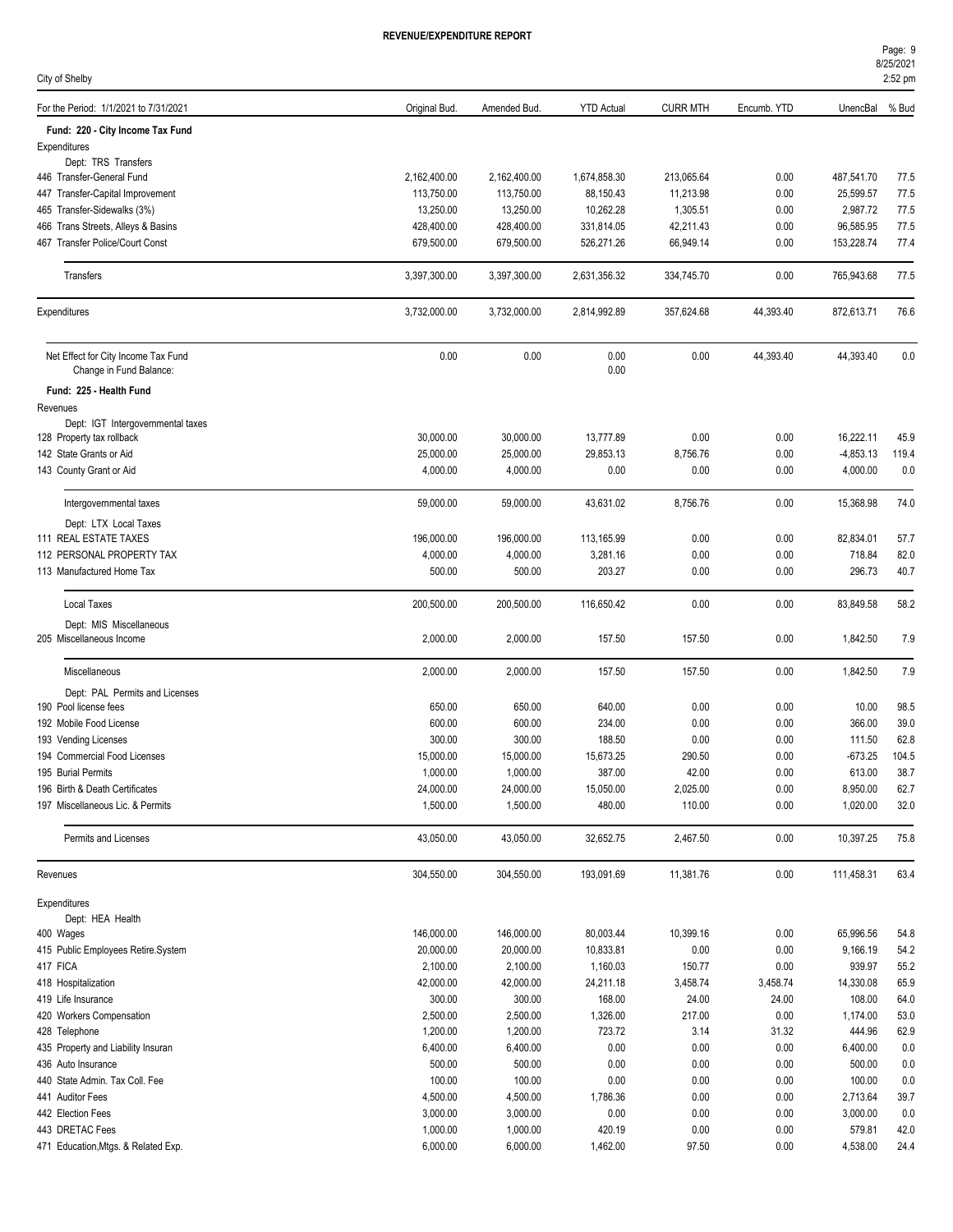| Page: 10          |  |
|-------------------|--|
| 8/25/2021         |  |
| $2:52 \text{ pm}$ |  |

| ). YTD | UnencBal % Bu |  |
|--------|---------------|--|
|        |               |  |
|        |               |  |
|        |               |  |

| City of Shelby                                                 |               |               |                   |                 |              |               | 2:52 pm |
|----------------------------------------------------------------|---------------|---------------|-------------------|-----------------|--------------|---------------|---------|
| For the Period: 1/1/2021 to 7/31/2021                          | Original Bud. | Amended Bud.  | <b>YTD Actual</b> | <b>CURR MTH</b> | Encumb. YTD  | UnencBal      | % Bud   |
| Fund: 225 - Health Fund                                        |               |               |                   |                 |              |               |         |
| Expenditures                                                   |               |               |                   |                 |              |               |         |
| Dept: HEA Health                                               |               |               |                   |                 |              |               |         |
| 472 Supplies                                                   | 20,000.00     | 20,000.00     | 9,071.16          | 38.36           | 2,282.94     | 8,645.90      | 56.8    |
| 473 Office Supplies                                            | 1,500.00      | 1,500.00      | 791.93            | 0.00            | 0.00         | 708.07        | 52.8    |
| 483 State Audit                                                | 6,500.00      | 6,500.00      | 832.84            | 155.44          | 0.00         | 5,667.16      | 12.8    |
| 484 Fuel, Autos-Equipment                                      | 2,000.00      | 2,000.00      | 720.00            | 150.00          | 0.00         | 1,280.00      | 36.0    |
| 485 Maintenance, Autos                                         | 1,000.00      | 1,000.00      | 150.78            | 0.00            | 75.00        | 774.22        | 22.6    |
| 486 Maintenance Equipment                                      | 1,000.00      | 1,000.00      | 452.85            | 93.34           | 10.66        | 536.49        | 46.4    |
| 492 Administrative Costs                                       | 26,000.00     | 26,000.00     | 15,166.69         | 2,166.67        | 10,833.31    | 0.00          | 100.0   |
| 493 Health Contract                                            | 12,000.00     | 12,000.00     | 0.00              | 0.00            | 0.00         | 12,000.00     | 0.0     |
| 494 Medical Advisor                                            | 6,000.00      | 6,000.00      | 0.00              | 0.00            | 0.00         | 6,000.00      | 0.0     |
| 496 State License Fees                                         | 2,500.00      | 2,500.00      | 2,225.00          | 112.00          | 0.00         | 275.00        | 89.0    |
| 497 BC & DC State Fee                                          | 13,000.00     | 13,000.00     | 10,103.02         | 2,805.60        | 0.00         | 2,896.98      | 77.7    |
| 498 Burial Permits State Fee                                   | 1,000.00      | 1,000.00      | 362.50            | 30.00           | 237.50       | 400.00        | 60.0    |
| 501 Computer support                                           | 6,000.00      | 6,000.00      | 1,752.00          | 0.00            | 0.00         | 4,248.00      | 29.2    |
| 507 Maintenance Building/Grounds                               | 500.00        | 500.00        | 0.00              | 0.00            | 0.00         | 500.00        | 0.0     |
| 528 Postage                                                    | 500.00        | 500.00        | 123.70            | 55.00           | 0.00         | 376.30        | 24.7    |
| 529 Small tools and equipment                                  | 500.00        | 500.00        | 0.00              | 0.00            | 0.00         | 500.00        | 0.0     |
| 530 Office Equipment/Furn/Fixtures                             | 3,000.00      | 3,000.00      | 0.00              | 0.00            | 0.00         | 3,000.00      | 0.0     |
| 531 Miscellaneous                                              | 80,000.00     | 80,000.00     | 34,948.61         | 16,485.75       | 16,498.45    | 28,552.94     | 64.3    |
| 584 GAAP Conversion                                            | 2,600.00      | 2,600.00      | 2,316.00          | 300.00          | 0.00         | 284.00        | 89.1    |
| 603 Public Education/Services                                  | 2,000.00      | 2,000.00      | 0.00              | 0.00            | 0.00         | 2,000.00      | 0.0     |
| 604 Temporary Labor Services                                   | 25,000.00     | 25,000.00     | 12,903.82         | 0.00            | 0.00         | 12,096.18     | 51.6    |
| 625 Nuisance Abatement                                         | 6,000.00      | 6,000.00      | 2,060.00          | 2,060.00        | 5,500.00     | $-1,560.00$   | 126.0   |
| Health                                                         | 454,200.00    | 454,200.00    | 216,075.63        | 38,802.47       | 38,951.92    | 199,172.45    | 56.1    |
| Dept: HSA Health Sanitarian                                    |               |               |                   |                 |              |               |         |
| 471 Education, Mtgs. & Related Exp.                            | 200.00        | 200.00        | 0.00              | 0.00            | 0.00         | 200.00        | 0.0     |
| 472 Supplies                                                   | 350.00        | 350.00        | 0.00              | 0.00            | 0.00         | 350.00        | 0.0     |
| 530 Office Equipment/Furn/Fixtures                             | 1,000.00      | 1,000.00      | 0.00              | 0.00            | 0.00         | 1,000.00      | 0.0     |
| 531 Miscellaneous                                              | 65,000.00     | 65,000.00     | 15,329.00         | 9,154.00        | 24,493.00    | 25,178.00     | 61.3    |
| Health Sanitarian                                              | 66,550.00     | 66,550.00     | 15,329.00         | 9,154.00        | 24,493.00    | 26,728.00     | 59.8    |
| Expenditures                                                   | 520,750.00    | 520,750.00    | 231,404.63        | 47,956.47       | 63,444.92    | 225,900.45    | 56.6    |
| Net Effect for Health Fund                                     | $-216,200.00$ | $-216,200.00$ | $-38,312.94$      | $-36,574.71$    | 63,444.92    | $-114,442.14$ | 47.1    |
| Change in Fund Balance:<br>Fund: 230 - Park Fund               |               |               | $-38,312.94$      |                 |              |               |         |
| Revenues                                                       |               |               |                   |                 |              |               |         |
| Dept: CFS Charges for services<br>153 Recreation               | 60,000.00     | 60,000.00     | 45,881.70         | 14,258.70       | 0.00         | 14,118.30     | 76.5    |
|                                                                |               |               |                   |                 |              |               |         |
| Charges for services                                           | 60,000.00     | 60,000.00     | 45,881.70         | 14,258.70       | 0.00         | 14,118.30     | 76.5    |
| Dept: IGT Intergovernmental taxes<br>128 Property tax rollback | 25,000.00     | 25,000.00     | 11,245.47         | 0.00            |              | 13,754.53     |         |
| 142 State Grants or Aid                                        | 357,500.00    | 357,500.00    | 7,500.00          | 0.00            | 0.00<br>0.00 | 350,000.00    | 45.0    |
|                                                                |               |               |                   |                 |              |               | 2.1     |
| Intergovernmental taxes                                        | 382,500.00    | 382,500.00    | 18,745.47         | 0.00            | 0.00         | 363,754.53    | 4.9     |
| Dept: LTX Local Taxes                                          |               |               |                   |                 |              |               |         |
| 111 REAL ESTATE TAXES                                          | 159,000.00    | 159,000.00    | 91,562.08         | 0.00            | 0.00         | 67,437.92     | 57.6    |
| 112 PERSONAL PROPERTY TAX                                      | 3,500.00      | 3,500.00      | 2,590.40          | 0.00            | 0.00         | 909.60        | 74.0    |
| 113 Manufactured Home Tax                                      | 500.00        | 500.00        | 165.68            | 0.00            | 0.00         | 334.32        | 33.1    |
| <b>Local Taxes</b>                                             | 163,000.00    | 163,000.00    | 94,318.16         | 0.00            | 0.00         | 68,681.84     | 57.9    |
| Dept: MIS Miscellaneous                                        |               |               |                   |                 |              |               |         |
| 147 Local Grants                                               | 550,000.00    | 550,000.00    | 0.00              | 0.00            | 0.00         | 550,000.00    | 0.0     |
| 200 Interest                                                   | 100.00        | 100.00        | 4.57              | 0.72            | 0.00         | 95.43         | 4.6     |

201 Donations 4,000.00 4,000.00 3,450.00 300.00 0.00 550.00 86.3 202 Rent 3,600.00 3,600.00 3,110.00 425.00 0.00 490.00 86.4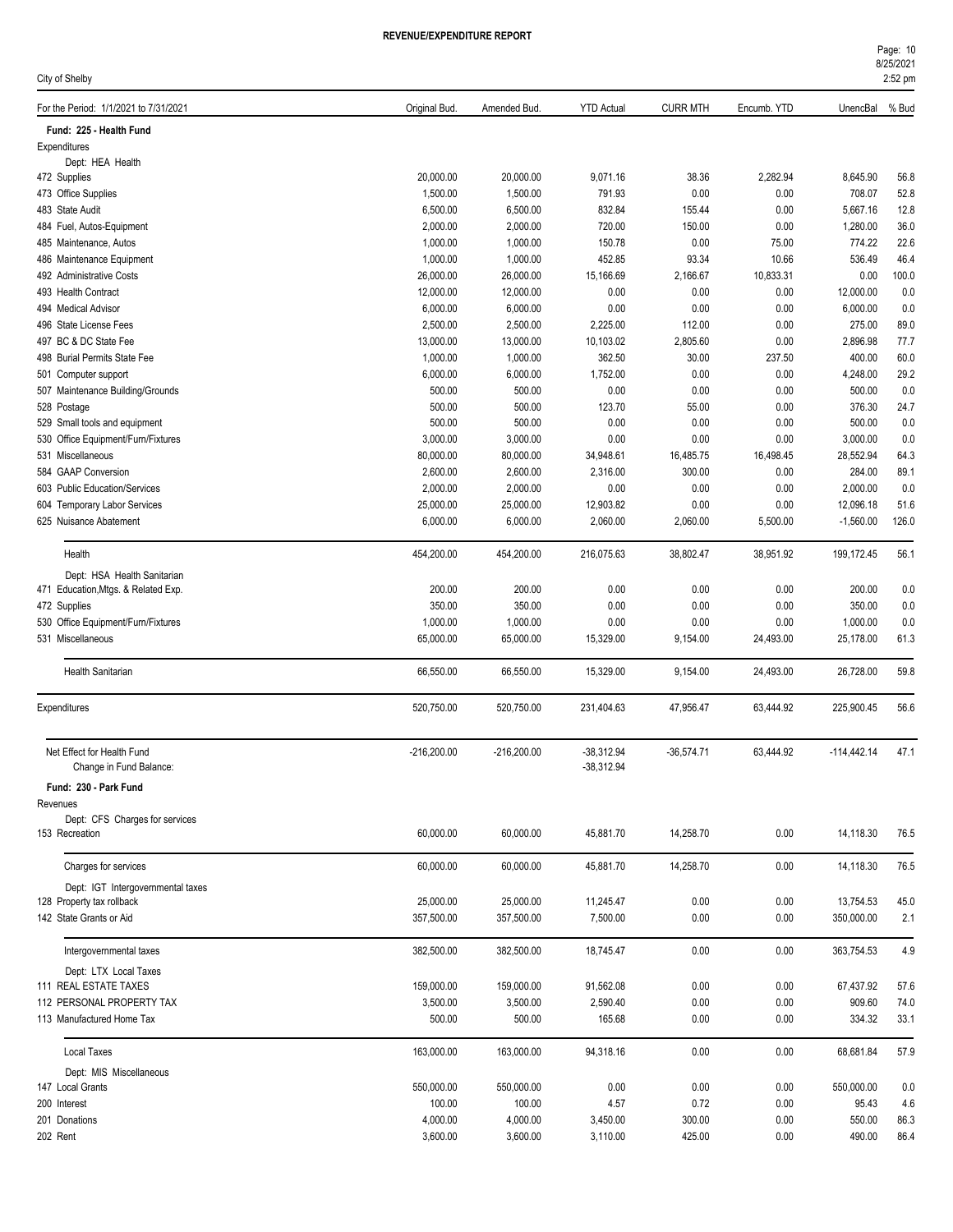City of Shelby

| наае: т   |  |
|-----------|--|
| 8/25/2021 |  |

| For the Period: 1/1/2021 to 7/31/2021            | Original Bud.         | Amended Bud.           | <b>YTD Actual</b> | <b>CURR MTH</b> | Encumb. YTD  | UnencBal               | % Bud      |
|--------------------------------------------------|-----------------------|------------------------|-------------------|-----------------|--------------|------------------------|------------|
| Fund: 230 - Park Fund                            |                       |                        |                   |                 |              |                        |            |
| Revenues                                         |                       |                        |                   |                 |              |                        |            |
| Dept: MIS Miscellaneous                          |                       |                        |                   |                 |              |                        |            |
| 204 Sale of Scrap                                | 25.00                 | 25.00                  | 40.15             | 37.36           | 0.00         | $-15.15$               | 160.6      |
| 205 Miscellaneous Income                         | 5,000.00              | 5,000.00               | 175.00            | 175.00          | 0.00         | 4,825.00               | 3.5        |
| Miscellaneous                                    | 562,725.00            | 562,725.00             | 6,779.72          | 938.08          | 0.00         | 555,945.28             | 1.2        |
| Revenues                                         | 1,168,225.00          | 1,168,225.00           | 165,725.05        | 15,196.78       | 0.00         | 1,002,499.95           | 14.2       |
| Expenditures                                     |                       |                        |                   |                 |              |                        |            |
| Dept: CAP Capital Projects                       |                       |                        |                   |                 |              |                        |            |
| 500 Engineering                                  | 2,500.00              | 2,500.00               | 0.00              | 0.00            | 0.00         | 2,500.00               | 0.0        |
| 515 Equipment<br>587 Seltzer Park Rehabilitation | 10,000.00<br>2,500.00 | 6,000.00<br>147,500.00 | 0.00<br>0.00      | 0.00<br>0.00    | 0.00<br>0.00 | 6,000.00<br>147,500.00 | 0.0        |
| 593 Veterans Park Rehab                          | 2,500.00              | 2,500.00               | 0.00              | 0.00            | 0.00         | 2,500.00               | 0.0<br>0.0 |
| 594 McBride Park Rehab                           | 2,500.00              | 2,500.00               | 0.00              | 0.00            | 0.00         | 2,500.00               | 0.0        |
| 627 Easterling Park                              | 500.00                | 500.00                 | 0.00              | 0.00            | 0.00         | 500.00                 | 0.0        |
| 628 Rabold Park                                  | 2,500.00              | 2,500.00               | 0.00              | 0.00            | 0.00         | 2,500.00               | 0.0        |
| 629 Tucker Park                                  | 0.00                  | 4,000.00               | 3,500.00          | 0.00            | 0.00         | 500.00                 | 87.5       |
| 645 Pool Capital                                 | 4,000.00              | 4,000.00               | 0.00              | 0.00            | 0.00         | 4,000.00               | 0.0        |
| 647 Blackfork Park                               | 905,000.00            | 905,000.00             | 3,390.95          | 3,390.95        | 114,958.03   | 786,651.02             | 13.1       |
| Capital Projects                                 | 932,000.00            | 1,077,000.00           | 6,890.95          | 3,390.95        | 114,958.03   | 955,151.02             | 11.3       |
| Dept: PRK Park Department                        |                       |                        |                   |                 |              |                        |            |
| 400 Wages                                        | 25,000.00             | 25,000.00              | 14,467.61         | 1,971.06        | 0.00         | 10,532.39              | 57.9       |
| 415 Public Employees Retire.System               | 3,750.00              | 3,750.00               | 1,980.75          | 0.00            | 0.00         | 1,769.25               | 52.8       |
| 417 FICA                                         | 400.00                | 400.00                 | 209.78            | 28.58           | 0.00         | 190.22                 | 52.4       |
| 419 Life Insurance                               | 100.00                | 100.00                 | 42.00             | 6.00            | 6.00         | 52.00                  | 48.0       |
| 420 Workers Compensation                         | 500.00                | 500.00                 | 283.00            | 44.00           | 0.00         | 217.00                 | 56.6       |
| 428 Telephone                                    | 1,900.00              | 1,900.00               | 1,098.08          | 0.00            | 0.00         | 801.92                 | 57.8       |
| 435 Property and Liability Insuran               | 3,000.00              | 3,000.00               | 225.00            | 0.00            | 0.00         | 2,775.00               | 7.5        |
| 436 Auto Insurance                               | 1,000.00              | 1,000.00               | 0.00              | 0.00            | 0.00         | 1,000.00               | 0.0        |
| 440 State Admin. Tax Coll. Fee                   | 100.00                | 100.00                 | 0.00              | 0.00            | 0.00         | 100.00                 | 0.0        |
| 441 Auditor Fees                                 | 2,700.00              | 2,700.00               | 1,446.00          | 0.00            | 0.00         | 1,254.00               | 53.6       |
| 442 Election Fees                                | 1,000.00              | 1,000.00               | 0.00              | 0.00            | 0.00         | 1,000.00               | 0.0        |
| 443 DRETAC Fees                                  | 1,100.00              | 1,100.00               | 342.10            | 0.00            | 0.00         | 757.90                 | 31.1       |
| 471 Education, Mtgs. & Related Exp.              | 250.00                | 250.00                 | 0.00              | 0.00            | 0.00         | 250.00                 | 0.0        |
| 472 Supplies                                     | 4,000.00              | 4,000.00               | 1,901.53          | 564.77          | 635.11       | 1,463.36               | 63.4       |
| 473 Office Supplies                              | 500.00                | 500.00                 | 43.34             | 0.00            | 75.00        | 381.66                 | 23.7       |
| 483 State Audit                                  | 1,700.00              | 1,700.00               | 707.91            | 132.12          | 0.00         | 992.09                 | 41.6       |
| 484 Fuel, Autos-Equipment                        | 2,500.00              | 2,500.00               | 1,493.95          | 751.75          | 750.00       | 256.05                 | 89.8       |
| 485 Maintenance, Autos                           | 2,000.00              | 2,000.00               | 10.00             | 0.00            | 0.00         | 1,990.00               | 0.5        |
| 486 Maintenance Equipment                        | 2,500.00              | 2,500.00               | 2,363.31          | 828.79          | 135.21       | 1.48                   | 99.9       |
| 492 Administrative Costs                         | 12,000.00             | 12,000.00              | 7,000.00          | 1,000.00        | 5,000.00     | 0.00                   | 100.0      |
| 507 Maintenance Building/Grounds                 | 4,000.00              | 4,000.00               | 1,623.75          | 0.00            | 206.25       | 2,170.00               | 45.8       |
| 511 Tree planting                                | 3,000.00              | 3,000.00               | 0.00              | 0.00            | 0.00         | 3,000.00               | 0.0        |
| 512 Tree trimming/removal                        | 3,000.00              | 5,000.00               | 0.00              | 0.00            | 4,850.00     | 150.00                 | 97.0       |
| 526 Diesel Fuel                                  | 2,000.00              | 2,000.00               | 381.12            | 216.05          | 500.00       | 1,118.88               | 44.1       |
| 528 Postage                                      | 50.00                 | 50.00                  | 0.00              | 0.00            | 0.00         | 50.00                  | 0.0        |
| 529 Small tools and equipment                    | 2,000.00              | 2,250.00               | 1,510.99          | 106.41          | 430.18       | 308.83                 | 86.3       |
| 531 Miscellaneous                                | 7,500.00              | 5,250.00               | 986.25            | 30.26           | 100.00       | 4,163.75               | 20.7       |
| 533 Maintenance-Parks                            | 6,500.00              | 6,500.00               | 1,057.43          | 150.47          | 782.49       | 4,660.08               | 28.3       |
| 584 GAAP Conversion                              | 1,300.00              | 1,300.00               | 1,147.00          | 149.00          | 0.00         | 153.00                 | 88.2       |
| 604 Temporary Labor Services                     | 62,000.00             | 62,000.00              | 24,262.54         | 8,666.74        | 39,229.42    | $-1,491.96$            | 102.4      |
| Park Department                                  | 157,350.00            | 157,350.00             | 64,583.44         | 14,646.00       | 52,699.66    | 40,066.90              | 74.5       |
| Dept: SWM Swimming Pool                          |                       |                        |                   |                 |              |                        |            |
| 428 Telephone                                    | 850.00                | 850.00                 | 502.83            | 0.00            | 0.00         | 347.17                 | 59.2       |
| 435 Property and Liability Insuran               | 2,300.00              | 2,300.00               | 0.00              | 0.00            | 0.00         | 2,300.00               | 0.0        |
| 472 Supplies                                     | 200.00                | 200.00                 | 42.00             | 42.00           | 108.00       | 50.00                  | 75.0       |
| 473 Office Supplies                              | 100.00                | 100.00                 | 0.00              | 0.00            | 0.00         | 100.00                 | 0.0        |
| 486 Maintenance Equipment                        | 4,500.00              | 6,500.00               | 2,229.81          | 453.81          | 4,120.00     | 150.19                 | 97.7       |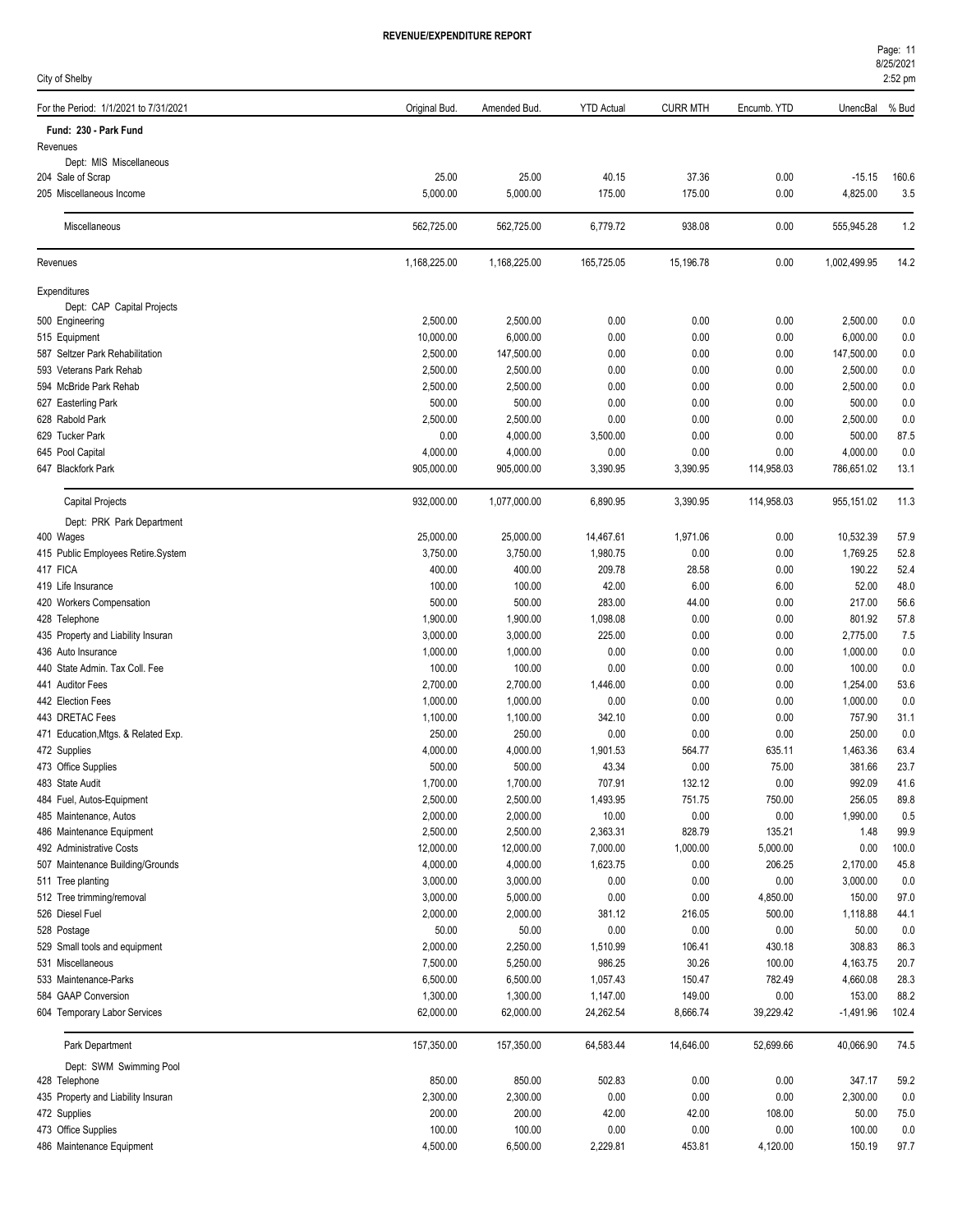| ורוס ושוב ומוסדושום |  |  |
|---------------------|--|--|
|                     |  |  |
|                     |  |  |

| City of Shelby                                                          |                  |                  |                        |                 |              |                  | 2:52 pm    |
|-------------------------------------------------------------------------|------------------|------------------|------------------------|-----------------|--------------|------------------|------------|
| For the Period: 1/1/2021 to 7/31/2021                                   | Original Bud.    | Amended Bud.     | <b>YTD Actual</b>      | <b>CURR MTH</b> | Encumb. YTD  | UnencBal         | % Bud      |
| Fund: 230 - Park Fund                                                   |                  |                  |                        |                 |              |                  |            |
| Expenditures                                                            |                  |                  |                        |                 |              |                  |            |
| Dept: SWM Swimming Pool                                                 |                  |                  |                        |                 |              |                  |            |
| 492 Administrative Costs                                                | 2,000.00         | 2,000.00         | 1,166.69               | 166.67          | 833.31       | 0.00             | 100.0      |
| 507 Maintenance Building/Grounds                                        | 800.00           | 800.00           | 237.05                 | 0.00            | 50.00        | 512.95           | 35.9       |
| 519 Chemicals                                                           | 7,700.00         | 8,700.00         | 6,976.48               | 280.99          | 598.36       | 1,125.16         | 87.1       |
| 529 Small tools and equipment                                           | 650.00           | 2,650.00         | 1,586.09               | 1,231.87        | 141.25       | 922.66           | 65.2       |
| 531 Miscellaneous                                                       | 1,500.00         | 1,500.00         | 880.00                 | 120.00          | 0.00         | 620.00           | 58.7       |
| 604 Temporary Labor Services                                            | 51,500.00        | 47,500.00        | 26,768.15              | 17,836.22       | 38,000.12    | $-17,268.27$     | 136.4      |
| 649 Pool Concession Stand                                               | 6,500.00         | 5,500.00         | 3,281.10               | 1,788.99        | 1,971.90     | 247.00           | 95.5       |
| Swimming Pool                                                           | 78,600.00        | 78,600.00        | 43,670.20              | 21,920.55       | 45,822.94    | $-10,893.14$     | 113.9      |
| Expenditures                                                            | 1,167,950.00     | 1,312,950.00     | 115,144.59             | 39,957.50       | 213,480.63   | 984,324.78       | 25.0       |
| Net Effect for Park Fund<br>Change in Fund Balance:                     | 275.00           | $-144,725.00$    | 50,580.46<br>50,580.46 | $-24,760.72$    | 213,480.63   | 18,175.17        | 112.6      |
| Fund: 232 - Rehab Escrow Fund (HOME/CDBG)                               |                  |                  |                        |                 |              |                  |            |
| Revenues                                                                |                  |                  |                        |                 |              |                  |            |
| Dept: MIS Miscellaneous                                                 |                  |                  |                        |                 |              |                  |            |
| 205 Miscellaneous Income                                                | 26,000.00        | 26,000.00        | 1,610.75               | 0.00            | 0.00         | 24,389.25        | 6.2        |
| Miscellaneous                                                           | 26,000.00        | 26,000.00        | 1,610.75               | 0.00            | 0.00         | 24,389.25        | 6.2        |
| Revenues                                                                | 26,000.00        | 26,000.00        | 1,610.75               | 0.00            | 0.00         | 24,389.25        | 6.2        |
| Expenditures                                                            |                  |                  |                        |                 |              |                  |            |
| Dept: CBG Community Devel. Block Grant                                  |                  |                  |                        |                 |              |                  |            |
| 536 Construction                                                        | 26,000.00        | 26,000.00        | 42.00                  | 0.00            | 0.00         | 25,958.00        | 0.2        |
| Community Devel. Block Grant                                            | 26,000.00        | 26,000.00        | 42.00                  | 0.00            | 0.00         | 25,958.00        | 0.2        |
| Expenditures                                                            | 26,000.00        | 26,000.00        | 42.00                  | 0.00            | 0.00         | 25,958.00        | 0.2        |
| Net Effect for Rehab Escrow Fund (HOME/CDBG)<br>Change in Fund Balance: | 0.00             | 0.00             | 1,568.75<br>1,568.75   | 0.00            | 0.00         | $-1,568.75$      | 0.0        |
| Fund: 233 - Court Probation Fund                                        |                  |                  |                        |                 |              |                  |            |
| Revenues                                                                |                  |                  |                        |                 |              |                  |            |
| Dept: CFC Court fines collected                                         |                  |                  |                        |                 |              |                  |            |
| 178 Miscellaneous Court Fees                                            | 20,000.00        | 20,000.00        | 10,562.82              | 913.82          | 0.00         | 9,437.18         | 52.8       |
| Court fines collected                                                   | 20,000.00        | 20,000.00        | 10,562.82              | 913.82          | 0.00         | 9,437.18         | 52.8       |
| Dept: MIS Miscellaneous                                                 |                  |                  |                        |                 |              |                  |            |
| 205 Miscellaneous Income                                                | 400.00           | 400.00           | 0.00                   | 0.00            | 0.00         | 400.00           | 0.0        |
| Miscellaneous                                                           | 400.00           | 400.00           | 0.00                   | 0.00            | 0.00         | 400.00           | 0.0        |
| Revenues                                                                | 20,400.00        | 20,400.00        | 10,562.82              | 913.82          | 0.00         | 9,837.18         | 51.8       |
| Expenditures                                                            |                  |                  |                        |                 |              |                  |            |
| Dept: CPF Court Probation                                               |                  |                  |                        |                 |              |                  |            |
| 405 Court Officers Wages                                                | 14,000.00        | 14,000.00        | 13,296.60              | 0.00            | 0.00         | 703.40           | 95.0       |
| 415 Public Employees Retire.System                                      | 2,200.00         | 2,200.00         | 2,117.94               | 0.00            | 0.00         | 82.06            | 96.3       |
| 417 FICA                                                                | 300.00           | 300.00           | 192.80                 | 0.00            | 0.00         | 107.20           | 64.3       |
| 420 Workers Compensation                                                | 300.00           | 300.00           | 160.00                 | 27.00           | 0.00         | 140.00           | 53.3       |
| 421 Unemployment                                                        | 2,000.00         | 2,000.00         | 0.00                   | 0.00            | 0.00         | 2,000.00         | 0.0        |
| 428 Telephone                                                           | 1,200.00         | 1,200.00         | 480.25                 | 0.00            | 0.00         | 719.75           | 40.0       |
| 471 Education, Mtgs. & Related Exp.                                     | 3,000.00         | 3,000.00         | 0.00                   | 0.00            | 0.00         | 3,000.00         | 0.0        |
| 472 Supplies<br>473 Office Supplies                                     | 300.00<br>350.00 | 300.00<br>350.00 | 0.00<br>0.00           | 0.00<br>0.00    | 0.00<br>0.00 | 300.00<br>350.00 | 0.0<br>0.0 |
| 492 Administrative Costs                                                | 1,000.00         | 1,000.00         | 583.31                 | 83.33           | 416.69       | 0.00             | 100.0      |
|                                                                         |                  |                  |                        |                 |              |                  |            |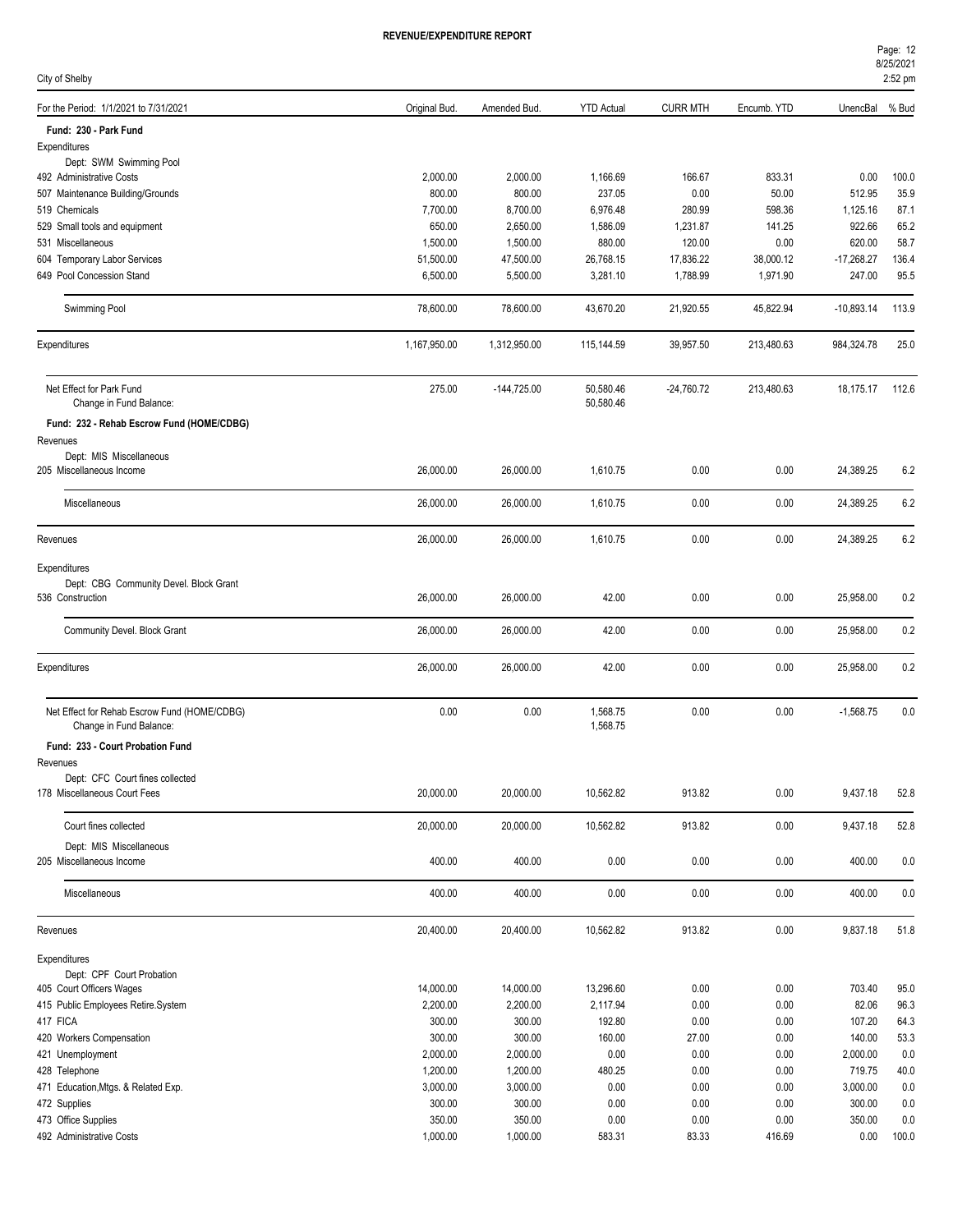| Page: 13  |  |
|-----------|--|
| 8/25/2021 |  |

| City of Shelby                                                       |               |              |                            |                 |             |             | 2:52 pm |
|----------------------------------------------------------------------|---------------|--------------|----------------------------|-----------------|-------------|-------------|---------|
| For the Period: 1/1/2021 to 7/31/2021                                | Original Bud. | Amended Bud. | <b>YTD Actual</b>          | <b>CURR MTH</b> | Encumb. YTD | UnencBal    | % Bud   |
| Fund: 233 - Court Probation Fund                                     |               |              |                            |                 |             |             |         |
| Expenditures                                                         |               |              |                            |                 |             |             |         |
| Dept: CPF Court Probation<br>528 Postage                             | 500.00        | 500.00       | 55.00                      | 0.00            | 0.00        | 445.00      | 11.0    |
| 531 Miscellaneous                                                    | 850.00        | 850.00       | 0.00                       | 0.00            | 0.00        | 850.00      | 0.0     |
| Court Probation                                                      | 26,000.00     | 26,000.00    | 16,885.90                  | 110.33          | 416.69      | 8,697.41    | 66.5    |
| Expenditures                                                         | 26,000.00     | 26,000.00    | 16,885.90                  | 110.33          | 416.69      | 8,697.41    | 66.5    |
| Net Effect for Court Probation Fund<br>Change in Fund Balance:       | $-5,600.00$   | $-5,600.00$  | $-6,323.08$<br>$-6,323.08$ | 803.49          | 416.69      | 1,139.77    | 120.4   |
| Fund: 234 - BMV Reimbursement Fund                                   |               |              |                            |                 |             |             |         |
| Revenues                                                             |               |              |                            |                 |             |             |         |
| Dept: MIS Miscellaneous<br>205 Miscellaneous Income                  | 100.00        | 100.00       | 35.00                      | 0.00            | 0.00        | 65.00       | 35.0    |
| Miscellaneous                                                        | 100.00        | 100.00       | 35.00                      | 0.00            | 0.00        | 65.00       | 35.0    |
|                                                                      |               |              |                            |                 |             |             |         |
| Revenues                                                             | 100.00        | 100.00       | 35.00                      | 0.00            | 0.00        | 65.00       | 35.0    |
| Expenditures                                                         |               |              |                            |                 |             |             |         |
| Dept: BMV BMV Reimbursement<br>531 Miscellaneous                     | 1,500.00      | 1,500.00     | 0.00                       | 0.00            | 0.00        | 1,500.00    | 0.0     |
|                                                                      |               |              |                            |                 |             |             |         |
| <b>BMV Reimbursement</b>                                             | 1,500.00      | 1,500.00     | 0.00                       | 0.00            | 0.00        | 1,500.00    | 0.0     |
| Expenditures                                                         | 1,500.00      | 1,500.00     | 0.00                       | 0.00            | 0.00        | 1,500.00    | 0.0     |
| Net Effect for BMV Reimbursement Fund<br>Change in Fund Balance:     | $-1,400.00$   | $-1,400.00$  | 35.00<br>35.00             | 0.00            | 0.00        | $-1,435.00$ | $-2.5$  |
| Fund: 235 - Law Enforcement Trust Fund                               |               |              |                            |                 |             |             |         |
| Revenues<br>Dept: MIS Miscellaneous                                  |               |              |                            |                 |             |             |         |
| 205 Miscellaneous Income                                             | 1,500.00      | 1,500.00     | 1,258.76                   | 500.00          | 0.00        | 241.24      | 83.9    |
| Miscellaneous                                                        | 1,500.00      | 1,500.00     | 1,258.76                   | 500.00          | 0.00        | 241.24      | 83.9    |
| Revenues                                                             | 1,500.00      | 1,500.00     | 1,258.76                   | 500.00          | 0.00        | 241.24      | 83.9    |
| Expenditures                                                         |               |              |                            |                 |             |             |         |
| Dept: LET Law Enforcement Trust                                      |               |              |                            |                 |             |             |         |
| 471 Education, Mtgs. & Related Exp.                                  | 6,000.00      | 6,000.00     | 0.00                       | 0.00            | 0.00        | 6,000.00    | 0.0     |
| 472 Supplies                                                         | 480.00        | 480.00       | 0.00                       | 0.00            | 0.00        | 480.00      | 0.0     |
| 515 Equipment                                                        | 1,250.00      | 1,250.00     | 0.00                       | 0.00            | 0.00        | 1,250.00    | 0.0     |
| 531 Miscellaneous                                                    | 1,000.00      | 1,000.00     | 0.00                       | 0.00            | 0.00        | 1,000.00    | 0.0     |
| Law Enforcement Trust                                                | 8,730.00      | 8,730.00     | 0.00                       | 0.00            | 0.00        | 8,730.00    | 0.0     |
| Expenditures                                                         | 8,730.00      | 8,730.00     | 0.00                       | 0.00            | 0.00        | 8,730.00    | 0.0     |
| Net Effect for Law Enforcement Trust Fund<br>Change in Fund Balance: | $-7,230.00$   | $-7,230.00$  | 1,258.76<br>1,258.76       | 500.00          | 0.00        | $-8,488.76$ | $-17.4$ |
| Fund: 236 - Court I D A T Fund                                       |               |              |                            |                 |             |             |         |
| Revenues                                                             |               |              |                            |                 |             |             |         |
| Dept: CFC Court fines collected<br>178 Miscellaneous Court Fees      | 2,000.00      | 2,000.00     | 2,619.99                   | 128.00          | 0.00        | $-619.99$   | 131.0   |
| Court fines collected                                                | 2,000.00      | 2,000.00     | 2,619.99                   | 128.00          | 0.00        | $-619.99$   | 131.0   |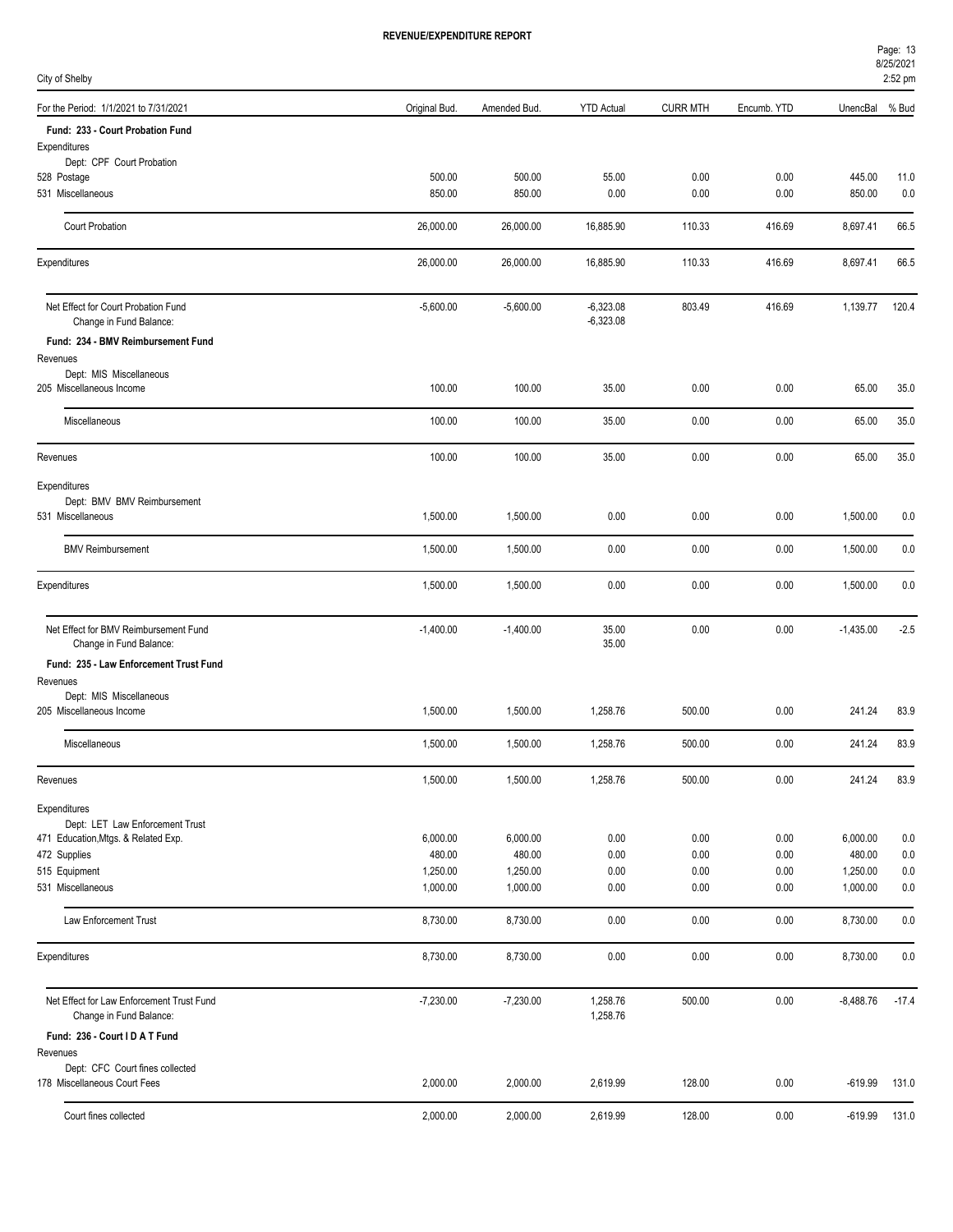| City of Shelby                                                        |               |              |                      |                 |             |              | 2:52 pm |
|-----------------------------------------------------------------------|---------------|--------------|----------------------|-----------------|-------------|--------------|---------|
| For the Period: 1/1/2021 to 7/31/2021                                 | Original Bud. | Amended Bud. | <b>YTD Actual</b>    | <b>CURR MTH</b> | Encumb. YTD | UnencBal     | % Bud   |
| Fund: 236 - Court I D A T Fund                                        |               |              |                      |                 |             |              |         |
| Revenues                                                              | 2,000.00      | 2,000.00     | 2,619.99             | 128.00          | 0.00        | $-619.99$    | 131.0   |
| Expenditures                                                          |               |              |                      |                 |             |              |         |
| Dept: IDA IDAT Fund                                                   |               |              |                      |                 |             |              |         |
| 471 Education, Mtgs. & Related Exp.                                   | 2,000.00      | 2,000.00     | 0.00                 | 0.00            | 0.00        | 2,000.00     | 0.0     |
| 531 Miscellaneous                                                     | 25,000.00     | 25,000.00    | 758.14               | 192.48          | 7,329.14    | 16,912.72    | 32.3    |
| IDATFund                                                              | 27,000.00     | 27,000.00    | 758.14               | 192.48          | 7,329.14    | 18,912.72    | 30.0    |
| Expenditures                                                          | 27,000.00     | 27,000.00    | 758.14               | 192.48          | 7,329.14    | 18,912.72    | 30.0    |
| Net Effect for Court I D A T Fund<br>Change in Fund Balance:          | $-25,000.00$  | $-25,000.00$ | 1,861.85<br>1,861.85 | $-64.48$        | 7,329.14    | $-19,532.71$ | 21.9    |
| Fund: 237 - Court Enforce. & Educ. Fund                               |               |              |                      |                 |             |              |         |
| Revenues                                                              |               |              |                      |                 |             |              |         |
| Dept: CFC Court fines collected                                       |               |              |                      |                 |             |              |         |
| 178 Miscellaneous Court Fees                                          | 100.00        | 100.00       | 0.00                 | 0.00            | 0.00        | 100.00       | 0.0     |
| Court fines collected                                                 | 100.00        | 100.00       | 0.00                 | 0.00            | 0.00        | 100.00       | 0.0     |
| Revenues                                                              | 100.00        | 100.00       | 0.00                 | 0.00            | 0.00        | 100.00       | 0.0     |
| Expenditures                                                          |               |              |                      |                 |             |              |         |
| Dept: EEF Enforcement & Education Fund                                |               |              |                      |                 |             |              |         |
| 471 Education, Mtgs. & Related Exp.                                   | 400.00        | 400.00       | 0.00                 | 0.00            | 0.00        | 400.00       | 0.0     |
| 531 Miscellaneous                                                     | 300.00        | 300.00       | 0.00                 | 0.00            | 0.00        | 300.00       | 0.0     |
| Enforcement & Education Fund                                          | 700.00        | 700.00       | 0.00                 | 0.00            | 0.00        | 700.00       | 0.0     |
| Expenditures                                                          | 700.00        | 700.00       | 0.00                 | 0.00            | 0.00        | 700.00       | 0.0     |
| Net Effect for Court Enforce. & Educ. Fund<br>Change in Fund Balance: | $-600.00$     | $-600.00$    | 0.00<br>0.00         | 0.00            | 0.00        | $-600.00$    | 0.0     |
| Fund: 238 - DARE Fund                                                 |               |              |                      |                 |             |              |         |
| Revenues                                                              |               |              |                      |                 |             |              |         |

City of Shelby

| Expenditures                                                          |              |              |                            |          |          |              |      |
|-----------------------------------------------------------------------|--------------|--------------|----------------------------|----------|----------|--------------|------|
| Dept: IDA IDAT Fund                                                   |              |              |                            |          |          |              |      |
| 471 Education, Mtgs. & Related Exp.                                   | 2,000.00     | 2,000.00     | 0.00                       | 0.00     | 0.00     | 2,000.00     | 0.0  |
| 531 Miscellaneous                                                     | 25,000.00    | 25,000.00    | 758.14                     | 192.48   | 7,329.14 | 16,912.72    | 32.3 |
| IDAT Fund                                                             | 27,000.00    | 27,000.00    | 758.14                     | 192.48   | 7,329.14 | 18,912.72    | 30.0 |
| Expenditures                                                          | 27,000.00    | 27,000.00    | 758.14                     | 192.48   | 7,329.14 | 18,912.72    | 30.0 |
| Net Effect for Court I D A T Fund<br>Change in Fund Balance:          | $-25,000.00$ | $-25,000.00$ | 1,861.85<br>1,861.85       | $-64.48$ | 7,329.14 | $-19,532.71$ | 21.9 |
| Fund: 237 - Court Enforce. & Educ. Fund<br>Revenues                   |              |              |                            |          |          |              |      |
| Dept: CFC Court fines collected                                       |              |              |                            |          |          |              |      |
| 178 Miscellaneous Court Fees                                          | 100.00       | 100.00       | 0.00                       | 0.00     | 0.00     | 100.00       | 0.0  |
| Court fines collected                                                 | 100.00       | 100.00       | 0.00                       | 0.00     | 0.00     | 100.00       | 0.0  |
| Revenues                                                              | 100.00       | 100.00       | 0.00                       | 0.00     | 0.00     | 100.00       | 0.0  |
| Expenditures                                                          |              |              |                            |          |          |              |      |
| Dept: EEF Enforcement & Education Fund                                |              |              |                            |          |          |              |      |
| 471 Education, Mtgs. & Related Exp.                                   | 400.00       | 400.00       | 0.00                       | 0.00     | 0.00     | 400.00       | 0.0  |
| 531 Miscellaneous                                                     | 300.00       | 300.00       | 0.00                       | 0.00     | 0.00     | 300.00       | 0.0  |
| Enforcement & Education Fund                                          | 700.00       | 700.00       | 0.00                       | 0.00     | 0.00     | 700.00       | 0.0  |
| Expenditures                                                          | 700.00       | 700.00       | 0.00                       | 0.00     | 0.00     | 700.00       | 0.0  |
| Net Effect for Court Enforce. & Educ. Fund<br>Change in Fund Balance: | $-600.00$    | $-600.00$    | 0.00<br>0.00               | 0.00     | 0.00     | $-600.00$    | 0.0  |
| Fund: 238 - DARE Fund                                                 |              |              |                            |          |          |              |      |
| Revenues                                                              |              |              |                            |          |          |              |      |
| Dept: MIS Miscellaneous<br>201 Donations                              | 5,000.00     | 5,000.00     | 0.00                       | 0.00     | 0.00     | 5,000.00     | 0.0  |
|                                                                       |              |              |                            |          |          |              |      |
| Miscellaneous                                                         | 5,000.00     | 5,000.00     | 0.00                       | 0.00     | 0.00     | 5,000.00     | 0.0  |
| Revenues                                                              | 5,000.00     | 5,000.00     | 0.00                       | 0.00     | 0.00     | 5,000.00     | 0.0  |
| Expenditures                                                          |              |              |                            |          |          |              |      |
| Dept: DAR DARE Fund                                                   |              |              |                            |          |          |              |      |
| 471 Education, Mtgs. & Related Exp.                                   | 2,500.00     | 2,500.00     | 0.00                       | 0.00     | 0.00     | 2,500.00     | 0.0  |
| 472 Supplies                                                          | 2,000.00     | 2,000.00     | 1,309.36                   | 0.00     | 0.00     | 690.64       | 65.5 |
| 530 Office Equipment/Furn/Fixtures                                    | 500.00       | 500.00       | 0.00                       | 0.00     | 0.00     | 500.00       | 0.0  |
| DARE Fund                                                             | 5,000.00     | 5,000.00     | 1,309.36                   | 0.00     | 0.00     | 3,690.64     | 26.2 |
| Expenditures                                                          | 5,000.00     | 5,000.00     | 1,309.36                   | 0.00     | 0.00     | 3,690.64     | 26.2 |
| Net Effect for DARE Fund<br>Change in Fund Balance:                   | 0.00         | $0.00\,$     | $-1,309.36$<br>$-1,309.36$ | 0.00     | 0.00     | 1,309.36     | 0.0  |
| Fund: 239 - Court Computer Fund                                       |              |              |                            |          |          |              |      |
| Revenues                                                              |              |              |                            |          |          |              |      |
| Dept: CFC Court fines collected                                       |              |              |                            |          |          |              |      |
| 178 Miscellaneous Court Fees                                          | 8,000.00     | 8,000.00     | 5,660.00                   | 771.00   | 0.00     | 2,340.00     | 70.8 |
|                                                                       |              |              |                            |          |          |              |      |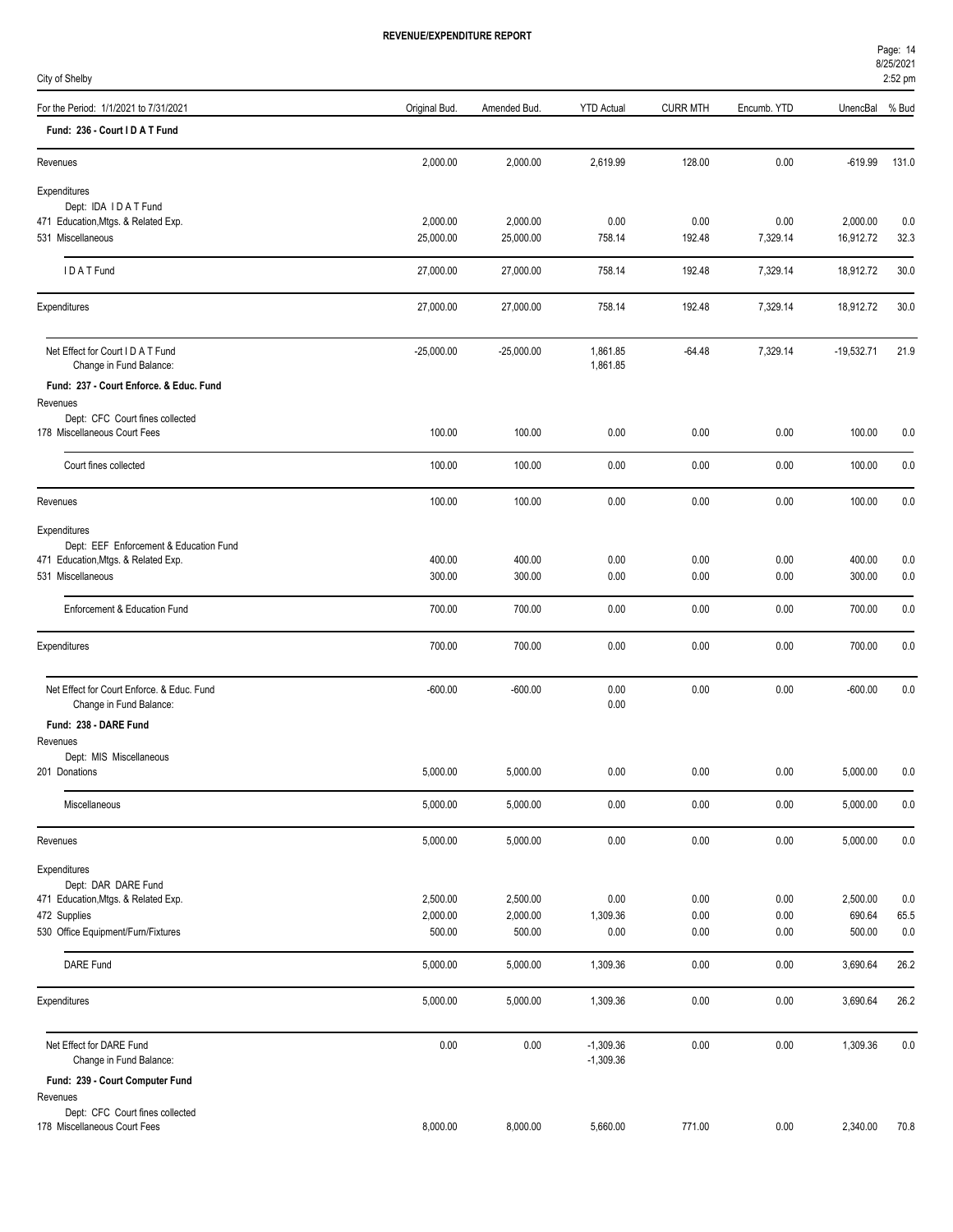| City of Shelby                                                  |               |              |                      |                 |             |              | 2:52 pm  |
|-----------------------------------------------------------------|---------------|--------------|----------------------|-----------------|-------------|--------------|----------|
| For the Period: 1/1/2021 to 7/31/2021                           | Original Bud. | Amended Bud. | <b>YTD Actual</b>    | <b>CURR MTH</b> | Encumb. YTD | UnencBal     | % Bud    |
| Fund: 239 - Court Computer Fund                                 |               |              |                      |                 |             |              |          |
| Revenues                                                        |               |              |                      |                 |             |              |          |
| Court fines collected                                           | 8,000.00      | 8,000.00     | 5,660.00             | 771.00          | 0.00        | 2,340.00     | 70.8     |
| Revenues                                                        | 8,000.00      | 8,000.00     | 5,660.00             | 771.00          | 0.00        | 2,340.00     | 70.8     |
| Expenditures                                                    |               |              |                      |                 |             |              |          |
| Dept: COM Court Computer<br>501 Computer support                | 13,500.00     | 13,500.00    | 0.00                 | 0.00            | 0.00        | 13,500.00    | 0.0      |
|                                                                 |               |              |                      |                 |             |              |          |
| Court Computer                                                  | 13,500.00     | 13,500.00    | 0.00                 | 0.00            | 0.00        | 13,500.00    | 0.0      |
| Expenditures                                                    | 13,500.00     | 13,500.00    | 0.00                 | 0.00            | 0.00        | 13,500.00    | 0.0      |
| Net Effect for Court Computer Fund<br>Change in Fund Balance:   | $-5,500.00$   | $-5,500.00$  | 5,660.00<br>5,660.00 | 771.00          | 0.00        | $-11,160.00$ | $-102.9$ |
| Fund: 240 - Unclaimed Monies Fund                               |               |              |                      |                 |             |              |          |
| Expenditures<br>Dept: UNC Unclaimed Money's                     |               |              |                      |                 |             |              |          |
| 531 Miscellaneous                                               | 500.00        | 500.00       | 0.00                 | 0.00            | 0.00        | 500.00       | 0.0      |
| Unclaimed Money's                                               | 500.00        | 500.00       | 0.00                 | 0.00            | 0.00        | 500.00       | 0.0      |
| Expenditures                                                    | 500.00        | 500.00       | 0.00                 | 0.00            | 0.00        | 500.00       | 0.0      |
| Net Effect for Unclaimed Monies Fund<br>Change in Fund Balance: | $-500.00$     | $-500.00$    | 0.00<br>0.00         | 0.00            | 0.00        | $-500.00$    | 0.0      |
| Fund: 241 - Police Computer Fund                                |               |              |                      |                 |             |              |          |
| Revenues                                                        |               |              |                      |                 |             |              |          |
| Dept: CFC Court fines collected<br>178 Miscellaneous Court Fees | 2,000.00      | 2,000.00     |                      | 120.00          | 0.00        | 819.00       |          |
|                                                                 |               |              | 1,181.00             |                 |             |              | 59.1     |
| Court fines collected                                           | 2,000.00      | 2,000.00     | 1,181.00             | 120.00          | 0.00        | 819.00       | 59.1     |
| Revenues                                                        | 2,000.00      | 2,000.00     | 1,181.00             | 120.00          | 0.00        | 819.00       | 59.1     |
| Expenditures                                                    |               |              |                      |                 |             |              |          |
| Dept: PCF Police Computer Fund<br>501 Computer support          | 750.00        | 750.00       | 522.98               | 41.71           | 416.45      | $-189.43$    | 125.3    |
| 531 Miscellaneous                                               | 500.00        | 500.00       | 44.50                | 0.00            | 44.50       | 411.00       | 17.8     |
| Police Computer Fund                                            | 1,250.00      | 1,250.00     | 567.48               | 41.71           | 460.95      | 221.57       | 82.3     |
|                                                                 |               |              |                      |                 |             |              |          |
| Expenditures                                                    | 1,250.00      | 1,250.00     | 567.48               | 41.71           | 460.95      | 221.57       | 82.3     |
| Net Effect for Police Computer Fund<br>Change in Fund Balance:  | 750.00        | 750.00       | 613.52<br>613.52     | 78.29           | 460.95      | 597.43       | 20.3     |
| Fund: 242 - Court IDAM Fund                                     |               |              |                      |                 |             |              |          |
| Revenues                                                        |               |              |                      |                 |             |              |          |
| Dept: CFC Court fines collected<br>178 Miscellaneous Court Fees | 2,000.00      | 2,000.00     | 1,256.04             | 234.22          | 0.00        | 743.96       | 62.8     |
| Court fines collected                                           | 2,000.00      | 2,000.00     | 1,256.04             | 234.22          | 0.00        | 743.96       | 62.8     |
| Revenues                                                        | 2,000.00      | 2,000.00     | 1,256.04             | 234.22          | 0.00        | 743.96       | 62.8     |
| Expenditures                                                    |               |              |                      |                 |             |              |          |
| Dept: IDM IDAM Fund<br>471 Education, Mtgs. & Related Exp.      | 500.00        | 500.00       | 0.00                 | 0.00            | 0.00        | 500.00       | 0.0      |
| 531 Miscellaneous                                               | 5,000.00      | 5,000.00     | 0.00                 | 0.00            | 0.00        | 5,000.00     | 0.0      |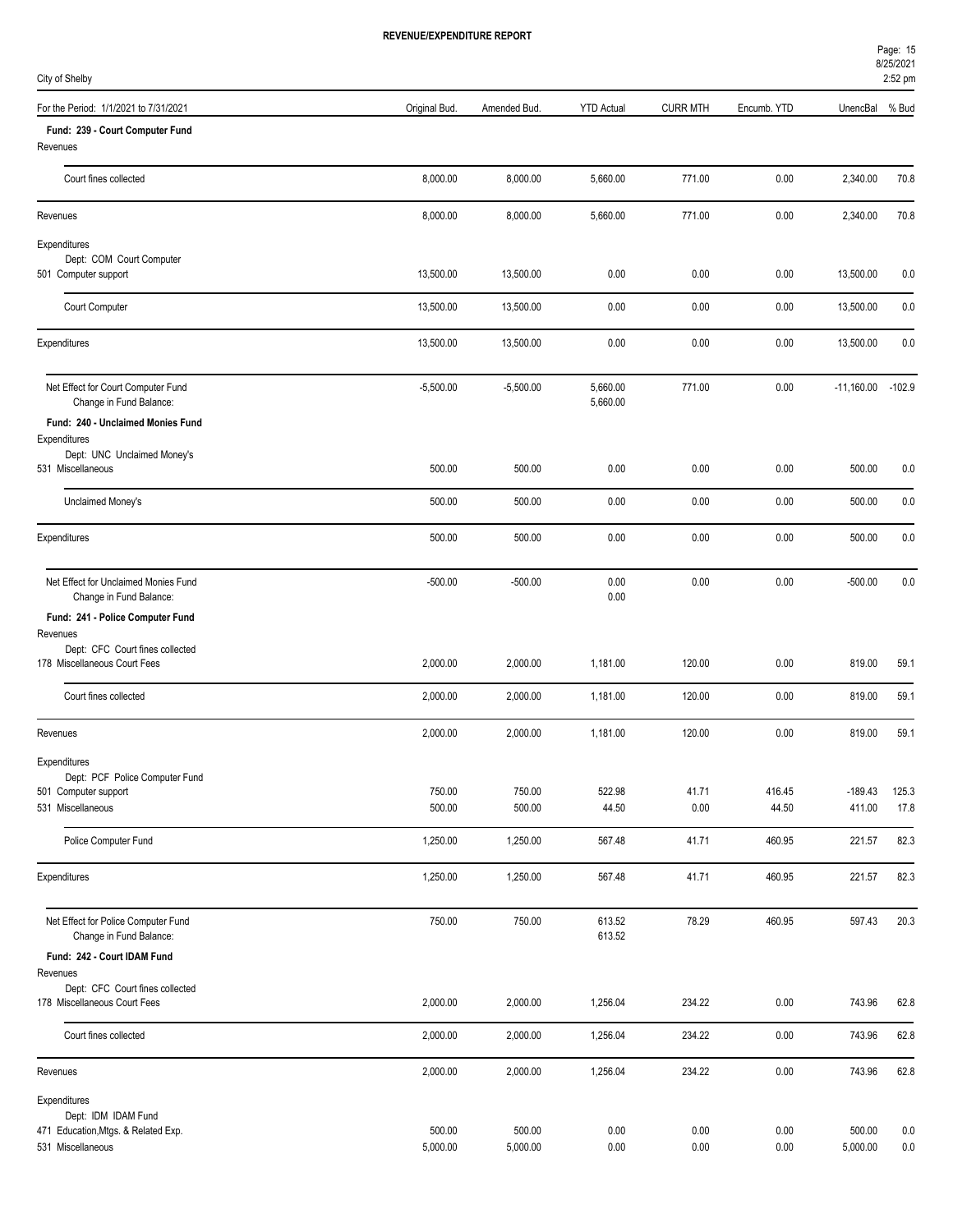| City of Shelby                                               |                       |                       |                      |                 |              |                       | 012312021<br>2:52 pm |
|--------------------------------------------------------------|-----------------------|-----------------------|----------------------|-----------------|--------------|-----------------------|----------------------|
| For the Period: 1/1/2021 to 7/31/2021                        | Original Bud.         | Amended Bud.          | <b>YTD Actual</b>    | <b>CURR MTH</b> | Encumb. YTD  | UnencBal              | % Bud                |
| Fund: 242 - Court IDAM Fund                                  |                       |                       |                      |                 |              |                       |                      |
| Expenditures                                                 |                       |                       |                      |                 |              |                       |                      |
| <b>IDAM Fund</b>                                             | 5,500.00              | 5,500.00              | 0.00                 | 0.00            | 0.00         | 5,500.00              | 0.0                  |
| Expenditures                                                 | 5,500.00              | 5,500.00              | 0.00                 | 0.00            | 0.00         | 5,500.00              | 0.0                  |
| Net Effect for Court IDAM Fund<br>Change in Fund Balance:    | $-3,500.00$           | $-3,500.00$           | 1,256.04<br>1,256.04 | 234.22          | 0.00         | $-4,756.04$           | $-35.9$              |
| Fund: 250 - CDBG General                                     |                       |                       |                      |                 |              |                       |                      |
| Revenues                                                     |                       |                       |                      |                 |              |                       |                      |
| Dept: IGT Intergovernmental taxes<br>142 State Grants or Aid | 265,000.00            | 265,000.00            | 20,508.00            | 0.00            | 0.00         | 244,492.00            | 7.7                  |
|                                                              |                       |                       |                      |                 |              |                       |                      |
| Intergovernmental taxes                                      | 265,000.00            | 265,000.00            | 20,508.00            | 0.00            | 0.00         | 244,492.00            | 7.7                  |
| Revenues                                                     | 265,000.00            | 265,000.00            | 20,508.00            | 0.00            | 0.00         | 244,492.00            | 7.7                  |
| Expenditures                                                 |                       |                       |                      |                 |              |                       |                      |
| Dept: CBG Community Devel. Block Grant                       |                       |                       |                      |                 |              |                       |                      |
| 531 Miscellaneous<br>578 Private Rehabilitation              | 5,000.00<br>20,000.00 | 5,000.00<br>20,000.00 | 0.00<br>0.00         | 0.00<br>0.00    | 0.00<br>0.00 | 5,000.00<br>20,000.00 | 0.0<br>0.0           |
|                                                              |                       |                       |                      |                 |              |                       |                      |
| 579 Home/Building Repair                                     | 208,000.00            | 208,000.00            | 15,972.00            | 0.00            | 5,856.00     | 186,172.00            | 10.5                 |
| 621 General Adminstration                                    | 30,702.00             | 30,702.00             | 4,236.00             | 0.00            | 0.00         | 26,466.00             | 13.8                 |
| 650 Fair Housing                                             | 1,000.00              | 1,000.00              | 300.00               | 0.00            | 0.00         | 700.00                | 30.0                 |
| Community Devel. Block Grant                                 | 264,702.00            | 264,702.00            | 20,508.00            | 0.00            | 5,856.00     | 238,338.00            | 10.0                 |
| Expenditures                                                 | 264,702.00            | 264,702.00            | 20,508.00            | 0.00            | 5,856.00     | 238,338.00            | 10.0                 |
| Net Effect for CDBG General<br>Change in Fund Balance:       | 298.00                | 298.00                | 0.00<br>0.00         | 0.00            | 5,856.00     | 6,154.00 -1,965.1     |                      |
| Fund: 251 - Home Program Fund                                |                       |                       |                      |                 |              |                       |                      |
| Revenues                                                     |                       |                       |                      |                 |              |                       |                      |
| Dept: IGT Intergovernmental taxes<br>142 State Grants or Aid | 224,275.00            | 224,275.00            | 31,899.00            | 0.00            | 0.00         | 192,376.00            | 14.2                 |
| Intergovernmental taxes                                      | 224,275.00            | 224,275.00            | 31,899.00            | 0.00            | 0.00         | 192,376.00            | 14.2                 |
| Revenues                                                     | 224,275.00            | 224,275.00            | 31,899.00            | 0.00            | 0.00         | 192,376.00            | 14.2                 |
| Expenditures                                                 |                       |                       |                      |                 |              |                       |                      |
| Dept: HPM Home Program                                       |                       |                       |                      |                 |              |                       |                      |
| 578 Private Rehabilitation                                   | 225,000.00            | 225,000.00            | 28,539.00            | 0.00            | $-200.00$    | 196,661.00            | 12.6                 |
| 621 General Adminstration                                    | 0.00                  | 0.00                  | 3,360.00             | 0.00            | 0.00         | $-3,360.00$           | 0.0                  |
| Home Program                                                 | 225,000.00            | 225,000.00            | 31,899.00            | 0.00            | $-200.00$    | 193,301.00            | 14.1                 |
| Expenditures                                                 | 225,000.00            | 225,000.00            | 31,899.00            | 0.00            | $-200.00$    | 193,301.00            | 14.1                 |
|                                                              |                       |                       |                      |                 |              |                       |                      |
| Net Effect for Home Program Fund<br>Change in Fund Balance:  | $-725.00$             | $-725.00$             | 0.00<br>0.00         | 0.00            | $-200.00$    | $-925.00$             | $-27.6$              |
| Fund: 253 - Fire Damage Fund<br>Revenues                     |                       |                       |                      |                 |              |                       |                      |
| Dept: MIS Miscellaneous                                      |                       |                       |                      |                 |              |                       |                      |
| 205 Miscellaneous Income                                     | 5,000.00              | 5,000.00              | 39,019.91            | 1,536.03        | 0.00         | $-34,019.91$          | 780.4                |
| Miscellaneous                                                | 5,000.00              | 5,000.00              | 39,019.91            | 1,536.03        | 0.00         | $-34,019.91$          | 780.4                |

8/25/2021 Page: 16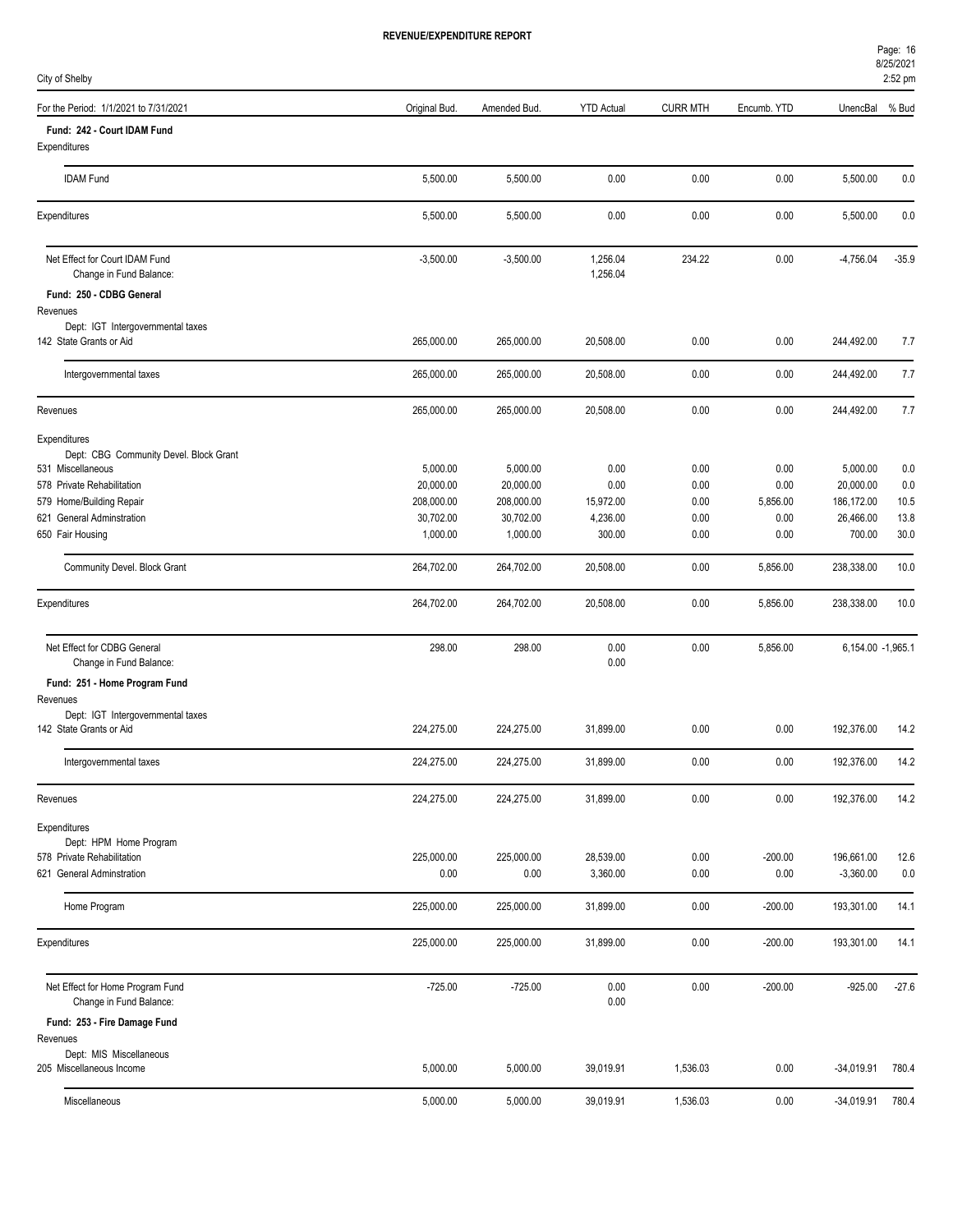|          | L.JL UIII |
|----------|-----------|
| UnencBal | % Bud     |
|          |           |

| City of Shelby                                                          |                   |                     |                              |                 |                  |                     | 2:52 pm        |
|-------------------------------------------------------------------------|-------------------|---------------------|------------------------------|-----------------|------------------|---------------------|----------------|
| For the Period: 1/1/2021 to 7/31/2021                                   | Original Bud.     | Amended Bud.        | <b>YTD Actual</b>            | <b>CURR MTH</b> | Encumb. YTD      | UnencBal            | % Bud          |
| Fund: 253 - Fire Damage Fund                                            |                   |                     |                              |                 |                  |                     |                |
| Revenues                                                                | 5,000.00          | 5,000.00            | 39,019.91                    | 1,536.03        | 0.00             | $-34,019.91$        | 780.4          |
| Expenditures                                                            |                   |                     |                              |                 |                  |                     |                |
| Dept: FDF Fire Damage Fund                                              |                   |                     |                              |                 |                  |                     |                |
| 531 Miscellaneous                                                       | 5,000.00          | 50,000.00           | 0.00                         | 0.00            | 0.00             | 50,000.00           | 0.0            |
| Fire Damage Fund                                                        | 5,000.00          | 50,000.00           | 0.00                         | 0.00            | 0.00             | 50,000.00           | 0.0            |
| Expenditures                                                            | 5,000.00          | 50,000.00           | 0.00                         | 0.00            | 0.00             | 50,000.00           | 0.0            |
|                                                                         |                   |                     |                              |                 |                  |                     |                |
| Net Effect for Fire Damage Fund<br>Change in Fund Balance:              | 0.00              | $-45,000.00$        | 39,019.91<br>39,019.91       | 1,536.03        | 0.00             | $-84,019.91$        | $-86.7$        |
| Fund: 275 - Special Bond Retirement Fund                                |                   |                     |                              |                 |                  |                     |                |
| Revenues                                                                |                   |                     |                              |                 |                  |                     |                |
| Dept: MIS Miscellaneous<br>200 Interest                                 | 10.00             | 10.00               | 0.00                         | 0.00            | 0.00             | 10.00               | 0.0            |
|                                                                         |                   |                     |                              |                 |                  |                     |                |
| Miscellaneous                                                           | 10.00             | 10.00               | 0.00                         | 0.00            | 0.00             | 10.00               | 0.0            |
| Revenues                                                                | 10.00             | 10.00               | 0.00                         | 0.00            | 0.00             | 10.00               | 0.0            |
| Expenditures                                                            |                   |                     |                              |                 |                  |                     |                |
| Dept: SBR Special Bond Retirement                                       |                   |                     |                              |                 |                  |                     |                |
| 531 Miscellaneous                                                       | 200.00            | 200.00              | 0.00                         | 0.00            | 0.00             | 200.00              | 0.0            |
| Special Bond Retirement                                                 | 200.00            | 200.00              | 0.00                         | 0.00            | 0.00             | 200.00              | 0.0            |
| Dept: TRS Transfers                                                     |                   |                     |                              |                 |                  |                     |                |
| 462 Transfer-Miscellaneous                                              | 300.00            | 300.00              | 0.00                         | 0.00            | 0.00             | 300.00              | 0.0            |
| Transfers                                                               | 300.00            | 300.00              | 0.00                         | 0.00            | 0.00             | 300.00              | 0.0            |
| Expenditures                                                            | 500.00            | 500.00              | 0.00                         | 0.00            | 0.00             | 500.00              | 0.0            |
| Net Effect for Special Bond Retirement Fund                             | $-490.00$         | $-490.00$           | 0.00<br>0.00                 | 0.00            | 0.00             | $-490.00$           | 0.0            |
| Change in Fund Balance:<br>Fund: 283 - LOCAL CORONAVIRUS RELIEF FUND    |                   |                     |                              |                 |                  |                     |                |
| Expenditures                                                            |                   |                     |                              |                 |                  |                     |                |
| Dept: LCR Local Coronavirus Relief                                      |                   |                     |                              |                 |                  |                     |                |
| 472 Supplies                                                            | 500.00            | 2,597.03            | 4,897.68                     | 1,111.20        | 292.50           | $-2,593.15$         | 199.9          |
| 485 Maintenance, Autos                                                  | 500.00            | 300.00              | 300.00                       | 0.00            | 0.00             | 0.00                | 100.0          |
| 501 Computer support                                                    | 13,000.00         | 15,708.22           | 15,708.22                    | 990.00          | 0.00             | 0.00                | 100.0          |
| 507 Maintenance Building/Grounds                                        | 45,000.00         | 47,180.70           | 33,443.96                    | $-5,922.92$     | 7,813.82         | 5,922.92            | 87.4           |
| 515 Equipment                                                           | 27,811.00<br>0.00 | 26,706.00<br>750.00 | 26,706.00<br>750.00          | 0.00<br>0.00    | 3,350.00<br>0.00 | $-3,350.00$<br>0.00 | 112.5<br>100.0 |
| 529 Small tools and equipment<br>530 Office Equipment/Furn/Fixtures     | 500.00            | 69.05               | 0.00                         | 0.00            | 69.05            | 0.00                | 100.0          |
| 531 Miscellaneous                                                       | 1,000.00          | 0.00                | 0.00                         | 0.00            | 0.00             | 0.00                | $0.0\,$        |
| 564 Service Vehicle                                                     | 20,000.00         | 15,000.00           | 0.00                         | 0.00            | 0.00             | 15,000.00           | 0.0            |
| Local Coronavirus Relief                                                | 108,311.00        | 108,311.00          | 81,805.86                    | $-3,821.72$     | 11,525.37        | 14,979.77           | 86.2           |
|                                                                         |                   |                     |                              |                 |                  |                     |                |
| Expenditures                                                            | 108,311.00        | 108,311.00          | 81,805.86                    | $-3,821.72$     | 11,525.37        | 14,979.77           | 86.2           |
| Net Effect for LOCAL CORONAVIRUS RELIEF FUND<br>Change in Fund Balance: | $-108,311.00$     | $-108,311.00$       | $-81,805.86$<br>$-81,805.86$ | 3,821.72        | 11,525.37        | $-14,979.77$        | 86.2           |
| Fund: 284 - Local Fiscal Recovery Fund<br>Revenues                      |                   |                     |                              |                 |                  |                     |                |
| Dept: IGT Intergovernmental taxes<br>142 State Grants or Aid            | 0.00              | 0.00                | 473,003.41                   | 473,003.41      | 0.00             | $-473,003.41$       | 0.0            |
|                                                                         |                   |                     |                              |                 |                  |                     |                |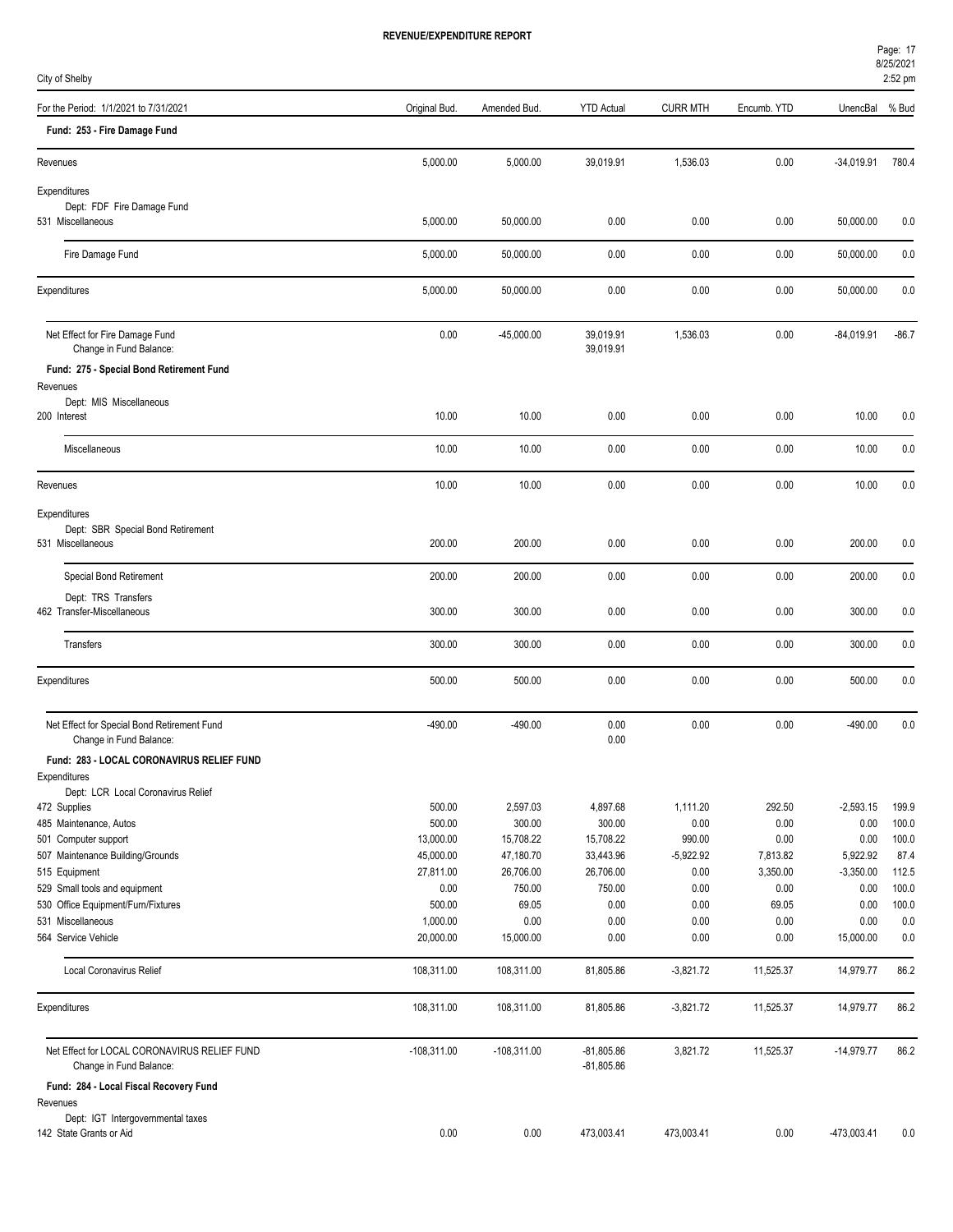| For the Period: 1/1/2021 to 7/31/2021                                | Original Bud.        | Amended Bud.         | <b>YTD Actual</b>        | <b>CURR MTH</b>  | Encumb. YTD  | UnencBal             | % Bud        |
|----------------------------------------------------------------------|----------------------|----------------------|--------------------------|------------------|--------------|----------------------|--------------|
| Fund: 284 - Local Fiscal Recovery Fund<br>Revenues                   |                      |                      |                          |                  |              |                      |              |
| Intergovernmental taxes                                              | 0.00                 | 0.00                 | 473,003.41               | 473,003.41       | 0.00         | -473,003.41          | 0.0          |
| Revenues                                                             | 0.00                 | 0.00                 | 473,003.41               | 473,003.41       | 0.00         | -473,003.41          | 0.0          |
| Net Effect for Local Fiscal Recovery Fund<br>Change in Fund Balance: | 0.00                 | 0.00                 | 473,003.41<br>473,003.41 | 473,003.41       | 0.00         | $-473,003.41$        | 0.0          |
| Fund: 300 - Capital Improvement Fund                                 |                      |                      |                          |                  |              |                      |              |
| Revenues                                                             |                      |                      |                          |                  |              |                      |              |
| Dept: MIS Miscellaneous<br>200 Interest                              | 100.00               | 100.00               | 12.46                    | 0.00             | 0.00         | 87.54                | 12.5         |
| 205 Miscellaneous Income                                             | 25,000.00            | 25,000.00            | 0.00                     | 0.00             | 0.00         | 25,000.00            | 0.0          |
| Miscellaneous                                                        | 25,100.00            | 25,100.00            | 12.46                    | 0.00             | 0.00         | 25,087.54            | 0.0          |
| Dept: TRS Transfers                                                  |                      |                      |                          |                  |              |                      |              |
| 240 Transfer City Income Tax                                         | 113,750.00           | 113,750.00           | 88,150.43                | 11,213.98        | 0.00         | 25,599.57            | 77.5         |
| <b>Transfers</b>                                                     | 113,750.00           | 113,750.00           | 88,150.43                | 11,213.98        | 0.00         | 25,599.57            | 77.5         |
| Revenues                                                             | 138,850.00           | 138,850.00           | 88,162.89                | 11,213.98        | 0.00         | 50,687.11            | 63.5         |
| Expenditures                                                         |                      |                      |                          |                  |              |                      |              |
| Dept: MIS Miscellaneous<br>483 State Audit                           | 800.00               | 800.00               | 333.14                   | 62.18            | 0.00         | 466.86               | 41.6         |
| 492 Administrative Costs                                             | 7,500.00             | 7,500.00             | 4,375.00                 | 625.00           | 3,125.00     | 0.00                 | 100.0        |
| 561 GIS System                                                       | 24,000.00            | 24,000.00            | 18,000.00                | 12,000.00        | 6,000.00     | 0.00                 | 100.0        |
| 584 GAAP Conversion                                                  | 2,900.00             | 2,900.00             | 2,647.00                 | 343.00           | 0.00         | 253.00               | 91.3         |
| Miscellaneous                                                        | 35,200.00            | 35,200.00            | 25,355.14                | 13,030.18        | 9,125.00     | 719.86               | 98.0         |
| Dept: POL Police                                                     |                      |                      |                          |                  |              |                      |              |
| 515 Equipment                                                        | 13,100.00            | 13,100.00            | 0.00                     | 0.00             | 0.00         | 13,100.00            | 0.0          |
| 529 Small tools and equipment                                        | 1,000.00<br>1,000.00 | 1,000.00<br>1,000.00 | 0.00<br>327.89           | 0.00<br>0.00     | 0.00<br>0.00 | 1,000.00<br>672.11   | 0.0<br>32.8  |
| 530 Office Equipment/Furn/Fixtures<br>531 Miscellaneous              | 6,475.00             | 6,475.00             | 165.54                   | 0.00             | 78.04        | 6,231.42             | 3.8          |
| 558 Police Cruisers                                                  | 36,000.00            | 36,000.00            | 0.00                     | 0.00             | 0.00         | 36,000.00            | 0.0          |
| Police                                                               | 57,575.00            | 57,575.00            | 493.43                   | 0.00             | 78.04        | 57,003.53            | 1.0          |
| Dept: PRO Projects                                                   |                      |                      |                          |                  |              |                      |              |
| 515 Equipment                                                        | 5,000.00             | 5,000.00             | 4,740.00                 | 0.00             | 0.00         | 260.00               | 94.8         |
| 586 Whitney Ave. Bridge                                              | 25,000.00            | 25,000.00            | 0.00                     | 0.00             | 330.00       | 24,670.00            | 1.3          |
| Projects                                                             | 30,000.00            | 30,000.00            | 4,740.00                 | 0.00             | 330.00       | 24,930.00            | 16.9         |
| Dept: STR Street Department                                          |                      |                      |                          |                  |              |                      |              |
| 583 Dump Truck                                                       | 30,000.00            | 30,000.00            | 0.00                     | 0.00             | 0.00         | 30,000.00            | 0.0          |
| <b>Street Department</b>                                             | 30,000.00            | 30,000.00            | 0.00                     | 0.00             | 0.00         | 30,000.00            | 0.0          |
| Expenditures                                                         | 152,775.00           | 152,775.00           | 30,588.57                | 13,030.18        | 9,533.04     | 112,653.39           | 26.3         |
| Net Effect for Capital Improvement Fund<br>Change in Fund Balance:   | $-13,925.00$         | $-13,925.00$         | 57,574.32<br>57,574.32   | $-1,816.20$      | 9,533.04     | $-61,966.28$         | $-345.0$     |
| Fund: 304 - Court Capital Improvement Fund                           |                      |                      |                          |                  |              |                      |              |
| Revenues                                                             |                      |                      |                          |                  |              |                      |              |
| Dept: CFC Court fines collected                                      |                      |                      |                          |                  |              |                      |              |
| 170 Court Criminal Fines<br>173 Civil Court                          | 9,000.00<br>2,500.00 | 9,000.00<br>2,500.00 | 3,924.00<br>1,235.00     | 518.00<br>165.00 | 0.00<br>0.00 | 5,076.00<br>1,265.00 | 43.6<br>49.4 |
|                                                                      |                      |                      |                          |                  |              |                      |              |
| Court fines collected                                                | 11,500.00            | 11,500.00            | 5,159.00                 | 683.00           | 0.00         | 6,341.00             | 44.9         |

City of Shelby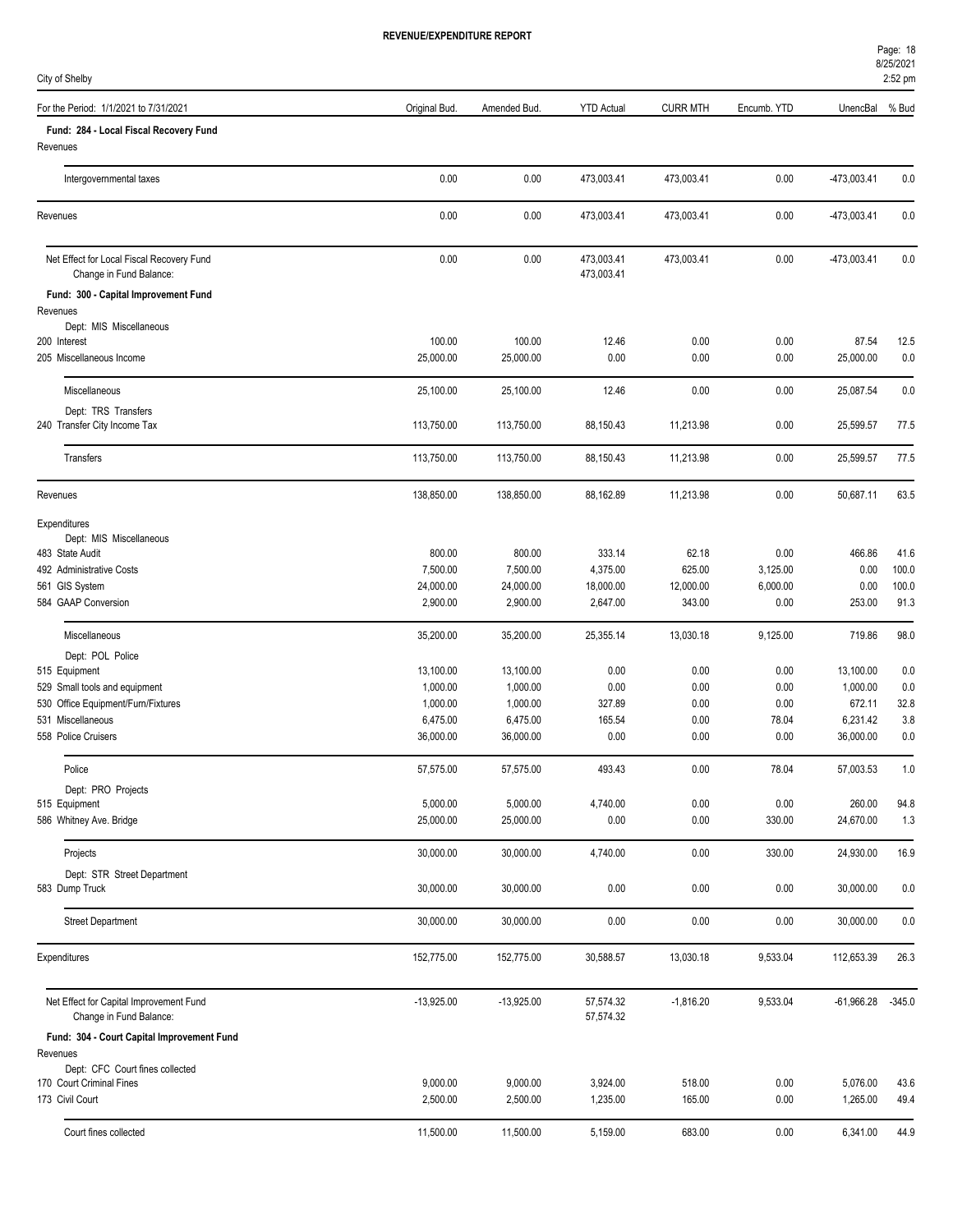| For the Period: 1/1/2021 to 7/31/2021<br><b>YTD Actual</b><br><b>CURR MTH</b><br>UnencBal<br>Original Bud.<br>Amended Bud<br>Encumb. YTD<br>% Bud<br>Fund: 304 - Court Capital Improvement Fund<br>11,500.00<br>11,500.00<br>5,159.00<br>683.00<br>0.00<br>6,341.00<br>44.9<br>Revenues<br>Expenditures<br>Dept: CCI Court Capital Improvement<br>10,000.00<br>515 Equipment<br>10,000.00<br>0.00<br>0.00<br>0.00<br>10,000.00<br>0.0<br>3,000.00<br>3,000.00<br>531 Miscellaneous<br>3,000.00<br>0.00<br>0.00<br>0.00<br>0.0<br>13,000.00<br>0.00<br>0.00<br>0.00<br>13,000.00<br>Court Capital Improvement<br>13,000.00<br>0.0<br>13,000.00<br>0.00<br>0.00<br>0.00<br>Expenditures<br>13,000.00<br>13,000.00<br>0.0<br>Net Effect for Court Capital Improvement Fund<br>$-1,500.00$<br>5,159.00<br>683.00<br>0.00<br>$-6,659.00$<br>$-343.9$<br>$-1,500.00$<br>5,159.00<br>Change in Fund Balance:<br>Fund: 352 - Sidewalk Fund<br>Revenues<br>Dept: TRS Transfers<br>240 Transfer City Income Tax<br>13.250.00<br>10,262.28<br>1,305.51<br>0.00<br>2,987.72<br>13,250.00<br>77.5<br>13,250.00<br>13,250.00<br>10,262.28<br>1,305.51<br>0.00<br>2,987.72<br>Transfers<br>77.5<br>13,250.00<br>13,250.00<br>10,262.28<br>1,305.51<br>0.00<br>2,987.72<br>Revenues<br>77.5<br>Expenditures<br>Dept: SWF Sidewalk Fund<br>150.00<br>150.00<br>62.46<br>11.66<br>0.00<br>87.54<br>483 State Audit<br>41.6<br>750.00<br>750.00<br>437.50<br>62.50<br>312.50<br>0.00<br>100.0<br>492 Administrative Costs<br>24,000.00<br>0.00<br>1,050.00<br>536 Construction<br>24,000.00<br>2,650.00<br>20,300.00<br>95.6<br>Sidewalk Fund<br>24,900.00<br>3,149.96<br>74.16<br>1,137.54<br>95.4<br>24,900.00<br>20,612.50<br>74.16<br>Expenditures<br>24,900.00<br>24,900.00<br>3,149.96<br>20,612.50<br>1,137.54<br>95.4<br>Net Effect for Sidewalk Fund<br>$-11,650.00$<br>7,112.32<br>1,231.35<br>$-11,650.00$<br>20,612.50<br>1,850.18<br>115.9<br>7,112.32<br>Change in Fund Balance:<br>Fund: 353 - Streets, Alleys & Basin Rehab<br>Revenues<br>Dept: TRS Transfers<br>240 Transfer City Income Tax<br>428,400.00<br>428,400.00<br>331,814.05<br>42,211.43<br>0.00<br>96,585.95<br>77.5<br>0.00<br>Transfers<br>428,400.00<br>428,400.00<br>331,814.05<br>42,211.43<br>96,585.95<br>77.5<br>428,400.00<br>428,400.00<br>331,814.05<br>42,211.43<br>0.00<br>96,585.95<br>77.5<br>Revenues<br>Expenditures<br>Dept: SAC Streets, Alleys & Catch Basins<br>200.00<br>200.00<br>0.00<br>0.00<br>0.00<br>200.00<br>0.0<br>480 Legal Advertising<br>750.00<br>437.69<br>483 State Audit<br>750.00<br>312.31<br>58.29<br>0.00<br>41.6<br>22,250.00<br>12,979.19<br>22,250.00<br>1,854.17<br>9,270.81<br>0.00<br>100.0<br>492 Administrative Costs<br>15,000.00<br>15,000.00<br>0.00<br>0.00<br>0.00<br>15,000.00<br>0.0<br>500 Engineering<br>10,000.00<br>8,000.00<br>514 Catch Basins<br>10,000.00<br>1,508.79<br>1,508.79<br>491.21<br>20.0<br>500.00<br>500.00<br>500.00<br>0.00<br>0.00<br>0.00<br>0.0<br>531 Miscellaneous<br>450,000.00<br>53,728.33<br>535 Street Resurfacing<br>450,000.00<br>0.00<br>0.00<br>396,271.67<br>88.1<br>10,000.00<br>10,000.00<br>0.00<br>0.00<br>0.00<br>10,000.00<br>0.0<br>536 Construction<br>11,000.00<br>0.00<br>0.00<br>6,825.00<br>4,175.00<br>62.0<br>601 Inspection Fees<br>11,000.00<br>Streets, Alleys & Catch Basins<br>519,700.00<br>14,800.29<br>92,041.02<br>82.3<br>519,700.00<br>3,421.25<br>412,858.69<br>3,421.25<br>519,700.00<br>519,700.00<br>14,800.29<br>412,858.69<br>92,041.02<br>82.3<br>Expenditures | City of Shelby |  |  |  | 2:52 pm |
|---------------------------------------------------------------------------------------------------------------------------------------------------------------------------------------------------------------------------------------------------------------------------------------------------------------------------------------------------------------------------------------------------------------------------------------------------------------------------------------------------------------------------------------------------------------------------------------------------------------------------------------------------------------------------------------------------------------------------------------------------------------------------------------------------------------------------------------------------------------------------------------------------------------------------------------------------------------------------------------------------------------------------------------------------------------------------------------------------------------------------------------------------------------------------------------------------------------------------------------------------------------------------------------------------------------------------------------------------------------------------------------------------------------------------------------------------------------------------------------------------------------------------------------------------------------------------------------------------------------------------------------------------------------------------------------------------------------------------------------------------------------------------------------------------------------------------------------------------------------------------------------------------------------------------------------------------------------------------------------------------------------------------------------------------------------------------------------------------------------------------------------------------------------------------------------------------------------------------------------------------------------------------------------------------------------------------------------------------------------------------------------------------------------------------------------------------------------------------------------------------------------------------------------------------------------------------------------------------------------------------------------------------------------------------------------------------------------------------------------------------------------------------------------------------------------------------------------------------------------------------------------------------------------------------------------------------------------------------------------------------------------------------------------------------------------------------------------------------------------------------------------------------------------------------------------------------------------------------------------------------------------------------------------------------------------------------------------------------------------------------------------------------------------------------------------------------------------------------------------------------------------------------------------------------------|----------------|--|--|--|---------|
|                                                                                                                                                                                                                                                                                                                                                                                                                                                                                                                                                                                                                                                                                                                                                                                                                                                                                                                                                                                                                                                                                                                                                                                                                                                                                                                                                                                                                                                                                                                                                                                                                                                                                                                                                                                                                                                                                                                                                                                                                                                                                                                                                                                                                                                                                                                                                                                                                                                                                                                                                                                                                                                                                                                                                                                                                                                                                                                                                                                                                                                                                                                                                                                                                                                                                                                                                                                                                                                                                                                                                         |                |  |  |  |         |
|                                                                                                                                                                                                                                                                                                                                                                                                                                                                                                                                                                                                                                                                                                                                                                                                                                                                                                                                                                                                                                                                                                                                                                                                                                                                                                                                                                                                                                                                                                                                                                                                                                                                                                                                                                                                                                                                                                                                                                                                                                                                                                                                                                                                                                                                                                                                                                                                                                                                                                                                                                                                                                                                                                                                                                                                                                                                                                                                                                                                                                                                                                                                                                                                                                                                                                                                                                                                                                                                                                                                                         |                |  |  |  |         |
|                                                                                                                                                                                                                                                                                                                                                                                                                                                                                                                                                                                                                                                                                                                                                                                                                                                                                                                                                                                                                                                                                                                                                                                                                                                                                                                                                                                                                                                                                                                                                                                                                                                                                                                                                                                                                                                                                                                                                                                                                                                                                                                                                                                                                                                                                                                                                                                                                                                                                                                                                                                                                                                                                                                                                                                                                                                                                                                                                                                                                                                                                                                                                                                                                                                                                                                                                                                                                                                                                                                                                         |                |  |  |  |         |
|                                                                                                                                                                                                                                                                                                                                                                                                                                                                                                                                                                                                                                                                                                                                                                                                                                                                                                                                                                                                                                                                                                                                                                                                                                                                                                                                                                                                                                                                                                                                                                                                                                                                                                                                                                                                                                                                                                                                                                                                                                                                                                                                                                                                                                                                                                                                                                                                                                                                                                                                                                                                                                                                                                                                                                                                                                                                                                                                                                                                                                                                                                                                                                                                                                                                                                                                                                                                                                                                                                                                                         |                |  |  |  |         |
|                                                                                                                                                                                                                                                                                                                                                                                                                                                                                                                                                                                                                                                                                                                                                                                                                                                                                                                                                                                                                                                                                                                                                                                                                                                                                                                                                                                                                                                                                                                                                                                                                                                                                                                                                                                                                                                                                                                                                                                                                                                                                                                                                                                                                                                                                                                                                                                                                                                                                                                                                                                                                                                                                                                                                                                                                                                                                                                                                                                                                                                                                                                                                                                                                                                                                                                                                                                                                                                                                                                                                         |                |  |  |  |         |
|                                                                                                                                                                                                                                                                                                                                                                                                                                                                                                                                                                                                                                                                                                                                                                                                                                                                                                                                                                                                                                                                                                                                                                                                                                                                                                                                                                                                                                                                                                                                                                                                                                                                                                                                                                                                                                                                                                                                                                                                                                                                                                                                                                                                                                                                                                                                                                                                                                                                                                                                                                                                                                                                                                                                                                                                                                                                                                                                                                                                                                                                                                                                                                                                                                                                                                                                                                                                                                                                                                                                                         |                |  |  |  |         |
|                                                                                                                                                                                                                                                                                                                                                                                                                                                                                                                                                                                                                                                                                                                                                                                                                                                                                                                                                                                                                                                                                                                                                                                                                                                                                                                                                                                                                                                                                                                                                                                                                                                                                                                                                                                                                                                                                                                                                                                                                                                                                                                                                                                                                                                                                                                                                                                                                                                                                                                                                                                                                                                                                                                                                                                                                                                                                                                                                                                                                                                                                                                                                                                                                                                                                                                                                                                                                                                                                                                                                         |                |  |  |  |         |
|                                                                                                                                                                                                                                                                                                                                                                                                                                                                                                                                                                                                                                                                                                                                                                                                                                                                                                                                                                                                                                                                                                                                                                                                                                                                                                                                                                                                                                                                                                                                                                                                                                                                                                                                                                                                                                                                                                                                                                                                                                                                                                                                                                                                                                                                                                                                                                                                                                                                                                                                                                                                                                                                                                                                                                                                                                                                                                                                                                                                                                                                                                                                                                                                                                                                                                                                                                                                                                                                                                                                                         |                |  |  |  |         |
|                                                                                                                                                                                                                                                                                                                                                                                                                                                                                                                                                                                                                                                                                                                                                                                                                                                                                                                                                                                                                                                                                                                                                                                                                                                                                                                                                                                                                                                                                                                                                                                                                                                                                                                                                                                                                                                                                                                                                                                                                                                                                                                                                                                                                                                                                                                                                                                                                                                                                                                                                                                                                                                                                                                                                                                                                                                                                                                                                                                                                                                                                                                                                                                                                                                                                                                                                                                                                                                                                                                                                         |                |  |  |  |         |
|                                                                                                                                                                                                                                                                                                                                                                                                                                                                                                                                                                                                                                                                                                                                                                                                                                                                                                                                                                                                                                                                                                                                                                                                                                                                                                                                                                                                                                                                                                                                                                                                                                                                                                                                                                                                                                                                                                                                                                                                                                                                                                                                                                                                                                                                                                                                                                                                                                                                                                                                                                                                                                                                                                                                                                                                                                                                                                                                                                                                                                                                                                                                                                                                                                                                                                                                                                                                                                                                                                                                                         |                |  |  |  |         |
|                                                                                                                                                                                                                                                                                                                                                                                                                                                                                                                                                                                                                                                                                                                                                                                                                                                                                                                                                                                                                                                                                                                                                                                                                                                                                                                                                                                                                                                                                                                                                                                                                                                                                                                                                                                                                                                                                                                                                                                                                                                                                                                                                                                                                                                                                                                                                                                                                                                                                                                                                                                                                                                                                                                                                                                                                                                                                                                                                                                                                                                                                                                                                                                                                                                                                                                                                                                                                                                                                                                                                         |                |  |  |  |         |
|                                                                                                                                                                                                                                                                                                                                                                                                                                                                                                                                                                                                                                                                                                                                                                                                                                                                                                                                                                                                                                                                                                                                                                                                                                                                                                                                                                                                                                                                                                                                                                                                                                                                                                                                                                                                                                                                                                                                                                                                                                                                                                                                                                                                                                                                                                                                                                                                                                                                                                                                                                                                                                                                                                                                                                                                                                                                                                                                                                                                                                                                                                                                                                                                                                                                                                                                                                                                                                                                                                                                                         |                |  |  |  |         |
|                                                                                                                                                                                                                                                                                                                                                                                                                                                                                                                                                                                                                                                                                                                                                                                                                                                                                                                                                                                                                                                                                                                                                                                                                                                                                                                                                                                                                                                                                                                                                                                                                                                                                                                                                                                                                                                                                                                                                                                                                                                                                                                                                                                                                                                                                                                                                                                                                                                                                                                                                                                                                                                                                                                                                                                                                                                                                                                                                                                                                                                                                                                                                                                                                                                                                                                                                                                                                                                                                                                                                         |                |  |  |  |         |
|                                                                                                                                                                                                                                                                                                                                                                                                                                                                                                                                                                                                                                                                                                                                                                                                                                                                                                                                                                                                                                                                                                                                                                                                                                                                                                                                                                                                                                                                                                                                                                                                                                                                                                                                                                                                                                                                                                                                                                                                                                                                                                                                                                                                                                                                                                                                                                                                                                                                                                                                                                                                                                                                                                                                                                                                                                                                                                                                                                                                                                                                                                                                                                                                                                                                                                                                                                                                                                                                                                                                                         |                |  |  |  |         |
|                                                                                                                                                                                                                                                                                                                                                                                                                                                                                                                                                                                                                                                                                                                                                                                                                                                                                                                                                                                                                                                                                                                                                                                                                                                                                                                                                                                                                                                                                                                                                                                                                                                                                                                                                                                                                                                                                                                                                                                                                                                                                                                                                                                                                                                                                                                                                                                                                                                                                                                                                                                                                                                                                                                                                                                                                                                                                                                                                                                                                                                                                                                                                                                                                                                                                                                                                                                                                                                                                                                                                         |                |  |  |  |         |
|                                                                                                                                                                                                                                                                                                                                                                                                                                                                                                                                                                                                                                                                                                                                                                                                                                                                                                                                                                                                                                                                                                                                                                                                                                                                                                                                                                                                                                                                                                                                                                                                                                                                                                                                                                                                                                                                                                                                                                                                                                                                                                                                                                                                                                                                                                                                                                                                                                                                                                                                                                                                                                                                                                                                                                                                                                                                                                                                                                                                                                                                                                                                                                                                                                                                                                                                                                                                                                                                                                                                                         |                |  |  |  |         |
|                                                                                                                                                                                                                                                                                                                                                                                                                                                                                                                                                                                                                                                                                                                                                                                                                                                                                                                                                                                                                                                                                                                                                                                                                                                                                                                                                                                                                                                                                                                                                                                                                                                                                                                                                                                                                                                                                                                                                                                                                                                                                                                                                                                                                                                                                                                                                                                                                                                                                                                                                                                                                                                                                                                                                                                                                                                                                                                                                                                                                                                                                                                                                                                                                                                                                                                                                                                                                                                                                                                                                         |                |  |  |  |         |
|                                                                                                                                                                                                                                                                                                                                                                                                                                                                                                                                                                                                                                                                                                                                                                                                                                                                                                                                                                                                                                                                                                                                                                                                                                                                                                                                                                                                                                                                                                                                                                                                                                                                                                                                                                                                                                                                                                                                                                                                                                                                                                                                                                                                                                                                                                                                                                                                                                                                                                                                                                                                                                                                                                                                                                                                                                                                                                                                                                                                                                                                                                                                                                                                                                                                                                                                                                                                                                                                                                                                                         |                |  |  |  |         |
|                                                                                                                                                                                                                                                                                                                                                                                                                                                                                                                                                                                                                                                                                                                                                                                                                                                                                                                                                                                                                                                                                                                                                                                                                                                                                                                                                                                                                                                                                                                                                                                                                                                                                                                                                                                                                                                                                                                                                                                                                                                                                                                                                                                                                                                                                                                                                                                                                                                                                                                                                                                                                                                                                                                                                                                                                                                                                                                                                                                                                                                                                                                                                                                                                                                                                                                                                                                                                                                                                                                                                         |                |  |  |  |         |
|                                                                                                                                                                                                                                                                                                                                                                                                                                                                                                                                                                                                                                                                                                                                                                                                                                                                                                                                                                                                                                                                                                                                                                                                                                                                                                                                                                                                                                                                                                                                                                                                                                                                                                                                                                                                                                                                                                                                                                                                                                                                                                                                                                                                                                                                                                                                                                                                                                                                                                                                                                                                                                                                                                                                                                                                                                                                                                                                                                                                                                                                                                                                                                                                                                                                                                                                                                                                                                                                                                                                                         |                |  |  |  |         |
|                                                                                                                                                                                                                                                                                                                                                                                                                                                                                                                                                                                                                                                                                                                                                                                                                                                                                                                                                                                                                                                                                                                                                                                                                                                                                                                                                                                                                                                                                                                                                                                                                                                                                                                                                                                                                                                                                                                                                                                                                                                                                                                                                                                                                                                                                                                                                                                                                                                                                                                                                                                                                                                                                                                                                                                                                                                                                                                                                                                                                                                                                                                                                                                                                                                                                                                                                                                                                                                                                                                                                         |                |  |  |  |         |
|                                                                                                                                                                                                                                                                                                                                                                                                                                                                                                                                                                                                                                                                                                                                                                                                                                                                                                                                                                                                                                                                                                                                                                                                                                                                                                                                                                                                                                                                                                                                                                                                                                                                                                                                                                                                                                                                                                                                                                                                                                                                                                                                                                                                                                                                                                                                                                                                                                                                                                                                                                                                                                                                                                                                                                                                                                                                                                                                                                                                                                                                                                                                                                                                                                                                                                                                                                                                                                                                                                                                                         |                |  |  |  |         |
|                                                                                                                                                                                                                                                                                                                                                                                                                                                                                                                                                                                                                                                                                                                                                                                                                                                                                                                                                                                                                                                                                                                                                                                                                                                                                                                                                                                                                                                                                                                                                                                                                                                                                                                                                                                                                                                                                                                                                                                                                                                                                                                                                                                                                                                                                                                                                                                                                                                                                                                                                                                                                                                                                                                                                                                                                                                                                                                                                                                                                                                                                                                                                                                                                                                                                                                                                                                                                                                                                                                                                         |                |  |  |  |         |
|                                                                                                                                                                                                                                                                                                                                                                                                                                                                                                                                                                                                                                                                                                                                                                                                                                                                                                                                                                                                                                                                                                                                                                                                                                                                                                                                                                                                                                                                                                                                                                                                                                                                                                                                                                                                                                                                                                                                                                                                                                                                                                                                                                                                                                                                                                                                                                                                                                                                                                                                                                                                                                                                                                                                                                                                                                                                                                                                                                                                                                                                                                                                                                                                                                                                                                                                                                                                                                                                                                                                                         |                |  |  |  |         |
|                                                                                                                                                                                                                                                                                                                                                                                                                                                                                                                                                                                                                                                                                                                                                                                                                                                                                                                                                                                                                                                                                                                                                                                                                                                                                                                                                                                                                                                                                                                                                                                                                                                                                                                                                                                                                                                                                                                                                                                                                                                                                                                                                                                                                                                                                                                                                                                                                                                                                                                                                                                                                                                                                                                                                                                                                                                                                                                                                                                                                                                                                                                                                                                                                                                                                                                                                                                                                                                                                                                                                         |                |  |  |  |         |
|                                                                                                                                                                                                                                                                                                                                                                                                                                                                                                                                                                                                                                                                                                                                                                                                                                                                                                                                                                                                                                                                                                                                                                                                                                                                                                                                                                                                                                                                                                                                                                                                                                                                                                                                                                                                                                                                                                                                                                                                                                                                                                                                                                                                                                                                                                                                                                                                                                                                                                                                                                                                                                                                                                                                                                                                                                                                                                                                                                                                                                                                                                                                                                                                                                                                                                                                                                                                                                                                                                                                                         |                |  |  |  |         |
|                                                                                                                                                                                                                                                                                                                                                                                                                                                                                                                                                                                                                                                                                                                                                                                                                                                                                                                                                                                                                                                                                                                                                                                                                                                                                                                                                                                                                                                                                                                                                                                                                                                                                                                                                                                                                                                                                                                                                                                                                                                                                                                                                                                                                                                                                                                                                                                                                                                                                                                                                                                                                                                                                                                                                                                                                                                                                                                                                                                                                                                                                                                                                                                                                                                                                                                                                                                                                                                                                                                                                         |                |  |  |  |         |
|                                                                                                                                                                                                                                                                                                                                                                                                                                                                                                                                                                                                                                                                                                                                                                                                                                                                                                                                                                                                                                                                                                                                                                                                                                                                                                                                                                                                                                                                                                                                                                                                                                                                                                                                                                                                                                                                                                                                                                                                                                                                                                                                                                                                                                                                                                                                                                                                                                                                                                                                                                                                                                                                                                                                                                                                                                                                                                                                                                                                                                                                                                                                                                                                                                                                                                                                                                                                                                                                                                                                                         |                |  |  |  |         |
|                                                                                                                                                                                                                                                                                                                                                                                                                                                                                                                                                                                                                                                                                                                                                                                                                                                                                                                                                                                                                                                                                                                                                                                                                                                                                                                                                                                                                                                                                                                                                                                                                                                                                                                                                                                                                                                                                                                                                                                                                                                                                                                                                                                                                                                                                                                                                                                                                                                                                                                                                                                                                                                                                                                                                                                                                                                                                                                                                                                                                                                                                                                                                                                                                                                                                                                                                                                                                                                                                                                                                         |                |  |  |  |         |
|                                                                                                                                                                                                                                                                                                                                                                                                                                                                                                                                                                                                                                                                                                                                                                                                                                                                                                                                                                                                                                                                                                                                                                                                                                                                                                                                                                                                                                                                                                                                                                                                                                                                                                                                                                                                                                                                                                                                                                                                                                                                                                                                                                                                                                                                                                                                                                                                                                                                                                                                                                                                                                                                                                                                                                                                                                                                                                                                                                                                                                                                                                                                                                                                                                                                                                                                                                                                                                                                                                                                                         |                |  |  |  |         |
|                                                                                                                                                                                                                                                                                                                                                                                                                                                                                                                                                                                                                                                                                                                                                                                                                                                                                                                                                                                                                                                                                                                                                                                                                                                                                                                                                                                                                                                                                                                                                                                                                                                                                                                                                                                                                                                                                                                                                                                                                                                                                                                                                                                                                                                                                                                                                                                                                                                                                                                                                                                                                                                                                                                                                                                                                                                                                                                                                                                                                                                                                                                                                                                                                                                                                                                                                                                                                                                                                                                                                         |                |  |  |  |         |
|                                                                                                                                                                                                                                                                                                                                                                                                                                                                                                                                                                                                                                                                                                                                                                                                                                                                                                                                                                                                                                                                                                                                                                                                                                                                                                                                                                                                                                                                                                                                                                                                                                                                                                                                                                                                                                                                                                                                                                                                                                                                                                                                                                                                                                                                                                                                                                                                                                                                                                                                                                                                                                                                                                                                                                                                                                                                                                                                                                                                                                                                                                                                                                                                                                                                                                                                                                                                                                                                                                                                                         |                |  |  |  |         |
|                                                                                                                                                                                                                                                                                                                                                                                                                                                                                                                                                                                                                                                                                                                                                                                                                                                                                                                                                                                                                                                                                                                                                                                                                                                                                                                                                                                                                                                                                                                                                                                                                                                                                                                                                                                                                                                                                                                                                                                                                                                                                                                                                                                                                                                                                                                                                                                                                                                                                                                                                                                                                                                                                                                                                                                                                                                                                                                                                                                                                                                                                                                                                                                                                                                                                                                                                                                                                                                                                                                                                         |                |  |  |  |         |
|                                                                                                                                                                                                                                                                                                                                                                                                                                                                                                                                                                                                                                                                                                                                                                                                                                                                                                                                                                                                                                                                                                                                                                                                                                                                                                                                                                                                                                                                                                                                                                                                                                                                                                                                                                                                                                                                                                                                                                                                                                                                                                                                                                                                                                                                                                                                                                                                                                                                                                                                                                                                                                                                                                                                                                                                                                                                                                                                                                                                                                                                                                                                                                                                                                                                                                                                                                                                                                                                                                                                                         |                |  |  |  |         |
|                                                                                                                                                                                                                                                                                                                                                                                                                                                                                                                                                                                                                                                                                                                                                                                                                                                                                                                                                                                                                                                                                                                                                                                                                                                                                                                                                                                                                                                                                                                                                                                                                                                                                                                                                                                                                                                                                                                                                                                                                                                                                                                                                                                                                                                                                                                                                                                                                                                                                                                                                                                                                                                                                                                                                                                                                                                                                                                                                                                                                                                                                                                                                                                                                                                                                                                                                                                                                                                                                                                                                         |                |  |  |  |         |
|                                                                                                                                                                                                                                                                                                                                                                                                                                                                                                                                                                                                                                                                                                                                                                                                                                                                                                                                                                                                                                                                                                                                                                                                                                                                                                                                                                                                                                                                                                                                                                                                                                                                                                                                                                                                                                                                                                                                                                                                                                                                                                                                                                                                                                                                                                                                                                                                                                                                                                                                                                                                                                                                                                                                                                                                                                                                                                                                                                                                                                                                                                                                                                                                                                                                                                                                                                                                                                                                                                                                                         |                |  |  |  |         |
|                                                                                                                                                                                                                                                                                                                                                                                                                                                                                                                                                                                                                                                                                                                                                                                                                                                                                                                                                                                                                                                                                                                                                                                                                                                                                                                                                                                                                                                                                                                                                                                                                                                                                                                                                                                                                                                                                                                                                                                                                                                                                                                                                                                                                                                                                                                                                                                                                                                                                                                                                                                                                                                                                                                                                                                                                                                                                                                                                                                                                                                                                                                                                                                                                                                                                                                                                                                                                                                                                                                                                         |                |  |  |  |         |
|                                                                                                                                                                                                                                                                                                                                                                                                                                                                                                                                                                                                                                                                                                                                                                                                                                                                                                                                                                                                                                                                                                                                                                                                                                                                                                                                                                                                                                                                                                                                                                                                                                                                                                                                                                                                                                                                                                                                                                                                                                                                                                                                                                                                                                                                                                                                                                                                                                                                                                                                                                                                                                                                                                                                                                                                                                                                                                                                                                                                                                                                                                                                                                                                                                                                                                                                                                                                                                                                                                                                                         |                |  |  |  |         |
|                                                                                                                                                                                                                                                                                                                                                                                                                                                                                                                                                                                                                                                                                                                                                                                                                                                                                                                                                                                                                                                                                                                                                                                                                                                                                                                                                                                                                                                                                                                                                                                                                                                                                                                                                                                                                                                                                                                                                                                                                                                                                                                                                                                                                                                                                                                                                                                                                                                                                                                                                                                                                                                                                                                                                                                                                                                                                                                                                                                                                                                                                                                                                                                                                                                                                                                                                                                                                                                                                                                                                         |                |  |  |  |         |
|                                                                                                                                                                                                                                                                                                                                                                                                                                                                                                                                                                                                                                                                                                                                                                                                                                                                                                                                                                                                                                                                                                                                                                                                                                                                                                                                                                                                                                                                                                                                                                                                                                                                                                                                                                                                                                                                                                                                                                                                                                                                                                                                                                                                                                                                                                                                                                                                                                                                                                                                                                                                                                                                                                                                                                                                                                                                                                                                                                                                                                                                                                                                                                                                                                                                                                                                                                                                                                                                                                                                                         |                |  |  |  |         |
|                                                                                                                                                                                                                                                                                                                                                                                                                                                                                                                                                                                                                                                                                                                                                                                                                                                                                                                                                                                                                                                                                                                                                                                                                                                                                                                                                                                                                                                                                                                                                                                                                                                                                                                                                                                                                                                                                                                                                                                                                                                                                                                                                                                                                                                                                                                                                                                                                                                                                                                                                                                                                                                                                                                                                                                                                                                                                                                                                                                                                                                                                                                                                                                                                                                                                                                                                                                                                                                                                                                                                         |                |  |  |  |         |
|                                                                                                                                                                                                                                                                                                                                                                                                                                                                                                                                                                                                                                                                                                                                                                                                                                                                                                                                                                                                                                                                                                                                                                                                                                                                                                                                                                                                                                                                                                                                                                                                                                                                                                                                                                                                                                                                                                                                                                                                                                                                                                                                                                                                                                                                                                                                                                                                                                                                                                                                                                                                                                                                                                                                                                                                                                                                                                                                                                                                                                                                                                                                                                                                                                                                                                                                                                                                                                                                                                                                                         |                |  |  |  |         |
|                                                                                                                                                                                                                                                                                                                                                                                                                                                                                                                                                                                                                                                                                                                                                                                                                                                                                                                                                                                                                                                                                                                                                                                                                                                                                                                                                                                                                                                                                                                                                                                                                                                                                                                                                                                                                                                                                                                                                                                                                                                                                                                                                                                                                                                                                                                                                                                                                                                                                                                                                                                                                                                                                                                                                                                                                                                                                                                                                                                                                                                                                                                                                                                                                                                                                                                                                                                                                                                                                                                                                         |                |  |  |  |         |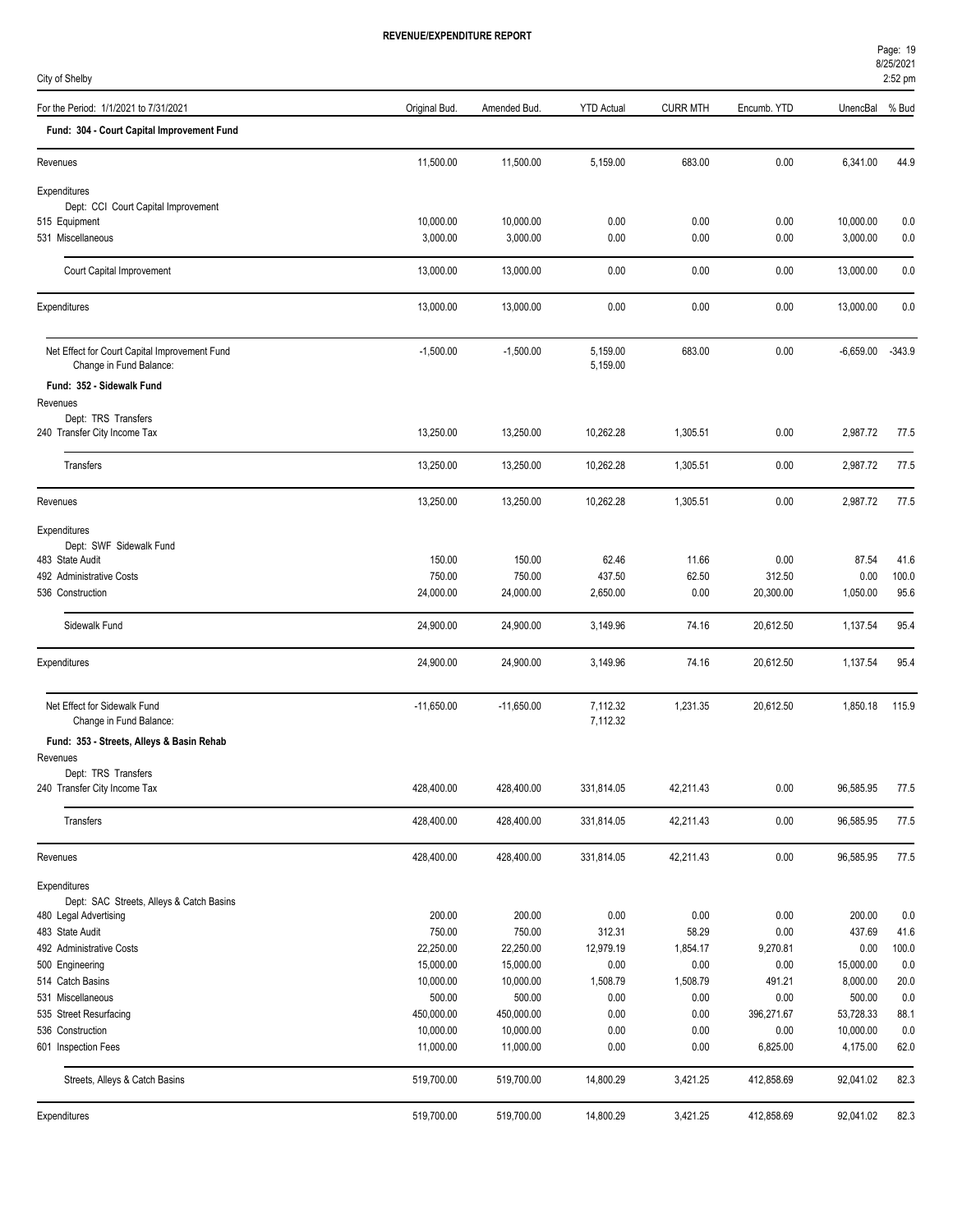| Page: 20  |  |
|-----------|--|
| 8/25/2021 |  |

| City of Shelby                                                           |               |              |                          |                 |             |               | 8/25/2021<br>2:52 pm |
|--------------------------------------------------------------------------|---------------|--------------|--------------------------|-----------------|-------------|---------------|----------------------|
| For the Period: 1/1/2021 to 7/31/2021                                    | Original Bud. | Amended Bud. | <b>YTD Actual</b>        | <b>CURR MTH</b> | Encumb. YTD | UnencBal      | % Bud                |
| Net Effect for Streets, Alleys & Basin Rehab<br>Change in Fund Balance:  | $-91,300.00$  | $-91,300.00$ | 317,013.76<br>317,013.76 | 38,790.18       | 412,858.69  | 4,544.93      | 105.0                |
| Fund: 354 - Police/Court Construction Fund                               |               |              |                          |                 |             |               |                      |
| Revenues                                                                 |               |              |                          |                 |             |               |                      |
| Dept: TRS Transfers                                                      |               |              |                          |                 |             |               |                      |
| 240 Transfer City Income Tax                                             | 679,500.00    | 679,500.00   | 526,271.26               | 66,949.14       | 0.00        | 153,228.74    | 77.4                 |
| Transfers                                                                | 679,500.00    | 679,500.00   | 526,271.26               | 66,949.14       | 0.00        | 153,228.74    | 77.4                 |
| Revenues                                                                 | 679,500.00    | 679,500.00   | 526,271.26               | 66,949.14       | 0.00        | 153,228.74    | 77.4                 |
| Expenditures                                                             |               |              |                          |                 |             |               |                      |
| Dept: DBT Debt Payment                                                   |               |              |                          |                 |             |               |                      |
| 504 Bond Payment                                                         | 65,000.00     | 265,000.00   | 0.00                     | 0.00            | 0.00        | 265,000.00    | 0.0                  |
| 505 Interest Expense                                                     | 90,000.00     | 98,000.00    | 48,267.00                | 0.00            | 0.00        | 49,733.00     | 49.3                 |
| 531 Miscellaneous                                                        | 5,000.00      | 5,000.00     | 0.00                     | 0.00            | 0.00        | 5,000.00      | 0.0                  |
| Debt Payment                                                             | 160,000.00    | 368,000.00   | 48,267.00                | 0.00            | 0.00        | 319,733.00    | 13.1                 |
| Dept: PCC Police/Court Construction                                      |               |              |                          |                 |             |               |                      |
| 483 State Audit                                                          | 1,400.00      | 1,400.00     | 583.00                   | 108.81          | 0.00        | 817.00        | 41.6                 |
| 492 Administrative Costs                                                 | 40,000.00     | 40,000.00    | 23,333.31                | 3,333.33        | 16,666.69   | 0.00          | 100.0                |
| 531 Miscellaneous                                                        | 10,000.00     | 10,000.00    | 0.00                     | 0.00            | 6,875.00    | 3,125.00      | 68.8                 |
| 536 Construction                                                         | 30.000.00     | 30,000.00    | 18,000.92                | 9,072.79        | 13,700.00   | $-1,700.92$   | 105.7                |
| 601 Inspection Fees                                                      | 2,000.00      | 2,000.00     | 0.00                     | 0.00            | 0.00        | 2,000.00      | 0.0                  |
| Police/Court Construction                                                | 83,400.00     | 83,400.00    | 41,917.23                | 12,514.93       | 37,241.69   | 4,241.08      | 94.9                 |
| Expenditures                                                             | 243,400.00    | 451,400.00   | 90,184.23                | 12,514.93       | 37,241.69   | 323,974.08    | 28.2                 |
| Net Effect for Police/Court Construction Fund<br>Change in Fund Balance: | 436,100.00    | 228,100.00   | 436,087.03<br>436,087.03 | 54,434.21       | 37,241.69   | $-170,745.34$ | 174.9                |
| Fund: 400 - Sewer Fund                                                   |               |              |                          |                 |             |               |                      |
| Revenues                                                                 |               |              |                          |                 |             |               |                      |
| Dept: CFS Charges for services                                           |               |              |                          |                 |             |               |                      |
| 154 Collections                                                          | 1,240,000.00  | 1,240,000.00 | 661,560.41               | 98,916.03       | 0.00        | 578,439.59    | 53.4                 |
| 163 Misc Pumping/Leachate                                                | 40,000.00     | 40,000.00    | 12,875.89                | 0.00            | 0.00        | 27,124.11     | 32.2                 |
| 167 Septage Collection                                                   | 35,000.00     | 35,000.00    | 28,513.75                | 4,630.00        | 0.00        | 6,486.25      | 81.5                 |
| Charges for services                                                     | 1,315,000.00  | 1,315,000.00 | 702,950.05               | 103,546.03      | 0.00        | 612,049.95    | 53.5                 |
| Dept: MIS Miscellaneous                                                  |               |              |                          |                 |             |               |                      |
| 204 Sale of Scrap                                                        | 0.00          | 0.00         | 497.70                   | 497.70          | 0.00        | -497.70       | 0.0                  |
| 205 Miscellaneous Income                                                 | 20,000.00     | 20,000.00    | 101.00                   | 0.00            | 0.00        | 19,899.00     | 0.5                  |
| Miscellaneous                                                            | 20,000.00     | 20,000.00    | 598.70                   | 497.70          | 0.00        | 19,401.30     | 3.0                  |
| Revenues                                                                 | 1,335,000.00  | 1,335,000.00 | 703,548.75               | 104,043.73      | 0.00        | 631,451.25    | 52.7                 |
| Expenditures                                                             |               |              |                          |                 |             |               |                      |
| Dept: CPO Capital Projects Office                                        |               |              |                          |                 |             |               |                      |
| 507 Maintenance Building/Grounds                                         | 2,000.00      | 2,000.00     | 0.00                     | 0.00            | 0.00        | 2,000.00      | 0.0                  |
| 530 Office Equipment/Furn/Fixtures                                       | 7,500.00      | 7,500.00     | 0.00                     | 0.00            | 0.00        | 7,500.00      | 0.0                  |
| Capital Projects Office                                                  | 9,500.00      | 9,500.00     | 0.00                     | 0.00            | 0.00        | 9,500.00      | 0.0                  |
| Dept: DCP Distribution Capital Projects                                  |               |              |                          |                 |             |               |                      |
| 500 Engineering                                                          | 1,500.00      | 1,500.00     | 0.00                     | 0.00            | 0.00        | 1,500.00      | $0.0\,$              |
| 507 Maintenance Building/Grounds                                         | 1,500.00      | 1,500.00     | 0.00                     | 0.00            | 0.00        | 1,500.00      | 0.0                  |
| 515 Equipment                                                            | 25,000.00     | 25,000.00    | $0.00\,$                 | 0.00            | 0.00        | 25,000.00     | 0.0                  |

531 Miscellaneous 1,000.00 1,000.00 0.00 0.00 0.00 1,000.00 0.0 583 Dump Truck 5,000.00 5,000.00 0.00 0.00 0.00 5,000.00 0.0 630 Sewer Repairs 20,000.00 0.00 0.00 0.00 20,000.00 0.0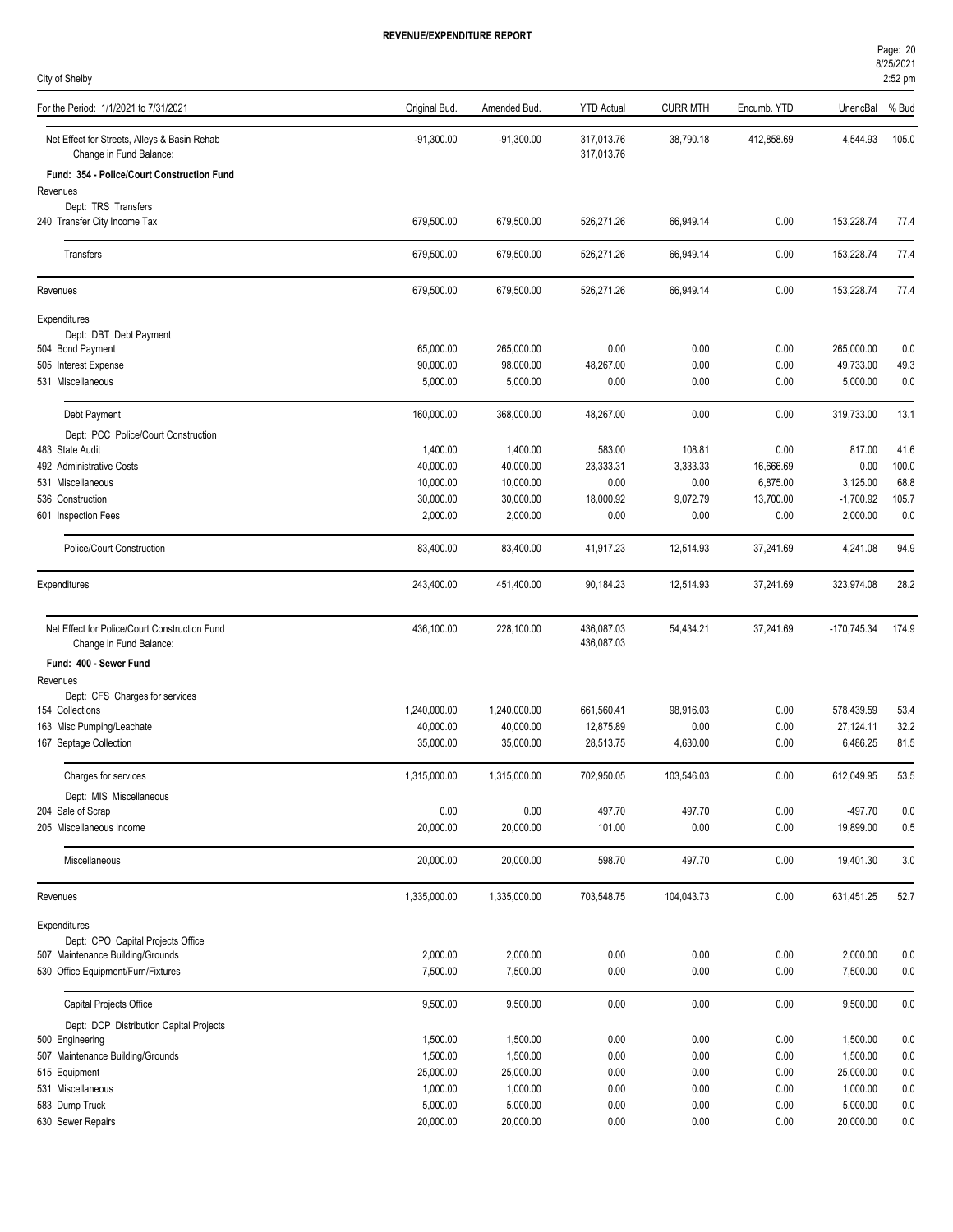Page: 21

| City of Shelby                                      |                    |                    |                      |                  |                 |                       | 8/25/2021<br>2:52 pm |
|-----------------------------------------------------|--------------------|--------------------|----------------------|------------------|-----------------|-----------------------|----------------------|
| For the Period: 1/1/2021 to 7/31/2021               | Original Bud.      | Amended Bud.       | <b>YTD Actual</b>    | <b>CURR MTH</b>  | Encumb. YTD     | UnencBal              | % Bud                |
| Fund: 400 - Sewer Fund                              |                    |                    |                      |                  |                 |                       |                      |
| Expenditures                                        |                    |                    |                      |                  |                 |                       |                      |
| <b>Distribution Capital Projects</b>                | 54,000.00          | 54,000.00          | 0.00                 | 0.00             | 0.00            | 54,000.00             | 0.0                  |
| Dept: DIS Distribution                              |                    |                    |                      |                  |                 |                       |                      |
| 400 Wages                                           | 192,000.00         | 192,000.00         | 111,409.32           | 14,309.82        | 0.00            | 80,590.68             | 58.0                 |
| 415 Public Employees Retire.System                  | 27,000.00          | 27,000.00          | 15,092.57            | 0.00             | 0.00            | 11,907.43             | 55.9                 |
| 417 FICA                                            | 2,200.00           | 2,200.00           | 1,140.86             | 150.78           | 0.00            | 1,059.14              | 51.9                 |
| 418 Hospitalization                                 | 92,500.00          | 92,500.00          | 53,143.51            | 7,591.93         | 7,591.93        | 31,764.56             | 65.7                 |
| 419 Life Insurance                                  | 600.00             | 600.00             | 272.16               | 38.88            | 38.88           | 288.96                | 51.8                 |
| 420 Workers Compensation                            | 3,500.00           | 3,500.00           | 1,981.00             | 304.00           | 0.00            | 1,519.00              | 56.6                 |
| 425 Natural Gas                                     | 2,000.00           | 2,000.00           | 1,790.32             | 58.71            | 0.00            | 209.68                | 89.5                 |
| 428 Telephone                                       | 800.00             | 800.00             | 487.74               | 4.55             | 45.45           | 266.81                | 66.6                 |
| 429 Propane                                         | 100.00             | 100.00             | 0.00                 | 0.00             | 0.00            | 100.00                | 0.0                  |
| 435 Property and Liability Insuran                  | 2,200.00           | 2,200.00           | 0.00                 | 0.00             | 0.00            | 2,200.00              | 0.0                  |
| 436 Auto Insurance                                  | 2,300.00           | 2,300.00           | 0.00                 | 0.00             | 0.00            | 2,300.00              | 0.0                  |
| 471 Education, Mtgs. & Related Exp.                 | 1,400.00           | 1,400.00           | 157.86               | 0.00             | 0.00            | 1,242.14              | 11.3                 |
| 472 Supplies                                        | 1,100.00           | 1,100.00           | 403.72               | 100.00           | 100.00          | 596.28                | 45.8                 |
| 473 Office Supplies                                 | 300.00<br>7,500.00 | 300.00<br>7,500.00 | 0.00<br>4,063.41     | 0.00<br>700.00   | 0.00<br>0.00    | 300.00<br>3,436.59    | 0.0<br>54.2          |
| 484 Fuel, Autos-Equipment<br>485 Maintenance, Autos | 2,600.00           | 2,600.00           | 740.30               | 0.00             | 300.00          | 1,559.70              | 40.0                 |
| 486 Maintenance Equipment                           | 15,000.00          | 15,000.00          | 7,010.38             | 0.00             | 1,851.90        | 6,137.72              | 59.1                 |
| 500 Engineering                                     | 2,800.00           | 2,800.00           | 1,336.12             | 277.78           | 1,388.88        | 75.00                 | 97.3                 |
| 507 Maintenance Building/Grounds                    | 3,000.00           | 3,000.00           | 494.59               | 0.00             | 0.00            | 2,505.41              | 16.5                 |
| 510 Clothing Allowance                              | 2,000.00           | 2,000.00           | 593.94               | 0.00             | 0.00            | 1,406.06              | 29.7                 |
| 512 Tree trimming/removal                           | 500.00             | 500.00             | 0.00                 | 0.00             | 0.00            | 500.00                | 0.0                  |
| 515 Equipment                                       | 2,500.00           | 2,500.00           | 0.00                 | 0.00             | 0.00            | 2,500.00              | 0.0                  |
| 529 Small tools and equipment                       | 1,500.00           | 1,500.00           | 567.68               | 0.00             | 36.95           | 895.37                | 40.3                 |
| 530 Office Equipment/Furn/Fixtures                  | 500.00             | 500.00             | 0.00                 | 0.00             | 0.00            | 500.00                | 0.0                  |
| 531 Miscellaneous                                   | 1,200.00           | 1,200.00           | 389.75               | 0.00             | 0.00            | 810.25                | 32.5                 |
| 575 Safety Related                                  | 1,500.00           | 1,500.00           | 0.00                 | 0.00             | 330.00          | 1,170.00              | 22.0                 |
| 630 Sewer Repairs                                   | 10,000.00          | 10,000.00          | 1,827.83             | 0.00             | 1,820.00        | 6,352.17              | 36.5                 |
| Distribution                                        | 378,600.00         | 378,600.00         | 202,903.06           | 23,536.45        | 13,503.99       | 162,192.95            | 57.2                 |
| Dept: MFG Manufacturing                             |                    |                    |                      |                  |                 |                       |                      |
| 400 Wages                                           | 315,000.00         | 315,000.00         | 175,144.34           | 23,052.32        | -0.01           | 139,855.67            | 55.6                 |
| 415 Public Employees Retire.System                  | 43,000.00          | 43,000.00          | 24,868.21            | 0.00             | 0.00            | 18,131.79             | 57.8                 |
| 417 FICA                                            | 4,500.00           | 4,500.00           | 2,539.59             | 334.25           | 0.00            | 1,960.41              | 56.4                 |
| 418 Hospitalization                                 | 93,500.00          | 93,500.00          | 53,919.32            | 7,702.76         | 7,702.76        | 31,877.92             | 65.9                 |
| 419 Life Insurance                                  | 800.00             | 800.00             | 420.00               | 60.00            | 60.00           | 320.00                | 60.0                 |
| 420 Workers Compensation                            | 6,000.00           | 6,000.00           | 3,394.00             | 521.00           | 0.00            | 2,606.00              | 56.6                 |
| 426 Electric                                        | 145,000.00         | 145,000.00         | 71,386.47            | 9,562.03         | 14,000.00       | 59,613.53             | 58.9                 |
| 427 Water and Sewer                                 | 20,000.00          | 20,000.00          | 2,552.97             | 334.79           | 1,500.00        | 15,947.03             | 20.3                 |
| 428 Telephone                                       | 2,500.00           | 2,500.00           | 1,270.34             | 9.10             | 90.90           | 1,138.76              | 54.4                 |
| 429 Propane                                         | 10,500.00          | 10,500.00          | 4,999.04             | 121.81           | 0.00            | 5,500.96              | 47.6                 |
| 435 Property and Liability Insuran                  | 16,000.00          | 16,000.00          | 0.00                 | 0.00             | 0.00            | 16,000.00             | 0.0                  |
| 471 Education, Mtgs. & Related Exp.                 | 2,000.00           | 2,000.00           | 808.88               | 0.00             | 0.00            | 1,191.12              | 40.4                 |
| 472 Supplies                                        | 3,500.00           | 3,500.00           | 1,629.09             | 0.00             | 0.00            | 1,870.91              | 46.5                 |
| 473 Office Supplies                                 | 1,200.00           | 1,200.00           | 236.81               | 0.00             | 236.51          | 726.68                | 39.4                 |
| 501 Computer support                                | 500.00             | 500.00             | 0.00                 | 0.00             | 0.00            | 500.00                | 0.0                  |
| 510 Clothing Allowance                              | 1,500.00           | 1,500.00           | 259.98               | 0.00             | 0.00            | 1,240.02              | 17.3                 |
| 515 Equipment                                       | 2,000.00           | 0.00               | 0.00                 | 0.00             | 56.99           | $-56.99$              | 0.0                  |
| 517 Lab/Misc. Testing                               | 15,000.00          | 15,000.00          | 7,745.85<br>4,206.46 | 486.00<br>549.99 | 712.00          | 6,542.15<br>13,793.54 | 56.4<br>23.4         |
| 518 Lab Supplies                                    | 18,000.00<br>0.00  | 18,000.00          | 0.00                 | 0.00             | 0.00<br>$-0.01$ |                       | 0.0                  |
| 519 Chemicals<br>526 Diesel Fuel                    | 4,000.00           | 0.00<br>29,000.00  | 13,673.28            | 1,835.27         | 36.75           | 0.01<br>15,289.97     | 47.3                 |
| 529 Small tools and equipment                       | 2,000.00           | 2,000.00           | 503.84               | 0.00             | 0.00            | 1,496.16              | 25.2                 |
| 530 Office Equipment/Furn/Fixtures                  | 1,000.00           | 1,000.00           | 169.99               | 0.00             | 0.00            | 830.01                | 17.0                 |
| 531 Miscellaneous                                   | 5,000.00           | 5,000.00           | 188.11               | 0.00             | 0.00            | 4,811.89              | 3.8                  |
| 537 EPA Fees and Permits                            | 7,000.00           | 7,000.00           | 5,749.36             | 0.00             | 0.00            | 1,250.64              | 82.1                 |

575 Safety Related 1,500.00 1,500.00 93.00 0.00 372.16 1,034.84 31.0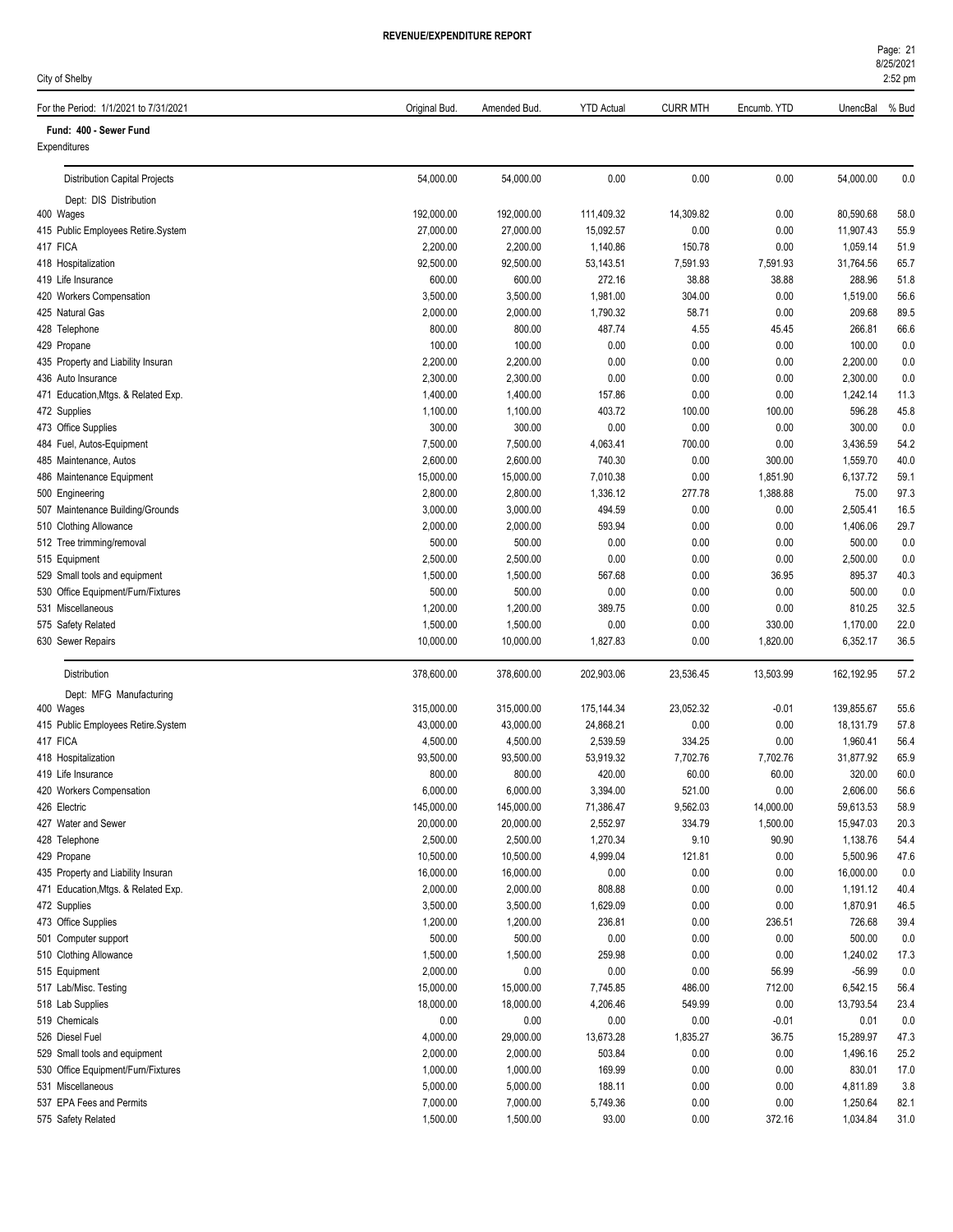City of Shelby

| Page: 22  |
|-----------|
| 8/25/2021 |
| $2:52$ pm |
|           |

| For the Period: 1/1/2021 to 7/31/2021                  | Original Bud.          | Amended Bud            | <b>YTD Actual</b>            | <b>CURR MTH</b>      | Encumb. YTD  | UnencBal               | % Bud        |
|--------------------------------------------------------|------------------------|------------------------|------------------------------|----------------------|--------------|------------------------|--------------|
| Fund: 400 - Sewer Fund                                 |                        |                        |                              |                      |              |                        |              |
| Expenditures                                           |                        |                        |                              |                      |              |                        |              |
| Manufacturing                                          | 721,000.00             | 744,000.00             | 375,758.93                   | 44,569.32            | 24,768.05    | 343,473.02             | 53.8         |
| Dept: MTN Maintenance                                  |                        |                        |                              |                      |              |                        |              |
| 436 Auto Insurance                                     | 1,000.00               | 1,000.00               | 0.00                         | 0.00                 | 0.00         | 1,000.00               | 0.0          |
| 472 Supplies                                           | 3,200.00               | 3,200.00               | 916.31                       | 255.58               | 0.00         | 2,283.69               | 28.6         |
| 484 Fuel, Autos-Equipment                              | 4,000.00               | 4,000.00               | 1,714.56                     | 576.37               | 0.00         | 2,285.44               | 42.9         |
| 485 Maintenance, Autos                                 | 4,500.00               | 4,500.00               | 355.21                       | 0.00                 | 0.00         | 4,144.79               | 7.9          |
| 486 Maintenance Equipment                              | 20,000.00              | 20,000.00              | 11,662.65                    | 1,093.60             | 1,898.06     | 6,439.29               | 67.8         |
| 507 Maintenance Building/Grounds                       | 5,000.00               | 5,000.00               | 3,335.36                     | 646.97               | 0.00         | 1,664.64               | 66.7         |
| 520 Sludge Removal                                     | 95,000.00              | 90,000.00              | 20,359.00                    | 0.00                 | 9,320.09     | 60,320.91              | 33.0         |
| 531 Miscellaneous                                      | 500.00                 | 500.00                 | 626.83                       | 0.00                 | 0.00         | $-126.83$              | 125.4        |
| Maintenance                                            | 133,200.00             | 128,200.00             | 38,969.92                    | 2,572.52             | 11,218.15    | 78,011.93              | 39.1         |
| Dept: OFC Office                                       |                        |                        |                              |                      |              |                        |              |
| 400 Wages                                              | 6,000.00               | 6,000.00               | 2,183.70                     | 291.16               | 0.00         | 3,816.30               | 36.4         |
| 404 Clerks wages<br>409 Meter Reader Wages             | 38,000.00<br>33,000.00 | 38,000.00<br>33,000.00 | 18,416.62<br>14,327.72       | 2,510.49<br>1,848.57 | 0.00<br>0.00 | 19,583.38<br>18,672.28 | 48.5<br>43.4 |
| 410 Janitors Wages                                     | 3,500.00               | 3,500.00               | 3,785.47                     | 0.00                 | 0.00         | $-285.47$              | 108.2        |
| 415 Public Employees Retire.System                     | 10,500.00              | 10,500.00              | 5,522.56                     | 0.00                 | 0.00         | 4,977.44               | 52.6         |
| 417 FICA                                               | 1,100.00               | 1,100.00               | 572.91                       | 76.59                | 0.00         | 527.09                 | 52.1         |
| 418 Hospitalization                                    | 26,000.00              | 26,000.00              | 14,647.78                    | 2,092.54             | 2,092.54     | 9,259.68               | 64.4         |
| 419 Life Insurance                                     | 250.00                 | 250.00                 | 124.32                       | 17.76                | 17.76        | 107.92                 | 56.8         |
| 420 Workers Compensation                               | 1,300.00               | 1,300.00               | 736.00                       | 113.00               | 0.00         | 564.00                 | 56.6         |
| 428 Telephone                                          | 1,000.00               | 1,000.00               | 380.27                       | 4.55                 | 45.45        | 574.28                 | 42.6         |
| 435 Property and Liability Insuran                     | 10,500.00              | 10,500.00              | 944.00                       | 944.00               | 0.00         | 9,556.00               | 9.0          |
| 436 Auto Insurance                                     | 600.00                 | 600.00                 | 0.00                         | 0.00                 | 0.00         | 600.00                 | 0.0          |
| 471 Education, Mtgs. & Related Exp.                    | 100.00                 | 100.00                 | 0.00                         | 0.00                 | 0.00         | 100.00                 | 0.0          |
| 472 Supplies                                           | 125.00                 | 125.00                 | 53.01                        | 11.99                | 14.03        | 57.96                  | 53.6         |
| 473 Office Supplies                                    | 3,000.00               | 3,000.00               | 1,612.36                     | 0.00                 | 50.00        | 1,337.64               | 55.4         |
| 483 State Audit                                        | 2,100.00               | 2,100.00               | 907.39                       | 163.21               | 0.00         | 1,192.61               | 43.2         |
| 484 Fuel, Autos-Equipment                              | 250.00                 | 250.00                 | 175.00                       | 50.00                | 0.00         | 75.00                  | 70.0         |
| 485 Maintenance, Autos                                 | 250.00                 | 250.00                 | 35.00                        | 0.00                 | 265.00       | $-50.00$               | 120.0        |
| 486 Maintenance Equipment                              | 1,200.00               | 1,200.00               | 275.34                       | 73.04                | 50.00        | 874.66                 | 27.1         |
| 492 Administrative Costs                               | 54,000.00              | 54,000.00              | 31,500.00                    | 4,500.00             | 22,500.00    | 0.00                   | 100.0        |
| 501 Computer support                                   | 4,500.00               | 4,500.00               | 3,321.07                     | 0.00                 | 0.00         | 1,178.93               | 73.8         |
| 502 Hand meter contract                                | 2,000.00               | 2,000.00               | 1,442.58                     | 0.00                 | 0.00         | 557.42                 | 72.1         |
| 506 Refunds                                            | 250.00                 | 250.00                 | 0.00                         | 0.00                 | 0.00         | 250.00                 | 0.0          |
| 507 Maintenance Building/Grounds                       | 250.00                 | 250.00                 | 25.00                        | 0.00                 | 125.00       | 100.00                 | 60.0         |
| 508 Real estate taxes                                  | 450.00                 | 450.00                 | 1,009.08                     | 0.00                 | $0.00\,$     | $-559.08$              | 224.2        |
| 528 Postage                                            | 8,250.00               | 8,250.00               | 4,358.51                     | 740.29               | 677.50       | 3,213.99               | 61.0         |
| 531 Miscellaneous                                      | 3,000.00               | 3,000.00               | 2,500.27                     | 90.84                | 0.00         | 499.73                 | 83.3         |
| 532 Labor Relations                                    | 1,200.00               | 1,200.00               | 399.75                       | 0.00                 | 0.00         | 800.25                 | 33.3         |
| 575 Safety Related<br>584 GAAP Conversion              | 400.00<br>2,500.00     | 400.00<br>2,500.00     | 66.25<br>2,318.00            | 0.00<br>300.00       | 0.00<br>0.00 | 333.75<br>182.00       | 16.6<br>92.7 |
| Office                                                 |                        |                        |                              |                      |              |                        |              |
|                                                        | 215,575.00             | 215,575.00             | 111,639.96                   | 13,828.03            | 25,837.28    | 78,097.76              | 63.8         |
| Expenditures                                           | 1,511,875.00           | 1,529,875.00           | 729,271.87                   | 84,506.32            | 75,327.47    | 725,275.66             | 52.6         |
| Net Effect for Sewer Fund<br>Change in Fund Balance:   | $-176,875.00$          | -194,875.00            | $-25,723.12$<br>$-25,723.12$ | 19,537.41            | 75,327.47    | $-93,824.41$           | 51.9         |
| Fund: 401 - San. Sewer Capital Improvement<br>Revenues |                        |                        |                              |                      |              |                        |              |
| Dept: CFS Charges for services                         |                        |                        |                              |                      |              |                        |              |
| 154 Collections                                        | 490,000.00             | 490,000.00             | 288,270.97                   | 41,114.95            | 0.00         | 201,729.03             | 58.8         |
| Charges for services                                   | 490,000.00             | 490,000.00             | 288,270.97                   | 41,114.95            | 0.00         | 201,729.03             | 58.8         |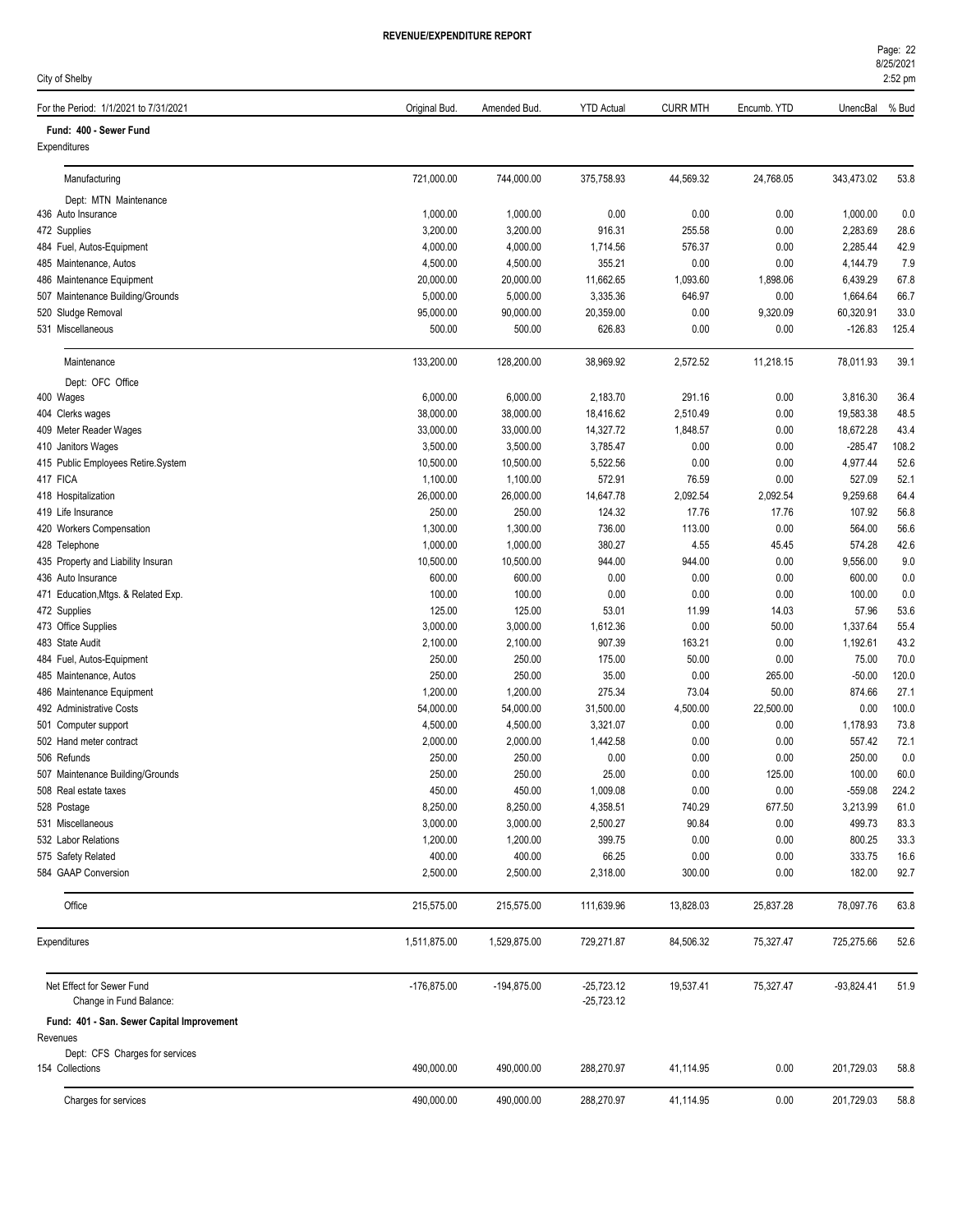| City of Shelby                                                           |                         |                         |                            |                 |                  |                         | 2:52 pm      |
|--------------------------------------------------------------------------|-------------------------|-------------------------|----------------------------|-----------------|------------------|-------------------------|--------------|
| For the Period: 1/1/2021 to 7/31/2021                                    | Original Bud.           | Amended Bud.            | <b>YTD Actual</b>          | <b>CURR MTH</b> | Encumb. YTD      | UnencBal                | % Bud        |
| Fund: 401 - San. Sewer Capital Improvement                               |                         |                         |                            |                 |                  |                         |              |
| Revenues                                                                 | 490,000.00              | 490,000.00              | 288,270.97                 | 41,114.95       | 0.00             | 201,729.03              | 58.8         |
| Expenditures                                                             |                         |                         |                            |                 |                  |                         |              |
| Dept: DBT Debt Payment                                                   |                         |                         |                            |                 |                  |                         |              |
| 503 Note/Loan Payment                                                    | 446,000.00              | 446,000.00              | 445,862.76                 | 222,987.10      | 0.00             | 137.24                  | 100.0        |
| 505 Interest Expense                                                     | 8,500.00                | 8,500.00                | 8,436.64                   | 4,162.60        | 0.00             | 63.36                   | 99.3         |
| Debt Payment                                                             | 454,500.00              | 454,500.00              | 454,299.40                 | 227,149.70      | 0.00             | 200.60                  | 100.0        |
| Dept: SCI Sewer Capital Improvement                                      |                         |                         |                            |                 |                  |                         |              |
| 483 State Audit                                                          | 1,000.00                | 1,000.00                | 416.42                     | 77.72           | 0.00             | 583.58                  | 41.6         |
| 492 Administrative Costs                                                 | 26,500.00               | 26,500.00               | 15,458.31                  | 2,208.33        | 11,041.69        | 0.00                    | 100.0        |
| 500 Engineering                                                          | 75,000.00               | 75,000.00               | 66,248.32                  | 0.00            | 0.00             | 8,751.68                | 88.3         |
| 515 Equipment                                                            | 30,000.00               | 30,000.00               | 14,821.63                  | 0.00            | 10,679.54        | 4,498.83                | 85.0         |
| 531 Miscellaneous                                                        | 5,000.00                | 5,000.00                | 0.00                       | 0.00            | 0.00             | 5,000.00                | 0.0          |
| 536 Construction                                                         | 50,000.00               | 50,000.00               | 25,989.20                  | 2,726.20        | 14,266.00        | 9,744.80                | 80.5         |
| Sewer Capital Improvement                                                | 187,500.00              | 187,500.00              | 122,933.88                 | 5,012.25        | 35,987.23        | 28,578.89               | 84.8         |
| Expenditures                                                             | 642,000.00              | 642,000.00              | 577,233.28                 | 232,161.95      | 35,987.23        | 28,779.49               | 95.5         |
| Net Effect for San. Sewer Capital Improvement<br>Change in Fund Balance: | -152,000.00             | $-152,000.00$           | -288,962.31<br>-288,962.31 | $-191,047.00$   | 35,987.23        | 172,949.54              | 213.8        |
|                                                                          |                         |                         |                            |                 |                  |                         |              |
| Fund: 402 - Sewer Improvement Fund<br>Revenues                           |                         |                         |                            |                 |                  |                         |              |
| Dept: CFS Charges for services                                           |                         |                         |                            |                 |                  |                         |              |
| 154 Collections                                                          | 220,000.00              | 220,000.00              | 116,384.56                 | 17,713.78       | 0.00             | 103,615.44              | 52.9         |
| 168 Storm Water Collections                                              | 55,000.00               | 55,000.00               | 20,933.40                  | 7,734.17        | 0.00             | 34,066.60               | 38.1         |
| Charges for services                                                     | 275,000.00              | 275,000.00              | 137,317.96                 | 25,447.95       | 0.00             | 137,682.04              | 49.9         |
| Dept: IGT Intergovernmental taxes                                        |                         |                         |                            |                 |                  |                         |              |
| 142 State Grants or Aid                                                  | 63,000.00               | 63,000.00               | 0.00                       | 0.00            | 0.00             | 63,000.00               | 0.0          |
| Intergovernmental taxes                                                  | 63,000.00               | 63,000.00               | 0.00                       | 0.00            | 0.00             | 63,000.00               | 0.0          |
| Dept: MIS Miscellaneous                                                  |                         |                         |                            |                 |                  |                         |              |
| 205 Miscellaneous Income                                                 | 500.00                  | 500.00                  | 3,202.80                   | 0.00            | 0.00             | $-2,702.80$             | 640.6        |
| Miscellaneous                                                            | 500.00                  | 500.00                  | 3,202.80                   | 0.00            | 0.00             | $-2,702.80$             | 640.6        |
| Revenues                                                                 | 338,500.00              | 338,500.00              | 140,520.76                 | 25,447.95       | 0.00             | 197,979.24              | 41.5         |
| Expenditures                                                             |                         |                         |                            |                 |                  |                         |              |
| Dept: DBT Debt Payment                                                   |                         |                         |                            |                 |                  |                         |              |
| 503 Note/Loan Payment                                                    | 32,500.00               | 32,500.00               | 32,247.84                  | 16,220.49       | 0.00             | 252.16                  | 99.2         |
| 505 Interest Expense                                                     | 8,500.00                | 8,500.00                | 8,483.74                   | 4,145.30        | 0.00             | 16.26                   | 99.8         |
| Debt Payment                                                             | 41,000.00               | 41,000.00               | 40,731.58                  | 20,365.79       | 0.00             | 268.42                  | 99.3         |
| Dept: SIF Sewer Improvement Fund                                         |                         |                         |                            |                 |                  |                         |              |
| 480 Legal Advertising<br>483 State Audit                                 | 250.00<br>750.00        | 250.00<br>750.00        | 0.00<br>312.31             | 0.00<br>58.29   | 0.00<br>0.00     | 250.00<br>437.69        | 0.0<br>41.6  |
| 492 Administrative Costs                                                 | 13,000.00               | 13,000.00               | 7,583.31                   | 1,083.33        | 5,416.69         | 0.00                    | 100.0        |
|                                                                          |                         |                         |                            |                 |                  |                         |              |
| 500 Engineering                                                          | 35,000.00<br>140,000.00 | 35,000.00<br>140,000.00 | 17,770.90<br>0.00          | 24.90<br>0.00   | 3,940.00         | 13,289.10<br>140,000.00 | 62.0<br>0.0  |
| 515 Equipment<br>531 Miscellaneous                                       | 20,000.00               | 20,000.00               | 12,150.00                  | 8,100.00        | 0.00<br>4,050.00 | 3,800.00                |              |
| 536 Construction                                                         | 190,000.00              | 190,000.00              | 67,228.95                  | 24,844.02       | 13,157.58        | 109,613.47              | 81.0<br>42.3 |
| 630 Sewer Repairs                                                        | 20,000.00               | 20,000.00               | 0.00                       | 0.00            | 10,975.00        | 9,025.00                | 54.9         |
|                                                                          |                         |                         |                            |                 |                  |                         |              |
| Sewer Improvement Fund                                                   | 419,000.00              | 419,000.00              | 105,045.47                 | 34,110.54       | 37,539.27        | 276,415.26              | 34.0         |
| Expenditures                                                             | 460,000.00              | 460,000.00              | 145,777.05                 | 54,476.33       | 37,539.27        | 276,683.68              | 39.9         |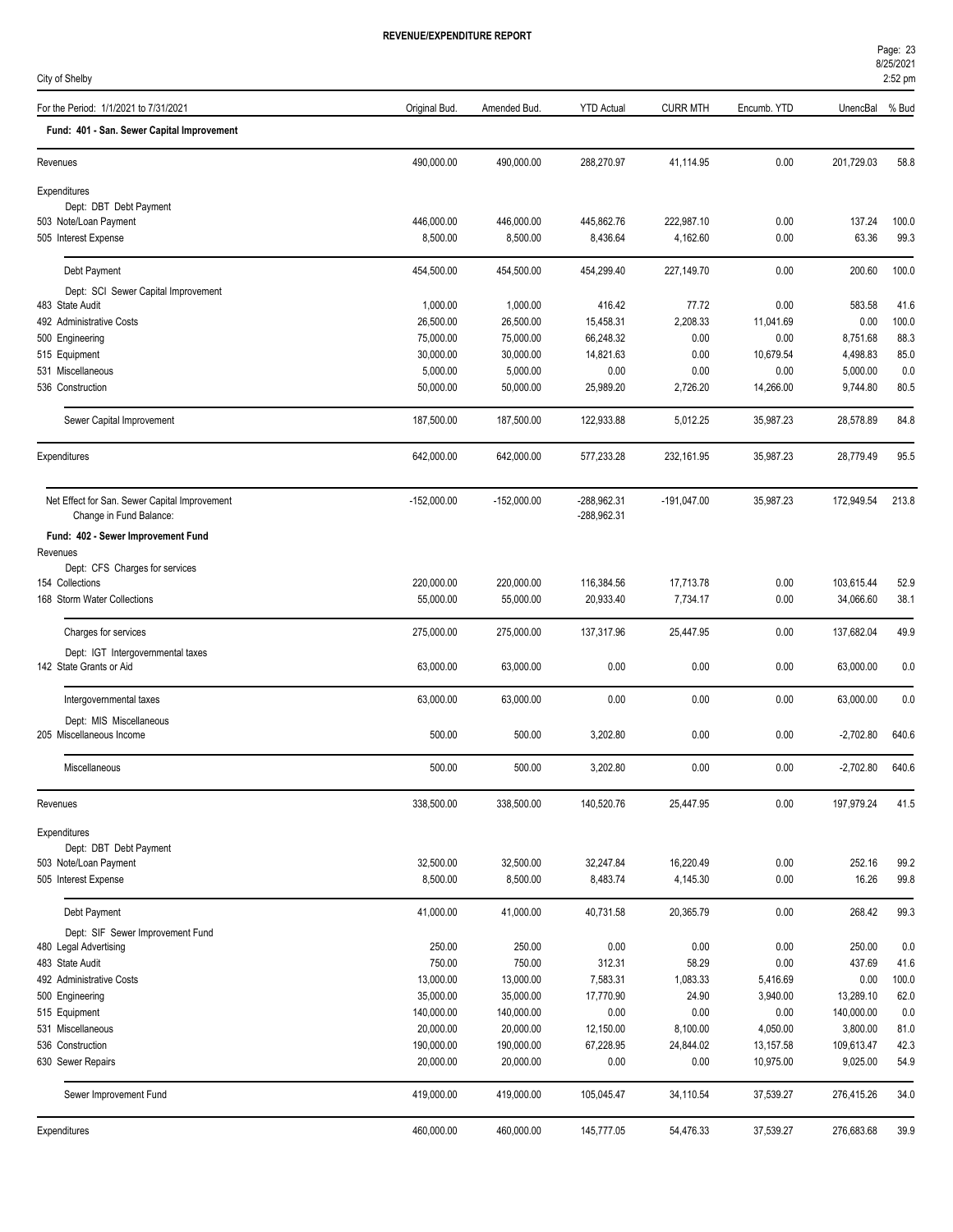| City of Shelby                                                   |                       |                       |                            |                 |                |                       | 2:52 pm     |
|------------------------------------------------------------------|-----------------------|-----------------------|----------------------------|-----------------|----------------|-----------------------|-------------|
| For the Period: 1/1/2021 to 7/31/2021                            | Original Bud.         | Amended Bud.          | <b>YTD Actual</b>          | <b>CURR MTH</b> | Encumb. YTD    | UnencBal              | % Bud       |
| Net Effect for Sewer Improvement Fund<br>Change in Fund Balance: | $-121,500.00$         | $-121,500.00$         | $-5,256.29$<br>$-5,256.29$ | -29,028.38      | 37,539.27      | $-78,704.44$          | 35.2        |
| Fund: 500 - Water Fund                                           |                       |                       |                            |                 |                |                       |             |
| Revenues                                                         |                       |                       |                            |                 |                |                       |             |
| Dept: CFS Charges for services<br>154 Collections                | 1,750,000.00          | 1,750,000.00          | 993,296.05                 | 155,659.05      | 0.00           | 756,703.95            | 56.8        |
| 156 Taps                                                         | 1,000.00              | 1,000.00              | 3,891.28                   | 0.00            | 0.00           | $-2,891.28$           | 389.1       |
| 157 Bulk Water Sales                                             | 50,000.00             | 50,000.00             | 39,234.57                  | 3,836.19        | 0.00           | 10,765.43             | 78.5        |
| 161 Labor and Material                                           | 4,100.00              | 4,100.00              | 2,697.36                   | 0.00            | 0.00           | 1,402.64              | 65.8        |
| 162 On & Off                                                     | 4,200.00              | 3,245.00              | 1,807.00                   | 310.00          | 0.00           | 1,438.00              | 55.7        |
| Charges for services                                             | 1,809,300.00          | 1,808,345.00          | 1,040,926.26               | 159,805.24      | 0.00           | 767,418.74            | 57.6        |
| Dept: MIS Miscellaneous                                          |                       |                       |                            |                 |                |                       |             |
| 204 Sale of Scrap                                                | 3,000.00              | 3,000.00              | 664.28                     | 0.00            | 0.00           | 2,335.72              | 22.1        |
| 205 Miscellaneous Income                                         | 13,000.00             | 13,000.00             | 1,426.67                   | 250.00          | 0.00           | 11,573.33             | 11.0        |
| Miscellaneous                                                    | 16,000.00             | 16,000.00             | 2,090.95                   | 250.00          | 0.00           | 13,909.05             | 13.1        |
| Revenues                                                         | 1,825,300.00          | 1,824,345.00          | 1,043,017.21               | 160,055.24      | 0.00           | 781,327.79            | 57.2        |
| Expenditures                                                     |                       |                       |                            |                 |                |                       |             |
| Dept: CAP Capital Projects<br>507 Maintenance Building/Grounds   | 10,000.00             | 10,000.00             | 0.00                       | 0.00            | 0.00           | 10,000.00             | 0.0         |
| Capital Projects                                                 | 10,000.00             | 10,000.00             | 0.00                       | 0.00            | 0.00           | 10,000.00             | 0.0         |
| Dept: CPO Capital Projects Office                                |                       |                       |                            |                 |                |                       |             |
| 507 Maintenance Building/Grounds                                 | 2,000.00              | 2,000.00              | 0.00                       | 0.00            | 0.00           | 2,000.00              | 0.0         |
| 530 Office Equipment/Furn/Fixtures                               | 7,500.00              | 7,500.00              | 0.00                       | 0.00            | 0.00           | 7,500.00              | 0.0         |
| Capital Projects Office                                          | 9,500.00              | 9,500.00              | 0.00                       | 0.00            | 0.00           | 9,500.00              | 0.0         |
| Dept: DCP Distribution Capital Projects                          |                       |                       |                            |                 |                |                       |             |
| 490 Hydrants                                                     | 6,000.00              | 6,000.00              | 0.00                       | 0.00            | 1,272.83       | 4,727.17              | 21.2        |
| 500 Engineering                                                  | 500.00                | 500.00                | 0.00                       | 0.00            | 0.00           | 500.00                | 0.0         |
| 507 Maintenance Building/Grounds                                 | 1,500.00              | 1,500.00              | 0.00                       | 0.00            | 0.00           | 1,500.00              | 0.0         |
| 515 Equipment<br>563 Street Valves                               | 45,000.00<br>5,000.00 | 45,000.00<br>5,000.00 | 0.00<br>0.00               | 0.00<br>0.00    | 0.00<br>0.00   | 45,000.00<br>5,000.00 | 0.0<br>0.0  |
| 583 Dump Truck                                                   | 15,000.00             | 15,000.00             | 0.00                       | 0.00            | 0.00           | 15,000.00             | 0.0         |
|                                                                  |                       |                       |                            |                 |                |                       |             |
| Distribution Capital Projects                                    | 73,000.00             | 73,000.00             | 0.00                       | 0.00            | 1,272.83       | 71,727.17             | 1.7         |
| Dept: DIS Distribution<br>400 Wages                              | 275,000.00            | 275,000.00            | 160,781.64                 | 20,738.62       | 0.00           | 114,218.36            | 58.5        |
| 415 Public Employees Retire.System                               | 38,000.00             | 38,000.00             | 21,944.34                  | 0.00            | 0.01           | 16,055.65             | 57.7        |
| 417 FICA                                                         | 4,000.00              | 4,000.00              | 2,331.31                   | 300.72          | 0.00           | 1,668.69              | 58.3        |
| 418 Hospitalization                                              | 65,000.00             | 65,000.00             | 37,433.55                  | 5,347.65        | 5,347.65       | 22,218.80             | 65.8        |
| 419 Life Insurance                                               | 700.00                | 700.00                | 393.12                     | 56.16           | 56.16          | 250.72                | 64.2        |
| 420 Workers Compensation                                         | 5,500.00              | 5,500.00              | 3,114.00                   | 478.00          | 0.00           | 2,386.00              | 56.6        |
| 425 Natural Gas                                                  | 2,500.00              | 2,500.00              | 1,813.92                   | 58.72           | 0.00           | 686.08                | 72.6        |
| 426 Electric                                                     | 1,500.00              | 1,500.00              | 0.00                       | 0.00            | 0.00           | 1,500.00              | 0.0         |
| 428 Telephone                                                    | 850.00                | 850.00                | 487.72                     | 4.55            | 45.45          | 316.83                | 62.7        |
| 435 Property and Liability Insuran                               | 4,500.00              | 4,500.00              | 0.00                       | 0.00            | 0.00           | 4,500.00              | 0.0         |
| 436 Auto Insurance                                               | 2,000.00              | 2,000.00              | 0.00                       | 0.00            | 0.00           | 2,000.00              | 0.0         |
| 471 Education, Mtgs. & Related Exp.                              | 2,500.00              | 2,500.00              | 0.00                       | 0.00            | 1,130.00       | 1,370.00              | 45.2        |
| 472 Supplies<br>473 Office Supplies                              | 1,700.00<br>300.00    | 1,700.00<br>300.00    | 407.70<br>0.00             | 100.00<br>0.00  | 100.00<br>0.00 | 1,192.30<br>300.00    | 29.9<br>0.0 |
| 484 Fuel, Autos-Equipment                                        | 11,000.00             | 11,000.00             | 4,100.00                   | 800.00          | 0.00           | 6,900.00              | 37.3        |
| 485 Maintenance, Autos                                           | 3,000.00              | 3,000.00              | 1,316.50                   | 17.64           | 300.00         | 1,383.50              | 53.9        |
| 486 Maintenance Equipment                                        | 20,000.00             | 20,000.00             | 5,152.88                   | 531.24          | 1,453.73       | 13,393.39             | 33.0        |
| 490 Hydrants                                                     | 6,000.00              | 6,000.00              | 0.00                       | 0.00            | 270.02         | 5,729.98              | 4.5         |
| 500 Engineering                                                  | 2,500.00              | 2,500.00              | 1,336.12                   | 277.78          | 1,388.88       | $-225.00$             | 109.0       |
| 507 Maintenance Building/Grounds                                 | 3,000.00              | 3,000.00              | 1,994.58                   | 1,500.00        | 0.00           | 1,005.42              | 66.5        |
| 510 Clothing Allowance                                           | 2,500.00              | 2,500.00              | 411.47                     | 0.00            | 0.00           | 2,088.53              | 16.5        |
| 515 Equipment                                                    | 2,000.00              | 2,000.00              | 1,890.84                   | 0.00            | 0.00           | 109.16                | 94.5        |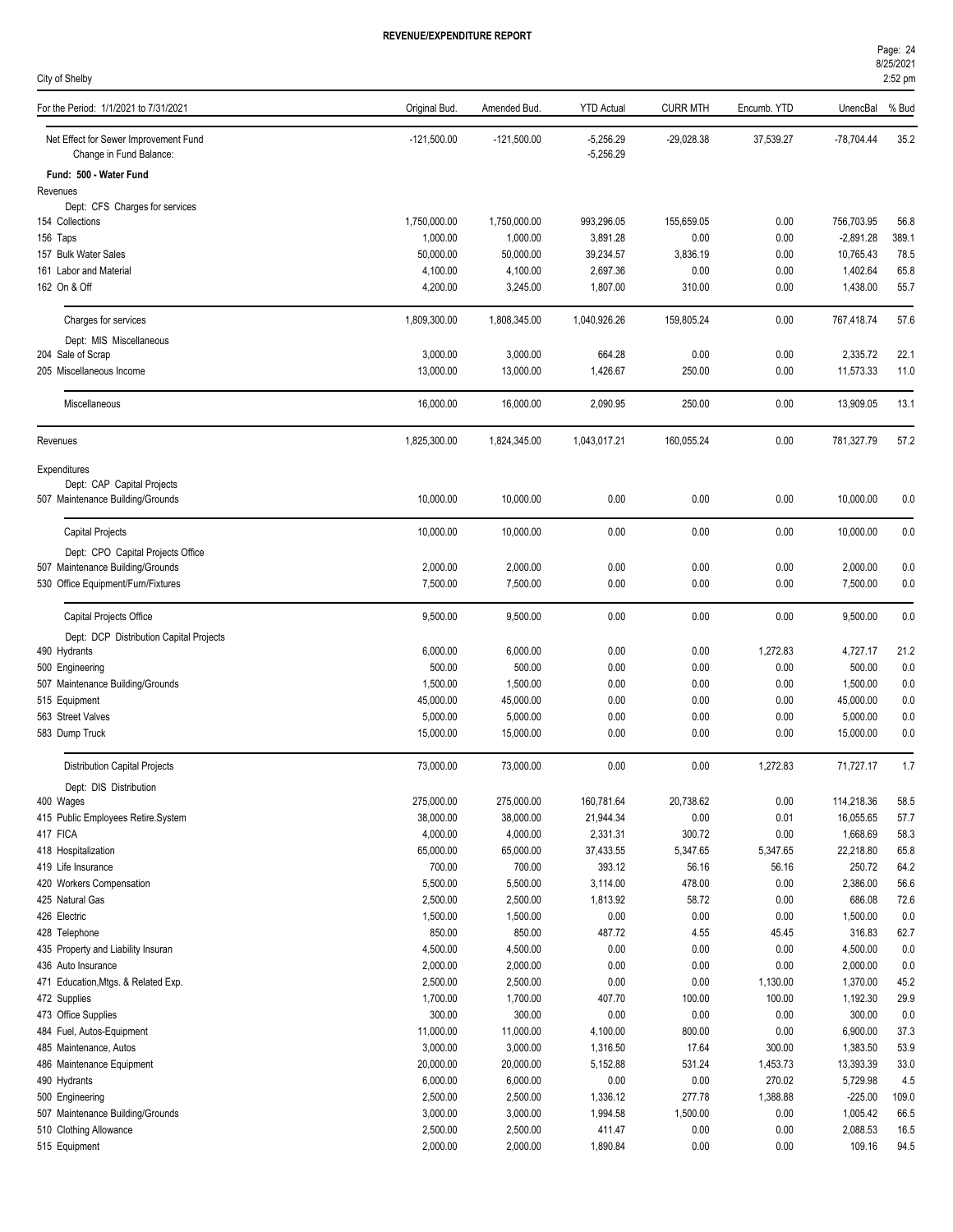| City of Shelby                                          |                       |                       |                   |                 |                       |                     | 8/25/2021<br>2:52 pm |
|---------------------------------------------------------|-----------------------|-----------------------|-------------------|-----------------|-----------------------|---------------------|----------------------|
| For the Period: 1/1/2021 to 7/31/2021                   | Original Bud.         | Amended Bud.          | <b>YTD Actual</b> | <b>CURR MTH</b> | Encumb. YTD           | UnencBal            | % Bud                |
| Fund: 500 - Water Fund                                  |                       |                       |                   |                 |                       |                     |                      |
| Expenditures                                            |                       |                       |                   |                 |                       |                     |                      |
| Dept: DIS Distribution                                  |                       |                       |                   |                 |                       |                     |                      |
| 521 Meters and Related Supplies                         | 25,000.00             | 25,000.00             | 5,970.98          | 309.50<br>0.00  | 430.01                | 18,599.01           | 25.6                 |
| 529 Small tools and equipment                           | 1,200.00<br>500.00    | 1,200.00<br>500.00    | 482.90<br>0.00    | 0.00            | 0.00<br>0.00          | 717.10<br>500.00    | 40.2<br>0.0          |
| 530 Office Equipment/Furn/Fixtures<br>531 Miscellaneous | 1,000.00              | 1,000.00              | 693.25            | 0.00            | 0.00                  | 306.75              | 69.3                 |
| 538 Repair water mains                                  | 25,000.00             | 25,000.00             | 14,582.81         | 150.00          | 955.20                | 9,461.99            | 62.2                 |
| 575 Safety Related                                      | 1,250.00              | 1,250.00              | 217.00            | 0.00            | 113.00                | 920.00              | 26.4                 |
|                                                         |                       |                       |                   |                 |                       |                     |                      |
| Distribution                                            | 508,000.00            | 508,000.00            | 266,856.63        | 30,670.58       | 11,590.11             | 229,553.26          | 54.8                 |
| Dept: MFG Manufacturing<br>400 Wages                    | 360,000.00            | 360,000.00            | 195,473.70        | 27,687.79       | 0.00                  | 164,526.30          | 54.3                 |
| 415 Public Employees Retire.System                      | 48,000.00             | 48,000.00             | 27,481.35         | 0.00            | 0.00                  | 20,518.65           | 57.3                 |
| 417 FICA                                                | 5,300.00              | 5,300.00              | 2,834.36          | 401.47          | 0.00                  | 2,465.64            | 53.5                 |
| 418 Hospitalization                                     | 100,000.00            | 100,000.00            | 57,501.57         | 8,214.51        | 8,214.51              | 34,283.92           | 65.7                 |
| 419 Life Insurance                                      | 800.00                | 800.00                | 399.00            | 57.00           | 57.00                 | 344.00              | 57.0                 |
| 420 Workers Compensation                                | 6,500.00              | 6,500.00              | 3,662.00          | 564.00          | 0.00                  | 2,838.00            | 56.3                 |
| 426 Electric                                            | 165,000.00            | 165,000.00            | 96,316.45         | 7,216.05        | 0.00                  | 68,683.55           | 58.4                 |
| 428 Telephone                                           | 3,500.00              | 3,500.00              | 2,013.70          | 9.10            | 90.90                 | 1,395.40            | 60.1                 |
| 429 Propane                                             | 250.00                | 250.00                | 25.00             | 0.00            | 0.00                  | 225.00              | 10.0                 |
| 435 Property and Liability Insuran                      | 0.00                  | 0.00                  | 3,776.00          | 3,776.00        | 0.00                  | $-3,776.00$         | 0.0                  |
| 436 Auto Insurance                                      | 1,000.00              | 1,000.00              | 0.00              | 0.00            | 0.00                  | 1,000.00            | 0.0                  |
| 471 Education, Mtgs. & Related Exp.                     | 4,000.00              | 4,000.00              | 1,502.00          | 0.00            | 0.00                  | 2,498.00            | 37.6                 |
| 472 Supplies                                            | 6,500.00              | 6,500.00              | 1,816.16          | 110.40          | 280.21                | 4,403.63            | 32.3                 |
| 473 Office Supplies                                     | 2,000.00              | 2,000.00              | 435.08            | 0.00            | 64.92                 | 1,500.00            | 25.0                 |
| 500 Engineering                                         | 1,000.00              | 1,000.00              | 0.00              | 0.00            | 0.00                  | 1,000.00            | 0.0                  |
| 501 Computer support                                    | 400.00                | 400.00                | 0.00              | 0.00            | 0.00                  | 400.00              | 0.0                  |
| 510 Clothing Allowance                                  | 4,000.00              | 4,000.00              | 452.91            | 0.00            | 0.00                  | 3,547.09            | 11.3                 |
| 515 Equipment                                           | 40,000.00             | 40,000.00             | 4,587.91          | 0.00            | 16,966.30             | 18,445.79           | 53.9                 |
| 517 Lab/Misc. Testing                                   | 17,500.00             | 17,500.00             | 5,457.00          | 1,418.00        | 7,354.00              | 4,689.00            | 73.2                 |
| 518 Lab Supplies                                        | 12,500.00             | 12,500.00             | 2,964.75          | 229.06          | 319.02                | 9,216.23            | 26.3                 |
| 519 Chemicals                                           | 225,000.00            | 225,000.00            | 106,176.36        | 23,432.05       | 31,350.65             | 87,472.99           | 61.1                 |
| 529 Small tools and equipment                           | 1,500.00              | 1,500.00              | 386.45            | 0.00            | 0.00                  | 1,113.55            | 25.8                 |
| 530 Office Equipment/Furn/Fixtures                      | 1,000.00              | 1,000.00              | 0.00              | 0.00            | 0.00                  | 1,000.00            | 0.0                  |
| 531 Miscellaneous                                       | 2,500.00              | 2,500.00              | 299.73            | 104.15          | 337.56                | 1,862.71            | 25.5                 |
| 537 EPA Fees and Permits                                | 12,000.00             | 12,000.00             | 4,685.58          | 2,800.00        | 0.00                  | 7,314.42            | 39.0                 |
| 575 Safety Related                                      | 1,500.00              | 1,500.00              | 330.00            | 0.00            | 330.50                | 839.50              | 44.0                 |
| 601 Inspection Fees                                     | 2,000.00              | 2,000.00              | 0.00              | 0.00            | 0.00                  | 2,000.00            | 0.0                  |
| 653 Reservoir Chemicals                                 | 50,000.00             | 50,000.00             | 0.00              | 0.00            | 0.00                  | 50,000.00           | 0.0                  |
| Manufacturing                                           | 1,073,750.00          | 1,073,750.00          | 518,577.06        | 76,019.58       | 65,365.57             | 489,807.37          | 54.4                 |
| Dept: MTN Maintenance                                   |                       |                       |                   |                 |                       |                     |                      |
| 436 Auto Insurance                                      | 500.00                | 500.00                | 0.00              | 0.00            | 0.00                  | 500.00              | 0.0                  |
| 472 Supplies                                            | 1,000.00              | 1,000.00              | 0.00              | 0.00            | 500.00                | 500.00              | 50.0                 |
| 484 Fuel, Autos-Equipment                               | 4,200.00              | 4,200.00              | 2,495.00          | 500.00          | 0.00                  | 1,705.00            | 59.4                 |
| 485 Maintenance, Autos<br>486 Maintenance Equipment     | 2,500.00<br>45,000.00 | 2,500.00              | 0.00              | 0.00            | 0.00                  | 2,500.00            | 0.0                  |
| 507 Maintenance Building/Grounds                        |                       | 45,000.00             | 7,571.35          | 445.24          | 22,056.55             | 15,372.10           | 65.8                 |
|                                                         | 7,500.00<br>50,000.00 | 7,500.00<br>50,000.00 | 4,970.00<br>0.00  | 150.00<br>0.00  | 2,315.06<br>33,970.00 | 214.94<br>16,030.00 | 97.1                 |
| 520 Sludge Removal<br>531 Miscellaneous                 | 3,000.00              | 3,000.00              | 0.00              | 0.00            | 0.00                  | 3,000.00            | 67.9<br>0.0          |
|                                                         |                       |                       |                   |                 |                       |                     |                      |
| Maintenance                                             | 113,700.00            | 113,700.00            | 15,036.35         | 1,095.24        | 58,841.61             | 39,822.04           | 65.0                 |
| Dept: OFC Office                                        |                       |                       |                   |                 |                       |                     |                      |
| 400 Wages                                               | 16,000.00             | 16,000.00             | 8,734.95          | 1,164.66        | 0.00                  | 7,265.05            | 54.6                 |
| 404 Clerks wages                                        | 50,000.00             | 50,000.00             | 27,059.90         | 3,626.53        | 0.00                  | 22,940.10           | 54.1                 |
| 409 Meter Reader Wages                                  | 33,000.00             | 33,000.00             | 14,871.79         | 1,849.03        | 0.00                  | 18,128.21           | 45.1                 |
| 410 Janitors Wages                                      | 3,500.00              | 3,500.00              | 3,756.54          | 0.00            | 0.00                  | -256.54             | 107.3                |
| 415 Public Employees Retire.System                      | 14,000.00             | 14,000.00             | 7,884.78          | 0.00            | 0.00                  | 6,115.22            | 56.3                 |

417 FICA 1,500.00 1,500.00 823.12 107.17 0.00 676.88 54.9

418 Hospitalization 34,000.00 34,000.00 19,368.93 2,766.99 2,766.99 11,864.08 65.1 419 Life Insurance 300.00 300.00 167.16 23.88 23.88 108.96 63.7

Page: 25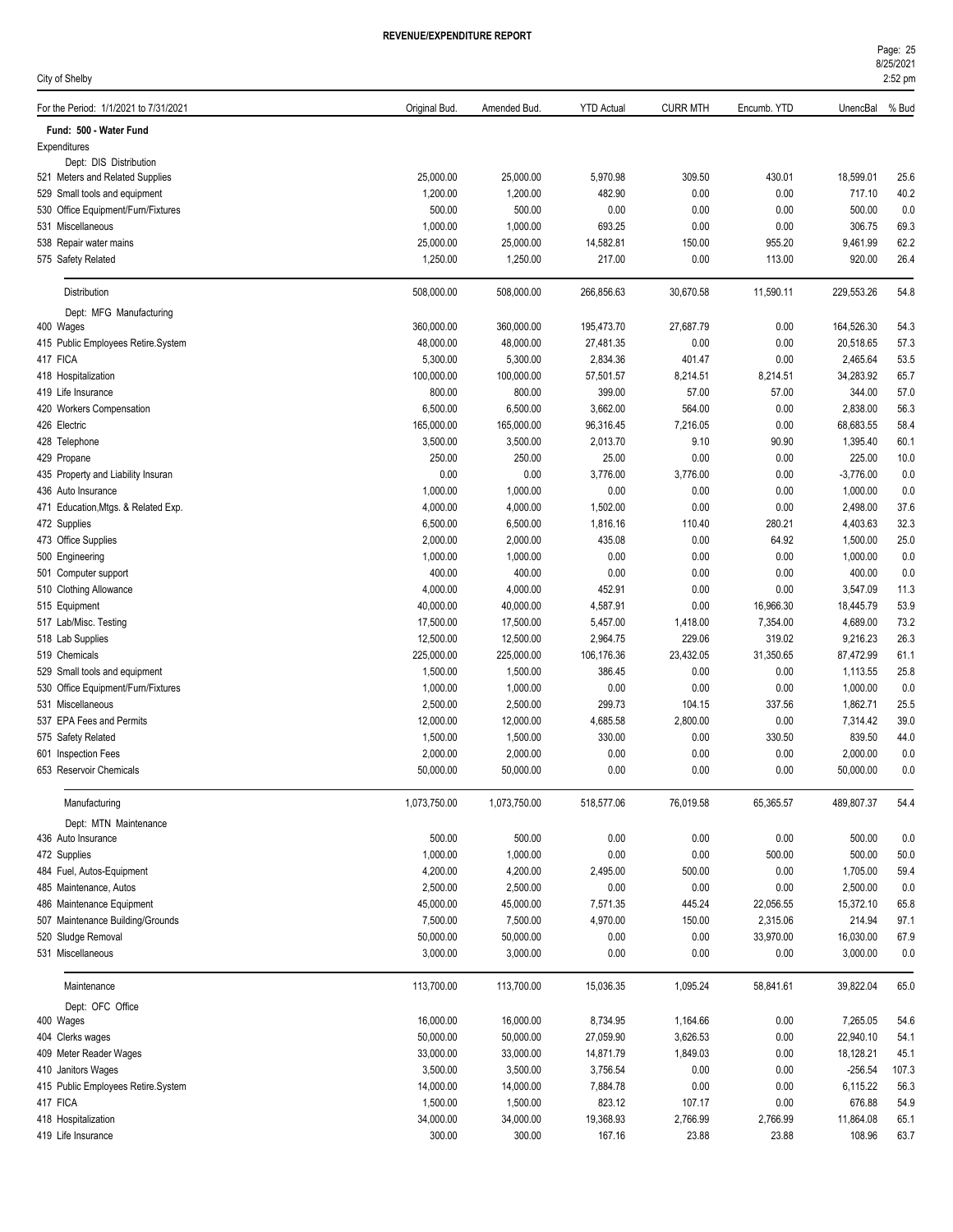| Page: 26  |  |
|-----------|--|
| 8/25/2021 |  |
|           |  |

| City of Shelby                                       |                      |                      |                        |                 |                |                 | 2:52 pm      |
|------------------------------------------------------|----------------------|----------------------|------------------------|-----------------|----------------|-----------------|--------------|
| For the Period: 1/1/2021 to 7/31/2021                | Original Bud.        | Amended Bud.         | <b>YTD Actual</b>      | <b>CURR MTH</b> | Encumb. YTD    | UnencBal        | % Bud        |
| Fund: 500 - Water Fund                               |                      |                      |                        |                 |                |                 |              |
| Expenditures                                         |                      |                      |                        |                 |                |                 |              |
| Dept: OFC Office                                     |                      |                      |                        |                 |                |                 |              |
| 420 Workers Compensation                             | 1,800.00             | 1,800.00             | 1,016.00               | 156.00          | 0.00           | 784.00          | 56.4         |
| 428 Telephone                                        | 1,000.00             | 1,000.00             | 380.27                 | 4.55            | 45.45          | 574.28          | 42.6         |
| 435 Property and Liability Insuran                   | 7,000.00             | 7,000.00             | 944.00                 | 944.00          | 0.00           | 6,056.00        | 13.5         |
| 436 Auto Insurance                                   | 500.00               | 500.00               | 0.00                   | 0.00            | 0.00           | 500.00          | 0.0          |
| 471 Education, Mtgs. & Related Exp.                  | 300.00               | 300.00               | 0.00                   | 0.00            | 0.00           | 300.00          | 0.0          |
| 472 Supplies                                         | 100.00               | 100.00               | 0.00                   | 0.00            | 50.00<br>46.42 | 50.00<br>737.62 | 50.0         |
| 473 Office Supplies<br>483 State Audit               | 2,600.00<br>2,500.00 | 2,600.00<br>2,500.00 | 1,815.96<br>1,041.05   | 0.00<br>194.30  | 0.00           | 1,458.95        | 71.6<br>41.6 |
| 484 Fuel, Autos-Equipment                            | 250.00               | 250.00               | 100.00                 | 25.00           | 0.00           | 150.00          | 40.0         |
| 485 Maintenance, Autos                               | 300.00               | 300.00               | 263.00                 | 0.00            | 37.00          | 0.00            | 100.0        |
| 486 Maintenance Equipment                            | 1,100.00             | 1,100.00             | 308.40                 | 73.11           | 50.00          | 741.60          | 32.6         |
| 492 Administrative Costs                             | 80,000.00            | 80,000.00            | 46,666.69              | 6,666.67        | 33,333.31      | 0.00            | 100.0        |
| 501 Computer support                                 | 4,500.00             | 4,500.00             | 3,371.09               | 0.00            | 0.00           | 1,128.91        | 74.9         |
| 502 Hand meter contract                              | 2,000.00             | 2,000.00             | 1,442.60               | 0.00            | 0.00           | 557.40          | 72.1         |
| 506 Refunds                                          | 1,000.00             | 1,000.00             | 0.00                   | 0.00            | 0.00           | 1,000.00        | 0.0          |
| 507 Maintenance Building/Grounds                     | 500.00               | 500.00               | 53.71                  | 0.00            | 125.00         | 321.29          | 35.7         |
| 508 Real estate taxes                                | 450.00               | 450.00               | 0.00                   | 0.00            | 0.00           | 450.00          | 0.0          |
| 510 Clothing Allowance                               | 100.00               | 100.00               | 0.00                   | 0.00            | 0.00           | 100.00          | 0.0          |
| 515 Equipment                                        | 200.00               | 200.00               | 0.00                   | 0.00            | 0.00           | 200.00          | 0.0          |
| 528 Postage                                          | 8,500.00             | 8,500.00             | 4,333.55               | 740.30          | 677.50         | 3,488.95        | 59.0         |
| 530 Office Equipment/Furn/Fixtures                   | 300.00               | 300.00               | 0.00                   | 0.00            | 0.00           | 300.00          | 0.0          |
| 531 Miscellaneous                                    | 3,000.00             | 3,000.00             | 3,474.13               | 151.41          | 176.53         | $-650.66$       | 121.7        |
| 532 Labor Relations                                  | 2,000.00             | 2,000.00             | 399.75                 | 0.00            | 0.00           | 1,600.25        | 20.0         |
| 575 Safety Related                                   | 500.00               | 500.00               | 66.25                  | 0.00            | 0.00           | 433.75          | 13.3         |
| 584 GAAP Conversion                                  | 2,700.00             | 2,700.00             | 2,504.00               | 324.00          | 0.00           | 196.00          | 92.7         |
| 604 Temporary Labor Services                         | 1,500.00             | 1,500.00             | 0.00                   | 0.00            | 0.00           | 1,500.00        | 0.0          |
| 612 Easements                                        | 1,700.00             | 1,700.00             | 0.00                   | 0.00            | 1,700.00       | 0.00            | 100.0        |
| 617 Leases-Equipment                                 | 250.00               | 250.00               | 0.00                   | 0.00            | 0.00           | 250.00          | 0.0          |
| Office                                               | 278,950.00           | 278,950.00           | 150,847.62             | 18,817.60       | 39,032.08      | 89,070.30       | 68.1         |
| Expenditures                                         | 2,066,900.00         | 2,066,900.00         | 951,317.66             | 126,603.00      | 176,102.20     | 939,480.14      | 54.5         |
| Net Effect for Water Fund<br>Change in Fund Balance: | $-241,600.00$        | $-242,555.00$        | 91,699.55<br>91,699.55 | 33,452.24       | 176,102.20     | $-158, 152.35$  | 34.8         |
|                                                      |                      |                      |                        |                 |                |                 |              |
| Fund: 501 - Water Asset Management                   |                      |                      |                        |                 |                |                 |              |
| Revenues                                             |                      |                      |                        |                 |                |                 |              |
| Dept: CFS Charges for services<br>154 Collections    | 200,000.00           | 200,000.00           | 120,981.38             | 17,034.98       | 0.00           | 79,018.62       | 60.5         |
|                                                      |                      |                      |                        |                 |                |                 |              |
| Charges for services                                 | 200,000.00           | 200,000.00           | 120,981.38             | 17,034.98       | 0.00           | 79,018.62       | 60.5         |
| Revenues                                             | 200,000.00           | 200,000.00           | 120,981.38             | 17,034.98       | 0.00           | 79,018.62       | 60.5         |
| Expenditures                                         |                      |                      |                        |                 |                |                 |              |
| Dept: DBT Debt Payment                               |                      |                      |                        |                 |                |                 |              |
| 503 Note/Loan Payment                                | 142,000.00           | 142,000.00           | 141,929.26             | 0.00            | 0.00           | 70.74           | 100.0        |
| 505 Interest Expense                                 | 2,000.00             | 2,000.00             | 1,951.47               | 0.00            | 0.00           | 48.53           | 97.6         |
| Debt Payment                                         | 144,000.00           | 144,000.00           | 143,880.73             | 0.00            | 0.00           | 119.27          | 99.9         |
| Dept: WTP Water Treatment Plant                      |                      |                      |                        |                 |                |                 |              |
| 483 State Audit                                      | 500.00               | 500.00               | 208.21                 | 38.86           | 0.00           | 291.79          | 41.6         |
| 486 Maintenance Equipment                            | 25,000.00            | 25,000.00            | 0.00                   | 0.00            | 0.00           | 25,000.00       | 0.0          |
| 492 Administrative Costs                             | 15,000.00            | 15,000.00            | 8,750.00               | 1,250.00        | 6,250.00       | 0.00            | 100.0        |
| 500 Engineering                                      | 2,000.00             | 2,000.00             | 0.00                   | 0.00            | 0.00           | 2,000.00        | 0.0          |
| 507 Maintenance Building/Grounds                     | 5,000.00             | 1,000.00             | 0.00                   | 0.00            | 0.00           | 1,000.00        | 0.0          |
| 515 Equipment                                        | 100,000.00           | 100,000.00           | 14,500.00              | 0.00            | 0.00           | 85,500.00       | 14.5         |
| 530 Office Equipment/Furn/Fixtures                   | 500.00               | 500.00               | 0.00                   | 0.00            | 0.00           | 500.00          | 0.0          |
| 531 Miscellaneous                                    | 10,000.00            | 14,000.00            | 13,951.72              | 13,951.72       | 0.00           | 48.28           | 99.7         |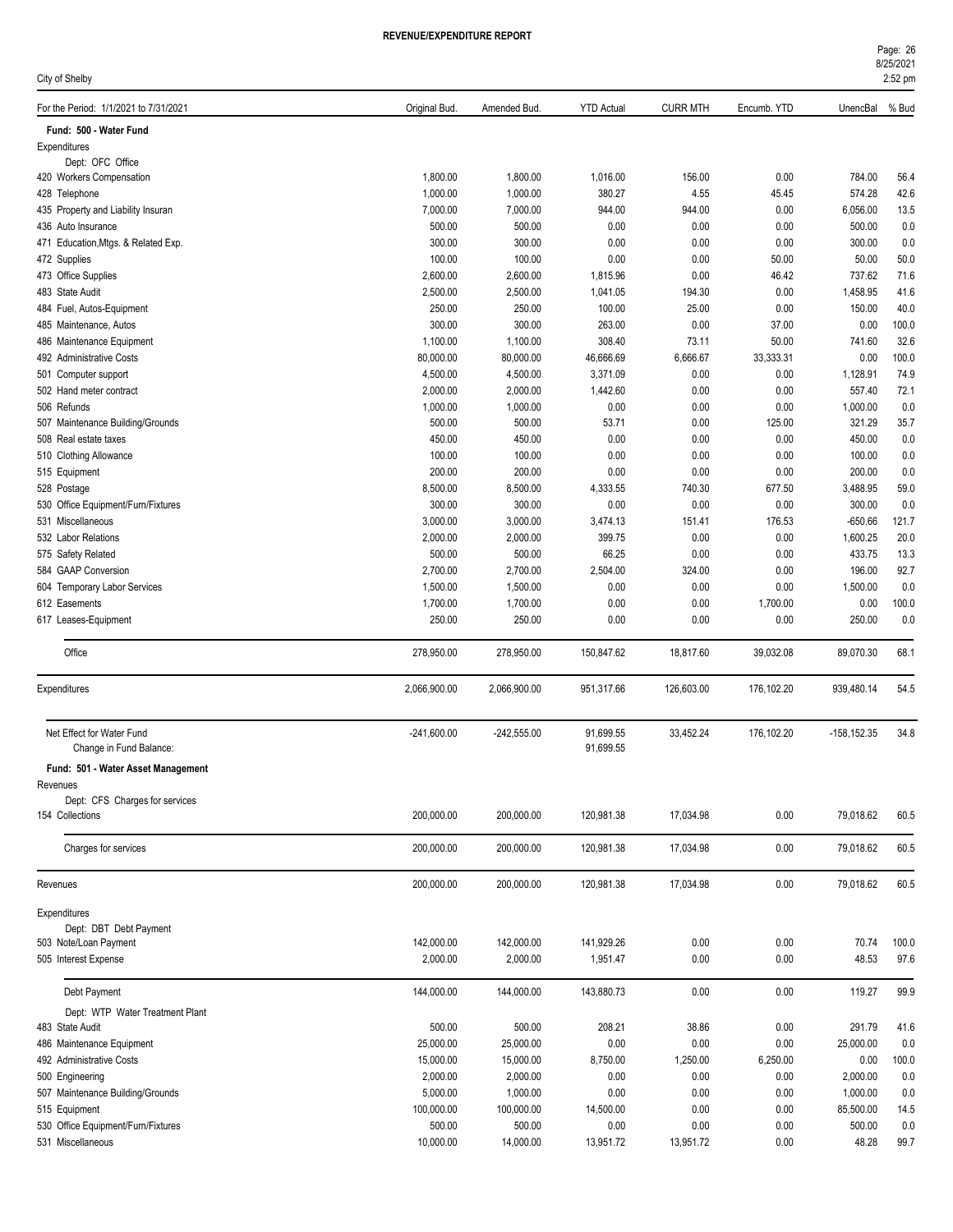| Page: 27  |  |
|-----------|--|
| 8/25/2021 |  |

| City of Shelby                                                   |                       |                       |                              |                    |              |                     | 2:52 pm      |
|------------------------------------------------------------------|-----------------------|-----------------------|------------------------------|--------------------|--------------|---------------------|--------------|
| For the Period: 1/1/2021 to 7/31/2021                            | Original Bud.         | Amended Bud.          | <b>YTD Actual</b>            | <b>CURR MTH</b>    | Encumb. YTD  | UnencBal            | % Bud        |
| Fund: 501 - Water Asset Management                               |                       |                       |                              |                    |              |                     |              |
| Expenditures                                                     |                       |                       |                              |                    |              |                     |              |
| Dept: WTP Water Treatment Plant                                  |                       |                       |                              |                    |              |                     |              |
| 536 Construction                                                 | 25,000.00             | 25,000.00             | 0.00                         | 0.00               | 0.00         | 25,000.00           | 0.0          |
| 565 Pick-up Truck                                                | 25,000.00             | 25,000.00             | 0.00                         | 0.00               | 0.00         | 25,000.00           | 0.0          |
| 623 Water Plant Construction                                     | 10,000.00             | 10,000.00             | 0.00                         | 0.00               | 0.00         | 10,000.00           | 0.0          |
| <b>Water Treatment Plant</b>                                     | 218,000.00            | 218,000.00            | 37,409.93                    | 15,240.58          | 6,250.00     | 174,340.07          | 20.0         |
| Expenditures                                                     | 362,000.00            | 362,000.00            | 181,290.66                   | 15,240.58          | 6,250.00     | 174,459.34          | 51.8         |
| Net Effect for Water Asset Management<br>Change in Fund Balance: | $-162,000.00$         | $-162,000.00$         | $-60,309.28$<br>$-60,309.28$ | 1,794.40           | 6,250.00     | $-95,440.72$        | 41.1         |
| Fund: 502 - Water Capital Improvement                            |                       |                       |                              |                    |              |                     |              |
| Revenues                                                         |                       |                       |                              |                    |              |                     |              |
| Dept: CFS Charges for services                                   |                       |                       |                              |                    |              |                     |              |
| 154 Collections                                                  | 285,000.00            | 285,000.00            | 165,327.73                   | 26,881.78          | 0.00         | 119,672.27          | 58.0         |
| Charges for services                                             | 285,000.00            | 285,000.00            | 165,327.73                   | 26,881.78          | 0.00         | 119,672.27          | 58.0         |
| Revenues                                                         | 285,000.00            | 285,000.00            | 165,327.73                   | 26,881.78          | 0.00         | 119,672.27          | 58.0         |
| Expenditures                                                     |                       |                       |                              |                    |              |                     |              |
| Dept: DBT Debt Payment                                           |                       |                       |                              |                    |              |                     |              |
| 503 Note/Loan Payment                                            | 18,300.00             | 18,300.00             | 18,295.50                    | 0.00               | 0.00         | 4.50                | 100.0        |
| Debt Payment                                                     | 18,300.00             | 18,300.00             | 18,295.50                    | 0.00               | 0.00         | 4.50                | 100.0        |
| Dept: WCI Water Capital Improvement                              |                       |                       |                              |                    |              |                     |              |
| 483 State Audit                                                  | 2,000.00              | 2,000.00              | 832.84                       | 155.44             | 0.00         | 1,167.16            | 41.6         |
| 490 Hydrants                                                     | 21,000.00             | 21,000.00             | 0.00                         | 0.00               | 2,667.97     | 18,332.03           | 12.7         |
| 492 Administrative Costs                                         | 15,000.00             | 15,000.00             | 8,750.00                     | 1,250.00           | 6,250.00     | 0.00                | 100.0        |
| 500 Engineering                                                  | 7,500.00              | 7,500.00              | 321.54                       | 0.00               | 0.00         | 7,178.46            | 4.3          |
| 515 Equipment                                                    | 65,000.00             | 65,000.00             | 10,000.00                    | 0.00               | 881.82       | 54,118.18           | 16.7         |
| 531 Miscellaneous                                                | 35,000.00             | 35,000.00             | 12,700.00                    | 8,100.00           | 4,725.00     | 17,575.00           | 49.8         |
| 536 Construction                                                 | 200,000.00            | 512,000.00            | 0.00                         | 0.00               | 0.00         | 512,000.00          | 0.0          |
| 563 Street Valves                                                | 5,000.00              | 5,000.00              | 0.00                         | 0.00               | 0.00         | 5,000.00            | 0.0          |
| 583 Dump Truck                                                   | 20,000.00             | 20,000.00             | 0.00                         | 0.00               | 0.00         | 20,000.00           | 0.0          |
| 615 Waterline Replacement                                        | 20,000.00             | 20,000.00             | 9,355.16                     | 0.00               | 644.84       | 10,000.00           | 50.0         |
| Water Capital Improvement                                        | 390,500.00            | 702,500.00            | 41,959.54                    | 9,505.44           | 15,169.63    | 645,370.83          | 8.1          |
| Expenditures                                                     | 408,800.00            | 720,800.00            | 60,255.04                    | 9,505.44           | 15,169.63    | 645,375.33          | 10.5         |
| Net Effect for Water Capital Improvement                         | $-123,800.00$         | $-435,800.00$         | 105,072.69<br>105,072.69     | 17,376.34          | 15,169.63    | $-525,703.06$       | $-20.6$      |
| Change in Fund Balance:                                          |                       |                       |                              |                    |              |                     |              |
| Fund: 600 - Electric Fund<br>Revenues                            |                       |                       |                              |                    |              |                     |              |
| Dept: CFS Charges for services                                   |                       |                       |                              |                    |              |                     |              |
| 154 Collections                                                  | 11,000,000.00         | 11,000,000.00         | 5,905,138.49                 | 793,128.12         | 0.00         | 5,094,861.51        | 53.7         |
| 161 Labor and Material                                           | 16,000.00             | 16,000.00             | 23,109.37                    | 28.29              | 0.00         | $-7,109.37$         | 144.4        |
| 162 On & Off                                                     | 14,000.00             | 14,000.00             | 6,592.14                     | 2,555.45           | 0.00         | 7,407.86            | 47.1         |
| Charges for services                                             | 11,030,000.00         | 11,030,000.00         | 5,934,840.00                 | 795,711.86         | 0.00         | 5,095,160.00        | 53.8         |
| Dept: MIS Miscellaneous                                          |                       |                       |                              |                    |              |                     |              |
| 200 Interest                                                     | 10,000.00             | 10,000.00             | 1,105.20                     | 119.42             | 0.00         | 8,894.80            | 11.1         |
| 201 Donations                                                    | 3,700.00              | 3,700.00              | 2,125.42                     | 303.08             | 0.00         | 1,574.58            | 57.4         |
| 202 Rent                                                         | 75,000.00<br>3,500.00 | 75,000.00             | 35,027.86                    | 5,190.48<br>214.30 | 0.00         | 39,972.14<br>393.38 | 46.7         |
| 204 Sale of Scrap<br>205 Miscellaneous Income                    | 22,000.00             | 3,500.00<br>22,000.00 | 3,106.62<br>4,225.84         | 3,684.51           | 0.00<br>0.00 | 17,774.16           | 88.8<br>19.2 |
| 209 Kwh Tax-Electric                                             | 35,000.00             | 35,000.00             | 21,562.11                    | 1,891.12           | 90,000.00    | $-76,562.11$        | 318.7        |
|                                                                  |                       |                       |                              |                    |              |                     |              |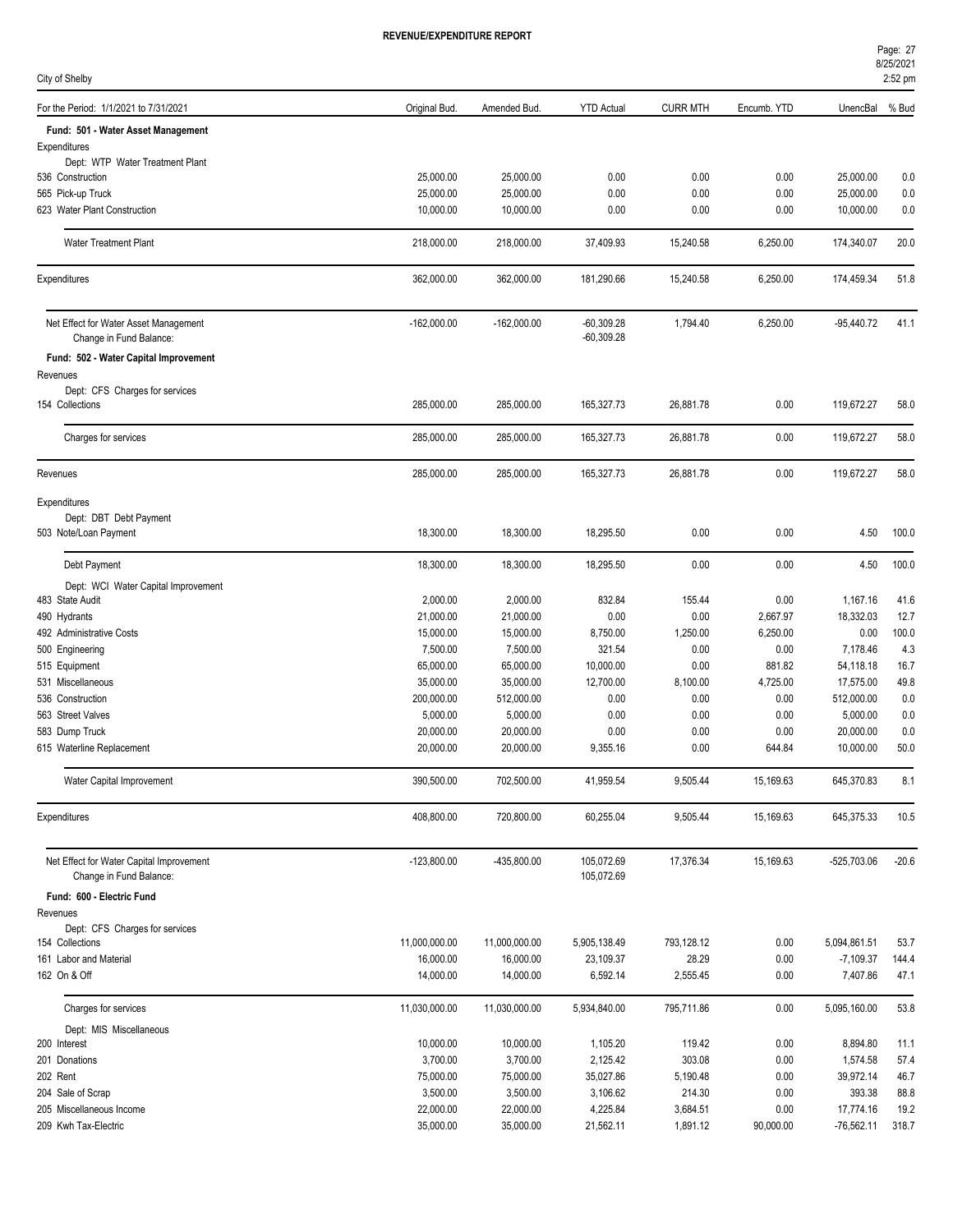City of Shelby

| For the Period: 1/1/2021 to 7/31/2021              | Original Bud.           | Amended Bud.          | <b>YTD Actual</b>     | <b>CURR MTH</b>  | Encumb. YTD     | UnencBal               | % Bud        |
|----------------------------------------------------|-------------------------|-----------------------|-----------------------|------------------|-----------------|------------------------|--------------|
| Fund: 600 - Electric Fund                          |                         |                       |                       |                  |                 |                        |              |
| Revenues                                           |                         |                       |                       |                  |                 |                        |              |
| Miscellaneous                                      | 149,200.00              | 149,200.00            | 67,153.05             | 11,402.91        | 90,000.00       | $-7,953.05$            | 105.3        |
| Dept: TRS Transfers<br>241 Transfers Miscellaneous | 1,000.00                | 1,000.00              | 1,147.48              | 0.00             | 0.00            | $-147.48$              | 114.7        |
| Transfers                                          | 1,000.00                | 1,000.00              | 1,147.48              | 0.00             | 0.00            | $-147.48$              | 114.7        |
|                                                    |                         |                       |                       |                  |                 |                        |              |
| Revenues                                           | 11,180,200.00           | 11,180,200.00         | 6,003,140.53          | 807,114.77       | 90,000.00       | 5,087,059.47           | 54.5         |
| Expenditures<br>Dept: CAP Capital Projects         |                         |                       |                       |                  |                 |                        |              |
| 500 Engineering                                    | 40,000.00               | 40,000.00             | 11,224.37             | 0.00             | 5,000.00        | 23,775.63              | 40.6         |
| 507 Maintenance Building/Grounds                   | 25,000.00               | 25,000.00             | 0.00                  | 0.00             | 0.00            | 25,000.00              | 0.0          |
| 515 Equipment                                      | 2,000.00                | 2,000.00              | 0.00                  | 0.00             | 341.00          | 1,659.00               | 17.1         |
| 531 Miscellaneous                                  | 5,000.00                | 5,000.00              | 0.00                  | 0.00             | 0.00            | 5,000.00               | 0.0          |
| <b>Capital Projects</b>                            | 72,000.00               | 72,000.00             | 11,224.37             | 0.00             | 5,341.00        | 55,434.63              | 23.0         |
| Dept: CPO Capital Projects Office                  |                         |                       |                       |                  |                 |                        |              |
| 507 Maintenance Building/Grounds                   | 3,000.00                | 3,000.00              | 0.00                  | 0.00             | 0.00            | 3,000.00               | 0.0          |
| 530 Office Equipment/Furn/Fixtures                 | 55,000.00               | 55,000.00             | 0.00                  | 0.00             | 0.00            | 55,000.00              | 0.0          |
| Capital Projects Office                            | 58,000.00               | 58,000.00             | 0.00                  | 0.00             | 0.00            | 58,000.00              | 0.0          |
| Dept: DCP Distribution Capital Projects            |                         |                       |                       |                  |                 |                        |              |
| 500 Engineering                                    | 15,000.00               | 20,000.00             | 6,841.14              | 540.55           | 12,955.20       | 203.66                 | 99.0         |
| 507 Maintenance Building/Grounds                   | 17,500.00               | 17,500.00             | 0.00                  | 0.00             | 0.00            | 17,500.00              | 0.0          |
| 515 Equipment                                      | 50,000.00               | 50,000.00             | 944.00                | 0.00             | 3,530.00        | 45,526.00              | 8.9          |
| 521 Meters and Related Supplies                    | 25,000.00               | 25,000.00             | 8,839.00              | 8,839.00         | 7,354.00        | 8,807.00               | 64.8         |
| 531 Miscellaneous                                  | 25,000.00               | 25,000.00             | 6,685.00              | 2,685.00<br>0.00 | 16,056.00       | 2,259.00               | 91.0         |
| 539 Traffic Signals                                | 70,000.00<br>15,000.00  | 70,000.00             | 0.00                  |                  | 0.00            | 70,000.00<br>15,000.00 | 0.0          |
| 553 Street Lighting                                | 75,000.00               | 15,000.00             | 0.00                  | 0.00             | 0.00            | 45,644.14              | 0.0<br>34.8  |
| 572 System Upgrades                                |                         | 70,000.00             | 23,389.96<br>0.00     | 5,381.48<br>0.00 | 965.90          |                        |              |
| 582 SCADA System<br>588 Bucket Truck               | 50,000.00<br>210,000.00 | 50,000.00             |                       |                  | 0.00            | 50,000.00              | 0.0          |
| 611 North Side Sub Station                         |                         | 210,000.00            | 203,465.00            | 203,465.00       | 0.00            | 6,535.00               | 96.9         |
|                                                    | 20,000.00               | 20,000.00             | 0.00                  | 0.00             | 0.00            | 20,000.00              | 0.0          |
| <b>Distribution Capital Projects</b>               | 572,500.00              | 572,500.00            | 250,164.10            | 220,911.03       | 40,861.10       | 281,474.80             | 50.8         |
| Dept: DIS Distribution                             |                         |                       |                       |                  |                 |                        |              |
| 400 Wages                                          | 490,000.00              | 530,000.00            | 280,076.63            | 39,662.86        | 0.00            | 249,923.37             | 52.8         |
| 415 Public Employees Retire.System                 | 65,000.00<br>7,500.00   | 65,000.00<br>7,500.00 | 37,675.42<br>4,061.15 | 0.00<br>575.13   | $-0.01$<br>0.00 | 27,324.59<br>3,438.85  | 58.0<br>54.1 |
| 417 FICA<br>418 Hospitalization                    | 125,000.00              | 135,000.00            | 73,905.95             | 12,040.31        | 12,040.31       | 49,053.74              | 63.7         |
| 419 Life Insurance                                 | 1,500.00                | 1,500.00              | 670.78                | 116.38           | 104.39          | 724.83                 | 51.7         |
| 420 Workers Compensation                           | 8,500.00                | 8,500.00              | 4,740.00              | 738.00           | 0.00            | 3,760.00               | 55.8         |
| 421 Unemployment                                   | 6,000.00                | 6,000.00              | 0.00                  | 0.00             | 0.00            | 6,000.00               | 0.0          |
| 427 Water and Sewer                                | 1,000.00                | 1,000.00              | 334.74                | 0.00             | 0.00            | 665.26                 | 33.5         |
| 428 Telephone                                      | 4,500.00                | 4,500.00              | 2,749.84              | 18.21            | 181.79          | 1,568.37               | 65.1         |
| 429 Propane                                        | 750.00                  | 750.00                | 156.00                | 32.00            | 93.00           | 501.00                 | 33.2         |
| 435 Property and Liability Insuran                 | 17,000.00               | 17,000.00             | 0.00                  | 0.00             | 0.00            | 17,000.00              | 0.0          |
| 436 Auto Insurance                                 | 3,000.00                | 3,000.00              | 187.00                | 187.00           | 0.00            | 2,813.00               | 6.2          |
| 471 Education, Mtgs. & Related Exp.                | 8,000.00                | 8,000.00              | 115.00                | 0.00             | 0.00            | 7,885.00               | 1.4          |
| 472 Supplies                                       | 3,500.00                | 3,500.00              | 1,342.86              | 170.32           | 200.00          | 1,957.14               | 44.1         |
| 473 Office Supplies                                | 500.00                  | 500.00                | 0.00                  | 0.00             | 0.00            | 500.00                 | 0.0          |
| 484 Fuel, Autos-Equipment                          | 15,000.00               | 15,000.00             | 8,855.49              | 2,100.00         | 0.00            | 6,144.51               | 59.0         |
| 485 Maintenance, Autos                             | 5,000.00                | 5,000.00              | 259.03                | 0.00             | 232.43          | 4,508.54               | 9.8          |
| 486 Maintenance Equipment                          | 50,000.00               | 50,000.00             | 5,093.74              | 688.72           | 0.00            | 44,906.26              | 10.2         |
| 500 Engineering                                    | 10,000.00               | 10,000.00             | 2,261.12              | 752.78           | 1,388.88        | 6,350.00               | 36.5         |
| 507 Maintenance Building/Grounds                   | 4,000.00                | 4,000.00              | 514.20                | 0.00             | 215.00          | 3,270.80               | 18.2         |
| 510 Clothing Allowance                             | 1,200.00                | 1,200.00              | 0.00                  | 0.00             | 770.00          | 430.00                 | 64.2         |
| 512 Tree trimming/removal                          | 65,000.00               | 65,000.00             | 1,455.00              | 1,455.00         | 6,020.00        | 57,525.00              | 11.5         |
| 515 Equipment                                      | 5,000.00                | 5,000.00              | 2,146.46              | 961.95           | 324.44          | 2,529.10               | 49.4         |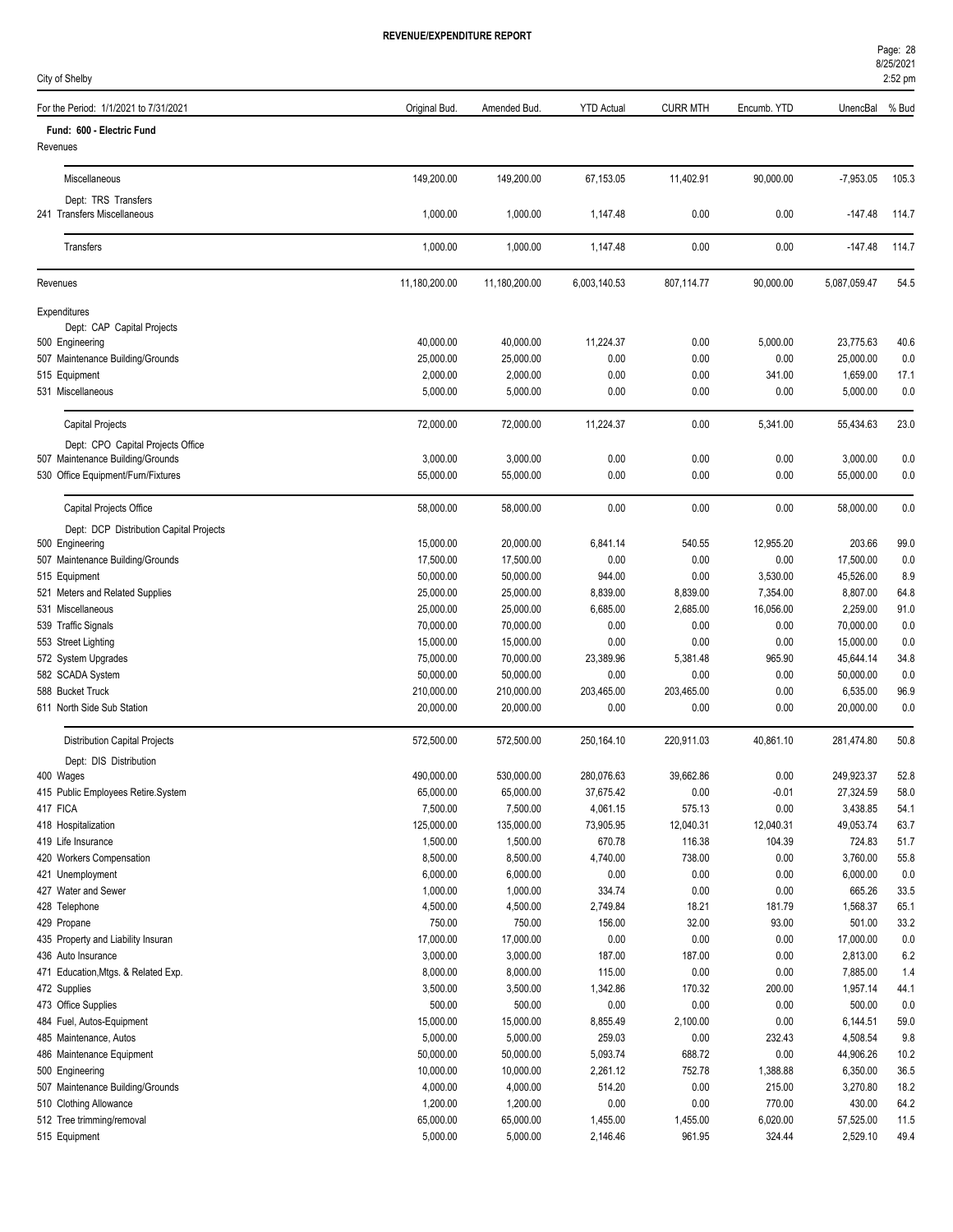| City of Shelby                                  |                       |                       |                      |                    |                  |                    | 2:52 pm      |
|-------------------------------------------------|-----------------------|-----------------------|----------------------|--------------------|------------------|--------------------|--------------|
| For the Period: 1/1/2021 to 7/31/2021           | Original Bud.         | Amended Bud.          | <b>YTD Actual</b>    | <b>CURR MTH</b>    | Encumb. YTD      | UnencBal % Bud     |              |
| Fund: 600 - Electric Fund                       |                       |                       |                      |                    |                  |                    |              |
| Expenditures                                    |                       |                       |                      |                    |                  |                    |              |
| Dept: DIS Distribution<br>517 Lab/Misc. Testing | 10,000.00             | 10,000.00             | 280.00               | 0.00               | 4,000.00         | 5,720.00           | 42.8         |
| 521 Meters and Related Supplies                 | 10,000.00             | 10,000.00             | 9,669.93             | 0.00               | 0.00             | 330.07             | 96.7         |
| 527 Transformers, Pad Mount                     | 40,000.00             | 40,000.00             | 32,213.54            | 0.00               | 7,700.00         | 86.46              | 99.8         |
| 529 Small tools and equipment                   | 15,000.00             | 15,000.00             | 410.93               | 0.00               | 4,427.90         | 10,161.17          | 32.3         |
| 530 Office Equipment/Furn/Fixtures              | 1,000.00              | 1,000.00              | 135.26               | 0.00               | 0.00             | 864.74             | 13.5         |
| 531 Miscellaneous                               | 12,000.00             | 12,000.00             | 3,400.99             | 70.00              | 1,209.80         | 7,389.21           | 38.4         |
| 539 Traffic Signals                             | 7,000.00              | 7,000.00              | 420.35               | 10.05              | 323.65           | 6,256.00           | 10.6         |
| 542 Utility Poles                               | 30,000.00             | 30,000.00             | 0.00                 | 0.00               | 0.00             | 30,000.00          | 0.0          |
| 543 Maintenance substation                      | 35,000.00             | 35,000.00             | 7,453.59             | 5,972.59           | 0.00             | 27,546.41          | 21.3         |
| 550 Overhead distribution supplies              | 40,000.00             | 40,000.00             | 23,346.92            | 67.51              | 5,482.57         | 11,170.51          | 72.1         |
| 551 Underground Distrib. Supplies               | 35,000.00             | 40,000.00             | 34,696.60            | 691.80             | 3,786.20         | 1,517.20           | 96.2         |
| 552 Transformers, Pole Mount                    | 35,000.00             | 35,000.00             | 10,810.00            | 0.00               | 16,525.00        | 7,665.00           | 78.1         |
| 553 Street Lighting                             | 5,000.00              | 5,000.00              | 1,884.00             | 0.00               | 750.00           | 2,366.00           | 52.7         |
| 554 Security Lighting                           | 5,000.00              | 5,000.00              | 683.88               | 0.00               | 2,475.00         | 1,841.12           | 63.2         |
| 575 Safety Related                              | 15,000.00             | 15,000.00             | 4,222.01             | 305.00             | 6,488.16         | 4,289.83           | 71.4         |
| <b>Distribution</b>                             | 1,191,950.00          | 1,246,950.00          | 556,228.41           | 66,615.61          | 74,738.51        | 615,983.08         | 50.6         |
| Dept: MFG Manufacturing                         |                       |                       |                      |                    |                  |                    |              |
| 400 Wages                                       | 140,000.00            | 140,000.00            | 76,840.55            | 10,555.41          | 0.00             | 63,159.45          | 54.9         |
| 415 Public Employees Retire.System<br>417 FICA  | 17,500.00<br>2,000.00 | 17,500.00             | 9,973.55<br>1,114.19 | 0.00               | 0.00             | 7,526.45<br>885.81 | 57.0         |
| 418 Hospitalization                             | 40,000.00             | 2,000.00<br>40,000.00 | 17,602.55            | 153.06<br>2,514.65 | 0.00<br>2,514.66 | 19,882.79          | 55.7<br>50.3 |
| 419 Life Insurance                              | 300.00                | 300.00                | 168.00               | 24.00              | 24.00            | 108.00             | 64.0         |
| 420 Workers Compensation                        | 2,500.00              | 2,500.00              | 1,413.00             | 217.00             | 0.00             | 1,087.00           | 56.5         |
| 425 Natural Gas                                 | 7,000.00              | 7,000.00              | 6,161.85             | 173.07             | 200.00           | 638.15             | 90.9         |
| 427 Water and Sewer                             | 1,500.00              | 1,500.00              | 848.33               | 112.10             | 0.00             | 651.67             | 56.6         |
| 428 Telephone                                   | 250.00                | 250.00                | 228.30               | 18.21              | 181.79           | $-160.09$          | 164.0        |
| 435 Property and Liability Insuran              | 33,000.00             | 10,000.00             | 0.00                 | 0.00               | 0.00             | 10,000.00          | 0.0          |
| 436 Auto Insurance                              | 700.00                | 700.00                | 0.00                 | 0.00               | 0.00             | 700.00             | 0.0          |
| 472 Supplies                                    | 1,500.00              | 1,500.00              | 782.83               | 278.91             | 368.78           | 348.39             | 76.8         |
| 473 Office Supplies                             | 300.00                | 300.00                | 238.52               | 0.00               | 0.00             | 61.48              | 79.5         |
| 500 Engineering                                 | 5,000.00              | 5,000.00              | 0.00                 | 0.00               | 1,500.00         | 3,500.00           | 30.0         |
| 501 Computer support                            | 17,000.00             | 17,000.00             | 10,132.50            | 3,284.50           | 3,284.50         | 3,583.00           | 78.9         |
| 510 Clothing Allowance                          | 400.00                | 400.00                | 0.00                 | 0.00               | 0.00             | 400.00             | 0.0          |
| 515 Equipment                                   | 3,500.00              | 3,500.00              | 675.25               | 0.00               | 378.55           | 2,446.20           | 30.1         |
| 517 Lab/Misc. Testing                           | 3,500.00              | 3,500.00              | 626.00               | 456.00             | 1,924.00         | 950.00             | 72.9         |
| 523 Purchase power                              | 9,500,000.00          | 9,500,000.00          | 4,888,907.79         | 708,834.09         | 880,000.00       | 3,731,092.21       | 60.7         |
| 526 Diesel Fuel                                 | 60,000.00             | 60,000.00             | 14,873.91            | 13,116.99          | 23,312.43        | 21,813.66          | 63.6         |
| 528 Postage                                     | 100.00                | 100.00                | 0.00                 | 0.00               | 0.00             | 100.00             | 0.0          |
| 529 Small tools and equipment                   | 1,000.00              | 1,000.00              | 0.00                 | 0.00               | 0.00             | 1,000.00           | $0.0\,$      |
| 530 Office Equipment/Furn/Fixtures              | 1,000.00              | 1,000.00              | 0.00                 | 0.00               | 0.00             | 1,000.00           | 0.0          |
| 531 Miscellaneous<br>537 EPA Fees and Permits   | 3,000.00              | 3,000.00              | 85.00                | 85.00              | 0.00             | 2,915.00           | 2.8          |
| 575 Safety Related                              | 1,100.00<br>750.00    | 1,100.00<br>750.00    | 0.00<br>0.00         | 0.00<br>0.00       | 0.00<br>600.00   | 1,100.00<br>150.00 | 0.0<br>80.0  |
| 617 Leases-Equipment                            | 1,000.00              | 1,000.00              | 369.84               | 92.46              | 221.28           | 408.88             | 59.1         |
| Manufacturing                                   | 9,843,900.00          | 9,820,900.00          | 5,031,041.96         | 739,915.45         | 914,509.99       | 3,875,348.05       | 60.5         |
| Dept: MTN Maintenance                           |                       |                       |                      |                    |                  |                    |              |
| 471 Education, Mtgs. & Related Exp.             | 0.00                  | 0.00                  | 0.00                 | 0.00               | 0.01             | $-0.01$            | 0.0          |
| 472 Supplies                                    | 0.00                  | 0.00                  | 200.00               | 95.69              | 0.00             | $-200.00$          | 0.0          |
| 485 Maintenance, Autos                          | 2,000.00              | 2,000.00              | 228.46               | 0.00               | 241.79           | 1,529.75           | 23.5         |
| 486 Maintenance Equipment                       | 40,000.00             | 40,000.00             | 9,843.47             | 2,416.30           | 1,330.28         | 28,826.25          | 27.9         |
| 507 Maintenance Building/Grounds                | 5,000.00              | 5,000.00              | 809.22               | 191.72             | 0.00             | 4,190.78           | 16.2         |
| 540 Hazardous Material Control                  | 4,500.00              | 4,500.00              | 2,535.00             | 0.00               | 0.00             | 1,965.00           | 56.3         |
| 575 Safety Related                              | 1,000.00              | 1,000.00              | 0.00                 | 0.00               | 600.00           | 400.00             | 60.0         |
| Maintenance                                     | 52,500.00             | 52,500.00             | 13,616.15            | 2,703.71           | 2,172.08         | 36,711.77          | 30.1         |
| Dept: OFC Office                                |                       |                       |                      |                    |                  |                    |              |
| 400 Wages                                       | 63,000.00             | 63,000.00             | 32,930.95            | 4,392.46           | 0.00             | 30,069.05          | 52.3         |

8/25/2021 Page: 29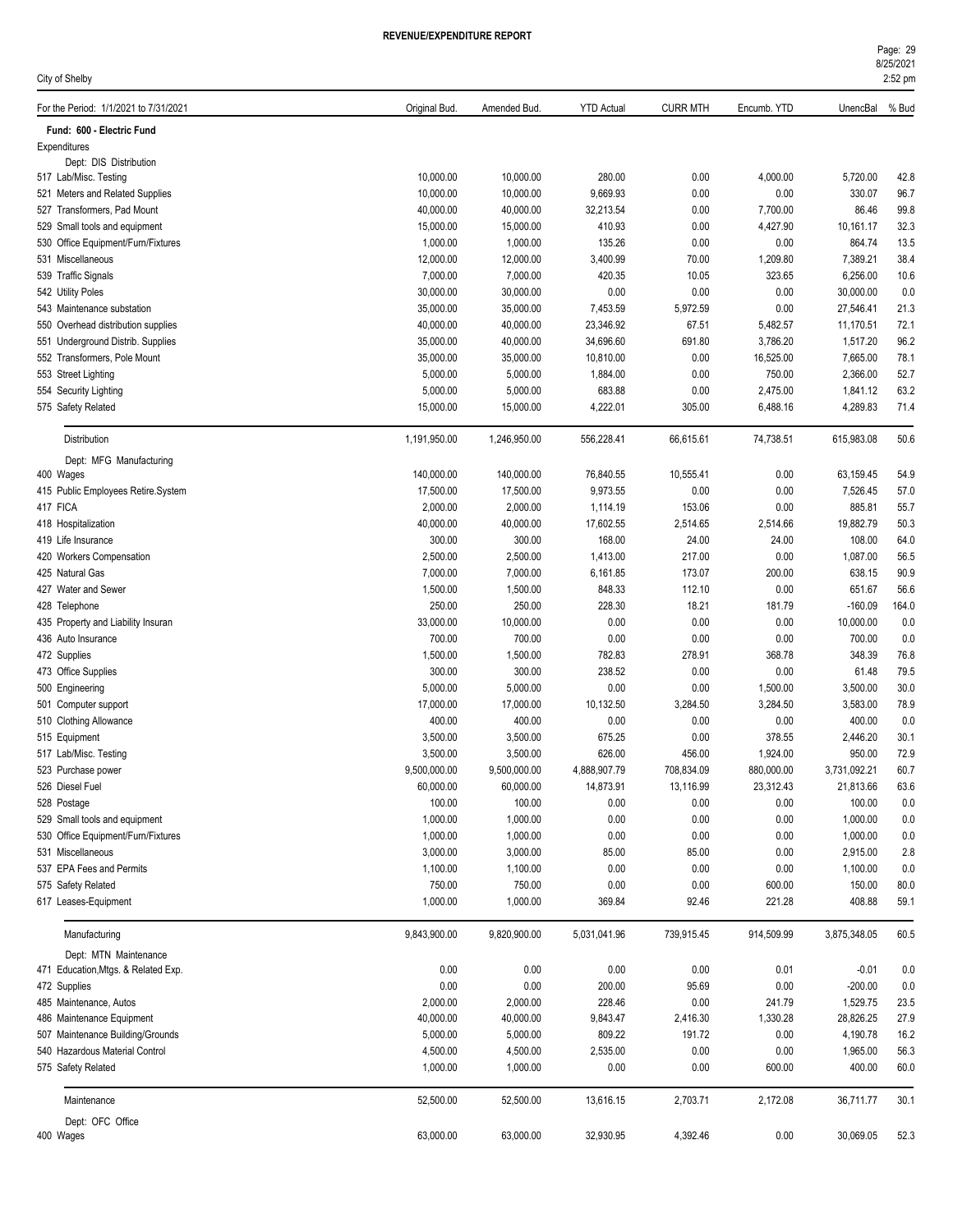| Page: 30  |  |
|-----------|--|
| 8/25/2021 |  |
|           |  |

| City of Shelby                                          |                         |                         |                            |                  |                  |                       | 2:52 pm      |
|---------------------------------------------------------|-------------------------|-------------------------|----------------------------|------------------|------------------|-----------------------|--------------|
| For the Period: 1/1/2021 to 7/31/2021                   | Original Bud.           | Amended Bud.            | <b>YTD Actual</b>          | <b>CURR MTH</b>  | Encumb. YTD      | UnencBal              | % Bud        |
| Fund: 600 - Electric Fund                               |                         |                         |                            |                  |                  |                       |              |
| Expenditures                                            |                         |                         |                            |                  |                  |                       |              |
| Dept: OFC Office                                        |                         |                         |                            |                  |                  |                       |              |
| 404 Clerks wages<br>410 Janitors Wages                  | 126,000.00<br>15,000.00 | 126,000.00<br>15,000.00 | 58,974.54<br>12,304.70     | 7,835.86<br>0.00 | 0.00<br>0.00     | 67,025.46<br>2,695.30 | 46.8<br>82.0 |
| 415 Public Employees Retire.System                      | 28,500.00               | 28,500.00               | 15,086.93                  | 0.00             | 0.00             | 13,413.07             | 52.9         |
| 417 FICA                                                | 3,250.00                | 3,250.00                | 1.509.07                   | 200.83           | 0.00             | 1,740.93              | 46.4         |
| 418 Hospitalization                                     | 67,000.00               | 67,000.00               | 38,616.83                  | 5,516.69         | 5,516.69         | 22,866.48             | 65.9         |
| 419 Life Insurance                                      | 400.00                  | 400.00                  | 212.52                     | 30.36            | 30.36            | 157.12                | 60.7         |
| 420 Workers Compensation                                | 3,500.00                | 3,500.00                | 1,987.04                   | 304.00           | 0.00             | 1,512.96              | 56.8         |
| 428 Telephone                                           | 1,500.00                | 1,500.00                | 760.53                     | 9.10             | 90.90            | 648.57                | 56.8         |
| 435 Property and Liability Insuran                      | 8,000.00                | 8,000.00                | 1,888.00                   | 1,888.00         | 0.00             | 6,112.00              | 23.6         |
| 436 Auto Insurance                                      | 600.00                  | 600.00                  | 0.00                       | 0.00             | 0.00             | 600.00                | 0.0          |
| 471 Education, Mtgs. & Related Exp.                     | 1,200.00                | 1,200.00                | 0.00                       | 0.00             | 0.00             | 1,200.00              | 0.0          |
| 472 Supplies                                            | 250.00                  | 250.00                  | 135.59                     | 0.00             | 100.00           | 14.41                 | 94.2         |
| 473 Office Supplies                                     | 6,000.00                | 6,000.00                | 3,097.90                   | 0.00             | 1,155.00         | 1,747.10              | 70.9         |
| 483 State Audit                                         | 14,500.00               | 14,500.00               | 6,038.11                   | 1,126.93         | 0.00             | 8,461.89              | 41.6         |
| 484 Fuel, Autos-Equipment                               | 500.00                  | 500.00                  | 275.00                     | 75.00            | 0.00             | 225.00                | 55.0<br>52.7 |
| 485 Maintenance, Autos<br>486 Maintenance Equipment     | 1,500.00<br>2,500.00    | 1,500.00<br>2,500.00    | 432.20<br>616.72           | 0.00<br>146.18   | 358.53<br>200.00 | 709.27<br>1,683.28    | 32.7         |
| 492 Administrative Costs                                | 540,000.00              | 540,000.00              | 315,000.00                 | 45,000.00        | 225,000.00       | 0.00                  | 100.0        |
| 501 Computer support                                    | 12,000.00               | 12,000.00               | 6,721.19                   | 0.00             | -0.01            | 5,278.82              | 56.0         |
| 502 Hand meter contract                                 | 7,500.00                | 7,500.00                | 3,115.19                   | 0.00             | 0.00             | 4,384.81              | 41.5         |
| 506 Refunds                                             | 3,000.00                | 3,000.00                | 3,091.63                   | 9.05             | 0.00             | $-91.63$              | 103.1        |
| 507 Maintenance Building/Grounds                        | 500.00                  | 500.00                  | 103.48                     | 0.00             | 82.66            | 313.86                | 37.2         |
| 508 Real estate taxes                                   | 4,300.00                | 4,300.00                | 4,226.82                   | 0.00             | 0.00             | 73.18                 | 98.3         |
| 510 Clothing Allowance                                  | 150.00                  | 150.00                  | 0.00                       | 0.00             | 0.00             | 150.00                | 0.0          |
| 515 Equipment                                           | 500.00                  | 500.00                  | 0.00                       | 0.00             | 0.00             | 500.00                | 0.0          |
| 528 Postage                                             | 17,000.00               | 17,000.00               | 8,718.81                   | 1,480.60         | 1,355.00         | 6,926.19              | 59.3         |
| 530 Office Equipment/Furn/Fixtures                      | 600.00                  | 600.00                  | 0.00                       | 0.00             | 0.00             | 600.00                | 0.0          |
| 531 Miscellaneous                                       | 11,000.00               | 11,000.00               | 7,864.97                   | 1,013.93         | 0.00             | 3,135.03              | 71.5         |
| 532 Labor Relations                                     | 5,000.00                | 5,000.00                | 2,877.67                   | 740.64           | 0.00             | 2,122.33              | 57.6         |
| 544 Shade Tree Collection                               | 4,500.00                | 4,500.00                | 2,112.81                   | 301.84           | 1,787.19         | 600.00                | 86.7         |
| 546 Economic Development                                | 1,000.00                | 1,000.00                | 0.00                       | 0.00             | 0.00             | 1,000.00              | 0.0          |
| 575 Safety Related                                      | 500.00                  | 500.00                  | 132.50                     | 0.00             | 0.00             | 367.50                | 26.5         |
| 576 Electric Dues/Professional Ser                      | 50,000.00               | 50,000.00               | 19,225.00                  | 15,000.00        | 11,200.00        | 19,575.00             | 60.9         |
| 584 GAAP Conversion                                     | 5,000.00                | 5,000.00                | 4,043.00                   | 524.00           | 0.00             | 957.00                | 80.9         |
| 617 Leases-Equipment<br>622 Electric Kwh Tax            | 600.00<br>50,000.00     | 600.00                  | 272.16                     | 68.04            | 170.22<br>0.00   | 157.62                | 73.7<br>47.5 |
|                                                         |                         | 50,000.00               | 23,774.00                  | 2,726.00         |                  | 26,226.00             |              |
| Office                                                  | 1,056,350.00            | 1,056,350.00            | 576,145.86                 | 88,389.51        | 247,046.54       | 233,157.60            | 77.9         |
| Expenditures                                            | 12,847,200.00           | 12,879,200.00           | 6,438,420.85               | 1,118,535.31     | 1,284,669.22     | 5,156,109.93          | 60.0         |
| Net Effect for Electric Fund<br>Change in Fund Balance: | $-1,667,000.00$         | -1,699,000.00           | -435,280.32<br>-435,280.32 | $-311,420.54$    | 1,374,669.22     | $-69,050.46$          | 95.9         |
| Fund: 601 - Light Customer Deposit Fund                 |                         |                         |                            |                  |                  |                       |              |
| Revenues                                                |                         |                         |                            |                  |                  |                       |              |
| Dept: CFS Charges for services                          |                         |                         |                            |                  |                  |                       |              |
| 165 Deposits                                            | 97,000.00               | 97,000.00               | 47,500.00                  | 4,500.00         | 0.00             | 49,500.00             | 49.0         |
| Charges for services                                    | 97,000.00               | 97,000.00               | 47,500.00                  | 4,500.00         | 0.00             | 49,500.00             | 49.0         |
| Dept: MIS Miscellaneous<br>200 Interest                 | 500.00                  | 500.00                  | 24.95                      | 0.00             | 0.00             | 475.05                | 5.0          |
| Miscellaneous                                           | 500.00                  | 500.00                  | 24.95                      | 0.00             | 0.00             | 475.05                | 5.0          |
| Revenues                                                | 97,500.00               | 97,500.00               | 47,524.95                  | 4,500.00         | 0.00             | 49,975.05             | 48.7         |
| Expenditures                                            |                         |                         |                            |                  |                  |                       |              |
| Dept: LCD Light Customer Deposit                        |                         |                         |                            |                  |                  |                       |              |
| 506 Refunds                                             | 101,000.00              | 101,000.00              | 54,250.00                  | 8,200.00         | 5,700.00         | 41,050.00             | 59.4         |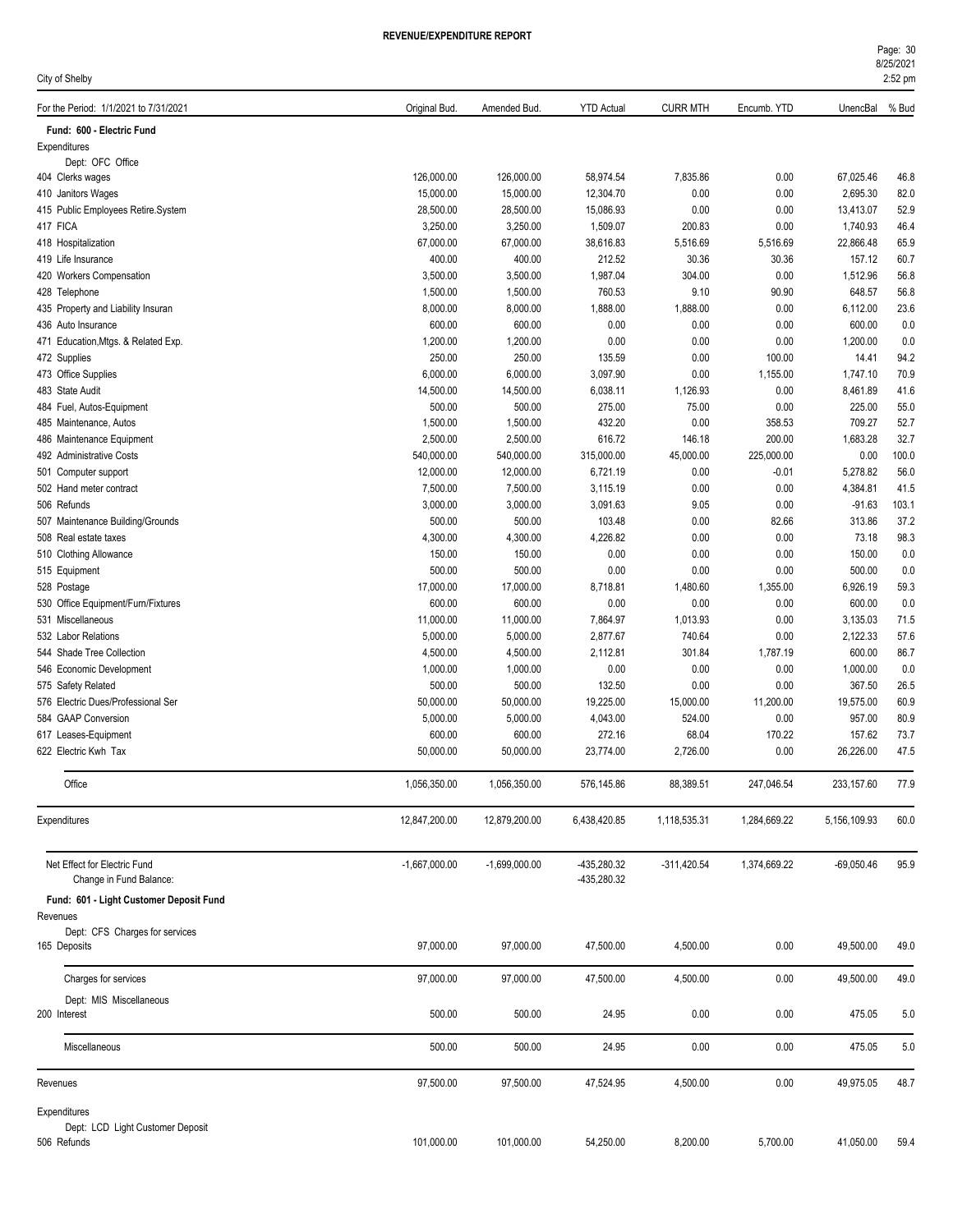| Page: 31  |  |
|-----------|--|
| 8/25/2021 |  |

| $2:52$ pm |  |
|-----------|--|
|           |  |

| City of Shelby                                                        |                     |                     |                                |                 |              |                     | 2:52 pm      |
|-----------------------------------------------------------------------|---------------------|---------------------|--------------------------------|-----------------|--------------|---------------------|--------------|
| For the Period: 1/1/2021 to 7/31/2021                                 | Original Bud.       | Amended Bud.        | <b>YTD Actual</b>              | <b>CURR MTH</b> | Encumb. YTD  | UnencBal            | % Bud        |
| Fund: 601 - Light Customer Deposit Fund                               |                     |                     |                                |                 |              |                     |              |
| Expenditures                                                          |                     |                     |                                |                 |              |                     |              |
| <b>Light Customer Deposit</b>                                         | 101,000.00          | 101,000.00          | 54,250.00                      | 8,200.00        | 5,700.00     | 41,050.00           | 59.4         |
| Dept: TRS Transfers                                                   |                     |                     |                                |                 |              |                     |              |
| 462 Transfer-Miscellaneous                                            | 3,000.00            | 3,000.00            | 1,147.48                       | 0.00            | 0.00         | 1,852.52            | 38.2         |
| Transfers                                                             | 3,000.00            | 3,000.00            | 1,147.48                       | 0.00            | 0.00         | 1,852.52            | 38.2         |
| Expenditures                                                          | 104,000.00          | 104,000.00          | 55,397.48                      | 8,200.00        | 5,700.00     | 42,902.52           | 58.7         |
| Net Effect for Light Customer Deposit Fund<br>Change in Fund Balance: | $-6,500.00$         | $-6,500.00$         | $-7,872.53$<br>$-7,872.53$     | $-3,700.00$     | 5,700.00     | 7,072.53            | 208.8        |
| Fund: 602 - Light Debt Reserve Fund                                   |                     |                     |                                |                 |              |                     |              |
| Revenues                                                              |                     |                     |                                |                 |              |                     |              |
| Dept: MIS Miscellaneous<br>200 Interest                               | 500.00              | 500.00              | 18.38                          | 1.20            | 0.00         | 481.62              | 3.7          |
|                                                                       |                     |                     |                                |                 |              |                     |              |
| Miscellaneous                                                         | 500.00              | 500.00              | 18.38                          | 1.20            | 0.00         | 481.62              | 3.7          |
| Revenues                                                              | 500.00              | 500.00              | 18.38                          | 1.20            | 0.00         | 481.62              | 3.7          |
| Expenditures                                                          |                     |                     |                                |                 |              |                     |              |
| Dept: LDR Light Debt Reserve<br>531 Miscellaneous                     | 200,000.00          | 200,000.00          | 113,380.00                     | 0.00            | 48,522.00    | 38,098.00           | 81.0         |
| Light Debt Reserve                                                    | 200,000.00          | 200,000.00          | 113,380.00                     | 0.00            | 48,522.00    | 38,098.00           | 81.0         |
| Expenditures                                                          | 200,000.00          | 200,000.00          | 113,380.00                     | 0.00            | 48,522.00    | 38,098.00           | 81.0         |
| Net Effect for Light Debt Reserve Fund<br>Change in Fund Balance:     | $-199,500.00$       | $-199,500.00$       | $-113,361.62$<br>$-113,361.62$ | 1.20            | 48,522.00    | $-37,616.38$        | 81.1         |
| Fund: 700 - Police Pension Fund                                       |                     |                     |                                |                 |              |                     |              |
| Revenues                                                              |                     |                     |                                |                 |              |                     |              |
| Dept: IGT Intergovernmental taxes<br>128 Property tax rollback        | 5,000.00            | 5,000.00            | 2,683.90                       | 0.00            | 0.00         | 2,316.10            | 53.7         |
| Intergovernmental taxes                                               | 5,000.00            | 5,000.00            | 2,683.90                       | 0.00            | 0.00         | 2,316.10            | 53.7         |
| Dept: LTX Local Taxes                                                 |                     |                     |                                |                 |              |                     |              |
| 111 REAL ESTATE TAXES<br>112 PERSONAL PROPERTY TAX                    | 33,000.00<br>700.00 | 33,000.00<br>700.00 | 21,432.47<br>518.08            | 0.00<br>0.00    | 0.00<br>0.00 | 11,567.53<br>181.92 | 64.9<br>74.0 |
| 113 Manufactured Home Tax                                             | 100.00              | 100.00              | 39.29                          | 0.00            | 0.00         | 60.71               | 39.3         |
| Local Taxes                                                           | 33,800.00           | 33,800.00           | 21,989.84                      | 0.00            | 0.00         | 11,810.16           | 65.1         |
| Dept: TRS Transfers                                                   |                     |                     |                                |                 |              |                     |              |
| 244 Transfer General Fund                                             | 180,000.00          | 180,000.00          | 105,000.00                     | 15,000.00       | 0.00         | 75,000.00           | 58.3         |
| Transfers                                                             | 180,000.00          | 180,000.00          | 105,000.00                     | 15,000.00       | 0.00         | 75,000.00           | 58.3         |
| Revenues                                                              | 218,800.00          | 218,800.00          | 129,673.74                     | 15,000.00       | 0.00         | 89,126.26           | 59.3         |
| Expenditures                                                          |                     |                     |                                |                 |              |                     |              |
| Dept: PPF Police Pension Fund<br>416 Policemen and Firemen Pension    | 231,000.00          | 231,000.00          | 125,821.46                     | 16,988.33       | 0.00         | 105,178.54          | 54.5         |
| 441 Auditor Fees                                                      | 600.00              | 600.00              | 338.07                         | 0.00            | 0.00         | 261.93              | 56.3         |
| 443 DRETAC Fees                                                       | 200.00              | 200.00              | 81.20                          | 0.00            | 0.00         | 118.80              | 40.6         |
| Police Pension Fund                                                   | 231,800.00          | 231,800.00          | 126,240.73                     | 16,988.33       | 0.00         | 105,559.27          | 54.5         |
| Expenditures                                                          | 231,800.00          | 231,800.00          | 126,240.73                     | 16,988.33       | 0.00         | 105,559.27          | 54.5         |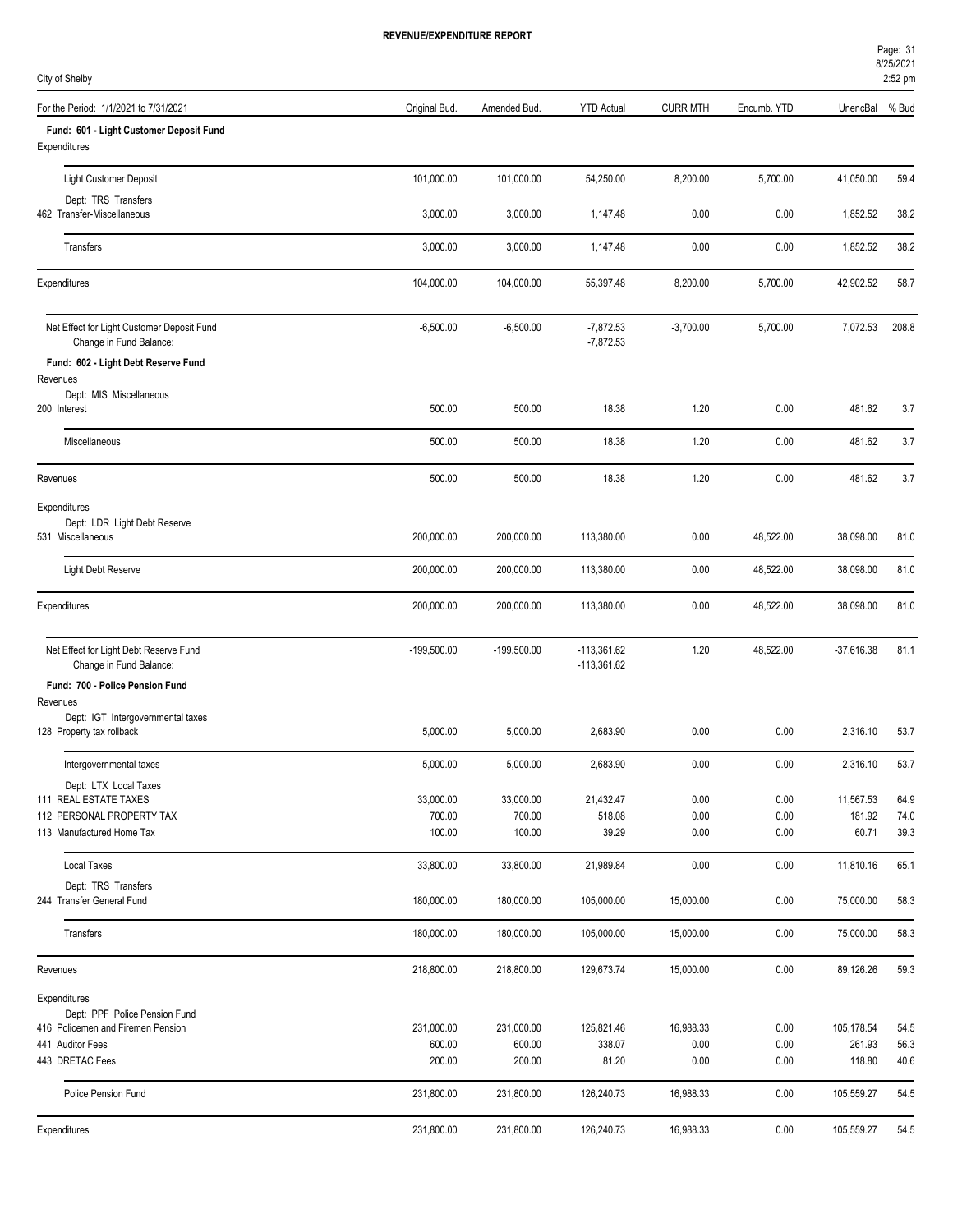| Page: 32  |  |
|-----------|--|
| 8/25/2021 |  |

| City of Shelby                                                      |                     |              |                      |                 |              |                    | 2:52 pm      |
|---------------------------------------------------------------------|---------------------|--------------|----------------------|-----------------|--------------|--------------------|--------------|
| For the Period: 1/1/2021 to 7/31/2021                               | Original Bud.       | Amended Bud. | <b>YTD Actual</b>    | <b>CURR MTH</b> | Encumb. YTD  | UnencBal           | % Bud        |
| Net Effect for Police Pension Fund<br>Change in Fund Balance:       | $-13,000.00$        | $-13,000.00$ | 3,433.01<br>3,433.01 | $-1,988.33$     | 0.00         | $-16,433.01$       | $-26.4$      |
| Fund: 701 - Fire Pension Fund                                       |                     |              |                      |                 |              |                    |              |
| Revenues<br>Dept: IGT Intergovernmental taxes                       |                     |              |                      |                 |              |                    |              |
| 128 Property tax rollback                                           | 5,000.00            | 5,000.00     | 2,683.90             | 0.00            | 0.00         | 2,316.10           | 53.7         |
| Intergovernmental taxes                                             | 5,000.00            | 5,000.00     | 2,683.90             | 0.00            | 0.00         | 2,316.10           | 53.7         |
| Dept: LTX Local Taxes<br>111 REAL ESTATE TAXES                      | 33,000.00           | 33,000.00    | 21,432.47            |                 |              |                    |              |
| 112 PERSONAL PROPERTY TAX                                           | 600.00              | 600.00       | 518.08               | 0.00<br>0.00    | 0.00<br>0.00 | 11,567.53<br>81.92 | 64.9<br>86.3 |
| 113 Manufactured Home Tax                                           | 150.00              | 150.00       | 39.29                | 0.00            | 0.00         | 110.71             | 26.2         |
| <b>Local Taxes</b>                                                  | 33,750.00           | 33,750.00    | 21,989.84            | 0.00            | 0.00         | 11,760.16          | 65.2         |
| Dept: TRS Transfers                                                 |                     |              |                      |                 |              |                    |              |
| 244 Transfer General Fund                                           | 180,000.00          | 180,000.00   | 105,000.00           | 15,000.00       | 0.00         | 75,000.00          | 58.3         |
| Transfers                                                           | 180,000.00          | 180,000.00   | 105,000.00           | 15,000.00       | 0.00         | 75,000.00          | 58.3         |
| Revenues                                                            | 218,750.00          | 218,750.00   | 129,673.74           | 15,000.00       | 0.00         | 89,076.26          | 59.3         |
| Expenditures                                                        |                     |              |                      |                 |              |                    |              |
| Dept: FPF Fire Pension Fund                                         |                     | 225,000.00   |                      | 16,222.45       |              |                    |              |
| 416 Policemen and Firemen Pension<br>440 State Admin. Tax Coll. Fee | 225,000.00<br>50.00 | 50.00        | 129,209.65<br>0.00   | 0.00            | 0.00<br>0.00 | 95,790.35<br>50.00 | 57.4<br>0.0  |
| 441 Auditor Fees                                                    | 900.00              | 900.00       | 338.07               | 0.00            | 0.00         | 561.93             | 37.6         |
| 443 DRETAC Fees                                                     | 300.00              | 300.00       | 81.20                | 0.00            | 0.00         | 218.80             | 27.1         |
| Fire Pension Fund                                                   | 226,250.00          | 226,250.00   | 129,628.92           | 16,222.45       | 0.00         | 96,621.08          | 57.3         |
| Expenditures                                                        | 226,250.00          | 226,250.00   | 129,628.92           | 16,222.45       | 0.00         | 96,621.08          | 57.3         |
|                                                                     |                     |              |                      |                 |              |                    |              |
| Net Effect for Fire Pension Fund<br>Change in Fund Balance:         | $-7,500.00$         | $-7,500.00$  | 44.82<br>44.82       | $-1,222.45$     | 0.00         | $-7,544.82$        | $-0.6$       |
| Fund: 702 - Police Equipment Fund                                   |                     |              |                      |                 |              |                    |              |
| Revenues                                                            |                     |              |                      |                 |              |                    |              |
| Dept: IGT Intergovernmental taxes<br>141 Federal Grants or Aid      | 1,000.00            | 1,000.00     | 0.00                 | 0.00            | 0.00         | 1,000.00           | 0.0          |
| Intergovernmental taxes                                             | 1,000.00            | 1,000.00     | $0.00\,$             | 0.00            | 0.00         | 1,000.00           | 0.0          |
| Dept: MIS Miscellaneous                                             |                     |              |                      |                 |              |                    |              |
| 201 Donations                                                       | 100.00              | 100.00       | 150.00               | 0.00            | 0.00         | $-50.00$           | 150.0        |
| 206 Work release                                                    | 400.00              | 400.00       | 0.00                 | 0.00            | 0.00         | 400.00             | $0.0$        |
| Miscellaneous                                                       | 500.00              | 500.00       | 150.00               | 0.00            | 0.00         | 350.00             | 30.0         |
| Dept: TRS Transfers<br>244 Transfer General Fund                    | 30,000.00           | 30,000.00    | 30,000.00            | 4,000.00        | 0.00         | 0.00               | 100.0        |
| Transfers                                                           | 30,000.00           | 30,000.00    | 30,000.00            | 4,000.00        | 0.00         | 0.00               | 100.0        |
|                                                                     |                     |              |                      |                 |              |                    |              |
| Revenues                                                            | 31,500.00           | 31,500.00    | 30,150.00            | 4,000.00        | 0.00         | 1,350.00           | 95.7         |
| Expenditures<br>Dept: PEF Police Equipment Fund                     |                     |              |                      |                 |              |                    |              |
| 510 Clothing Allowance                                              | 22,000.00           | 22,000.00    | 18,050.00            | 450.00          | 608.00       | 3,342.00           | 84.8         |
| 515 Equipment                                                       | 5,000.00            | 5,000.00     | 2,581.74             | 745.98          | 1,678.15     | 740.11             | 85.2         |
| 531 Miscellaneous                                                   | 2,500.00            | 2,500.00     | 536.67               | 0.00            | 1,500.00     | 463.33             | 81.5         |
| Police Equipment Fund                                               | 29,500.00           | 29,500.00    | 21,168.41            | 1,195.98        | 3,786.15     | 4,545.44           | 84.6         |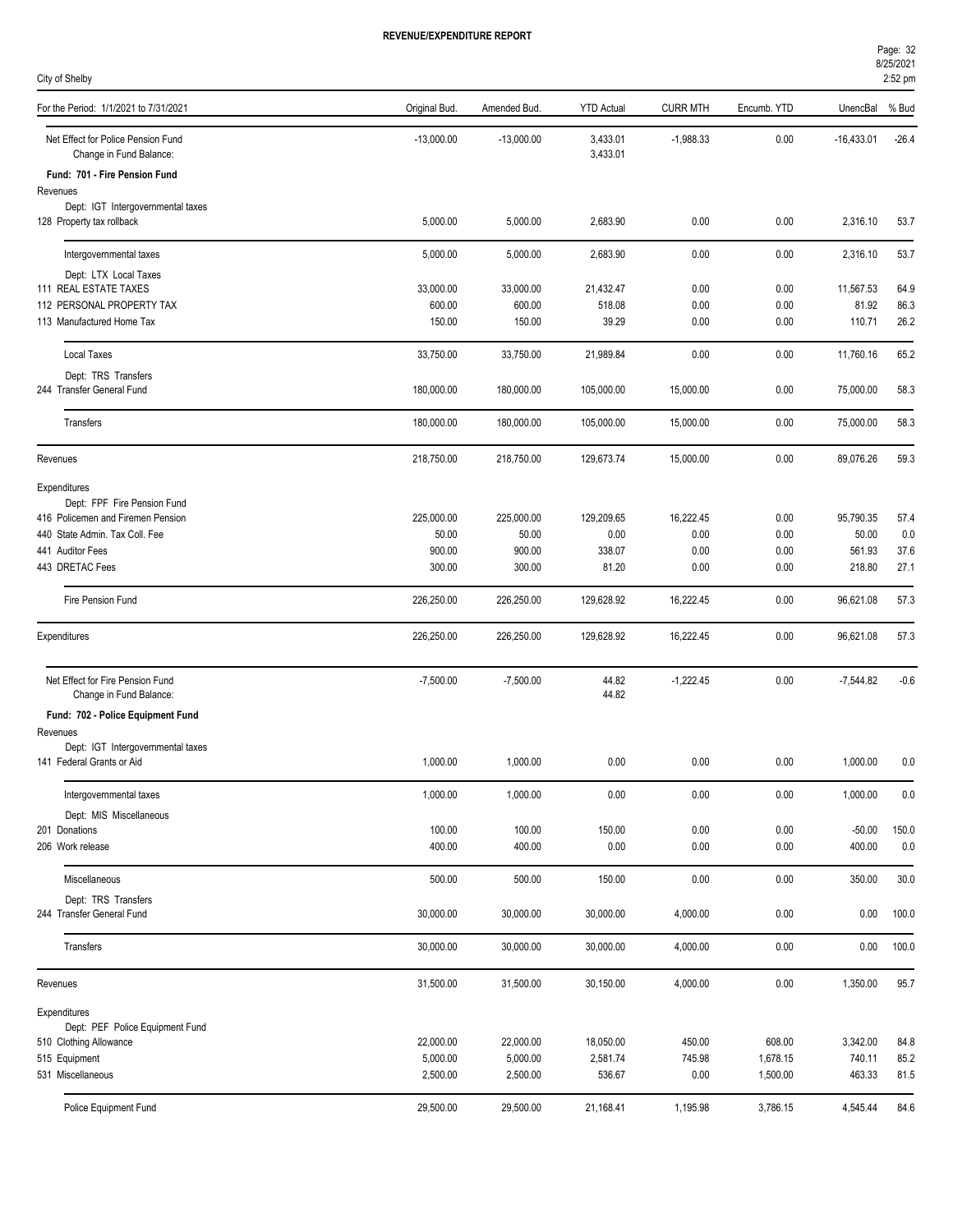City of Shelby

| Fund: 702 - Police Equipment Fund<br>29,500.00<br>29,500.00<br>21,168.41<br>1,195.98<br>3,786.15<br>4,545.44<br>Expenditures<br>Net Effect for Police Equipment Fund<br>2,000.00<br>2,000.00<br>8,981.59<br>2,804.02<br>3,786.15<br>$-3,195.44$<br>Change in Fund Balance:<br>8,981.59<br>Fund: 703 - Fire Equipment Fund<br>Revenues<br>Dept: CFS Charges for services<br>0.00<br>0.00<br>159 Other services<br>113,000.00<br>113,000.00<br>0.00<br>113,000.00<br>113,000.00<br>0.00<br>0.00<br>0.00<br>113,000.00<br>Charges for services<br>113,000.00<br>Dept: IGT Intergovernmental taxes<br>141 Federal Grants or Aid<br>83,000.00<br>83,000.00<br>0.00<br>0.00<br>0.00<br>83,000.00<br>142 State Grants or Aid<br>20,000.00<br>20,000.00<br>2,280.00<br>0.00<br>0.00<br>17,720.00<br>103,000.00<br>2,280.00<br>0.00<br>0.00<br>100,720.00<br>Intergovernmental taxes<br>103,000.00<br>Dept: MIS Miscellaneous<br>147 Local Grants<br>4,000.00<br>4,000.00<br>0.00<br>0.00<br>0.00<br>4,000.00<br>500.00<br>500.00<br>50.00<br>50.00<br>0.00<br>450.00<br>201 Donations<br>10,000.00<br>10,000.00<br>1,581.78<br>0.00<br>$-43.69$<br>205 Miscellaneous Income<br>10,043.69<br>Miscellaneous<br>0.00<br>4,406.31<br>14,500.00<br>14,500.00<br>10,093.69<br>1,631.78<br>230,500.00<br>12,373.69<br>1,631.78<br>0.00<br>218,126.31<br>Revenues<br>230,500.00<br>Expenditures<br>Dept: DBT Debt Payment<br>27,500.00<br>27,500.00<br>0.00<br>0.00<br>0.00<br>27,500.00<br>503 Note/Loan Payment<br>505 Interest Expense<br>5,000.00<br>5,000.00<br>0.00<br>0.00<br>0.00<br>5,000.00<br>Debt Payment<br>32,500.00<br>0.00<br>0.00<br>0.00<br>32,500.00<br>32,500.00<br>Dept: FEF Fire Equipment Fund<br>22,000.00<br>32,000.00<br>21,811.99<br>9,272.01<br>3,544.81<br>6,643.20<br>486 Maintenance Equipment<br>492 Administrative Costs<br>7,000.00<br>7,000.00<br>4,083.31<br>583.33<br>2,916.69<br>0.00<br>6,000.00<br>6,000.00<br>2,434.65<br>323.73<br>2,279.08<br>1,286.27<br>507 Maintenance Building/Grounds<br>12,500.00<br>12,500.00<br>12,150.00<br>450.00<br>450.00<br>$-100.00$<br>92,000.00<br>92,000.00<br>15,653.15<br>863.85<br>15,352.77<br>60,994.08<br>515 Equipment<br>8,800.00<br>8,800.00<br>2,736.02<br>440.19<br>974.00<br>5,089.98<br>531 Miscellaneous<br>5,000.00<br>5,000.00<br>0.00<br>0.00<br>0.00<br>5,000.00<br>564 Service Vehicle<br>Fire Equipment Fund<br>153,300.00<br>163,300.00<br>58,869.12<br>11,933.11<br>25,517.35<br>78,913.53<br>185,800.00<br>195,800.00<br>58,869.12<br>11,933.11<br>25,517.35<br>Expenditures<br>111,413.53<br>Net Effect for Fire Equipment Fund<br>44,700.00<br>34,700.00<br>$-46,495.43$<br>$-10,301.33$<br>25,517.35<br>106,712.78<br>Change in Fund Balance:<br>$-46,495.43$<br>Fund: 705 - Shade Tree Trust Fund<br>Revenues<br>Dept: OFI Other finances<br>205 Miscellaneous Income<br>4,000.00<br>301.84<br>0.00<br>1,887.19<br>4,000.00<br>2,112.81<br>Other finances<br>4,000.00<br>301.84<br>0.00<br>1,887.19<br>4,000.00<br>2,112.81<br>4,000.00<br>301.84<br>0.00<br>Revenues<br>4,000.00<br>2,112.81<br>1,887.19<br>Expenditures<br>Dept: STT Shade Tree Trust Fund<br>2,500.00<br>2,100.01<br>511 Tree planting<br>2,500.00<br>399.99<br>0.00<br>0.00<br>2,000.00<br>512 Tree trimming/removal<br>2,000.00<br>0.00<br>0.00<br>0.00<br>2,000.00 | For the Period: 1/1/2021 to 7/31/2021 | Original Bud. | Amended Bud. | <b>YTD Actual</b> | <b>CURR MTH</b> | Encumb. YTD | UnencBal % Bud |               |
|---------------------------------------------------------------------------------------------------------------------------------------------------------------------------------------------------------------------------------------------------------------------------------------------------------------------------------------------------------------------------------------------------------------------------------------------------------------------------------------------------------------------------------------------------------------------------------------------------------------------------------------------------------------------------------------------------------------------------------------------------------------------------------------------------------------------------------------------------------------------------------------------------------------------------------------------------------------------------------------------------------------------------------------------------------------------------------------------------------------------------------------------------------------------------------------------------------------------------------------------------------------------------------------------------------------------------------------------------------------------------------------------------------------------------------------------------------------------------------------------------------------------------------------------------------------------------------------------------------------------------------------------------------------------------------------------------------------------------------------------------------------------------------------------------------------------------------------------------------------------------------------------------------------------------------------------------------------------------------------------------------------------------------------------------------------------------------------------------------------------------------------------------------------------------------------------------------------------------------------------------------------------------------------------------------------------------------------------------------------------------------------------------------------------------------------------------------------------------------------------------------------------------------------------------------------------------------------------------------------------------------------------------------------------------------------------------------------------------------------------------------------------------------------------------------------------------------------------------------------------------------------------------------------------------------------------------------------------------------------------------------------------------------------------------------------------------------------------------------------------------------------------------------------------------------------------------------------------------------------------------------------------------------------------------------------------------------|---------------------------------------|---------------|--------------|-------------------|-----------------|-------------|----------------|---------------|
|                                                                                                                                                                                                                                                                                                                                                                                                                                                                                                                                                                                                                                                                                                                                                                                                                                                                                                                                                                                                                                                                                                                                                                                                                                                                                                                                                                                                                                                                                                                                                                                                                                                                                                                                                                                                                                                                                                                                                                                                                                                                                                                                                                                                                                                                                                                                                                                                                                                                                                                                                                                                                                                                                                                                                                                                                                                                                                                                                                                                                                                                                                                                                                                                                                                                                                                                 |                                       |               |              |                   |                 |             |                |               |
|                                                                                                                                                                                                                                                                                                                                                                                                                                                                                                                                                                                                                                                                                                                                                                                                                                                                                                                                                                                                                                                                                                                                                                                                                                                                                                                                                                                                                                                                                                                                                                                                                                                                                                                                                                                                                                                                                                                                                                                                                                                                                                                                                                                                                                                                                                                                                                                                                                                                                                                                                                                                                                                                                                                                                                                                                                                                                                                                                                                                                                                                                                                                                                                                                                                                                                                                 |                                       |               |              |                   |                 |             |                | 84.6          |
|                                                                                                                                                                                                                                                                                                                                                                                                                                                                                                                                                                                                                                                                                                                                                                                                                                                                                                                                                                                                                                                                                                                                                                                                                                                                                                                                                                                                                                                                                                                                                                                                                                                                                                                                                                                                                                                                                                                                                                                                                                                                                                                                                                                                                                                                                                                                                                                                                                                                                                                                                                                                                                                                                                                                                                                                                                                                                                                                                                                                                                                                                                                                                                                                                                                                                                                                 |                                       |               |              |                   |                 |             |                | 259.8         |
|                                                                                                                                                                                                                                                                                                                                                                                                                                                                                                                                                                                                                                                                                                                                                                                                                                                                                                                                                                                                                                                                                                                                                                                                                                                                                                                                                                                                                                                                                                                                                                                                                                                                                                                                                                                                                                                                                                                                                                                                                                                                                                                                                                                                                                                                                                                                                                                                                                                                                                                                                                                                                                                                                                                                                                                                                                                                                                                                                                                                                                                                                                                                                                                                                                                                                                                                 |                                       |               |              |                   |                 |             |                |               |
|                                                                                                                                                                                                                                                                                                                                                                                                                                                                                                                                                                                                                                                                                                                                                                                                                                                                                                                                                                                                                                                                                                                                                                                                                                                                                                                                                                                                                                                                                                                                                                                                                                                                                                                                                                                                                                                                                                                                                                                                                                                                                                                                                                                                                                                                                                                                                                                                                                                                                                                                                                                                                                                                                                                                                                                                                                                                                                                                                                                                                                                                                                                                                                                                                                                                                                                                 |                                       |               |              |                   |                 |             |                |               |
| 510 Clothing Allowance                                                                                                                                                                                                                                                                                                                                                                                                                                                                                                                                                                                                                                                                                                                                                                                                                                                                                                                                                                                                                                                                                                                                                                                                                                                                                                                                                                                                                                                                                                                                                                                                                                                                                                                                                                                                                                                                                                                                                                                                                                                                                                                                                                                                                                                                                                                                                                                                                                                                                                                                                                                                                                                                                                                                                                                                                                                                                                                                                                                                                                                                                                                                                                                                                                                                                                          |                                       |               |              |                   |                 |             |                | 0.0           |
|                                                                                                                                                                                                                                                                                                                                                                                                                                                                                                                                                                                                                                                                                                                                                                                                                                                                                                                                                                                                                                                                                                                                                                                                                                                                                                                                                                                                                                                                                                                                                                                                                                                                                                                                                                                                                                                                                                                                                                                                                                                                                                                                                                                                                                                                                                                                                                                                                                                                                                                                                                                                                                                                                                                                                                                                                                                                                                                                                                                                                                                                                                                                                                                                                                                                                                                                 |                                       |               |              |                   |                 |             |                | 0.0           |
|                                                                                                                                                                                                                                                                                                                                                                                                                                                                                                                                                                                                                                                                                                                                                                                                                                                                                                                                                                                                                                                                                                                                                                                                                                                                                                                                                                                                                                                                                                                                                                                                                                                                                                                                                                                                                                                                                                                                                                                                                                                                                                                                                                                                                                                                                                                                                                                                                                                                                                                                                                                                                                                                                                                                                                                                                                                                                                                                                                                                                                                                                                                                                                                                                                                                                                                                 |                                       |               |              |                   |                 |             |                |               |
|                                                                                                                                                                                                                                                                                                                                                                                                                                                                                                                                                                                                                                                                                                                                                                                                                                                                                                                                                                                                                                                                                                                                                                                                                                                                                                                                                                                                                                                                                                                                                                                                                                                                                                                                                                                                                                                                                                                                                                                                                                                                                                                                                                                                                                                                                                                                                                                                                                                                                                                                                                                                                                                                                                                                                                                                                                                                                                                                                                                                                                                                                                                                                                                                                                                                                                                                 |                                       |               |              |                   |                 |             |                | 0.0           |
|                                                                                                                                                                                                                                                                                                                                                                                                                                                                                                                                                                                                                                                                                                                                                                                                                                                                                                                                                                                                                                                                                                                                                                                                                                                                                                                                                                                                                                                                                                                                                                                                                                                                                                                                                                                                                                                                                                                                                                                                                                                                                                                                                                                                                                                                                                                                                                                                                                                                                                                                                                                                                                                                                                                                                                                                                                                                                                                                                                                                                                                                                                                                                                                                                                                                                                                                 |                                       |               |              |                   |                 |             |                | 11.4          |
|                                                                                                                                                                                                                                                                                                                                                                                                                                                                                                                                                                                                                                                                                                                                                                                                                                                                                                                                                                                                                                                                                                                                                                                                                                                                                                                                                                                                                                                                                                                                                                                                                                                                                                                                                                                                                                                                                                                                                                                                                                                                                                                                                                                                                                                                                                                                                                                                                                                                                                                                                                                                                                                                                                                                                                                                                                                                                                                                                                                                                                                                                                                                                                                                                                                                                                                                 |                                       |               |              |                   |                 |             |                | 2.2           |
|                                                                                                                                                                                                                                                                                                                                                                                                                                                                                                                                                                                                                                                                                                                                                                                                                                                                                                                                                                                                                                                                                                                                                                                                                                                                                                                                                                                                                                                                                                                                                                                                                                                                                                                                                                                                                                                                                                                                                                                                                                                                                                                                                                                                                                                                                                                                                                                                                                                                                                                                                                                                                                                                                                                                                                                                                                                                                                                                                                                                                                                                                                                                                                                                                                                                                                                                 |                                       |               |              |                   |                 |             |                |               |
|                                                                                                                                                                                                                                                                                                                                                                                                                                                                                                                                                                                                                                                                                                                                                                                                                                                                                                                                                                                                                                                                                                                                                                                                                                                                                                                                                                                                                                                                                                                                                                                                                                                                                                                                                                                                                                                                                                                                                                                                                                                                                                                                                                                                                                                                                                                                                                                                                                                                                                                                                                                                                                                                                                                                                                                                                                                                                                                                                                                                                                                                                                                                                                                                                                                                                                                                 |                                       |               |              |                   |                 |             |                | 0.0           |
|                                                                                                                                                                                                                                                                                                                                                                                                                                                                                                                                                                                                                                                                                                                                                                                                                                                                                                                                                                                                                                                                                                                                                                                                                                                                                                                                                                                                                                                                                                                                                                                                                                                                                                                                                                                                                                                                                                                                                                                                                                                                                                                                                                                                                                                                                                                                                                                                                                                                                                                                                                                                                                                                                                                                                                                                                                                                                                                                                                                                                                                                                                                                                                                                                                                                                                                                 |                                       |               |              |                   |                 |             |                | 10.0          |
|                                                                                                                                                                                                                                                                                                                                                                                                                                                                                                                                                                                                                                                                                                                                                                                                                                                                                                                                                                                                                                                                                                                                                                                                                                                                                                                                                                                                                                                                                                                                                                                                                                                                                                                                                                                                                                                                                                                                                                                                                                                                                                                                                                                                                                                                                                                                                                                                                                                                                                                                                                                                                                                                                                                                                                                                                                                                                                                                                                                                                                                                                                                                                                                                                                                                                                                                 |                                       |               |              |                   |                 |             |                | 100.4         |
|                                                                                                                                                                                                                                                                                                                                                                                                                                                                                                                                                                                                                                                                                                                                                                                                                                                                                                                                                                                                                                                                                                                                                                                                                                                                                                                                                                                                                                                                                                                                                                                                                                                                                                                                                                                                                                                                                                                                                                                                                                                                                                                                                                                                                                                                                                                                                                                                                                                                                                                                                                                                                                                                                                                                                                                                                                                                                                                                                                                                                                                                                                                                                                                                                                                                                                                                 |                                       |               |              |                   |                 |             |                | 69.6          |
|                                                                                                                                                                                                                                                                                                                                                                                                                                                                                                                                                                                                                                                                                                                                                                                                                                                                                                                                                                                                                                                                                                                                                                                                                                                                                                                                                                                                                                                                                                                                                                                                                                                                                                                                                                                                                                                                                                                                                                                                                                                                                                                                                                                                                                                                                                                                                                                                                                                                                                                                                                                                                                                                                                                                                                                                                                                                                                                                                                                                                                                                                                                                                                                                                                                                                                                                 |                                       |               |              |                   |                 |             |                | 5.4           |
|                                                                                                                                                                                                                                                                                                                                                                                                                                                                                                                                                                                                                                                                                                                                                                                                                                                                                                                                                                                                                                                                                                                                                                                                                                                                                                                                                                                                                                                                                                                                                                                                                                                                                                                                                                                                                                                                                                                                                                                                                                                                                                                                                                                                                                                                                                                                                                                                                                                                                                                                                                                                                                                                                                                                                                                                                                                                                                                                                                                                                                                                                                                                                                                                                                                                                                                                 |                                       |               |              |                   |                 |             |                |               |
|                                                                                                                                                                                                                                                                                                                                                                                                                                                                                                                                                                                                                                                                                                                                                                                                                                                                                                                                                                                                                                                                                                                                                                                                                                                                                                                                                                                                                                                                                                                                                                                                                                                                                                                                                                                                                                                                                                                                                                                                                                                                                                                                                                                                                                                                                                                                                                                                                                                                                                                                                                                                                                                                                                                                                                                                                                                                                                                                                                                                                                                                                                                                                                                                                                                                                                                                 |                                       |               |              |                   |                 |             |                |               |
|                                                                                                                                                                                                                                                                                                                                                                                                                                                                                                                                                                                                                                                                                                                                                                                                                                                                                                                                                                                                                                                                                                                                                                                                                                                                                                                                                                                                                                                                                                                                                                                                                                                                                                                                                                                                                                                                                                                                                                                                                                                                                                                                                                                                                                                                                                                                                                                                                                                                                                                                                                                                                                                                                                                                                                                                                                                                                                                                                                                                                                                                                                                                                                                                                                                                                                                                 |                                       |               |              |                   |                 |             |                | 0.0           |
|                                                                                                                                                                                                                                                                                                                                                                                                                                                                                                                                                                                                                                                                                                                                                                                                                                                                                                                                                                                                                                                                                                                                                                                                                                                                                                                                                                                                                                                                                                                                                                                                                                                                                                                                                                                                                                                                                                                                                                                                                                                                                                                                                                                                                                                                                                                                                                                                                                                                                                                                                                                                                                                                                                                                                                                                                                                                                                                                                                                                                                                                                                                                                                                                                                                                                                                                 |                                       |               |              |                   |                 |             |                | 0.0           |
|                                                                                                                                                                                                                                                                                                                                                                                                                                                                                                                                                                                                                                                                                                                                                                                                                                                                                                                                                                                                                                                                                                                                                                                                                                                                                                                                                                                                                                                                                                                                                                                                                                                                                                                                                                                                                                                                                                                                                                                                                                                                                                                                                                                                                                                                                                                                                                                                                                                                                                                                                                                                                                                                                                                                                                                                                                                                                                                                                                                                                                                                                                                                                                                                                                                                                                                                 |                                       |               |              |                   |                 |             |                | 0.0           |
|                                                                                                                                                                                                                                                                                                                                                                                                                                                                                                                                                                                                                                                                                                                                                                                                                                                                                                                                                                                                                                                                                                                                                                                                                                                                                                                                                                                                                                                                                                                                                                                                                                                                                                                                                                                                                                                                                                                                                                                                                                                                                                                                                                                                                                                                                                                                                                                                                                                                                                                                                                                                                                                                                                                                                                                                                                                                                                                                                                                                                                                                                                                                                                                                                                                                                                                                 |                                       |               |              |                   |                 |             |                |               |
|                                                                                                                                                                                                                                                                                                                                                                                                                                                                                                                                                                                                                                                                                                                                                                                                                                                                                                                                                                                                                                                                                                                                                                                                                                                                                                                                                                                                                                                                                                                                                                                                                                                                                                                                                                                                                                                                                                                                                                                                                                                                                                                                                                                                                                                                                                                                                                                                                                                                                                                                                                                                                                                                                                                                                                                                                                                                                                                                                                                                                                                                                                                                                                                                                                                                                                                                 |                                       |               |              |                   |                 |             |                | 79.2          |
|                                                                                                                                                                                                                                                                                                                                                                                                                                                                                                                                                                                                                                                                                                                                                                                                                                                                                                                                                                                                                                                                                                                                                                                                                                                                                                                                                                                                                                                                                                                                                                                                                                                                                                                                                                                                                                                                                                                                                                                                                                                                                                                                                                                                                                                                                                                                                                                                                                                                                                                                                                                                                                                                                                                                                                                                                                                                                                                                                                                                                                                                                                                                                                                                                                                                                                                                 |                                       |               |              |                   |                 |             |                | 100.0         |
|                                                                                                                                                                                                                                                                                                                                                                                                                                                                                                                                                                                                                                                                                                                                                                                                                                                                                                                                                                                                                                                                                                                                                                                                                                                                                                                                                                                                                                                                                                                                                                                                                                                                                                                                                                                                                                                                                                                                                                                                                                                                                                                                                                                                                                                                                                                                                                                                                                                                                                                                                                                                                                                                                                                                                                                                                                                                                                                                                                                                                                                                                                                                                                                                                                                                                                                                 |                                       |               |              |                   |                 |             |                | 78.6<br>100.8 |
|                                                                                                                                                                                                                                                                                                                                                                                                                                                                                                                                                                                                                                                                                                                                                                                                                                                                                                                                                                                                                                                                                                                                                                                                                                                                                                                                                                                                                                                                                                                                                                                                                                                                                                                                                                                                                                                                                                                                                                                                                                                                                                                                                                                                                                                                                                                                                                                                                                                                                                                                                                                                                                                                                                                                                                                                                                                                                                                                                                                                                                                                                                                                                                                                                                                                                                                                 |                                       |               |              |                   |                 |             |                | 33.7          |
|                                                                                                                                                                                                                                                                                                                                                                                                                                                                                                                                                                                                                                                                                                                                                                                                                                                                                                                                                                                                                                                                                                                                                                                                                                                                                                                                                                                                                                                                                                                                                                                                                                                                                                                                                                                                                                                                                                                                                                                                                                                                                                                                                                                                                                                                                                                                                                                                                                                                                                                                                                                                                                                                                                                                                                                                                                                                                                                                                                                                                                                                                                                                                                                                                                                                                                                                 |                                       |               |              |                   |                 |             |                | 42.2          |
|                                                                                                                                                                                                                                                                                                                                                                                                                                                                                                                                                                                                                                                                                                                                                                                                                                                                                                                                                                                                                                                                                                                                                                                                                                                                                                                                                                                                                                                                                                                                                                                                                                                                                                                                                                                                                                                                                                                                                                                                                                                                                                                                                                                                                                                                                                                                                                                                                                                                                                                                                                                                                                                                                                                                                                                                                                                                                                                                                                                                                                                                                                                                                                                                                                                                                                                                 |                                       |               |              |                   |                 |             |                | 0.0           |
|                                                                                                                                                                                                                                                                                                                                                                                                                                                                                                                                                                                                                                                                                                                                                                                                                                                                                                                                                                                                                                                                                                                                                                                                                                                                                                                                                                                                                                                                                                                                                                                                                                                                                                                                                                                                                                                                                                                                                                                                                                                                                                                                                                                                                                                                                                                                                                                                                                                                                                                                                                                                                                                                                                                                                                                                                                                                                                                                                                                                                                                                                                                                                                                                                                                                                                                                 |                                       |               |              |                   |                 |             |                | 51.7          |
|                                                                                                                                                                                                                                                                                                                                                                                                                                                                                                                                                                                                                                                                                                                                                                                                                                                                                                                                                                                                                                                                                                                                                                                                                                                                                                                                                                                                                                                                                                                                                                                                                                                                                                                                                                                                                                                                                                                                                                                                                                                                                                                                                                                                                                                                                                                                                                                                                                                                                                                                                                                                                                                                                                                                                                                                                                                                                                                                                                                                                                                                                                                                                                                                                                                                                                                                 |                                       |               |              |                   |                 |             |                | 43.1          |
|                                                                                                                                                                                                                                                                                                                                                                                                                                                                                                                                                                                                                                                                                                                                                                                                                                                                                                                                                                                                                                                                                                                                                                                                                                                                                                                                                                                                                                                                                                                                                                                                                                                                                                                                                                                                                                                                                                                                                                                                                                                                                                                                                                                                                                                                                                                                                                                                                                                                                                                                                                                                                                                                                                                                                                                                                                                                                                                                                                                                                                                                                                                                                                                                                                                                                                                                 |                                       |               |              |                   |                 |             |                | $-207.5$      |
|                                                                                                                                                                                                                                                                                                                                                                                                                                                                                                                                                                                                                                                                                                                                                                                                                                                                                                                                                                                                                                                                                                                                                                                                                                                                                                                                                                                                                                                                                                                                                                                                                                                                                                                                                                                                                                                                                                                                                                                                                                                                                                                                                                                                                                                                                                                                                                                                                                                                                                                                                                                                                                                                                                                                                                                                                                                                                                                                                                                                                                                                                                                                                                                                                                                                                                                                 |                                       |               |              |                   |                 |             |                |               |
|                                                                                                                                                                                                                                                                                                                                                                                                                                                                                                                                                                                                                                                                                                                                                                                                                                                                                                                                                                                                                                                                                                                                                                                                                                                                                                                                                                                                                                                                                                                                                                                                                                                                                                                                                                                                                                                                                                                                                                                                                                                                                                                                                                                                                                                                                                                                                                                                                                                                                                                                                                                                                                                                                                                                                                                                                                                                                                                                                                                                                                                                                                                                                                                                                                                                                                                                 |                                       |               |              |                   |                 |             |                |               |
|                                                                                                                                                                                                                                                                                                                                                                                                                                                                                                                                                                                                                                                                                                                                                                                                                                                                                                                                                                                                                                                                                                                                                                                                                                                                                                                                                                                                                                                                                                                                                                                                                                                                                                                                                                                                                                                                                                                                                                                                                                                                                                                                                                                                                                                                                                                                                                                                                                                                                                                                                                                                                                                                                                                                                                                                                                                                                                                                                                                                                                                                                                                                                                                                                                                                                                                                 |                                       |               |              |                   |                 |             |                |               |
|                                                                                                                                                                                                                                                                                                                                                                                                                                                                                                                                                                                                                                                                                                                                                                                                                                                                                                                                                                                                                                                                                                                                                                                                                                                                                                                                                                                                                                                                                                                                                                                                                                                                                                                                                                                                                                                                                                                                                                                                                                                                                                                                                                                                                                                                                                                                                                                                                                                                                                                                                                                                                                                                                                                                                                                                                                                                                                                                                                                                                                                                                                                                                                                                                                                                                                                                 |                                       |               |              |                   |                 |             |                | 52.8          |
|                                                                                                                                                                                                                                                                                                                                                                                                                                                                                                                                                                                                                                                                                                                                                                                                                                                                                                                                                                                                                                                                                                                                                                                                                                                                                                                                                                                                                                                                                                                                                                                                                                                                                                                                                                                                                                                                                                                                                                                                                                                                                                                                                                                                                                                                                                                                                                                                                                                                                                                                                                                                                                                                                                                                                                                                                                                                                                                                                                                                                                                                                                                                                                                                                                                                                                                                 |                                       |               |              |                   |                 |             |                |               |
|                                                                                                                                                                                                                                                                                                                                                                                                                                                                                                                                                                                                                                                                                                                                                                                                                                                                                                                                                                                                                                                                                                                                                                                                                                                                                                                                                                                                                                                                                                                                                                                                                                                                                                                                                                                                                                                                                                                                                                                                                                                                                                                                                                                                                                                                                                                                                                                                                                                                                                                                                                                                                                                                                                                                                                                                                                                                                                                                                                                                                                                                                                                                                                                                                                                                                                                                 |                                       |               |              |                   |                 |             |                | 52.8          |
|                                                                                                                                                                                                                                                                                                                                                                                                                                                                                                                                                                                                                                                                                                                                                                                                                                                                                                                                                                                                                                                                                                                                                                                                                                                                                                                                                                                                                                                                                                                                                                                                                                                                                                                                                                                                                                                                                                                                                                                                                                                                                                                                                                                                                                                                                                                                                                                                                                                                                                                                                                                                                                                                                                                                                                                                                                                                                                                                                                                                                                                                                                                                                                                                                                                                                                                                 |                                       |               |              |                   |                 |             |                | 52.8          |
|                                                                                                                                                                                                                                                                                                                                                                                                                                                                                                                                                                                                                                                                                                                                                                                                                                                                                                                                                                                                                                                                                                                                                                                                                                                                                                                                                                                                                                                                                                                                                                                                                                                                                                                                                                                                                                                                                                                                                                                                                                                                                                                                                                                                                                                                                                                                                                                                                                                                                                                                                                                                                                                                                                                                                                                                                                                                                                                                                                                                                                                                                                                                                                                                                                                                                                                                 |                                       |               |              |                   |                 |             |                |               |
|                                                                                                                                                                                                                                                                                                                                                                                                                                                                                                                                                                                                                                                                                                                                                                                                                                                                                                                                                                                                                                                                                                                                                                                                                                                                                                                                                                                                                                                                                                                                                                                                                                                                                                                                                                                                                                                                                                                                                                                                                                                                                                                                                                                                                                                                                                                                                                                                                                                                                                                                                                                                                                                                                                                                                                                                                                                                                                                                                                                                                                                                                                                                                                                                                                                                                                                                 |                                       |               |              |                   |                 |             |                |               |
|                                                                                                                                                                                                                                                                                                                                                                                                                                                                                                                                                                                                                                                                                                                                                                                                                                                                                                                                                                                                                                                                                                                                                                                                                                                                                                                                                                                                                                                                                                                                                                                                                                                                                                                                                                                                                                                                                                                                                                                                                                                                                                                                                                                                                                                                                                                                                                                                                                                                                                                                                                                                                                                                                                                                                                                                                                                                                                                                                                                                                                                                                                                                                                                                                                                                                                                                 |                                       |               |              |                   |                 |             |                | 16.0<br>0.0   |
| 531 Miscellaneous<br>100.00<br>100.00<br>35.00<br>0.00<br>0.00<br>65.00                                                                                                                                                                                                                                                                                                                                                                                                                                                                                                                                                                                                                                                                                                                                                                                                                                                                                                                                                                                                                                                                                                                                                                                                                                                                                                                                                                                                                                                                                                                                                                                                                                                                                                                                                                                                                                                                                                                                                                                                                                                                                                                                                                                                                                                                                                                                                                                                                                                                                                                                                                                                                                                                                                                                                                                                                                                                                                                                                                                                                                                                                                                                                                                                                                                         |                                       |               |              |                   |                 |             |                | 35.0          |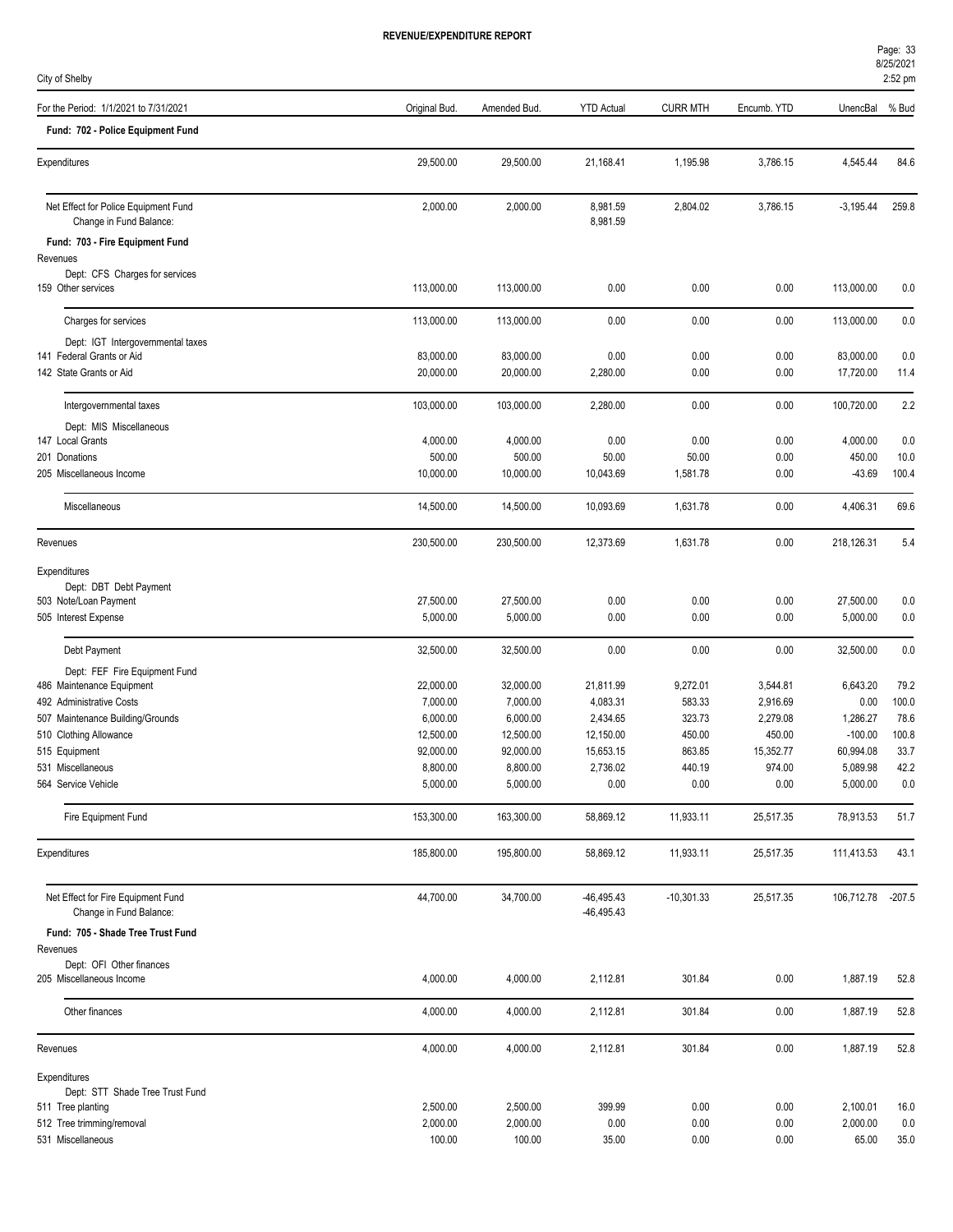| City of Shelby                                                  |               |              |                        |                 |             |                   | 2:52 pm  |
|-----------------------------------------------------------------|---------------|--------------|------------------------|-----------------|-------------|-------------------|----------|
| For the Period: 1/1/2021 to 7/31/2021                           | Original Bud. | Amended Bud. | <b>YTD Actual</b>      | <b>CURR MTH</b> | Encumb. YTD | UnencBal          | % Bud    |
| Fund: 705 - Shade Tree Trust Fund<br>Expenditures               |               |              |                        |                 |             |                   |          |
| Shade Tree Trust Fund                                           | 4,600.00      | 4,600.00     | 434.99                 | 0.00            | 0.00        | 4,165.01          | 9.5      |
| Expenditures                                                    | 4,600.00      | 4,600.00     | 434.99                 | 0.00            | 0.00        | 4,165.01          | 9.5      |
| Net Effect for Shade Tree Trust Fund<br>Change in Fund Balance: | $-600.00$     | $-600.00$    | 1,677.82<br>1,677.82   | 301.84          | 0.00        | $-2,277.82$       | $-279.6$ |
| Fund: 706 - Sharing Fund                                        |               |              |                        |                 |             |                   |          |
| Revenues<br>Dept: MIS Miscellaneous                             |               |              |                        |                 |             |                   |          |
| 201 Donations                                                   | 30,000.00     | 30,000.00    | 14,694.40              | 2,050.35        | 0.00        | 15,305.60         | 49.0     |
| 205 Miscellaneous Income                                        | 400.00        | 400.00       | 0.00                   | 0.00            | 0.00        | 400.00            | 0.0      |
| Miscellaneous                                                   | 30,400.00     | 30,400.00    | 14,694.40              | 2,050.35        | 0.00        | 15,705.60         | 48.3     |
| Revenues                                                        | 30,400.00     | 30,400.00    | 14,694.40              | 2,050.35        | 0.00        | 15,705.60         | 48.3     |
| Expenditures                                                    |               |              |                        |                 |             |                   |          |
| Dept: USF Utility Share Fund<br>646 Utility Payments            | 30,000.00     | 30,000.00    | 4,400.00               | 600.00          | 0.00        | 25,600.00         | 14.7     |
| Utility Share Fund                                              | 30,000.00     | 30,000.00    | 4,400.00               | 600.00          | 0.00        | 25,600.00         | 14.7     |
| Expenditures                                                    | 30,000.00     | 30,000.00    | 4,400.00               | 600.00          | 0.00        | 25,600.00         | 14.7     |
| Net Effect for Sharing Fund<br>Change in Fund Balance:          | 400.00        | 400.00       | 10,294.40<br>10,294.40 | 1,450.35        | 0.00        | -9,894.40 2,573.6 |          |
| Fund: 710 - Mini Park Trust Fund                                |               |              |                        |                 |             |                   |          |
| Revenues<br>Dept: MIS Miscellaneous                             |               |              |                        |                 |             |                   |          |
| 200 Interest                                                    | 100.00        | 100.00       | 2.47                   | 0.00            | 0.00        | 97.53             | 2.5      |
| Miscellaneous                                                   | 100.00        | 100.00       | 2.47                   | 0.00            | 0.00        | 97.53             | 2.5      |
| Revenues                                                        | 100.00        | 100.00       | 2.47                   | 0.00            | 0.00        | 97.53             | 2.5      |
| Expenditures                                                    |               |              |                        |                 |             |                   |          |
| Dept: MPT Mini-Park Trust Fund<br>531 Miscellaneous             | 3,000.00      | 3,000.00     | 50.00                  | 0.00            | 0.00        | 2,950.00          | 1.7      |
|                                                                 |               |              |                        |                 |             |                   |          |
| Mini-Park Trust Fund                                            | 3,000.00      | 3,000.00     | 50.00                  | 0.00            | 0.00        | 2,950.00          | 1.7      |
| Expenditures                                                    | 3,000.00      | 3,000.00     | 50.00                  | 0.00            | 0.00        | 2,950.00          | 1.7      |
| Net Effect for Mini Park Trust Fund<br>Change in Fund Balance:  | $-2,900.00$   | $-2,900.00$  | $-47.53$<br>$-47.53$   | 0.00            | 0.00        | $-2,852.47$       | 1.6      |
| Fund: 715 - Hospitalization Trust Fund                          |               |              |                        |                 |             |                   |          |
| Revenues                                                        |               |              |                        |                 |             |                   |          |
| Dept: CFS Charges for services<br>165 Deposits                  | 1,700,000.00  | 1,700,000.00 | 948,120.13             | 137,292.00      | 0.00        | 751,879.87        | 55.8     |
|                                                                 |               |              |                        |                 |             |                   |          |
| Charges for services                                            | 1,700,000.00  | 1,700,000.00 | 948,120.13             | 137,292.00      | 0.00        | 751,879.87        | 55.8     |
| Dept: MIS Miscellaneous<br>200 Interest                         | 1,000.00      | 1,000.00     | 3,083.66               | 367.77          | 0.00        | $-2,083.66$       | 308.4    |
| Miscellaneous                                                   | 1,000.00      | 1,000.00     | 3,083.66               | 367.77          | 0.00        | $-2,083.66$       | 308.4    |